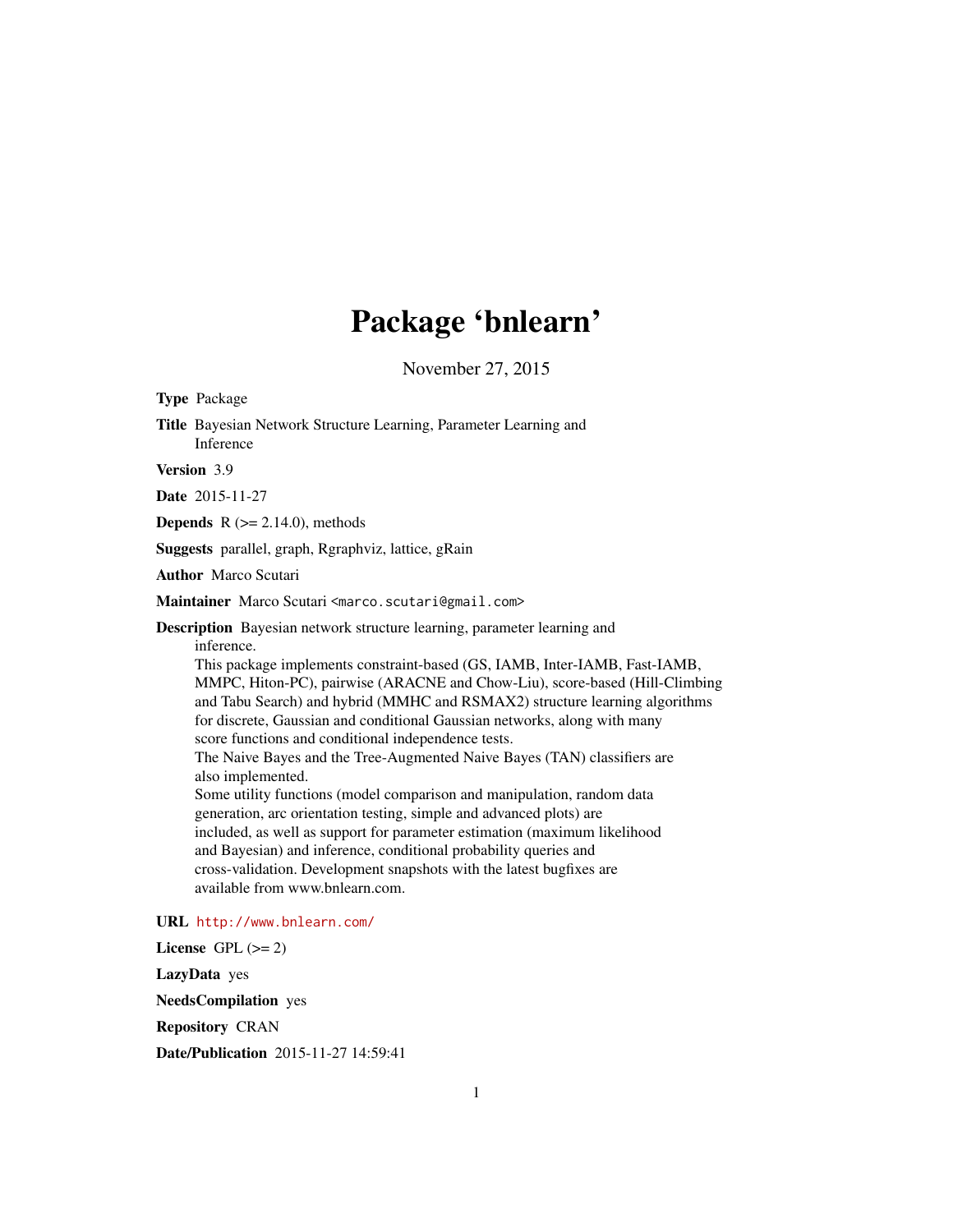# R topics documented:

| 3                                                                                                                |
|------------------------------------------------------------------------------------------------------------------|
| 9<br>alarm                                                                                                       |
| 11                                                                                                               |
| 13                                                                                                               |
| 16                                                                                                               |
| 17                                                                                                               |
| 18                                                                                                               |
| 20                                                                                                               |
| 23                                                                                                               |
| 26                                                                                                               |
| 27                                                                                                               |
| 28                                                                                                               |
| 31                                                                                                               |
| 32                                                                                                               |
| 33                                                                                                               |
| 34                                                                                                               |
| 36                                                                                                               |
| 37                                                                                                               |
| 38                                                                                                               |
| 39                                                                                                               |
| 41                                                                                                               |
| 42                                                                                                               |
| 43                                                                                                               |
| 46                                                                                                               |
| 47                                                                                                               |
| 48                                                                                                               |
| 50                                                                                                               |
| 50                                                                                                               |
| 51                                                                                                               |
| 53                                                                                                               |
| 54                                                                                                               |
| 55                                                                                                               |
| 57                                                                                                               |
| 60                                                                                                               |
| 62                                                                                                               |
| 64                                                                                                               |
| 65                                                                                                               |
| 66                                                                                                               |
| 67<br>marks                                                                                                      |
| 68                                                                                                               |
| 71                                                                                                               |
| 72<br>naive.bayes                                                                                                |
| 75                                                                                                               |
| parallel integration $\ldots \ldots \ldots \ldots \ldots \ldots \ldots \ldots \ldots \ldots \ldots \ldots$<br>76 |
| 77                                                                                                               |
| 78                                                                                                               |
|                                                                                                                  |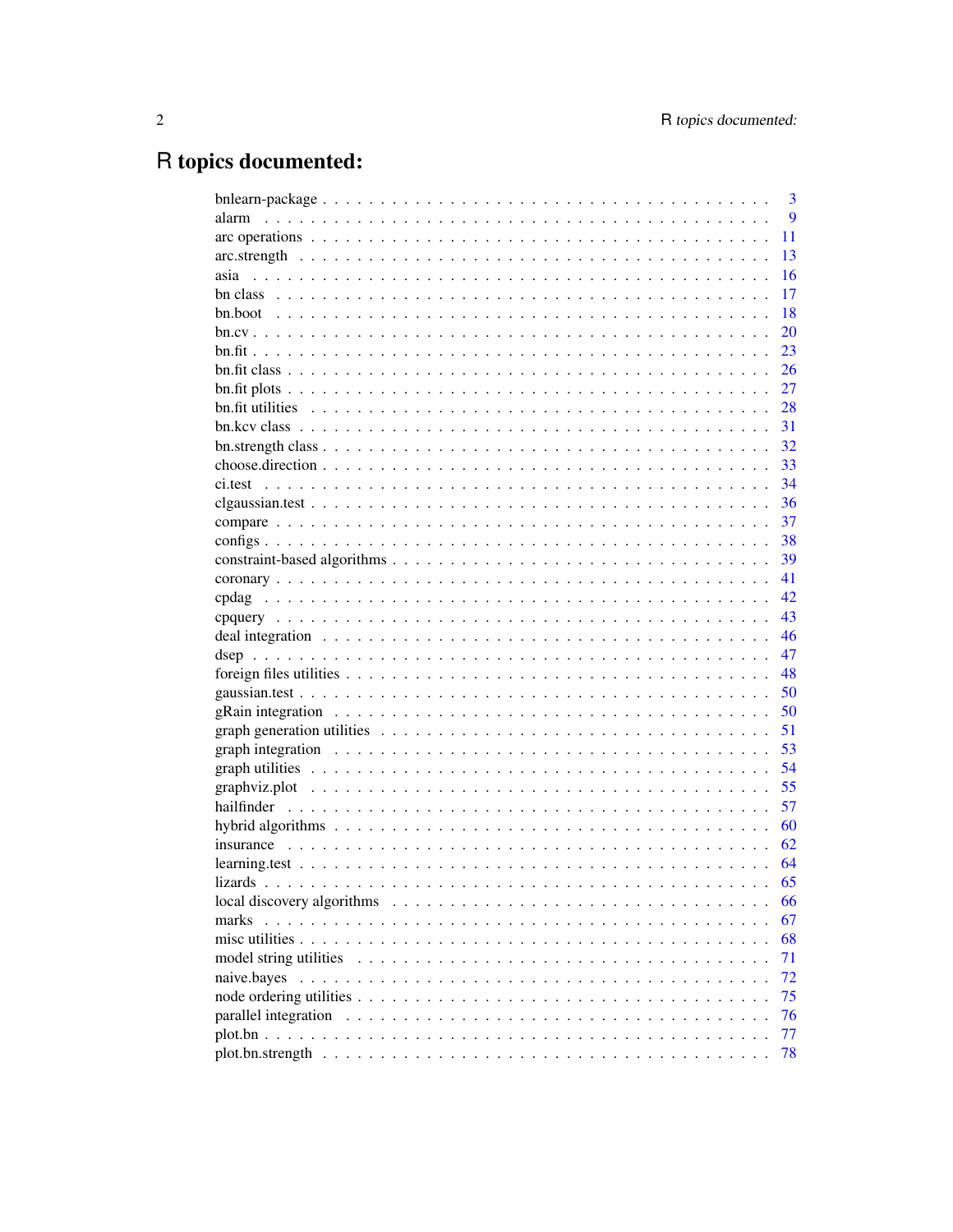# <span id="page-2-0"></span>bnlearn-package 3

|       | single-node local discovery $\ldots \ldots \ldots \ldots \ldots \ldots \ldots \ldots \ldots \ldots \ldots \ldots$ 87 |
|-------|----------------------------------------------------------------------------------------------------------------------|
|       |                                                                                                                      |
|       |                                                                                                                      |
| Index | 92                                                                                                                   |

<span id="page-2-1"></span>

| bnlearn-package | Bayesian network structure learning, parameter learning and infer- |
|-----------------|--------------------------------------------------------------------|
|                 | ence                                                               |

#### Description

Bayesian network structure learning (via constraint-based, score-based and hybrid algorithms), parameter learning (via ML and Bayesian estimators) and inference.

# Details

| Package: | bnlearn        |
|----------|----------------|
| Type:    | Package        |
| Version: | 3.9            |
| Date:    | 2015-11-27     |
| License: | GPLv2 or later |

This package implements some algorithms for learning the structure of Bayesian networks.

*Constraint-based algorithms*, also known as *conditional independence learners*, are all optimized derivatives of the *Inductive Causation* algorithm (Verma and Pearl, 1991). These algorithms use conditional independence tests to detect the Markov blankets of the variables, which in turn are used to compute the structure of the Bayesian network.

*Score-based learning algorithms* are general purpose heuristic optimization algorithms which rank network structures with respect to a goodness-of-fit score.

*Hybrid algorithms* combine aspects of both constraint-based and score-based algorithms, as they use conditional independence tests (usually to reduce the search space) and network scores (to find the optimal network in the reduced space) at the same time.

Several functions for parameter estimation, parametric inference, bootstrap, cross-validation and stochastic simulation are available. Furthermore, advanced plotting capabilities are implemented on top of the Rgraphviz and lattice packages.

#### Available constraint-based learning algorithms

• *Grow-Shrink* ([gs](#page-38-1)): based on the *Grow-Shrink Markov Blanket*, the first (and simplest) Markov blanket detection algorithm used in a structure learning algorithm.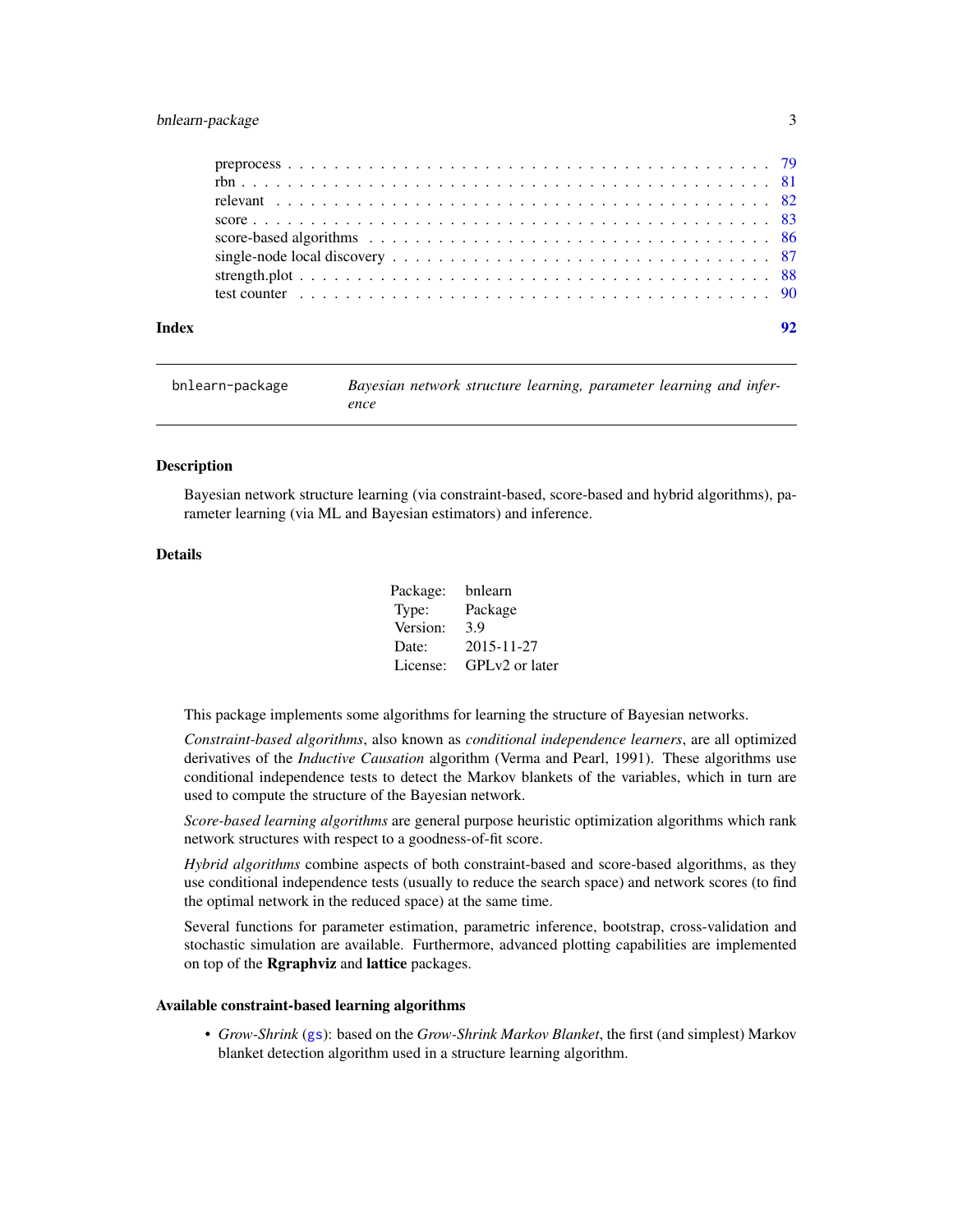- *Incremental Association* ([iamb](#page-38-1)): based on the Markov blanket detection algorithm of the same name, which is based on a two-phase selection scheme (a forward selection followed by an attempt to remove false positives).
- *Fast Incremental Association* ([fast.iamb](#page-38-1)): a variant of IAMB which uses speculative stepwise forward selection to reduce the number of conditional independence tests.
- *Interleaved Incremental Association* ([inter.iamb](#page-38-1)): another variant of IAMB which uses forward stepwise selection to avoid false positives in the Markov blanket detection phase.

This package includes three implementations of each algorithm:

- an optimized implementation (used when the optimized parameter is set to TRUE), which uses backtracking to initialize the learning process of each node.
- an unoptimized implementation (used when the optimized parameter is set to FALSE) which is better at uncovering possible erratic behaviour of the statistical tests.
- a cluster-aware implementation, which requires a running cluster set up with the makeCluster function from the **parallel** package. See [parallel integration](#page-75-1) for a sample usage.

The computational complexity of these algorithms is polynomial in the number of tests, usually  $O(N^2)$  (but super-exponential in the worst case scenario), where N is the number of variables. Execution time scales linearly with the size of the data set.

#### Available score-based learning algorithms

- *Hill-Climbing* ([hc](#page-85-1)): a *hill climbing* greedy search on the space of the directed graphs. The optimized implementation uses score caching, score decomposability and score equivalence to reduce the number of duplicated tests.
- *Tabu Search* ([tabu](#page-85-1)): a modified hill-climbing able to escape local optima by selecting a network that minimally decreases the score function.

Random restart with a configurable number of perturbing operations is implemented for both algorithms.

#### Available hybrid learning algorithms

- *Max-Min Hill-Climbing* ([mmhc](#page-59-1)): a hybrid algorithm which combines the Max-Min Parents and Children algorithm (to restrict the search space) and the Hill-Climbing algorithm (to find the optimal network structure in the restricted space).
- *Restricted Maximization* ([rsmax2](#page-59-1)): a more general implementation of the Max-Min Hill-Climbing, which can use any combination of constraint-based and score-based algorithms.

#### Other (constraint-based) local discovery algorithms

These algorithms learn the structure of the undirected graph underlying the Bayesian network, which is known as the *skeleton* of the network or the *(partial) correlation graph*. Therefore all the arcs are undirected, and no attempt is made to detect their orientation. They are often used in hybrid learning algorithms.

• *Max-Min Parents and Children* ([mmpc](#page-65-1)): a forward selection technique for neighbourhood detection based on the maximization of the minimum association measure observed with any subset of the nodes selected in the previous iterations.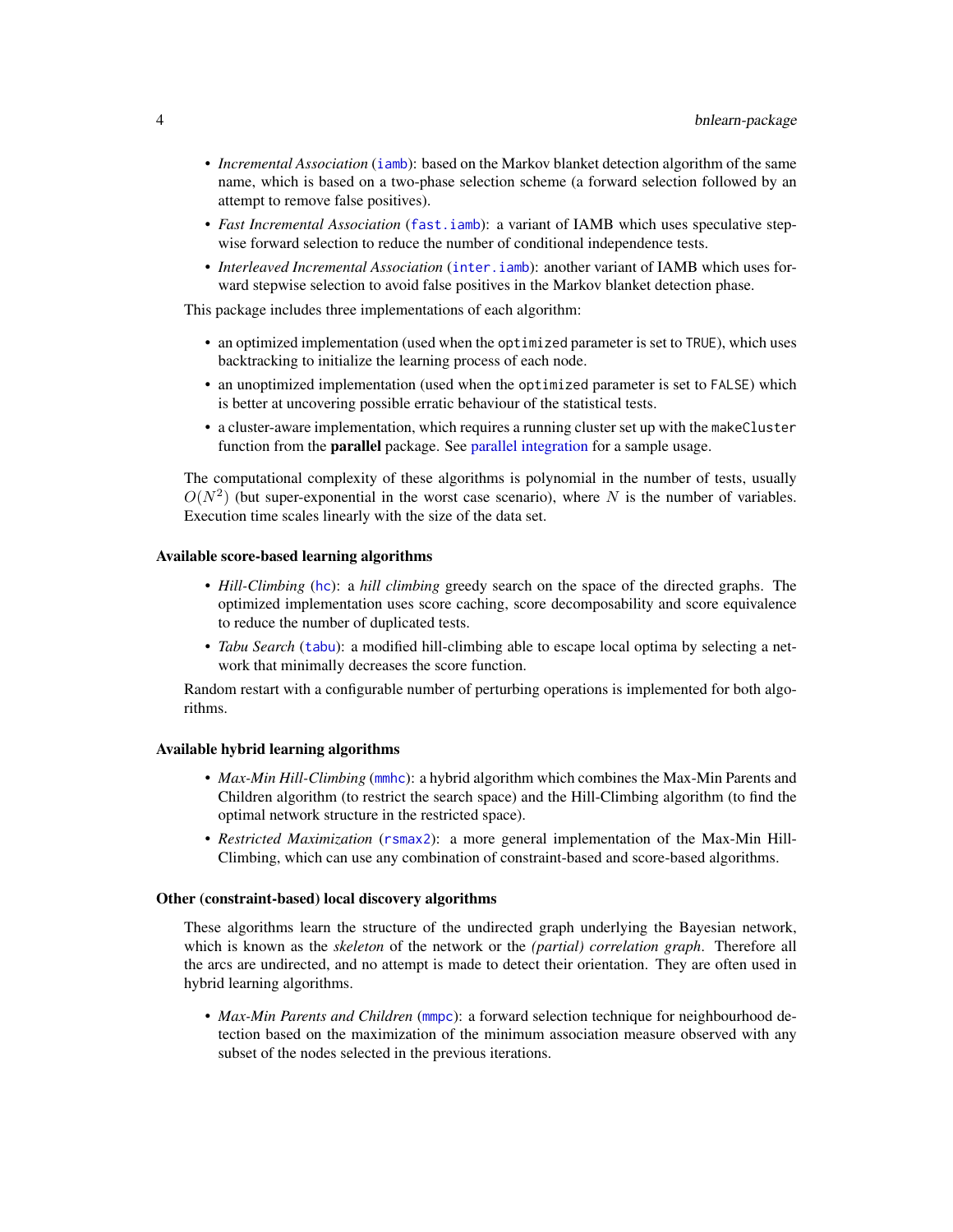# bnlearn-package 5

- *Hiton Parents and Children* ([si.hiton.pc](#page-65-1)): a fast forward selection technique for neighbourhood detection designed to exclude nodes early based on the marginal association. The implementation follows the Semi-Interleaved variant of the algorithm.
- *Chow-Liu* ([chow.liu](#page-65-1)): an application of the minimum-weight spanning tree and the information inequality. It learns the tree structure closest to the true one in the probability space.
- *ARACNE* ([aracne](#page-65-1)): an improved version of the Chow-Liu algorithm that is able to learn polytrees.

All these algorithms have three implementations (unoptimized, optimized and cluster-aware) like other constraint-based algorithms.

#### Bayesian Network classifiers

The algorithms are aimed at classification, and favour predictive power over the ability to recover the correct network structure. The implementation in **bnlearn** assumes that all variables, including the classifiers, are discrete.

- *Naive Bayes* ([naive.bayes](#page-71-1)): a very simple algorithm assuming that all classifiers are independent and using the posterior probability of the target variable for classification.
- *Tree-Augmented Naive Bayes* ([tree.bayes](#page-71-2)): an improvement over naive Bayes, this algorithms uses Chow-Liu to approximate the dependence structure of the classifiers.

#### Available (conditional) independence tests

The conditional independence tests used in *constraint-based* algorithms in practice are statistical tests on the data set. Available tests (and the respective labels) are:

- *discrete case* (categorical variables)
	- *mutual information*: an information-theoretic distance measure. It's proportional to the log-likelihood ratio (they differ by a  $2n$  factor) and is related to the deviance of the tested models. The asymptotic  $\chi^2$  test (mi and mi-adf, with adjusted degrees of freedom), the Monte Carlo permutation test (mc-mi), the sequential Monte Carlo permutation test (smc-mi), and the semiparametric test (sp-mi) are implemented.
	- $-$  *shrinkage estimator* for the *mutual information* (mi-sh): an improved asymptotic  $\chi^2$  test based on the James-Stein estimator for the mutual information.
	- *Pearson's*  $X^2$ : the classical Pearson's  $X^2$  test for contingency tables. The asymptotic  $\chi^2$ test (x2 and x2-adf, with adjusted degrees of freedom), the Monte Carlo permutation test  $(mc-x2)$ , the sequential Monte Carlo permutation test ( $smc-x2$ ) and semiparametric test (sp-x2) are implemented.
- *discrete case* (ordered factors)
	- *Jonckheere-Terpstra*: a trend test for ordinal variables. The asymptotic normal test (jt), the Monte Carlo permutation test (mc-jt) and the sequential Monte Carlo permutation test (smc-jt) are implemented.
- *continuous case* (normal variables)
	- *linear correlation*: Pearson's linear correlation. The exact Student's t test (cor), the Monte Carlo permutation test (mc-cor) and the sequential Monte Carlo permutation test (smc-cor) are implemented.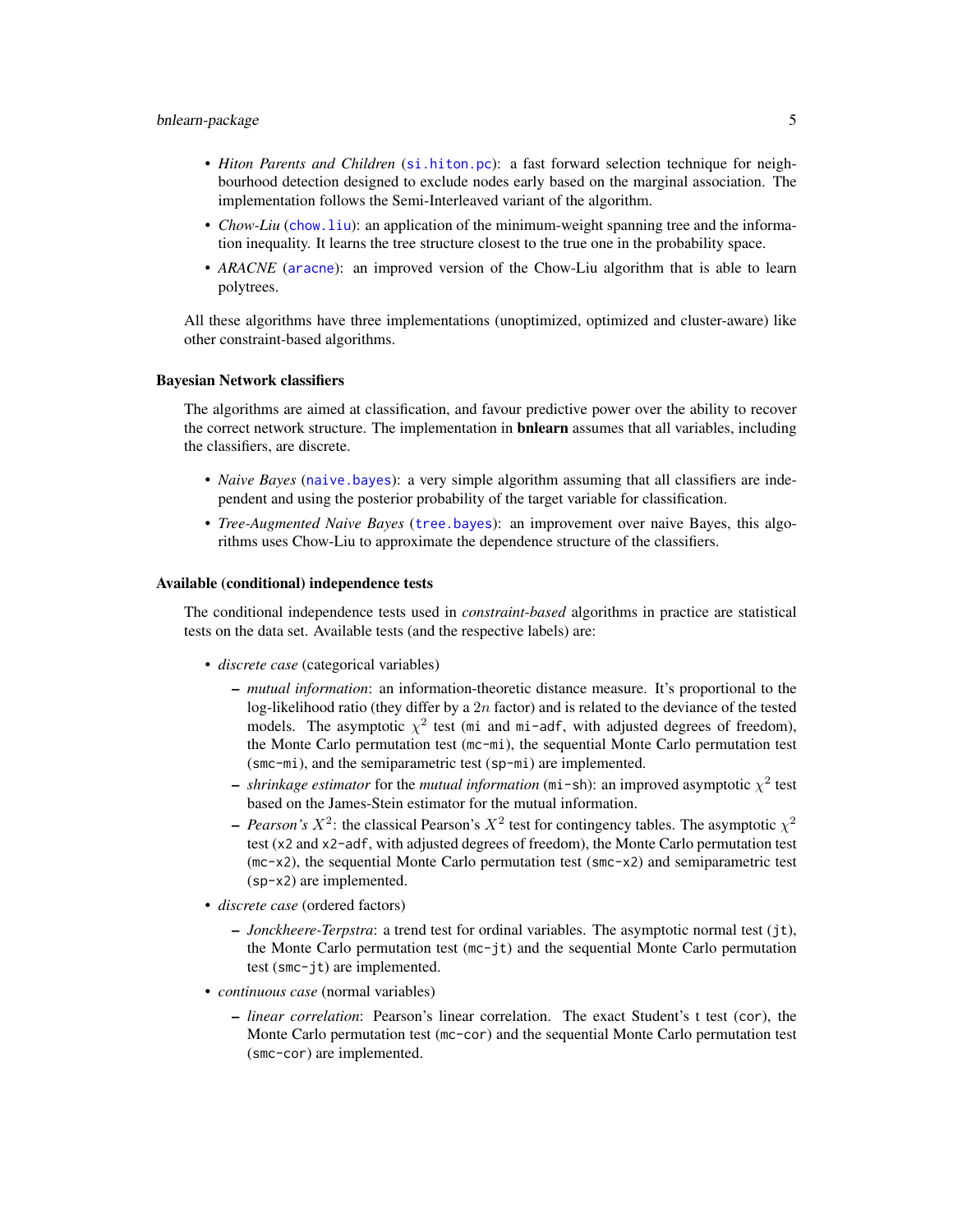- *Fisher's Z*: a transformation of the linear correlation with asymptotic normal distribution. Used by commercial software (such as TETRAD II) for the PC algorithm (an R implementation is present in the pcalg package on CRAN). The asymptotic normal test  $(zf)$ , the Monte Carlo permutation test (mc-zf) and the sequential Monte Carlo permutation test (smc-zf) are implemented.
- *mutual information*: an information-theoretic distance measure. Again it is proportional to the log-likelihood ratio (they differ by a 2n factor). The asymptotic  $\chi^2$  test (mi-g), the Monte Carlo permutation test  $(mc-mi-g)$  and the sequential Monte Carlo permutation test (smc-mi-g) are implemented.
- $-$  *shrinkage estimator* for the *mutual information* (mi-g-sh): an improved asymptotic  $\chi^2$ test based on the James-Stein estimator for the mutual information.
- *hybrid case* (mixed discrete and normal variables)
	- *mutual information*: an information-theoretic distance measure. Again it is proportional to the log-likelihood ratio (they differ by a 2n factor). Only the asymptotic  $\chi^2$  test (mi-cg) is implemented.

#### Available network scores

Available scores (and the respective labels) are:

- *discrete case* (categorical variables)
	- the multinomial *log-likelihood* (loglik) score, which is equivalent to the *entropy measure* used in Weka.
	- the *Akaike Information Criterion* score (aic).
	- the *Bayesian Information Criterion* score (bic), which is equivalent to the *Minimum Description Length* (MDL) and is also known as *Schwarz Information Criterion*.
	- the logarithm of the *Bayesian Dirichlet equivalent* score (bde), a score equivalent Dirichlet posterior density.
	- the logarithm of the modified *Bayesian Dirichlet equivalent* score (mbde) for mixtures of experimental and observational data (not score equivalent).
	- the logarithm of the *K2* score (k2), a Dirichlet posterior density (not score equivalent).
- *continuous case* (normal variables)
	- the multivariate Gaussian *log-likelihood* (loglik-g) score.
	- the corresponding *Akaike Information Criterion* score (aic-g).
	- the corresponding *Bayesian Information Criterion* score (bic-g).
	- a score equivalent *Gaussian posterior density* (bge).
- *hybrid case* (mixed discrete and normal variables)
	- the conditional linear Gaussian *log-likelihood* (loglik-cg) score.
	- the corresponding *Akaike Information Criterion* score (aic-cg).
	- the corresponding *Bayesian Information Criterion* score (bic-cg).

# Whitelist and blacklist support

All learning algorithms support arc whitelisting and blacklisting:

• blacklisted arcs are never present in the graph.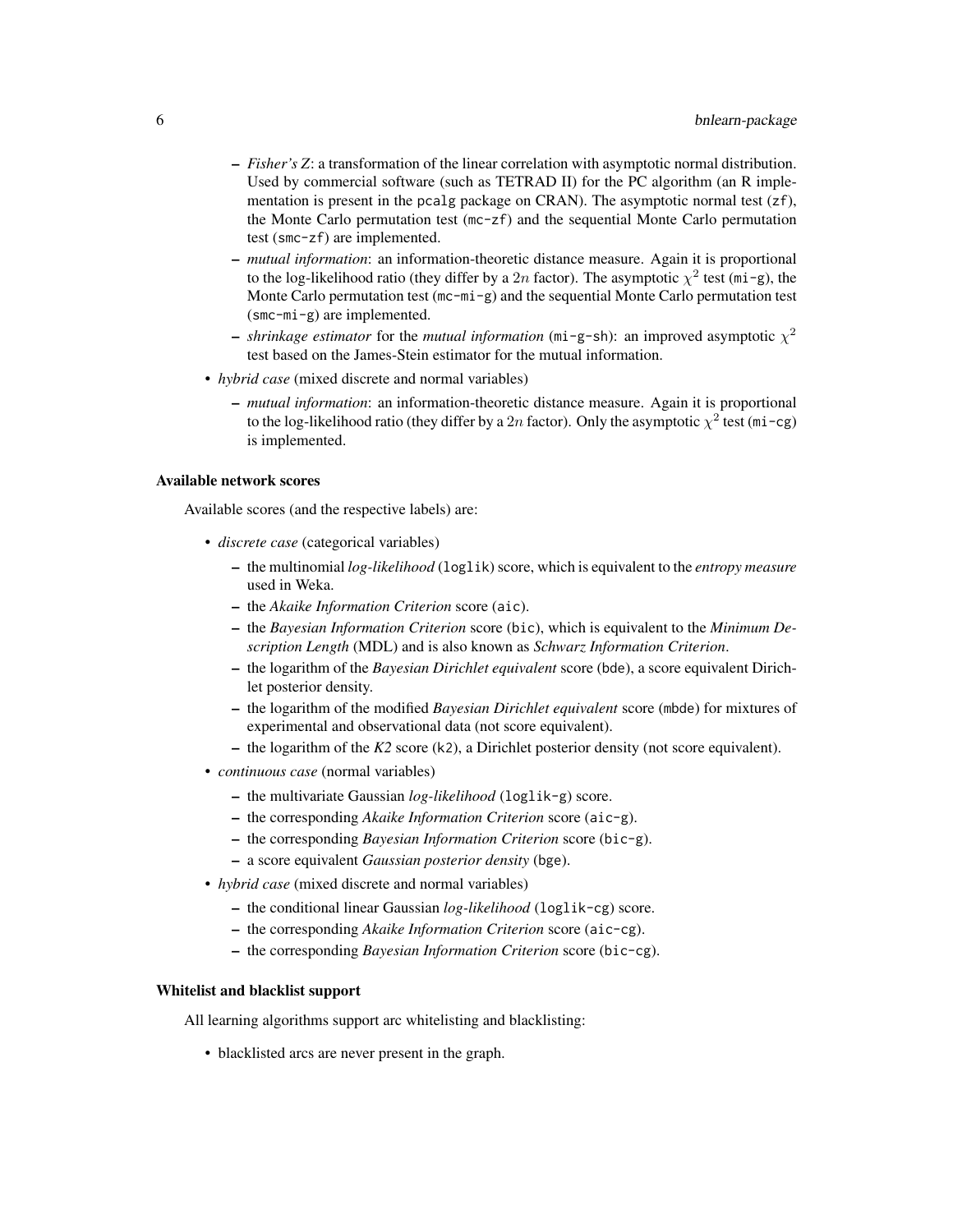# bnlearn-package 7 7

- arcs whitelisted in one direction only (i.e.  $A \rightarrow B$  is whitelisted but  $B \rightarrow A$  is not) have the respective reverse arcs blacklisted, and are always present in the graph.
- arcs whitelisted in both directions (i.e. both  $A \rightarrow B$  and  $B \rightarrow A$  are whitelisted) are present in the graph, but their direction is set by the learning algorithm.

Any arc whitelisted and blacklisted at the same time is assumed to be whitelisted, and is thus removed from the blacklist.

In algorithms that learn undirected graphs, such as ARACNE and Chow-Liu, an arc must be blacklisted in both directions to blacklist the underlying undirected arc.

# Error detection and correction: the strict mode

Optimized implementations of constraint-based algorithms rely heavily on backtracking to reduce the number of tests needed by the learning algorithm. This approach may sometimes hide errors either in the Markov blanket or the neighbourhood detection steps, such as when hidden variables are present or there are external (logical) constraints on the interactions between the variables.

On the other hand, in the unoptimized implementations of constraint-based algorithms the learning of the Markov blanket and neighbourhood of each node is completely independent from the rest of the learning process. Thus it may happen that the Markov blanket or the neighbourhoods are not symmetric (i.e. A is in the Markov blanket of B but not vice versa), or that some arc directions conflict with each other.

The strict parameter enables some measure of error correction for such inconsistencies, which may help to retrieve a good model when the learning process would otherwise fail:

- if strict is set to TRUE, every error stops the learning process and results in an error message.
- if strict is set to FALSE:
	- 1. v-structures are applied to the network structure in lowest-p-value order; if any arc is already oriented in the opposite direction, the v-structure is discarded.
	- 2. nodes which cause asymmetries in any Markov blanket are removed from that Markov blanket; they are treated as false positives.
	- 3. nodes which cause asymmetries in any neighbourhood are removed from that neighbourhood; again they are treated as false positives (see Tsamardinos, Brown and Aliferis, 2006).

Each correction results in a warning.

#### Author(s)

Marco Scutari UCL Genetics Institute (UGI) University College London

Maintainer: Marco Scutari <marco.scutari@gmail.com>

#### References

(a BibTeX file with all the references cited throughout this manual is present in the 'bibtex' directory of this package)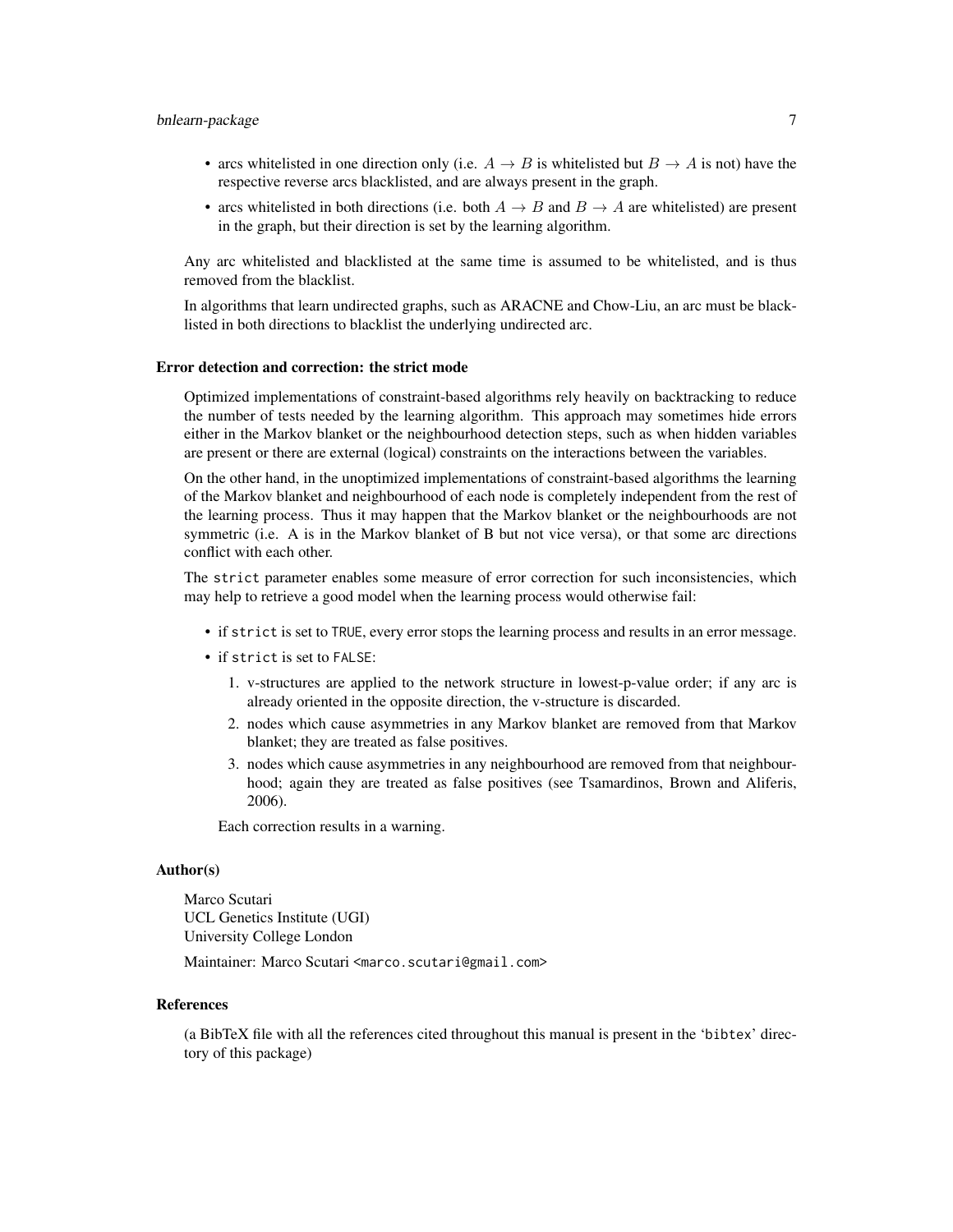Nagarajan R, Scutari M, Lebre S (2013). "Bayesian Networks in R with Applications in Systems Biology". Springer.

Scutari M (2010). "Learning Bayesian Networks with the bnlearn R Package". Journal of Statistical Software, 35(3), 1-22. URL http://www.jstatsoft.org/v35/i03/.

Koller D, Friedman N (2009). *Probabilistic Graphical Models: Principles and Techniques*. MIT Press.

Korb K, Nicholson AE (2010). *Bayesian Artificial Intelligence*. Chapman & Hall/CRC, 2nd edition.

Pearl J (1988). *Probabilistic Reasoning in Intelligent Systems: Networks of Plausible Inference*. Morgan Kaufmann.

#### Examples

```
library(bnlearn)
data(learning.test)
## Simple learning
# first try the Grow-Shrink algorithm
res = gs(learning.test)
# plot the network structure.
plot(res)
# now try the Incremental Association algorithm.
res2 = iamb(learning.test)
# plot the new network structure.
plot(res2)
# the network structures seem to be identical, don't they?
all.equal(res, res2)
# how many tests each of the two algorithms used?
ntests(res)
ntests(res2)
# and the unoptimized implementation of these algorithms?
## Not run: ntests(gs(learning.test, optimized = FALSE))
## Not run: ntests(iamb(learning.test, optimized = FALSE))
## Greedy search
res = hc(learning.test)
plot(res)
## Another simple example (Gaussian data)
data(gaussian.test)
# first try the Grow-Shrink algorithm
res = gs(gaussian.test)
plot(res)
## Blacklist and whitelist use
# the arc B - F should not be there?
blacklist = data.frame(from = c("B", "F"), to = c("F", "B"))
blacklist
res3 = gs(learning.test, blacklist = blacklist)
plot(res3)
# force E - F direction (E - > F).
whitelist = data.frame(from = c("E"), to = c("F"))
```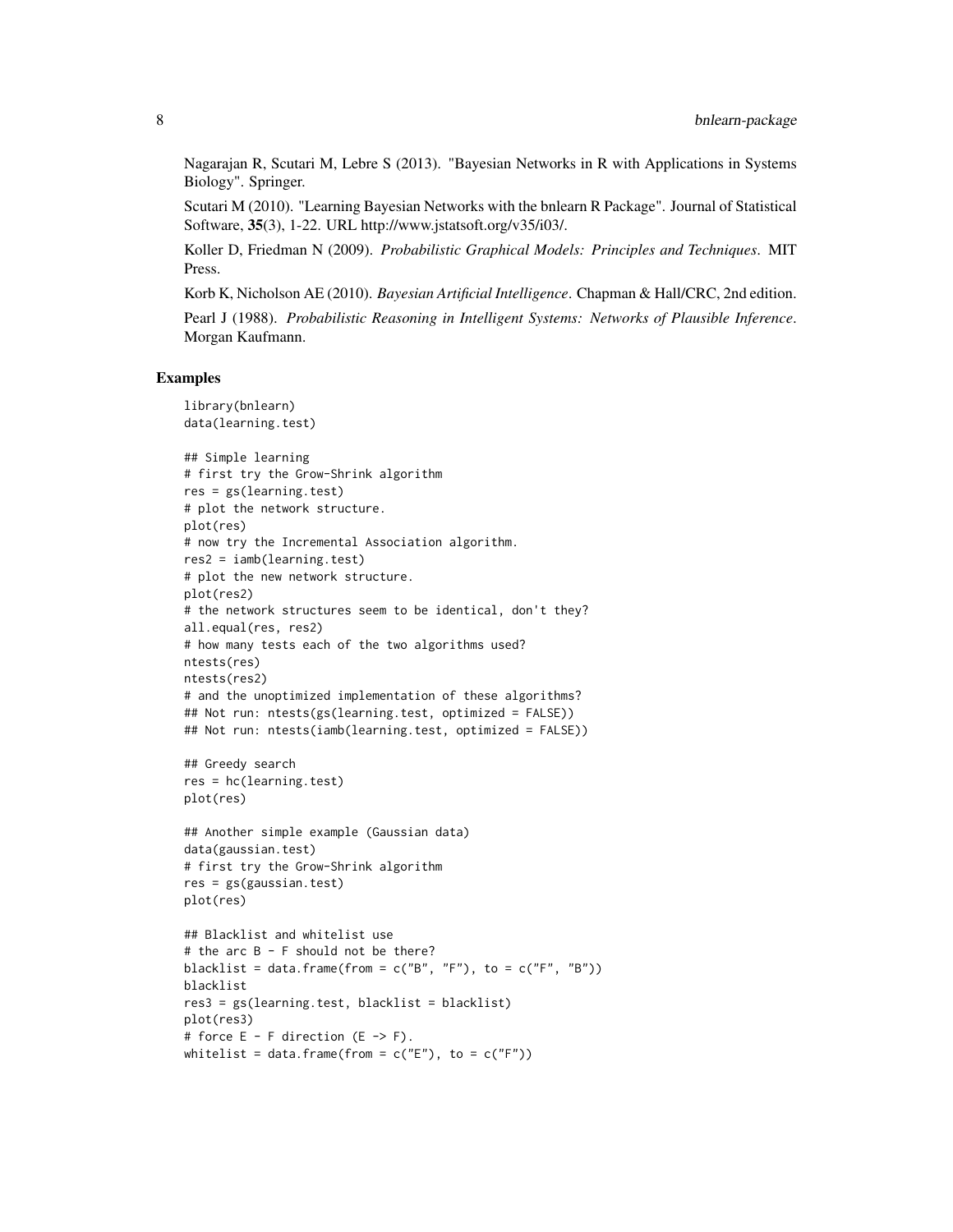<span id="page-8-0"></span>alarm **9** 

```
whitelist
res4 = gs(learning.test, whitelist = whitelist)
plot(res4)
# use both blacklist and whitelist.
res5 = gs(learning.test, whitelist = whitelist, blacklist = blacklist)
plot(res5)
## Debugging
# use the debugging mode to see the learning algorithms
# in action.
res = gs(learning.test, debug = TRUE)
res = hc(learning.test, debug = TRUE)
# log the learning process for future reference.
## Not run:
sink(file = "learning-log.txt")
res = gs(learning.test, debug = TRUE)
sink()
# if something seems wrong, try the unoptimized version
# in strict mode (inconsistencies trigger errors):
res = gs(learning.test, optimized = FALSE, strict = TRUE, debug = TRUE)
# or disable strict mode to let the algorithm fix errors on the fly:
res = gs(learning.test, optimized = FALSE, strict = FALSE, debug = TRUE)
```
## End(Not run)

alarm *ALARM Monitoring System (synthetic) data set*

# Description

The ALARM ("A Logical Alarm Reduction Mechanism") is a Bayesian network designed to provide an alarm message system for patient monitoring.

#### Usage

data(alarm)

#### Format

The alarm data set contains the following 37 variables:

- CVP (*central venous pressure*): a three-level factor with levels LOW, NORMAL and HIGH.
- PCWP (*pulmonary capillary wedge pressure*): a three-level factor with levels LOW, NORMAL and HIGH.
- HIST (*history*): a two-level factor with levels TRUE and FALSE.
- TPR (*total peripheral resistance*): a three-level factor with levels LOW, NORMAL and HIGH.
- BP (*blood pressure*): a three-level factor with levels LOW, NORMAL and HIGH.
- CO (*cardiac output*): a three-level factor with levels LOW, NORMAL and HIGH.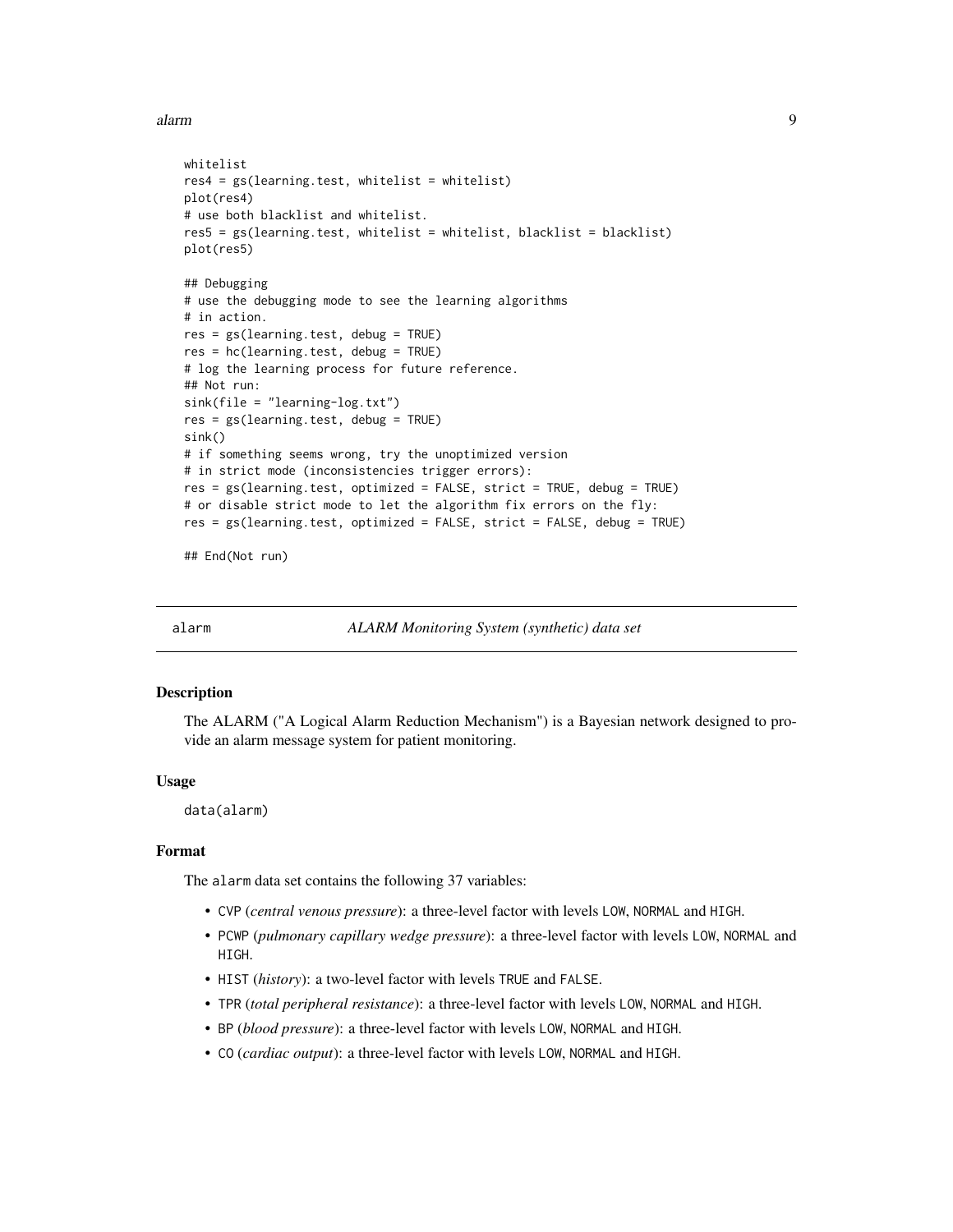- HRBP (*heart rate / blood pressure*): a three-level factor with levels LOW, NORMAL and HIGH.
- HREK (*heart rate measured by an EKG monitor*): a three-level factor with levels LOW, NORMAL and HIGH.
- HRSA (*heart rate / oxygen saturation*): a three-level factor with levels LOW, NORMAL and HIGH.
- PAP (*pulmonary artery pressure*): a three-level factor with levels LOW, NORMAL and HIGH.
- SAO2 (*arterial oxygen saturation*): a three-level factor with levels LOW, NORMAL and HIGH.
- FIO2 (*fraction of inspired oxygen*): a two-level factor with levels LOW and NORMAL.
- PRSS (*breathing pressure*): a four-level factor with levels ZERO, LOW, NORMAL and HIGH.
- ECO2 (*expelled CO2*): a four-level factor with levels ZERO, LOW, NORMAL and HIGH.
- MINV (*minimum volume*): a four-level factor with levels ZERO, LOW, NORMAL and HIGH.
- MVS (*minimum volume set*): a three-level factor with levels LOW, NORMAL and HIGH.
- HYP (*hypovolemia*): a two-level factor with levels TRUE and FALSE.
- LVF (*left ventricular failure*): a two-level factor with levels TRUE and FALSE.
- APL (*anaphylaxis*): a two-level factor with levels TRUE and FALSE.
- ANES (*insufficient anesthesia/analgesia*): a two-level factor with levels TRUE and FALSE.
- PMB (*pulmonary embolus*): a two-level factor with levels TRUE and FALSE.
- INT (*intubation*): a three-level factor with levels NORMAL, ESOPHAGEAL and ONESIDED.
- KINK (*kinked tube*): a two-level factor with levels TRUE and FALSE.
- DISC (*disconnection*): a two-level factor with levels TRUE and FALSE.
- LVV (*left ventricular end-diastolic volume*): a three-level factor with levels LOW, NORMAL and HIGH.
- STKV (*stroke volume*): a three-level factor with levels LOW, NORMAL and HIGH.
- CCHL (*catecholamine*): a two-level factor with levels NORMAL and HIGH.
- ERLO (*error low output*): a two-level factor with levels TRUE and FALSE.
- HR (*heart rate*): a three-level factor with levels LOW, NORMAL and HIGH.
- ERCA (*electrocauter*): a two-level factor with levels TRUE and FALSE.
- SHNT (*shunt*): a two-level factor with levels NORMAL and HIGH.
- PVS (*pulmonary venous oxygen saturation*): a three-level factor with levels LOW, NORMAL and HIGH.
- ACO2 (*arterial CO2*): a three-level factor with levels LOW, NORMAL and HIGH.
- VALV (*pulmonary alveoli ventilation*): a four-level factor with levels ZERO, LOW, NORMAL and HIGH.
- VLNG (*lung ventilation*): a four-level factor with levels ZERO, LOW, NORMAL and HIGH.
- VTUB (*ventilation tube*): a four-level factor with levels ZERO, LOW, NORMAL and HIGH.
- VMCH (*ventilation machine*): a four-level factor with levels ZERO, LOW, NORMAL and HIGH.

#### **Note**

The complete BN can be downloaded from <http://www.bnlearn.com/bnrepository>.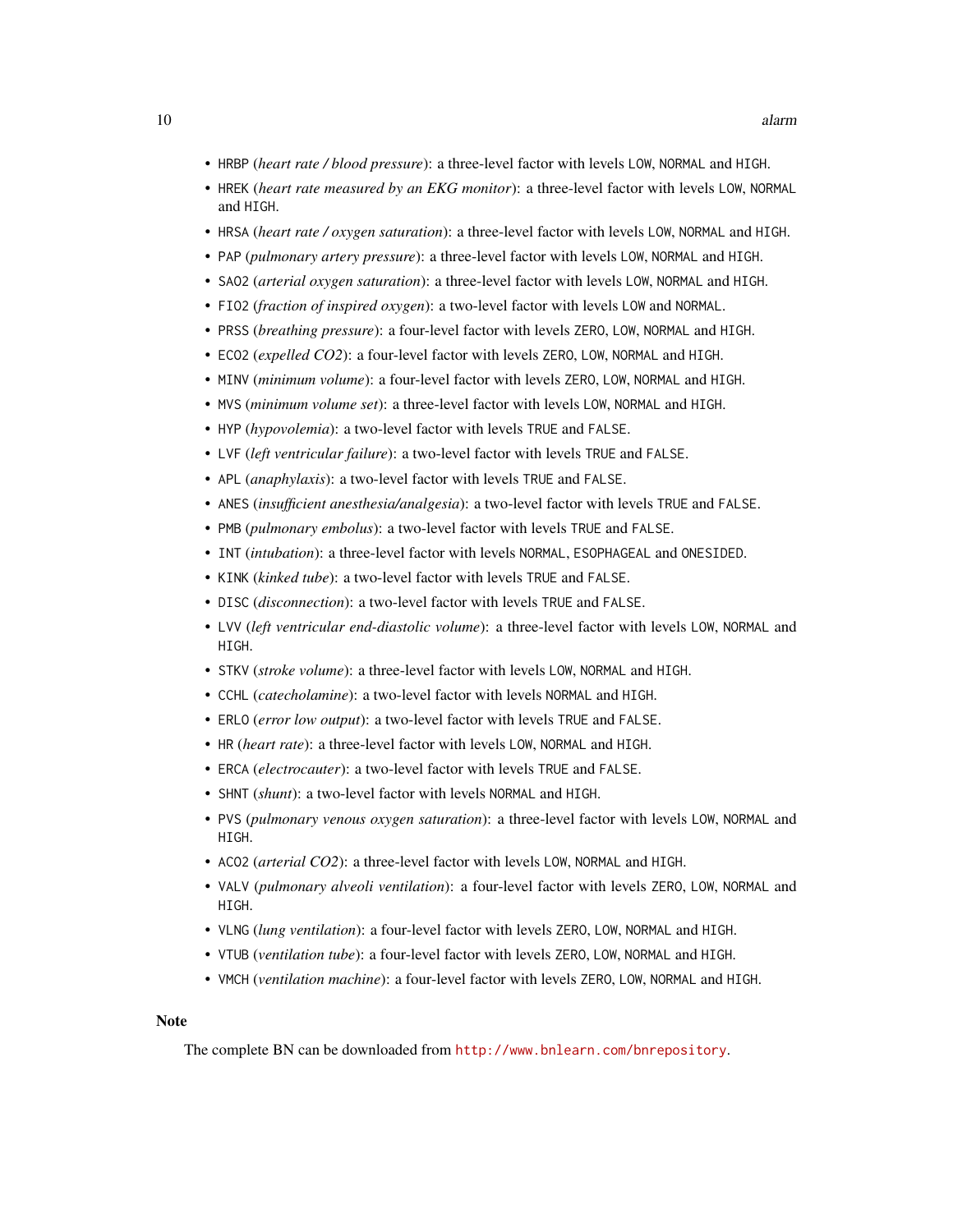#### <span id="page-10-0"></span>arc operations 11

#### Source

Beinlich I, Suermondt HJ, Chavez RM, Cooper GF (1989). "The ALARM Monitoring System: A Case Study with Two Probabilistic Inference Techniques for Belief Networks." In "Proceedings of the 2nd European Conference on Artificial Intelligence in Medicine", pp. 247-256. Springer-Verlag.

Elidan G (2001). "Bayesian Network Repository". <http://www.cs.huji.ac.il/site/labs/compbio/Repository>.

# Examples

```
# load the data and build the correct network from the model string.
data(alarm)
res = empty.graph(names(alarm))
modelstring(res) = paste("[HIST|LVF][CVP|LVV][PCWP|LVV][HYP][LVV|HYP:LVF]",
  "[LVF][STKV|HYP:LVF][ERLO][HRBP|ERLO:HR][HREK|ERCA:HR][ERCA]",
  "[HRSA|ERCA:HR][ANES][APL][TPR|APL][ECO2|ACO2:VLNG][KINK]",
  "[MINV|INT:VLNG][FIO2][PVS|FIO2:VALV][SAO2|PVS:SHNT][PAP|PMB][PMB]",
 "[SHNT|INT:PMB][INT][PRSS|INT:KINK:VTUB][DISC][MVS][VMCH|MVS]",
 "[VTUB|DISC:VMCH][VLNG|INT:KINK:VTUB][VALV|INT:VLNG][ACO2|VALV]",
  "[CCHL|ACO2:ANES:SAO2:TPR][HR|CCHL][CO|HR:STKV][BP|CO:TPR]", sep = "")
## Not run:
# there are too many nodes for plot(), use graphviz.plot().
graphviz.plot(res)
## End(Not run)
```
arc operations *Drop, add or set the direction of an arc or an edge*

#### <span id="page-10-1"></span>**Description**

Drop, add or set the direction of an arc or an edge.

#### Usage

```
# arc operations.
set.arc(x, from, to, check.cycles = TRUE, debug = FALSE)
drop.\text{arc}(x, from, to, debug = FALSE)reverse.arc(x, from, to, check.cycles = TRUE, debug = FALSE)
# edge (i.e. undirected arc) operations
set.edge(x, from, to, check.cycles = TRUE, debug = FALSE)
drop.edge(x, from, to, debug = FALSE)
```
# Arguments

| x    | an object of class bn.                         |
|------|------------------------------------------------|
| from | a character string, the label of a node.       |
| to   | a character string, the label of another node. |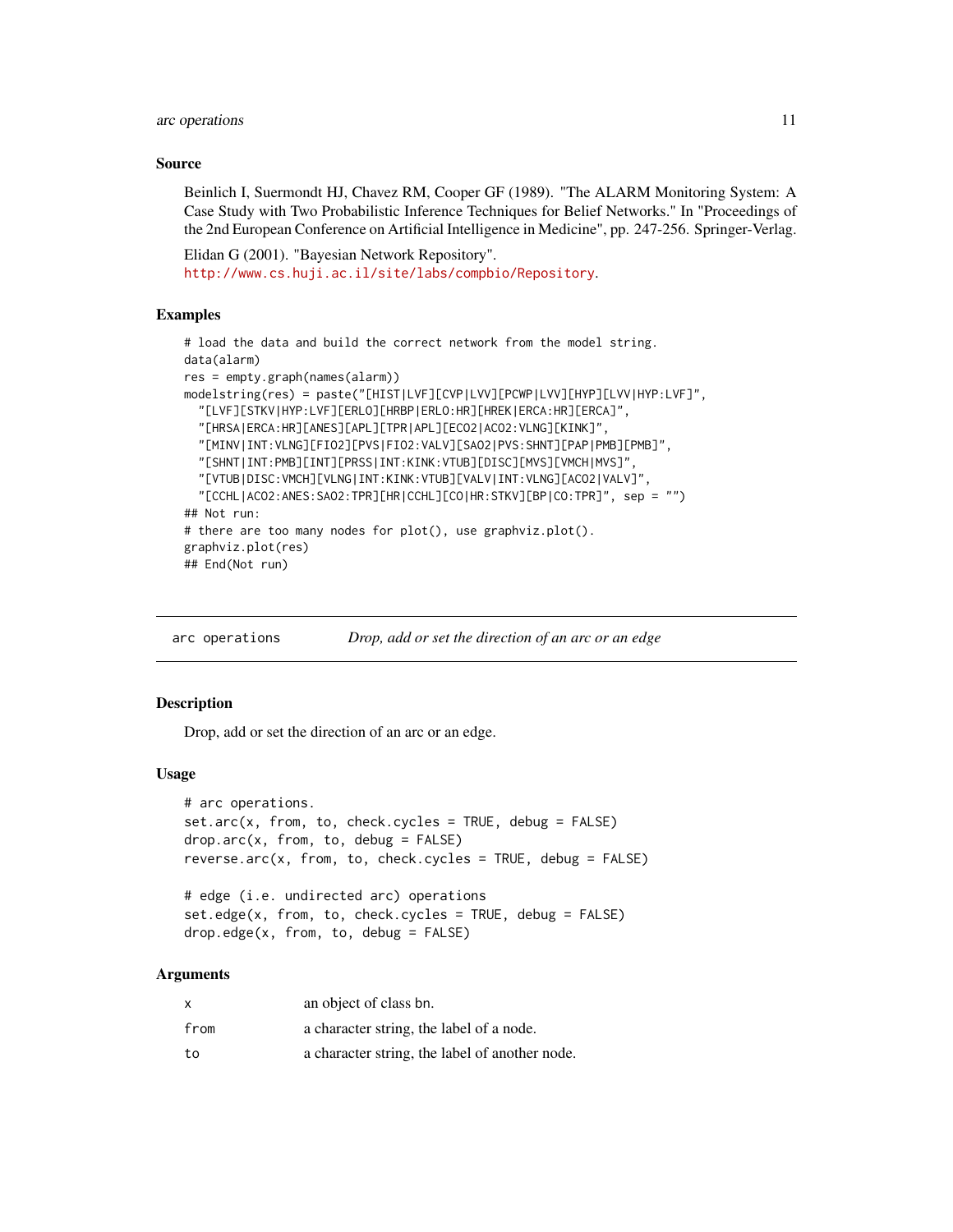12 arc operations are the set of the set of the set of the set of the set of the set of the set of the set of the set of the set of the set of the set of the set of the set of the set of the set of the set of the set of th

| check.cycles | a boolean value. If TRUE the graph is tested for acyclicity; otherwise the graph<br>is returned anyway.        |
|--------------|----------------------------------------------------------------------------------------------------------------|
| debug        | a boolean value. If TRUE a lot of debugging output is printed; otherwise the<br>function is completely silent. |

# **Details**

The set.arc function operates in the following way:

- if there is no arc between from and to, the arc from  $\rightarrow$  to is added.
- if there is an undirected arc between from and to, its direction is set to from  $\rightarrow$  to.
- if the arc to  $\rightarrow$  from is present, it is reversed.
- if the arc from  $\rightarrow$  to is present, no action is taken.

The drop.arc function operates in the following way:

- if there is no arc between from and to, no action is taken.
- if there is a directed or an undirected arc between from and to, it is dropped regardless of its direction.

The reverse.arc function operates in the following way:

- if there is no arc between from and to, it returns an error.
- if there is an undirected arc between from and to, it returns an error.
- if the arc to  $\rightarrow$  from is present, it is reversed.
- if the arc from  $\rightarrow$  to is present, it is reversed.

The set.edge function operates in the following way:

- if there is no arc between from and to, the undirected arc from to is added.
- if there is an undirected arc between from and to, no action is taken.
- if either the arc from  $\rightarrow$  to or the arc to  $\rightarrow$  from are present, they are replaced with the undirected arc from - to.

The drop.edge function operates in the following way:

- if there is no undirected arc between from and to, no action is taken.
- if there is an undirected arc between from and to, it is removed.
- if there is a directed arc between from and to, no action is taken.

# Value

All functions return invisibly an updated copy of x.

#### Author(s)

Marco Scutari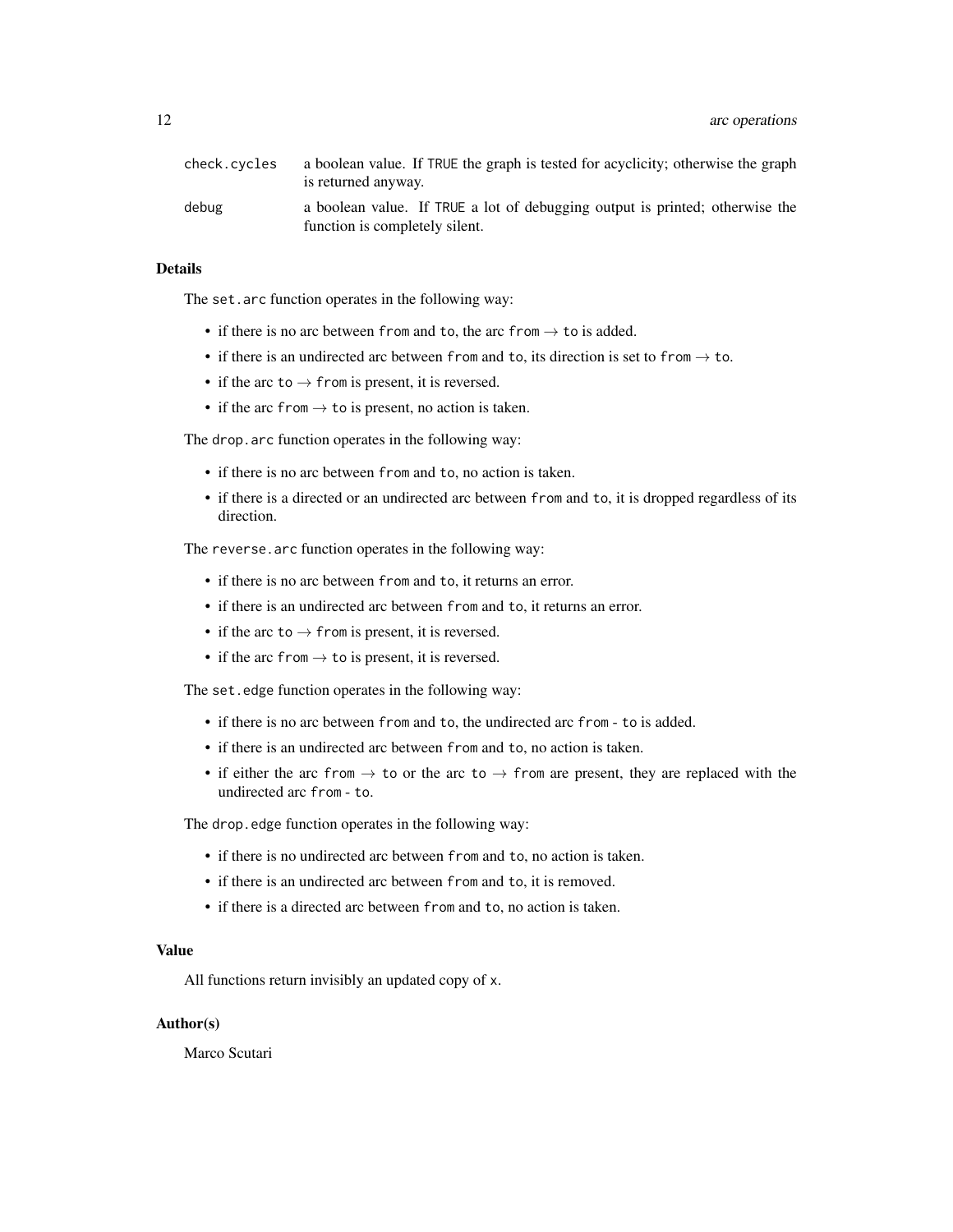# <span id="page-12-0"></span>arc.strength 13

#### Examples

```
data(learning.test)
res = gs(learning.test)
## use debug = TRUE to get more information.
set.arc(res, "A", "B")
drop.arc(res, "A", "B")
drop.edge(res, "A", "B")
reverse.arc(res, "A", "D")
```
<span id="page-12-2"></span>

arc.strength *Measure arc strength*

# <span id="page-12-1"></span>Description

Measure the strength of the probabilistic relationships expressed by the arcs of a Bayesian network, and use model averaging to build a network containing only the significant arcs.

# Usage

```
# strength of the arcs present in x.
arc.strength(x, data, criterion = NULL, ..., debug = FALSE)
# strength of all possible arcs, as learned from bootstrapped data.
boot.strength(data, cluster = NULL, R = 200, m = nrow(data),
  algorithm, algorithm.args = list(), cpdag = TRUE, debug = FALSE)
# strength of all possible arcs, from a list of custom networks.
custom.strength(networks, nodes, weights = NULL, cpdag = TRUE, debug = FALSE)
```
# averaged network structure. averaged.network(strength, nodes, threshold)

# **Arguments**

| $\mathsf{x}$ | an object of class bn.                                                                                                                                                         |
|--------------|--------------------------------------------------------------------------------------------------------------------------------------------------------------------------------|
| networks     | a list, containing either object of class bn or arc sets (matrices or data frames<br>with two columns, optionally labeled "from" and "to").                                    |
| data         | a data frame containing the data the Bayesian network was learned from.                                                                                                        |
| cluster      | an optional cluster object from package <b>parallel</b> . See parallel integration<br>for details and a simple example.                                                        |
| strength     | an object of class bn. strength, see below.                                                                                                                                    |
| threshold    | a numeric value, the minimum strength required for an arc to be included in the<br>averaged network. The default value is the threshold attribute of the strength<br>argument. |
| nodes        | a vector of character strings, the labels of the nodes in the network. In averaged network,<br>it defaults to the set of the unique node labels in the strength argument.      |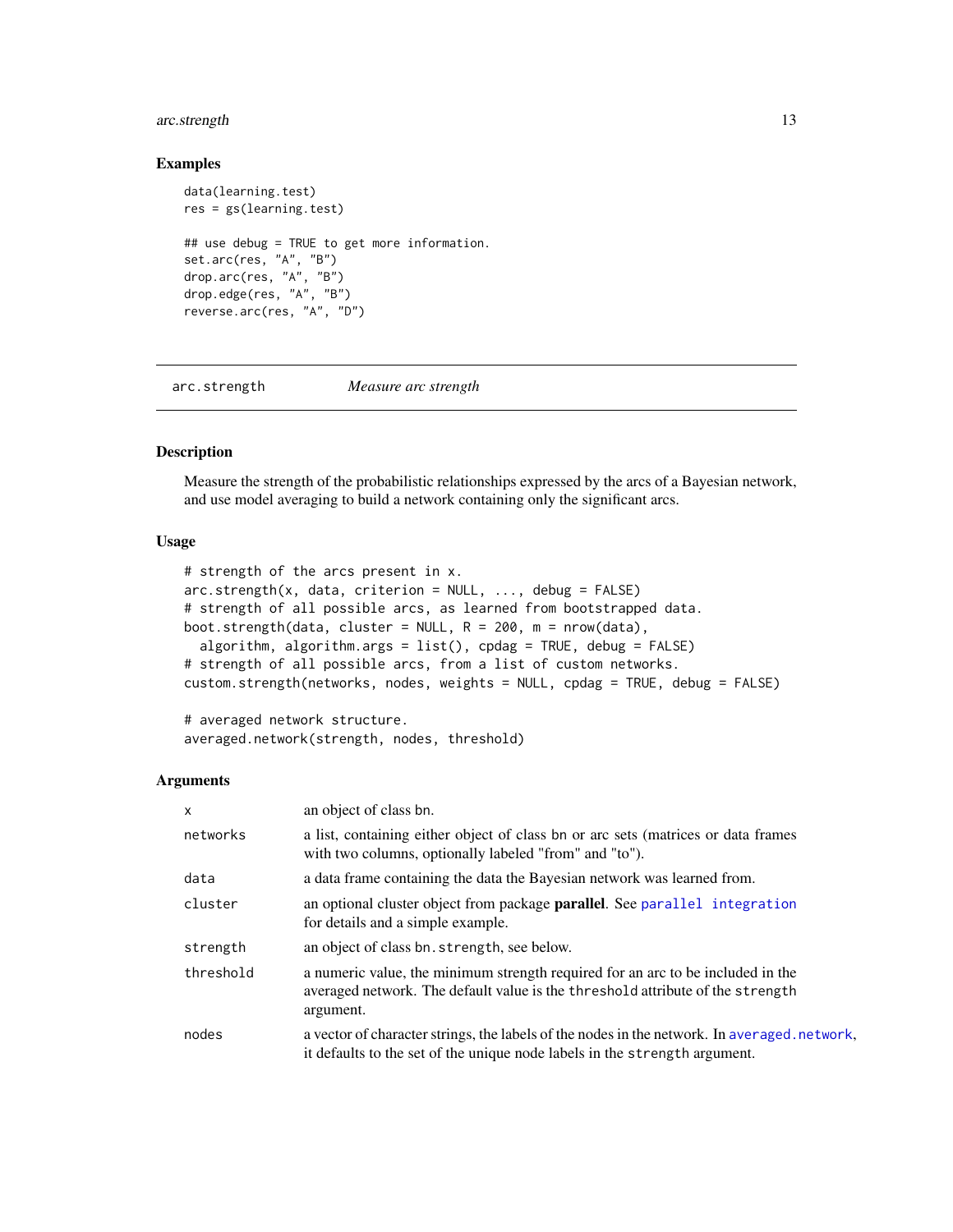| criterion      | a character string, the label of a score function or an independence test. See<br>bnlearn-package for details.                                                                                                                                                |
|----------------|---------------------------------------------------------------------------------------------------------------------------------------------------------------------------------------------------------------------------------------------------------------|
| R              | a positive integer, the number of bootstrap replicates.                                                                                                                                                                                                       |
| m              | a positive integer, the size of each bootstrap replicate.                                                                                                                                                                                                     |
| weights        | a vector of non-negative numbers, to be used as weights when averaging network<br>structures to compute strength coefficients. If NULL, weights are assumed to be<br>uniform.                                                                                 |
| cpdag          | a boolean value. If TRUE the (PDAG of) the equivalence class is used instead of<br>the network structure itself. It should make it easier to identify score-equivalent<br>arcs.                                                                               |
| algorithm      | a character string, the learning algorithm to be applied to the bootstrap replicates.<br>Possible values are gs, iamb, fast.iamb, inter.iamb, mmpc, hc, tabu, mmhc<br>and rsmax2. See bnlearn-package and the documentation of each algorithm<br>for details. |
| algorithm.args | a list of extra arguments to be passed to the learning algorithm.                                                                                                                                                                                             |
|                | additional tuning parameters for the network score (if criterion is the label<br>of a score function, see score for details), the conditional independence test<br>(currently the only one is B, the number of permutations).                                 |
| debug          | a boolean value. If TRUE a lot of debugging output is printed; otherwise the<br>function is completely silent.                                                                                                                                                |

#### Details

arc.strength computes a measure of confidence or strength for each arc, while keeping fixed the rest of the network structure.

If criterion is a conditional independence test, the strength is a p-value (so the lower the value, the stronger the relationship). The conditional independence test would be that to drop the arc from the network. The only possible additional parameter is B, the number of permutations to be generated for each permutation test.

If criterion is the label of a score function, the strength is measured by the score gain/loss which would be caused by the arc's removal. In other words, it is the difference between the score of the network including the arc and the score of the network in which the arc is not present. Negative values correspond to decreases in the network score and positive values correspond to increases in the network score (the stronger the relationship, the more negative the difference). There may be additional parameters depending on the choice of the [score](#page-82-1), see score for details.

Model averaging is supported for objects of class bn.strength returned by [boot.strength](#page-12-1) or by [custom.strength](#page-12-1). The returned network contains the arcs whose strength is greater than the threshold attribute of the bn.strength object passed to averaged.network.

#### Value

arc.strength, boot.strength and custom.strength return an object of class bn.strength; boot.strength and custom.strength also include information about the relative probabilities of arc directions.

averaged.network returns an object of class bn.

See [bn.strength class](#page-0-0) and [bn-class](#page-16-1) for details.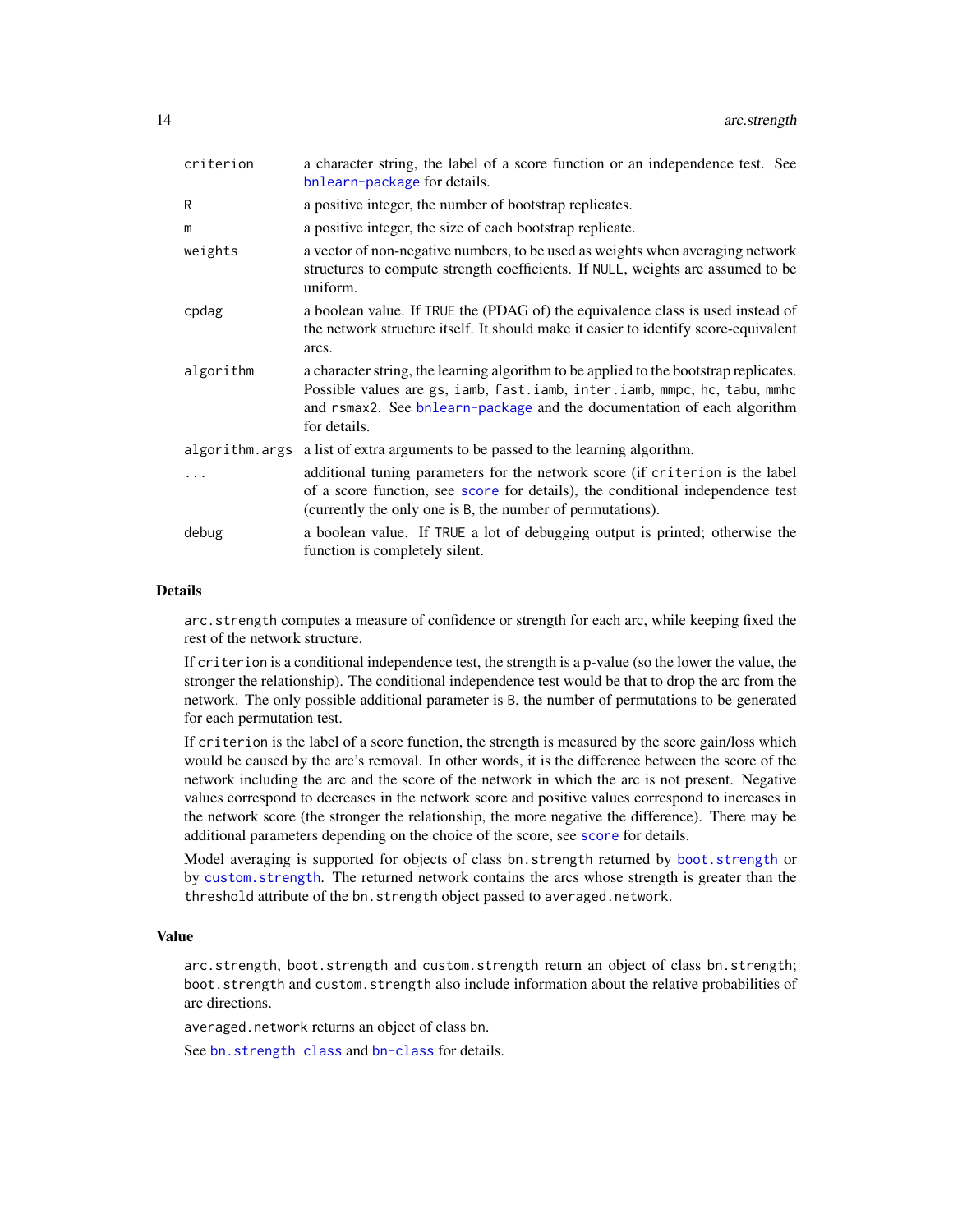#### arc.strength 15

#### **Note**

averaged.network typically returns a completely directed graph; an arc can be undirected if and only if the probabiliy of each of its directions is exactly 0.5. This may happen, for example, if the arc is undirected in all the networks being averaged.

# Author(s)

Marco Scutari

#### References

#### for model averaging and boostrap strength (confidence):

Friedman N, Goldszmidt M, Wyner A (1999). "Data Analysis with Bayesian Networks: A Bootstrap Approach". In "UAI '99: Proceedings of the 15th Annual Conference on Uncertainty in Artificial Intelligence", pp. 196-201. Morgan Kaufmann.

#### for the computation of the strength (confidence) significance threshold:

Scutari M, Nagarajan R (2011). "On Identifying Significant Edges in Graphical Models". In "Proceedings of the Workshop 'Probabilistic Problem Solving in Biomedicine' of the 13th Artificial Intelligence in Medicine (AIME) Conference", pp. 15-27.

#### See Also

[strength.plot](#page-87-1), [choose.direction](#page-32-1), [score](#page-82-1), [ci.test](#page-33-1).

#### Examples

```
data(learning.test)
res = gs(learning.test)
res = set.arc(res, "A", "B")
arc.strength(res, learning.test)
## Not run:
arcs = boot.strength(learning.test, algorithm = "hc")arcs[(\arcs$strength > 0.85) & (\arcs$direction > = 0.5), ]
averaged.network(arcs)
start = random.graph(nodes = names(learning.test), num = 50)
netlist = lapply(start, function(net) {
  hc(learning.test, score = "bde", iss = 10, start = net)}
arcs = custom.strength(netlist, nodes = names(learning.test),
         cpdag = FALSE)
arcs[(arcs$strength > 0.85) & (arcs$direction > = 0.5), ]modelstring(averaged.network(arcs))
```
## End(Not run)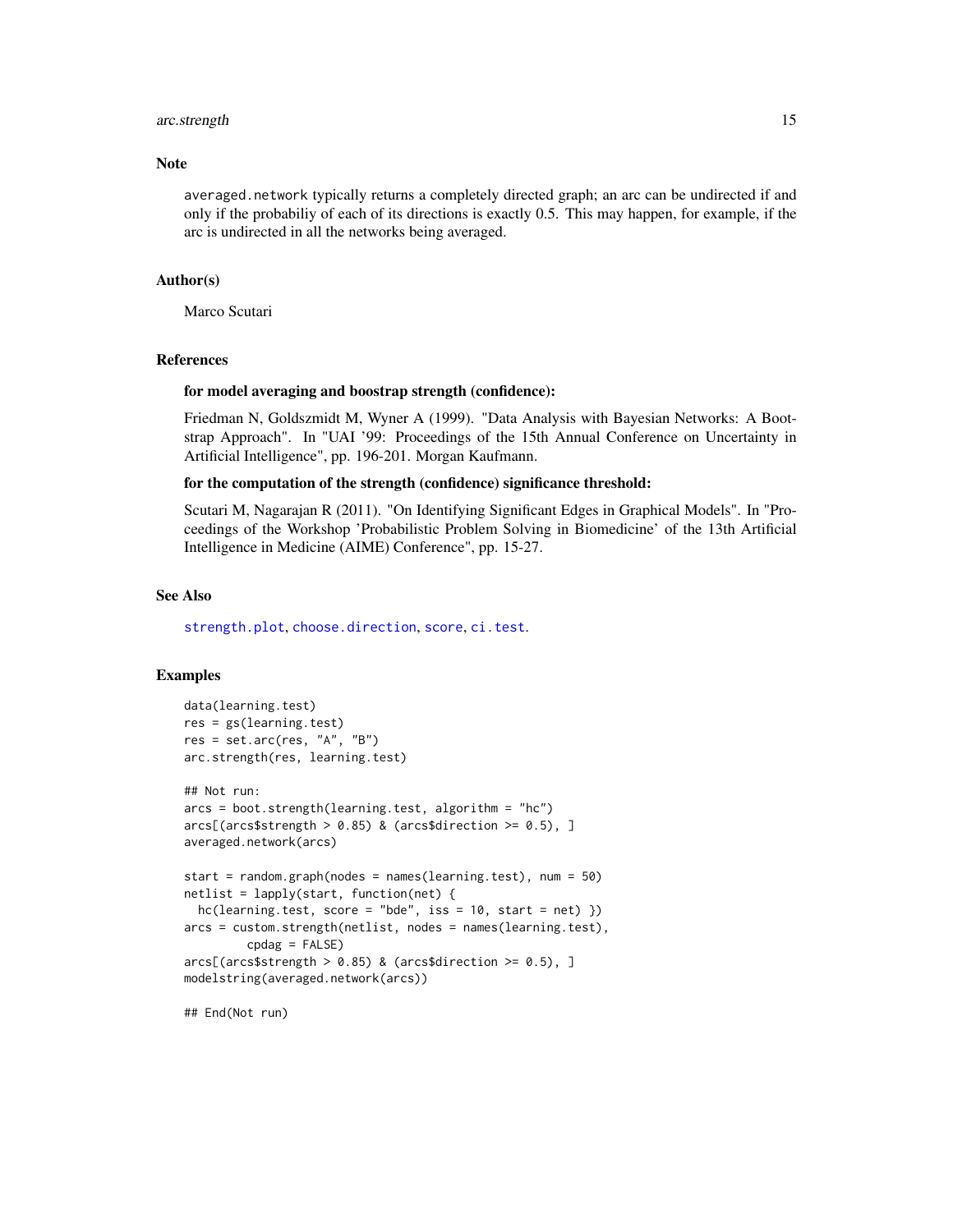# <span id="page-15-0"></span>Description

Small synthetic data set from Lauritzen and Spiegelhalter (1988) about lung diseases (tuberculosis, lung cancer or bronchitis) and visits to Asia.

#### Usage

data(asia)

# Format

The asia data set contains the following variables:

- D (*dyspnoea*), a two-level factor with levels yes and no.
- T (*tuberculosis*), a two-level factor with levels yes and no.
- L (*lung cancer*), a two-level factor with levels yes and no.
- B (*bronchitis*), a two-level factor with levels yes and no.
- A (*visit to Asia*), a two-level factor with levels yes and no.
- S (*smoking*), a two-level factor with levels yes and no.
- X (*chest X-ray*), a two-level factor with levels yes and no.
- E (*tuberculosis versus lung cancer/bronchitis*), a two-level factor with levels yes and no.

#### Note

Lauritzen and Spiegelhalter (1988) motivate this example as follows:

"Shortness-of-breath (dyspnoea) may be due to tuberculosis, lung cancer or bronchitis, or none of them, or more than one of them. A recent visit to Asia increases the chances of tuberculosis, while smoking is known to be a risk factor for both lung cancer and bronchitis. The results of a single chest X-ray do not discriminate between lung cancer and tuberculosis, as neither does the presence or absence of dyspnoea."

Standard learning algorithms are not able to recover the true structure of the network because of the presence of a node (E) with conditional probabilities equal to both 0 and 1. Monte Carlo tests seems to behave better than their parametric counterparts.

The complete BN can be downloaded from <http://www.bnlearn.com/bnrepository>.

# Source

Lauritzen S, Spiegelhalter D (1988). "Local Computation with Probabilities on Graphical Structures and their Application to Expert Systems (with discussion)". *Journal of the Royal Statistical Society: Series B (Statistical Methodology)*, 50(2), 157-224.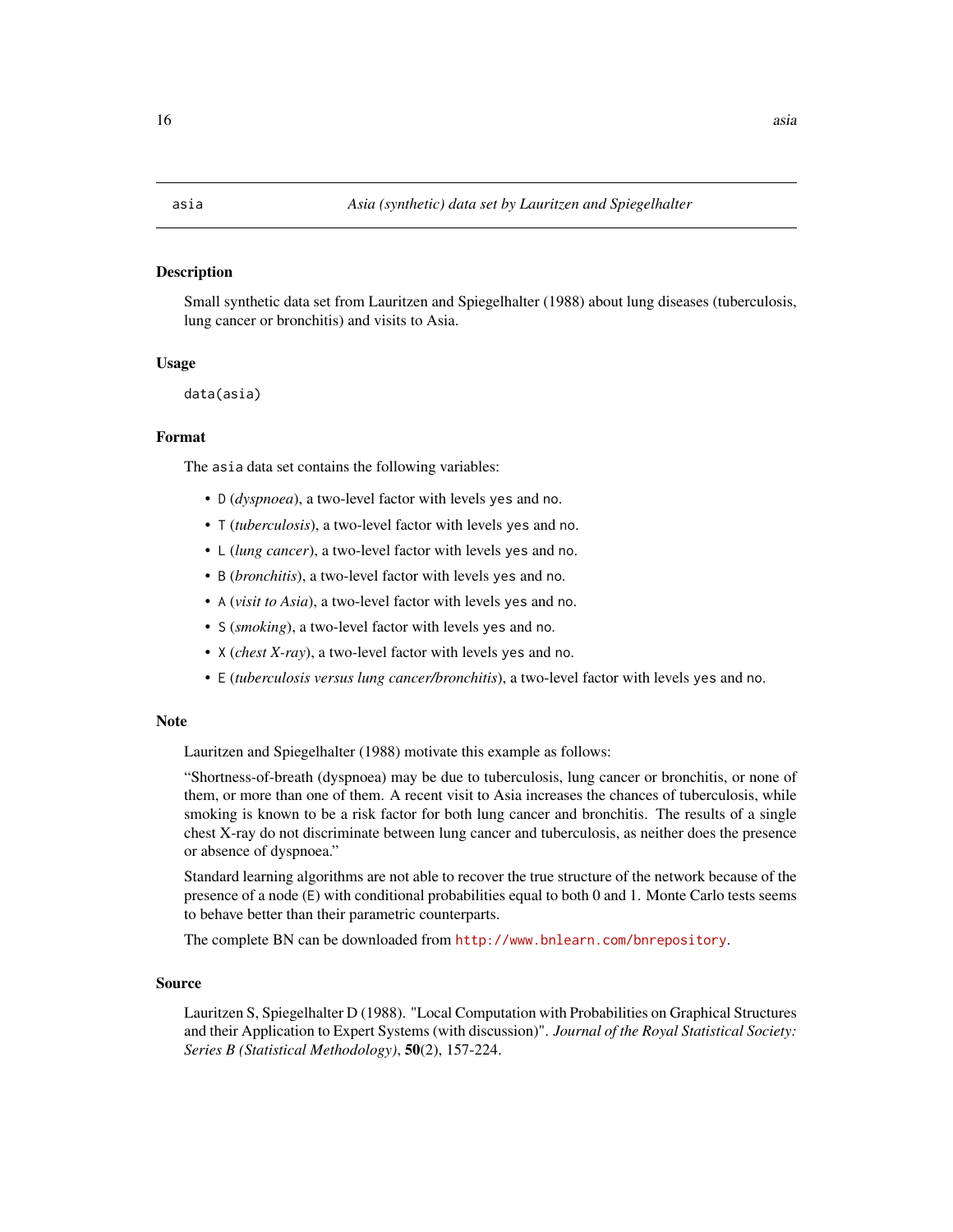#### <span id="page-16-0"></span>bn class and the contract of the contract of the contract of the contract of the contract of the contract of the contract of the contract of the contract of the contract of the contract of the contract of the contract of t

## Examples

```
# load the data and build the correct network from the model string.
data(asia)
res = empty.graph(names(asia))
modelstring(res) = "[A][S][T|A][L|S][B|S][D|B:E][E|T:L][X|E]"
plot(res)
```
bn class *The bn class structure*

# <span id="page-16-1"></span>Description

The structure of an object of S3 class bn.

#### Details

An object of class bn is a list containing at least the following components:

- learning: a list containing some information about the results of the learning algorithm. It's never changed afterward.
	- whitelist: a sanitized copy of the whitelist parameter (a two-column matrix, whose columns are labeled from and to).
	- blacklist: a sanitized copy of the blacklist parameter (a two-column matrix, whose columns are labeled from and to).
	- test: the label of the conditional independence test used by the learning algorithm (a character string). The label of the network score is used for score-based and hybrid algorithms, and "none" for randomly generated graphs.
	- ntests: the number of conditional independence tests or score comparisons used in the learning (an integer value).
	- algo: the label of the learning algorithm or the random generation algorithm used to generate the network (a character string).
	- args: a list. The values of the parameters of either the conditional tests or the scores used in the learning process. Only the relevant ones are stored, so this may be an empty list.
		- \* alpha: the target nominal type I error rate (a numeric value) of the conditional independence tests.
		- \* iss: a positive numeric value, the imaginary sample size used by the bge and bde scores.
		- \* phi: a character string, either heckerman or bottcher; used by the bge score.
		- \* k: a positive numeric value, the penalty per parameter used by the aic, aic-g, bic and bic-g scores.
		- \* prob: the probability of each arc to be present in a graph generated by the ordered graph generation algorithm.
		- \* burn.in: the number of iterations for the ic-dag graph generation algorithm to converge to a stationary (and uniform) probability distribution.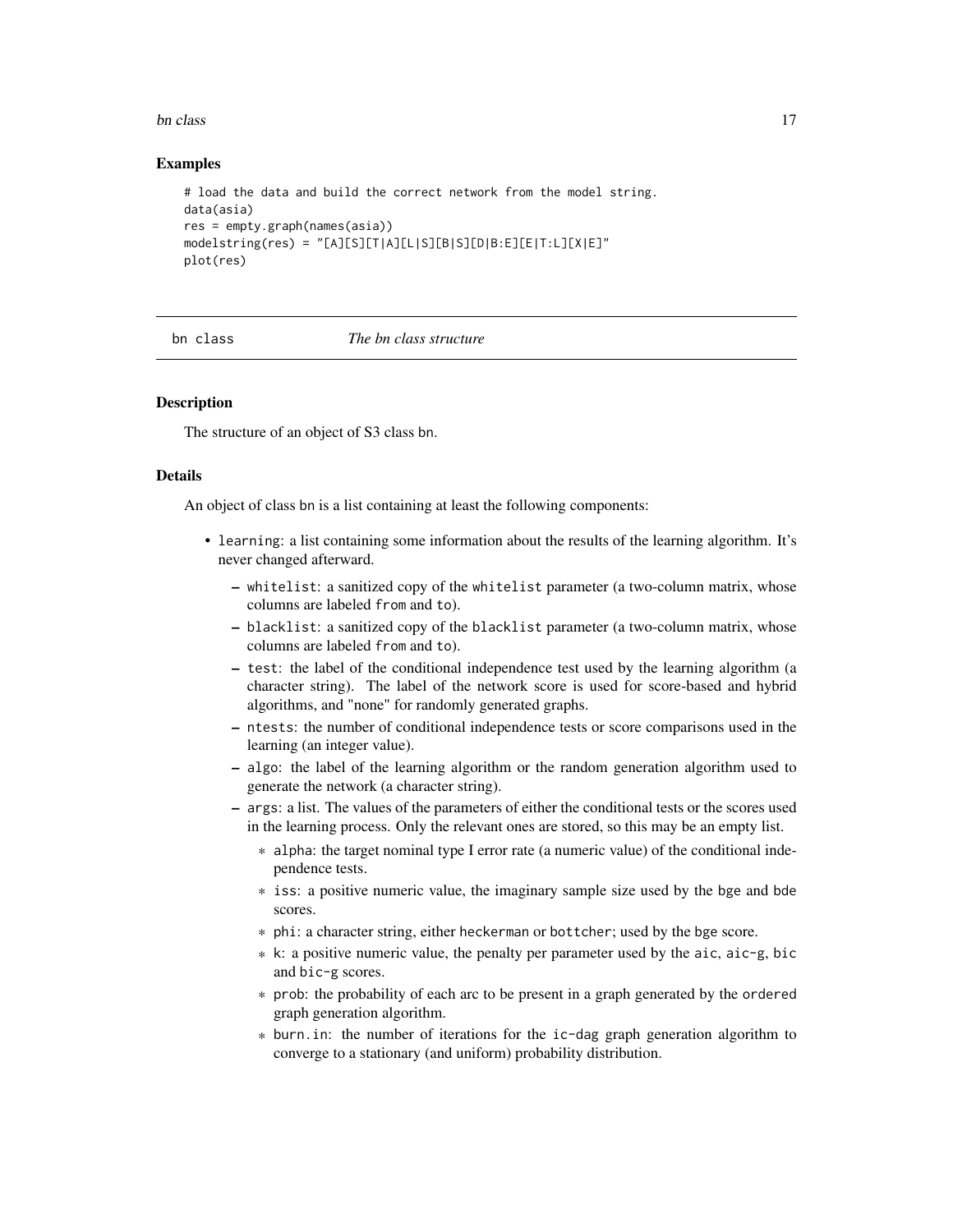- <span id="page-17-0"></span>\* max.degree: the maximum degree for any node in a graph generated by the ic-dag graph generation algorithm.
- \* max.in.degree: the maximum in-degree for any node in a graph generated by the ic-dag graph generation algorithm.
- \* max.out.degree: the maximum out-degree for any node in a graph generated by the ic-dag graph generation algorithm.
- \* training: a character string, the label of the training node in a Bayesian network classifier.
- \* threshold: the threshold used to determine which arcs are significant when averaging network structures.
- nodes: a list. Each element is named after a node and contains the following elements:
	- mb: the Markov blanket of the node (a vector of character strings).
	- nbr: the neighbourhood of the node (a vector of character strings).
	- parents: the parents of the node (a vector of character strings).
	- children: the children of the node (a vector of character strings).
- arcs: the arcs of the Bayesian network (a two-column matrix, whose columns are labeled from and to). Undirected arcs are stored as two directed arcs with opposite directions between the corresponding incident nodes.

Additional (optional) components under learning:

- optimized: whether additional optimizations have been used in the learning algorithm (a boolean value).
- restrict: the label of the constraint-based algorithm used in the "Restrict" phase of a hybrid learning algorithm (a character string).
- rtest: the label of the conditional independence test used in the "Restrict" phase of a hybrid learning algorithm (a character string).
- maximize: the label of the score-based algorithm used in the "Maximize" phase of a hybrid learning algorithm (a character string).
- maxscore: the label of the network score used in the "Maximize" phase of a hybrid learning algorithm (a character string).

#### Author(s)

Marco Scutari

<span id="page-17-1"></span>bn.boot *Parametric and nonparametric bootstrap of Bayesian networks*

#### Description

Apply a user-specified function to the Bayesian network structures learned from bootstrap samples of the original data.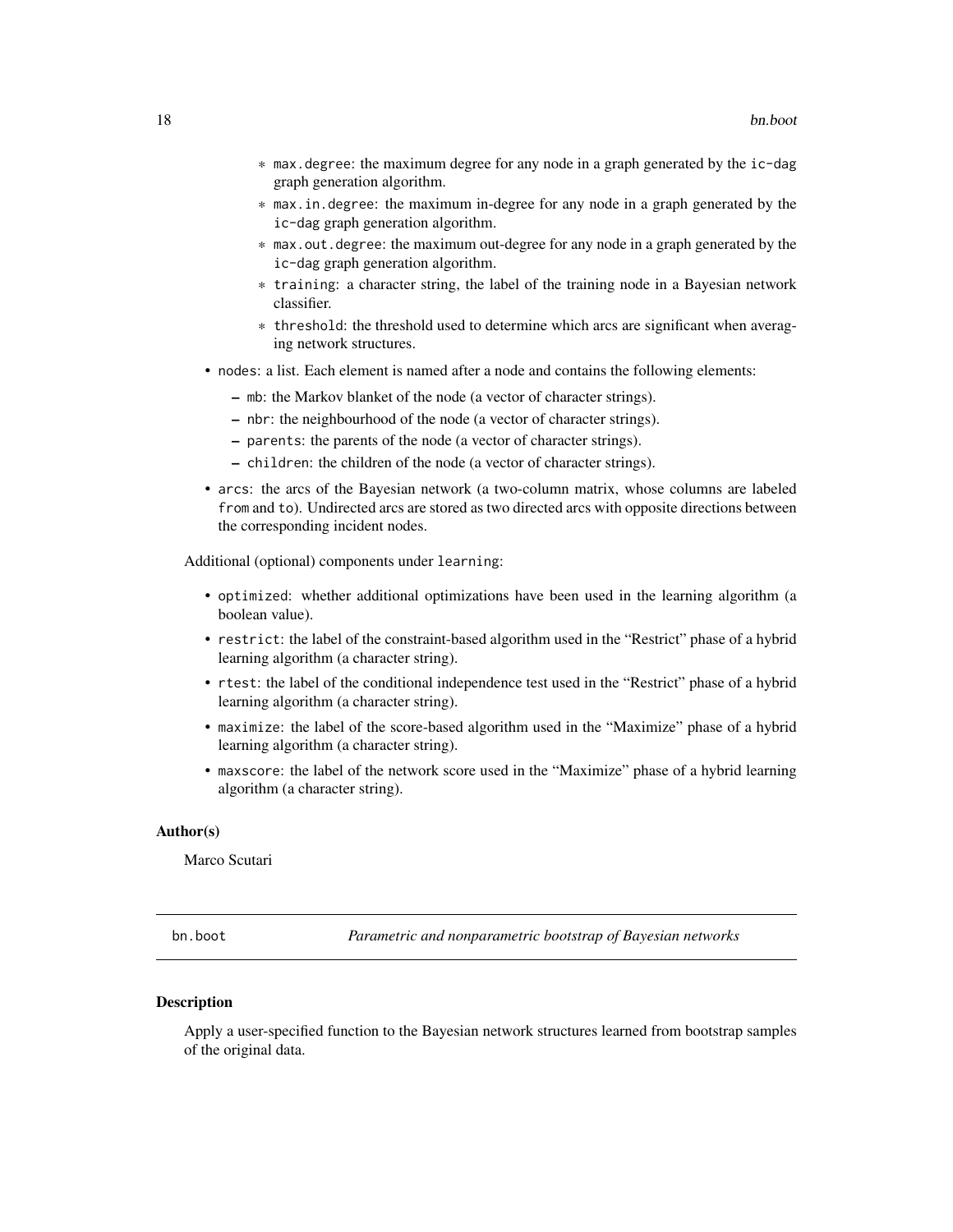#### bn.boot 19

# Usage

```
bn.boot(data, statistic, R = 200, m = nrow(data), sim = "ordinary",
  algorithm, algorithm.args = list(), statistic.args = list(),
  cluster = NULL, debug = FALSE)
```
# Arguments

| data      | a data frame containing the variables in the model.                                                                                                                                                                                                       |
|-----------|-----------------------------------------------------------------------------------------------------------------------------------------------------------------------------------------------------------------------------------------------------------|
| statistic | a function or a character string (the name of a function) to be applied to each<br>bootstrap replicate.                                                                                                                                                   |
| R         | a positive integer, the number of bootstrap replicates.                                                                                                                                                                                                   |
| m         | a positive integer, the size of each bootstrap replicate.                                                                                                                                                                                                 |
| sim       | a character string indicating the type of simulation required. Possible values are<br>"ordinary" (the default) and "parametric".                                                                                                                          |
| algorithm | a character string, the learning algorithm to be applied to the bootstrap replicates.<br>Possible values are gs, iamb, fast.iamb, inter.iamb, mmpc, hc, tabu, mmhc<br>and rsmax2. See bnlearn-package and documentation of each algorithm for<br>details. |
|           | algorithm. args a list of extra arguments to be passed to the learning algorithm.                                                                                                                                                                         |
|           | statistic.args a list of extra arguments to be passed to the function specified by statistic.                                                                                                                                                             |
| cluster   | an optional cluster object from package <b>parallel</b> . See parallel integration<br>for details and a simple example.                                                                                                                                   |
| debug     | a boolean value. If TRUE a lot of debugging output is printed; otherwise the<br>function is completely silent.                                                                                                                                            |

# Details

The first argument of statistic is the bn object encoding the network structure learned from the bootstrap sample; the arguments specified in statistics.args are extracted from the list and passed to statitstics as the 2nd, 3rd, etc. arguments.

# Value

A list containing the results of the calls to statistic.

# Author(s)

Marco Scutari

#### References

Friedman N, Goldszmidt M, Wyner A (1999). "Data Analysis with Bayesian Networks: A Bootstrap Approach". In "UAI '99: Proceedings of the 15th Annual Conference on Uncertainty in Artificial Intelligence", pp. 196-201. Morgan Kaufmann.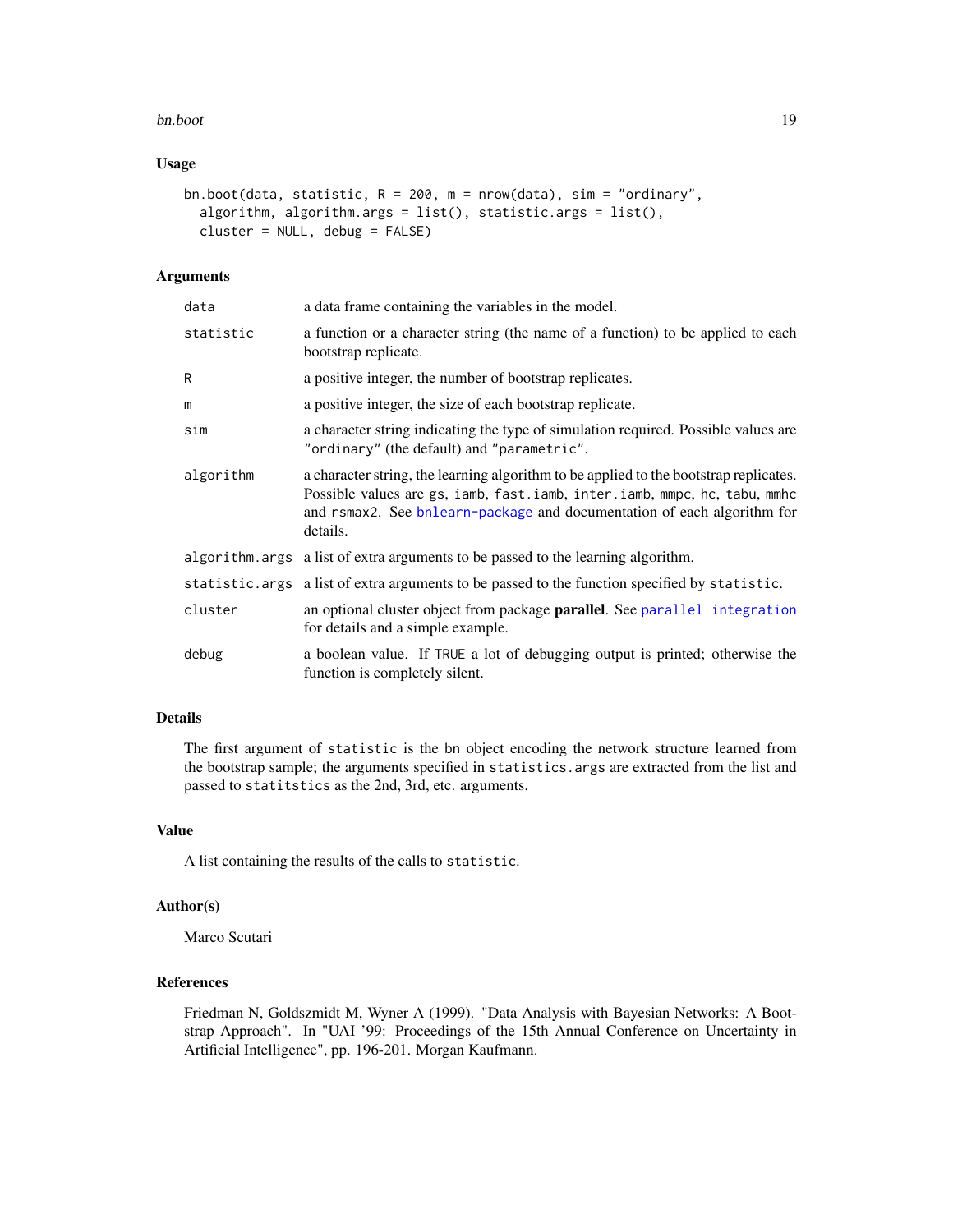# See Also

[bn.cv](#page-19-1), [rbn](#page-80-1).

# Examples

```
## Not run:
data(learning.test)
bn.boot(data = learning.test, R = 2, m = 500, algorithm = "gs",
 statistic = arcs)
```
## End(Not run)

<span id="page-19-1"></span>

bn.cv *Cross-validation for Bayesian networks*

# Description

Perform a k-fold or hold-out cross-validation for a learning algorithm or a fixed network structure.

#### Usage

```
bn.cv(data, bn, loss = NULL, k = 10, m, runs = 1, algorithm.args = list(),
  loss.args = list(), fit = "mle", fit.args = list(), method = "k-fold",
 cluster = NULL, debug = FALSE)
```
## S3 method for class 'bn.kcv' plot(x, ..., main, xlab, ylab, connect = FALSE) ## S3 method for class 'bn.kcv.list'  $plot(x, ..., main, xlab, ylab, connect = FALSE)$ 

#### Arguments

| data | a data frame containing the variables in the model.                                                                                                                                                                                                                                                 |
|------|-----------------------------------------------------------------------------------------------------------------------------------------------------------------------------------------------------------------------------------------------------------------------------------------------------|
| bn   | either a character string (the label of the learning algorithm to be applied to<br>the training data in each iteration) or an object of class bn (a fixed network<br>structure).                                                                                                                    |
| loss | a character string, the label of a loss function. If none is specified, the default<br>loss function is the <i>Classification Error</i> for Bayesian networks classifiers; oth-<br>erwise, the Log-Likelihood Loss for both discrete and continuous data sets. See<br>below for additional details. |
| k    | a positive integer number, the number of groups into which the data will be split.                                                                                                                                                                                                                  |
| m    | a positive integer number, the size of the test set in hold-out cross-validation.                                                                                                                                                                                                                   |
| runs | a positive integer number, the number of times cross-validation will be run.                                                                                                                                                                                                                        |
|      | algorithm, args a list of extra arguments to be passed to the learning algorithm.                                                                                                                                                                                                                   |

<span id="page-19-0"></span>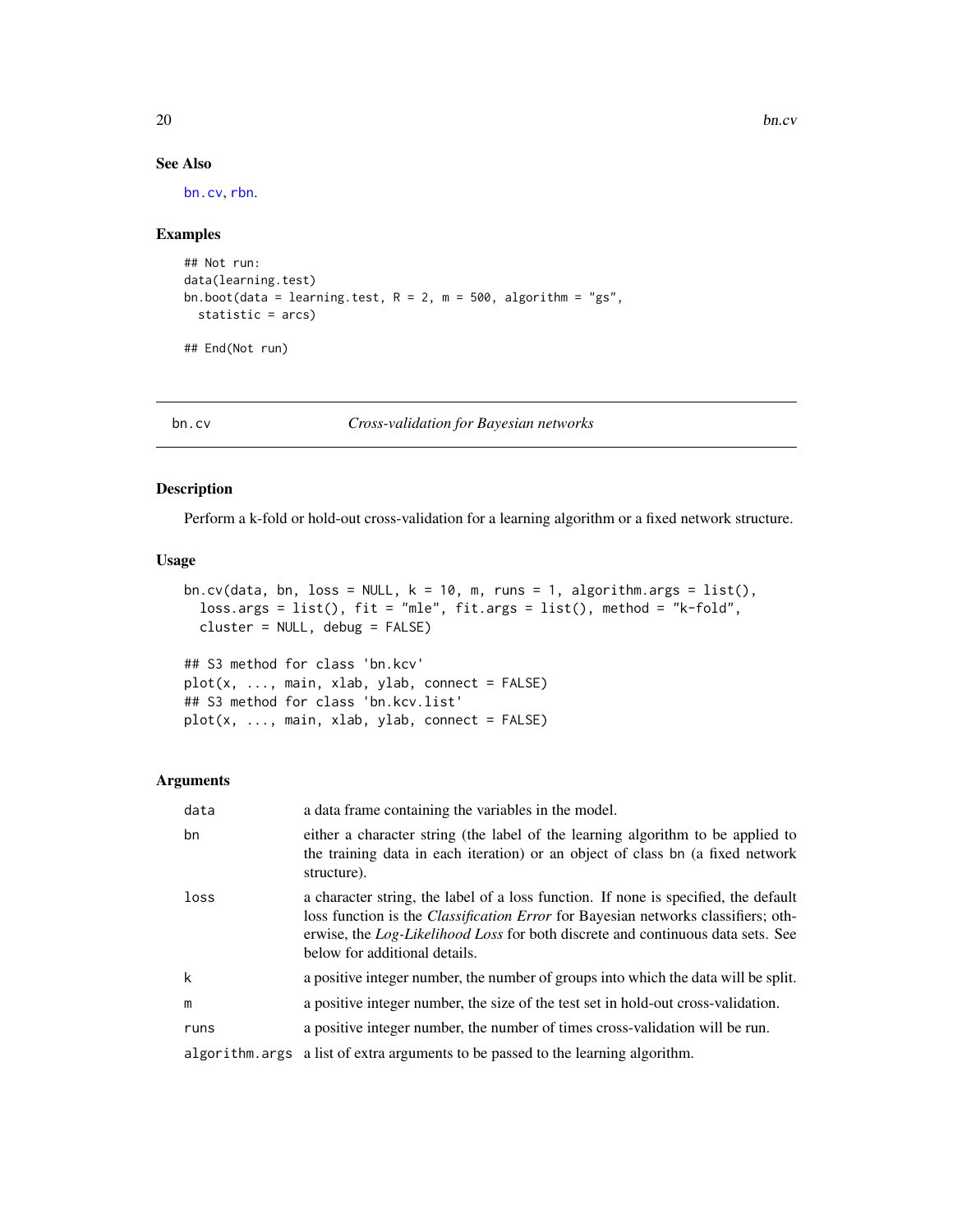bn.cv  $21$ 

| a list of extra arguments to be passed to the loss function specified by loss.                                       |  |  |
|----------------------------------------------------------------------------------------------------------------------|--|--|
| a character string, the label of the method used to fit the parameters of the new-<br>tork. See bn. fit for details. |  |  |
| additional arguments for the parameter estimation procedure, see again bn. fit<br>for details.                       |  |  |
| a character string, either k-fold or hold-out. See below for details.                                                |  |  |
| an optional cluster object from package parallel. See parallel integration<br>for details and a simple example.      |  |  |
| a boolean value. If TRUE a lot of debugging output is printed; otherwise the<br>function is completely silent.       |  |  |
| an object of class bn. kcv or bn. kcv. list returned by bn. cv.                                                      |  |  |
| additional objects of class bn. kcv or bn. kcv. list to plot alongside the first.                                    |  |  |
| main, xlab, ylab                                                                                                     |  |  |
| the title of the plot, an array of labels for the boxplot, the label for the y axis.                                 |  |  |
| a logical value. If TRUE, the medians points in the boxplots will be connected<br>by a segmented line.               |  |  |
|                                                                                                                      |  |  |

# Value

An object of class bn.kcv.list if runs is at least 2, an object of class bn.kcv if runs is equal to 1.

#### Cross-Validation Strategies

The following cross-validation strategies are implemented:

- *k-fold*: the data are split in k subsets of equal size. For each subset in turn, bn is fitted (and possibly learned as well) on the other  $k - 1$  subsets and the loss function is then computed using that subset. Loss estimates for each of the k subsets are then combined to give an overall loss for data.
- *hold-out*: k subsamples of size m are sampled independently without replacement from the data. For each subsample, bn is fitted (and possibly learned) on the remaining  $m - nrow(data)$ samples and the loss function is computed on the m observations in the subsample. The overall loss estimate is the average of the k loss estimates from the subsamples.

If either cross-validation is used with multiple runs, the overall loss is the averge of the loss estimates from the different runs.

# Loss Functions

The following loss functions are implemented:

- *Log-Likelihood Loss* (logl): also known as *negative entropy* or *negentropy*, it is the negated expected log-likelihood of the test set for the Bayesian network fitted from the training set.
- *Gaussian Log-Likelihood Loss* (logl-g): the negated expected log-likelihood for Gaussian Bayesian networks.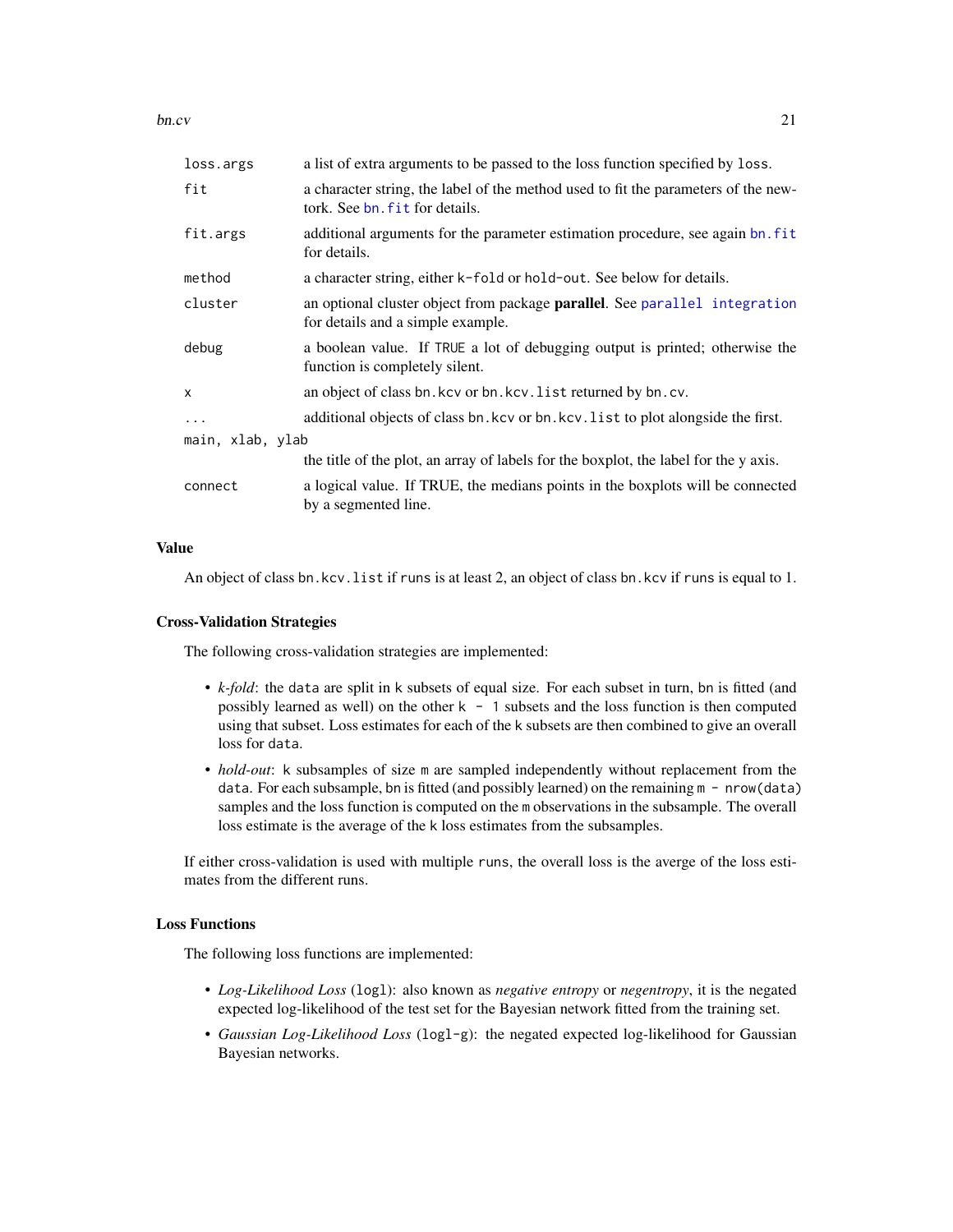- *Classification Error* (pred): the *prediction error* for a single node in a discrete network. Frequentist predictions are used, so the values of the target node are predicted using only the information present in its local distribution (from its parents).
- *Posterior Classification Error* (pred-lw): similar to the above, but predictions are computed from an arbitrary set of nodes using likelihood weighting to obtain Bayesian posterior estimates.
- *Predictive Correlation* (cor): the *correlation* between the observed and the predicted values for a single node in a Gaussian Bayesian network.
- *Posterior Predictive Correlation* (cor-lw): similar to the above, but predictions are computed from an arbitrary set of nodes using likelihood weighting to obtain Bayesian posterior estimates.
- *Mean Squared Error* (mse): the *mean squared error* between the observed and the predicted values for a single node in a Gaussian Bayesian network.
- *Posterior Mean Squared Error* (mse-lw): similar to the above, but predictions are computed from an arbitrary set of nodes using likelihood weighting to obtain Bayesian posterior estimates.

Optional arguments that can be specified in loss.args are:

- target: a character string, the label of target node for prediction in all loss functions but logl, logl-g and logl-cg.
- from: a vector of character strings, the labels of the nodes used to predict the target node in pred-lw, cor-lw and mse-lw. The default is to use all the other nodes in the network. Loss functions pred, cor and mse implicitly predict only from the parents of the target node.
- n: a positive integer, the number of particles used by likelihood weighting for pred-lw, cor-lw and mse-lw. The default value is 500.

Note that if bn is a Bayesian network classifier, pred and pred-lw both give exact posterior predictions computed using the closed-form formulas for naive Bayes and TAN.

#### Plotting Results from Cross-Validation

Both plot methods accept any combination of objects of class bn.kcv or bn.kcv.list (the first as the x argument, the remaining as the ... argument) and plot the respected expected loss values side by side. For a bn.kcv object, this mean a single point; for a bn.kcv.list object this means a boxplot.

# Author(s)

Marco Scutari

# References

Koller D, Friedman N (2009). *Probabilistic Graphical Models: Principles and Techniques*. MIT Press.

#### See Also

[bn.boot](#page-17-1), [rbn](#page-80-1), [bn.kcv-class](#page-30-1).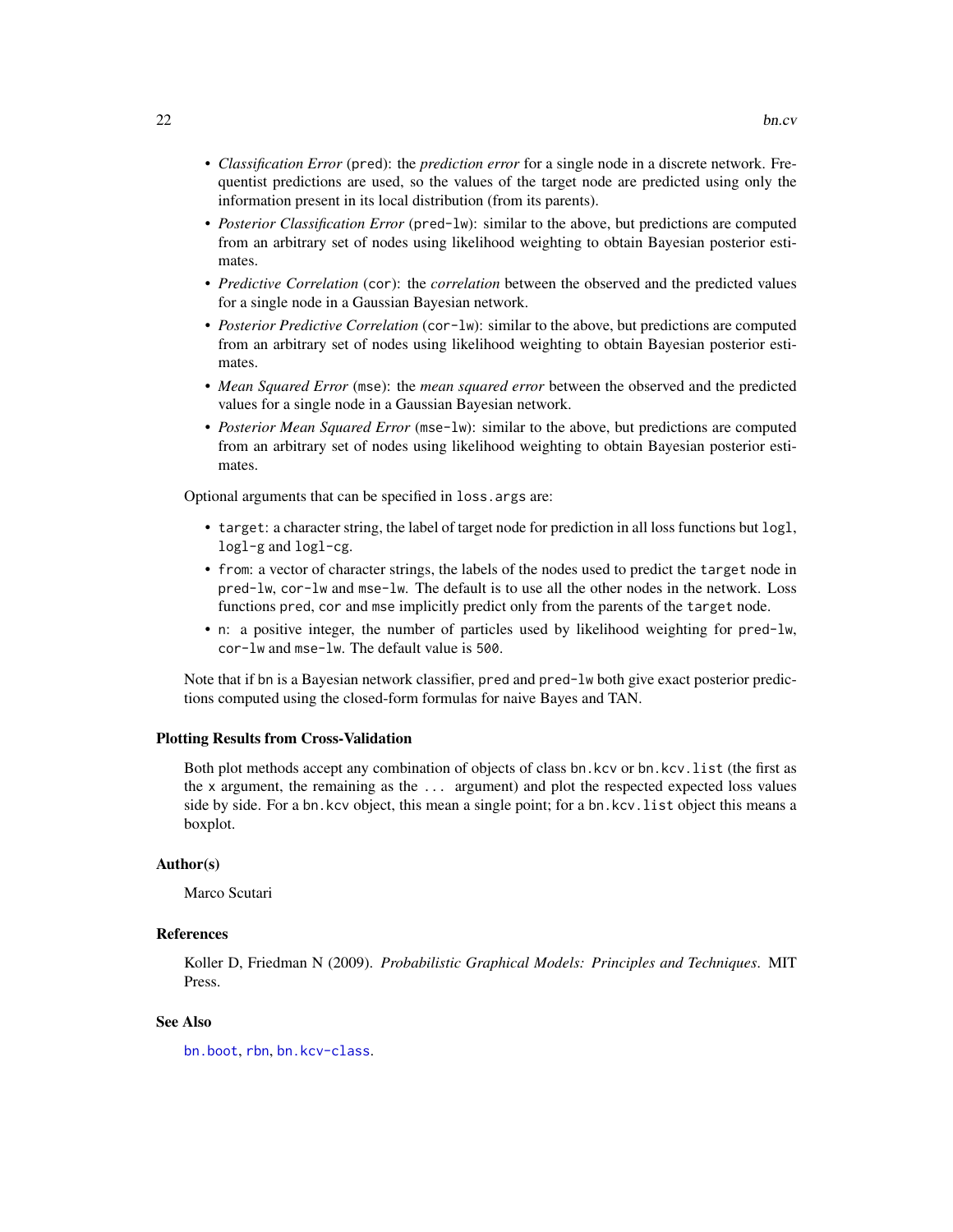#### <span id="page-22-0"></span>bn.fit  $\qquad \qquad \qquad$  23

# Examples

```
bn.cv(learning.test, 'hc', loss = "pred", loss.args = list(target = "F"))
bn.cv(gaussian.test, 'mmhc', method = "hold-out", k = 5, m = 50, runs = 2)
gaussian.subset = gaussian.test[1:50, ]
cv.gs = bn.cv(gaussian.subset, 'gs', runs = 10)
cv.iamb = bn.cv(gaussian.subset, 'iamb', runs = 10)
cv.inter = bn.cv(gaussian.subset, 'inter.iamb', runs = 10)
plot(cv.gs, cv.iamb, cv.inter,
  xlab = c("Grow-Shrink", "IAMB", "Inter-IAMB"), connect = TRUE)
```
<span id="page-22-1"></span>bn.fit *Fit the parameters of a Bayesian network*

# Description

Fit the parameters of a Bayesian network conditional on its structure.

# Usage

```
bn.fit(x, data, method = "mle", ..., debug = FALSE)
custom.fit(x, dist, ordinal)
bn.net(x, debug = FALSE)
```
# Arguments

| x        | an object of class bn (for bn. fit and custom, fit) or an object of class bn. fit<br>(for bn.net).                                                                                        |
|----------|-------------------------------------------------------------------------------------------------------------------------------------------------------------------------------------------|
| data     | a data frame containing the variables in the model.                                                                                                                                       |
| dist     | a named list, with element for each node of x. See below.                                                                                                                                 |
| method   | a character string, either mle for <i>Maximum Likelihood parameter estimation</i><br>or bayes for <i>Bayesian parameter estimation</i> (currently implemented only for<br>discrete data). |
| $\ddots$ | additional arguments for the parameter estimation procedure, see below.                                                                                                                   |
| ordinal  | a vector of character strings, the labels of the discrete nodes which should be<br>saved as ordinal random variables (bn. fit. onode) instead of unordered factors<br>(bn.fit.dnode).     |
| debug    | a boolean value. If TRUE a lot of debugging output is printed; otherwise the<br>function is completely silent.                                                                            |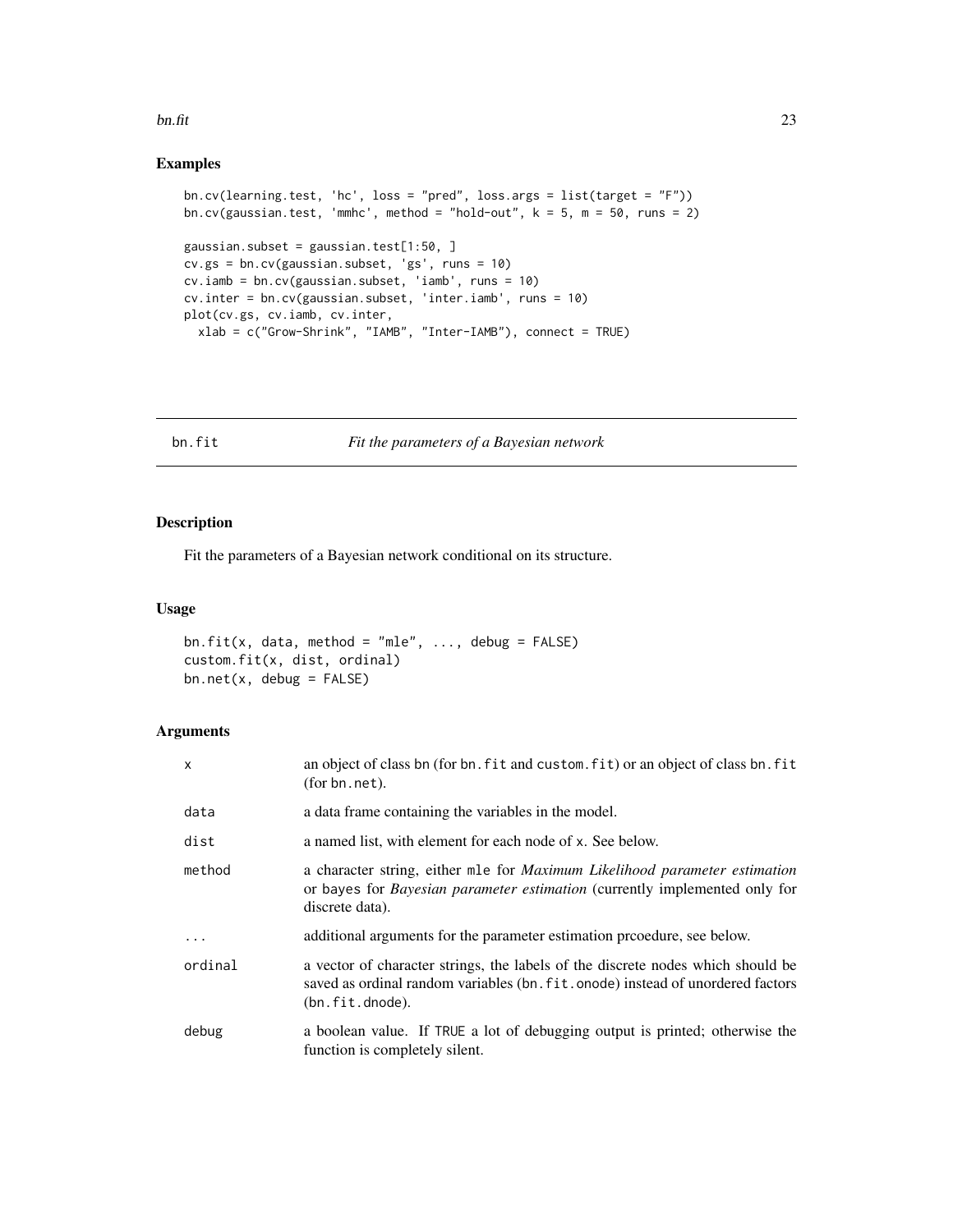#### Details

bn.fit fits the parameters of a Bayesian network given its structure and a data set; bn.net returns the structure underlying a fitted Bayesian network.

An in-place replacement method is available to change the parameters of each node in a bn.fit object; see the examples for discrete, continuous and hybrid networks below. For a discrete node (class bn.fit.dnode or bn.fit.onode), the new parameters must be in a table object. For a Gaussian node (class bn.fit.gnode), the new parameters can be defined either by an lm, glm or pensim object (the latter is from the penalized package) or in a list with elements named coef, sd and optionally fitted and resid. For a conditional Gaussian node (class bn.fit.cgnode), the new parameters can be defined by a list with elements named coef, sd and optionally fitted, resid and configs. In both cases coef should contain the new regression coefficients, sd the standard deviation of the residuals, fitted the fitted values and resid the residuals. configs should contain the configurations if the discrete parents of the conditional Gaussian node, stored as a factor.

custom.fit takes a set of user-specified distributions and their parameters and uses them to build a bn.fit object. Its purpose is to specify a Bayesian network (complete with the parameters, not only the structure) using knowledge from experts in the field instead of learning it from a data set. The distributions must be passed to the function in a list, with elements named after the nodes of the network structure x. Each element of the list must be in one of the formats described above for in-place replacement.

#### Value

bn.fit returns an object of class bn.fit, bn.net an object of class bn. See [bn class](#page-0-0) and [bn.fit class](#page-0-0) for details.

# Note

Due to the way Bayesian networks are defined it is possible to estimate their parameters only if the network structure is completely directed (i.e. there are no undirected arcs). See [set.arc](#page-10-1) and [pdag2dag](#page-53-1) for two ways of manually setting the direction of one or more arcs.

The only supported additional parameter is the imaginary sample size (iss) for the Dirichlet posterior distribution of discrete networks (see [score](#page-82-1) for details).

The conditional probabilities in the local distributions of discrete nodes have a mximum likelihood estimate of NaN for all parents configurations that are not observed in data. Such missing values propagate to the results of functions such as predict. Bayesian posterior estimates do not have this problem, and are very close to the corresponding maximum likelihood estimates when iss is small.

#### Author(s)

Marco Scutari

#### See Also

[bn.fit utilities](#page-0-0), [bn.fit plots](#page-0-0).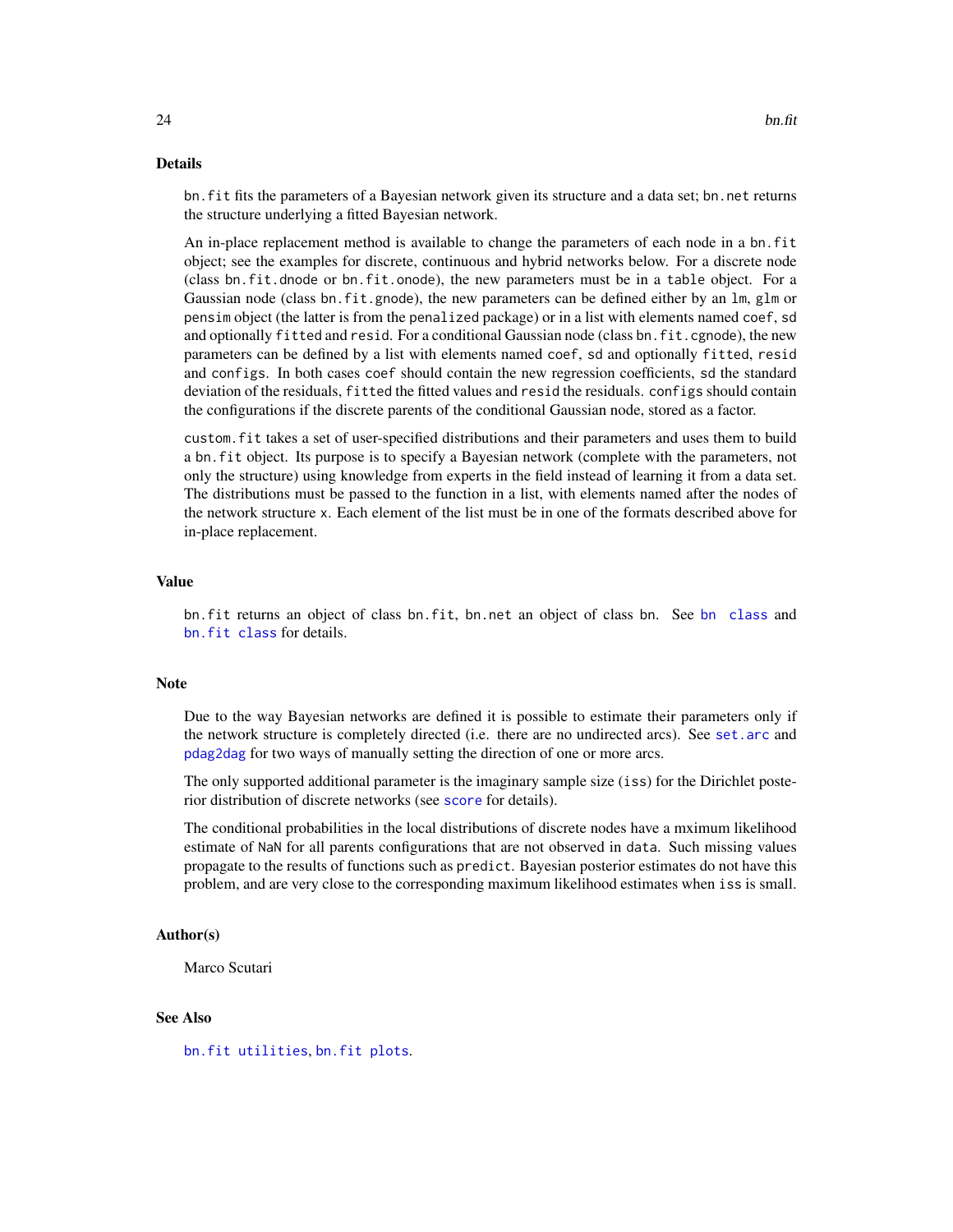#### bn.fit  $\frac{1}{25}$

# Examples

```
data(learning.test)
# learn the network structure.
res = gs(learning.test)# set the direction of the only undirected arc, A - B.
res = set.arc(res, "A", "B")
# estimate the parameters of the Bayesian network.
fitted = bn.fit(res, learning.test)
# replace the parameters of the node B.
new.cpt = matrix(c(0.1, 0.2, 0.3, 0.2, 0.5, 0.6, 0.7, 0.3, 0.1),
            byrow = TRUE, ncol = 3,
            dimnames = list(B = c("a", "b", "c"), A = c("a", "b", "c"))fitted$B = as.table(new.cpt)# the network structure is still the same.
all.equal(res, bn.net(fitted))
# learn the network structure.
res = hc(gaussian.test)# estimate the parameters of the Bayesian network.
fitted = bn.fit(res, gaussian.test)
# replace the parameters of the node F.
fitted F = list(coef = c(1, 2, 3, 4, 5), sd = 3)# set again the original parameters
fitted$F = lm(F \sim A + D + E + G, data = gaussian.test)
# discrete Bayesian network from expert knowledge.
net = model2network("[A][B][C|A:B]")
\text{cptA = matrix}(c(0.4, 0.6), \text{ncol} = 2, \text{dimnames = list(NULL, c("LOW", "HIGH"))})cptB = matrix(c(0.8, 0.2), ncol = 2, dimnames = list(NULL, c("GOOD", "BAD"))cptC = c(0.5, 0.5, 0.4, 0.6, 0.3, 0.7, 0.2, 0.8)
dim(cptC) = c(2, 2, 2)dimnames(cptC) = list("C" = c("TRUE", "FALSE"), "A" = c("LOW", "HIGH")."B" = c("GOOD", "BAD"))
cfit = custom.fit(net, dist = list(A = cpt, B = cpt, C = cptC))# for ordinal nodes it is nearly the same.
cfit = custom.fit(net, dist = list(A = \text{cptA}, B = \text{cptB}, C = \text{cptC}),
         ordinal = c("A", "B")# Gaussian Bayesian network from expert knowledge.
distA = list(coef = c("(Intercept)" = 2), sd = 1)
distB = list(coef = c("(Intercept)" = 1), sd = 1.5)
distC = list(coef = c("(Intercept)" = 0.5, "A" = 0.75, "B" = 1.32), sd = 0.4)
cfit = custom.fit(net, dist = list(A = distA, B = distB, C = distC))
# conditional Gaussian Bayesian network from expert knowledge.
\text{cptA = matrix}(c(0.4, 0.6), \text{ncol = 2, dimnames = list(NULL, c("LOW", "HIGH"))})distB = list(coef = c("(Intercept)" = 1), sd = 1.5)
distC = list(coef = matrix(c(1.2, 2.3, 3.4, 4.5), ncol = 2,
               dimnames = list(c("(Intercept)", "B"), NULL)),
          sd = c(0.3, 0.6)cgfit = custom.fit(net, dist = list(A = \text{cpt}A, B = \text{dist}B, C = \text{dist}C))
```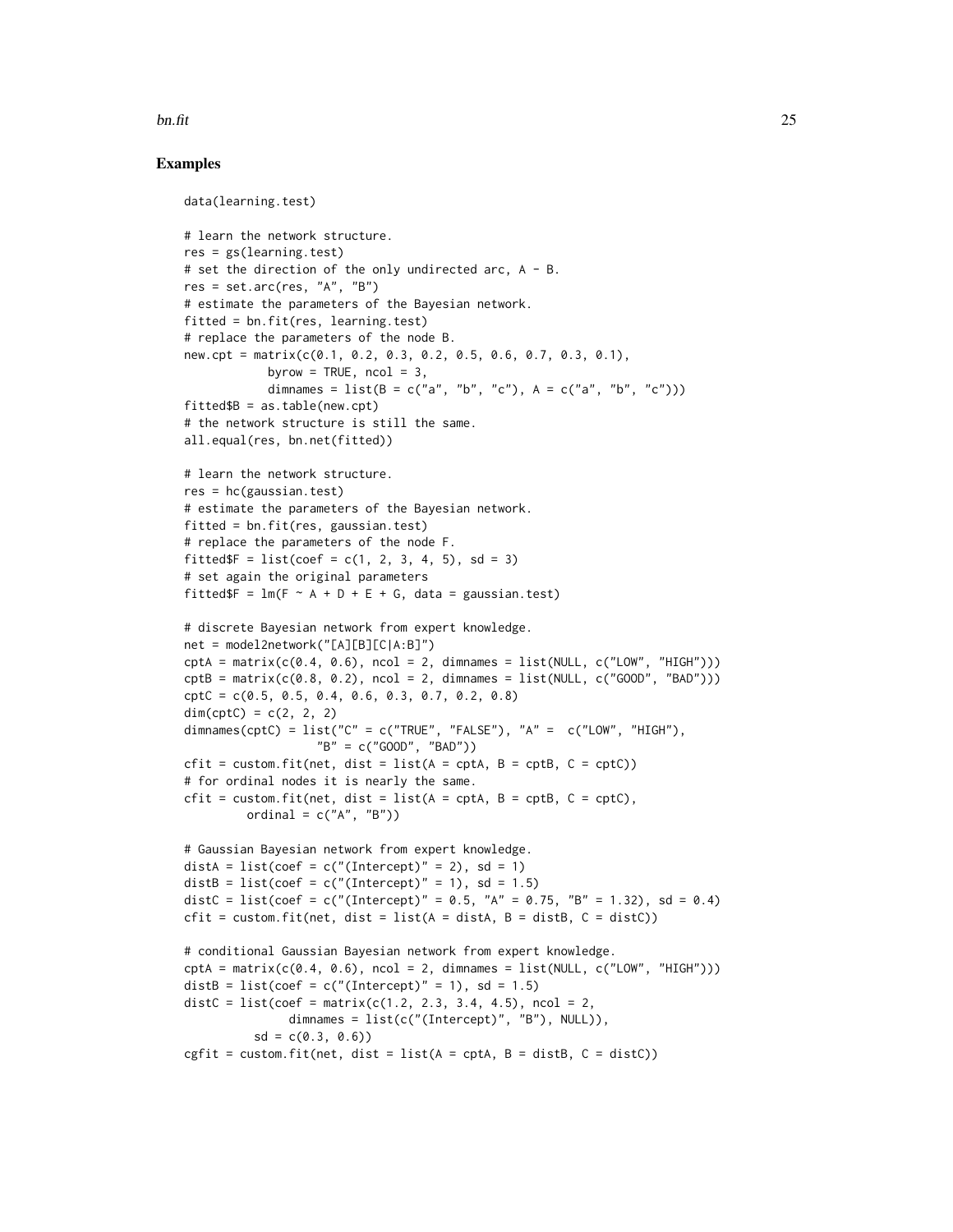<span id="page-25-0"></span>

### <span id="page-25-1"></span>Description

The structure of an object of S3 class bn.fit.

#### Details

An object of class bn.fit is a list whose elements correspond to the nodes of the Bayesian network. If the latter is discrete (i.e. the nodes are multinomial random variables), the object also has class bn.fit.dnet; each node has class bn.fit.dnode and contains the following elements:

- node: a character string, the label of the node.
- parents: a vector of character strings, the labels of the parents of the node.
- children: a vector of character strings, the labels of the children of the node.
- prob: a (multi)dimensional numeric table, the conditional probability table of the node given its parents.

Nodes encoding ordinal variables (i.e. ordered factors) have class bn.fit.onode and contain the same elements as bn.fit.dnode nodes. Networks containing only ordinal nodes also have class bn.fit.onet, while those contatining both ordinal and multinomial nodes also have class bn.fit.donet.

If on the other hand the network is continuous (i.e. the nodes are Gaussian random variables), the object also has class bn.fit.gnet; each node has class bn.fit.gnode and contains the following elements:

- node: a character string, the label of the node.
- parents: a vector of character strings, the labels of the parents of the node.
- children: a vector of character strings, the labels of the children of the node.
- coefficients: a numeric vector, the linear regression coefficients of the parents against the node.
- residuals: a numeric vector, the residuals of the linear regression.
- fitted.values: a numeric vector, the fitted mean values of the linear regression.
- sd: a numeric value, the standard deviation of the residuals (i.e. the standard error).

Hybrid (i.e. conditional linear Gaussian) networks also have class bn.fit.gnet. Gaussian nodes have class bn. fit.gnode, discrete nodes have class bn. fit.dnode and conditional Gaussian nodes have class bn.fit.cgnode. Each node contains the following elements:

- node: a character string, the label of the node.
- parents: a vector of character strings, the labels of the parents of the node.
- children: a vector of character strings, the labels of the children of the node.
- dparents: an integer vector, the indexes of the discrete parents in parents.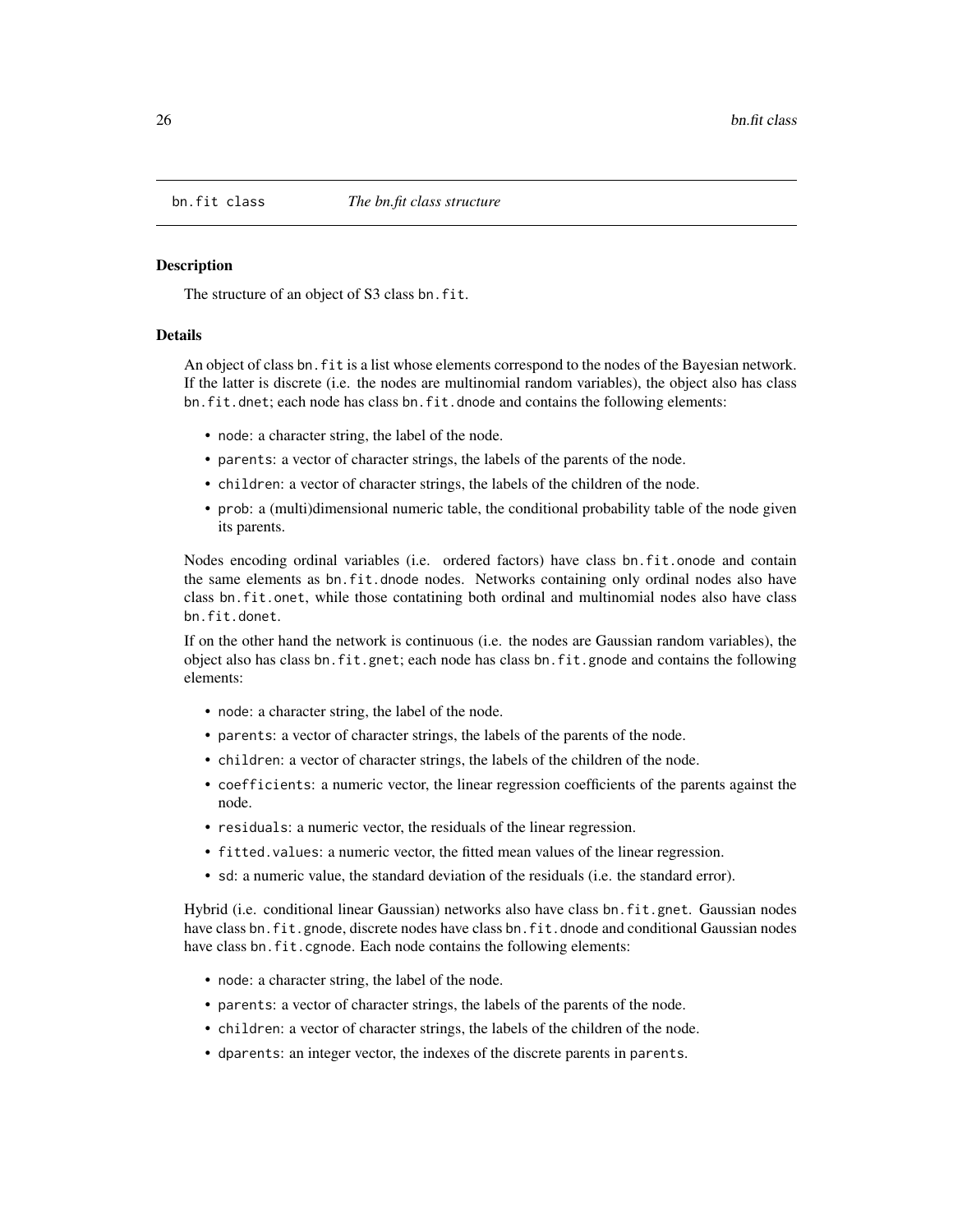#### <span id="page-26-0"></span>bn.fit plots 27

- gparents: an integer vector, the indexes of the continuous parents in parents.
- dlevels: a list containing the levels of the discrete parents in parents.
- coefficients: a numeric matrix, the linear regression coefficients of the continuous parents. Each column corresponds to a configuration of the discrete parents.
- residuals: a numeric vector, the residuals of the linear regression.
- fitted.values: a numeric vector, the fitted mean values of the linear regression.
- configs: an integer vector, the indexes of the configurations of the discrete parents.
- sd: a numeric vector, the standard deviation of the residuals (i.e. the standard error) for each configuration of the discrete parents.

Furthermore, Bayesian network classifiers store the label of the training node in an additional attribute named training.

#### Author(s)

Marco Scutari

bn.fit plots *Plot fitted Bayesian networks*

#### Description

Plot functions for the bn.fit, bn.fit.dnode and bn.fit.gnode classes, based on the lattice package.

#### Usage

```
## for Gaussian Bayesian networks.
bn.fit.qqplot(fitted, xlab = "Theoretical Quantiles",
  ylab = "Sample Quantiles", main = "Normal Q-Q Plot", ...)
bn.fit.histogram(fitted, density = TRUE, xlab = "Residuals",
 ylab = ifelse(density, "Density", ""),
  main = "Histogram of the residuals", ...)
bn.fit.xyplot(fitted, xlab = "Fitted values",
 ylab = "Residuals", main = "Residuals vs Fitted", ...)
## for discrete (multinomial and ordinal) Bayesian networks.
bn.fit.barchart(fitted, xlab = "Probabilities",
 ylab = "Levels", main = "Conditional Probabilities", ...)
bn.fit.dotplot(fitted, xlab = "Probabilities",
 ylab = "Levels", main = "Conditional Probabilities", ...)
```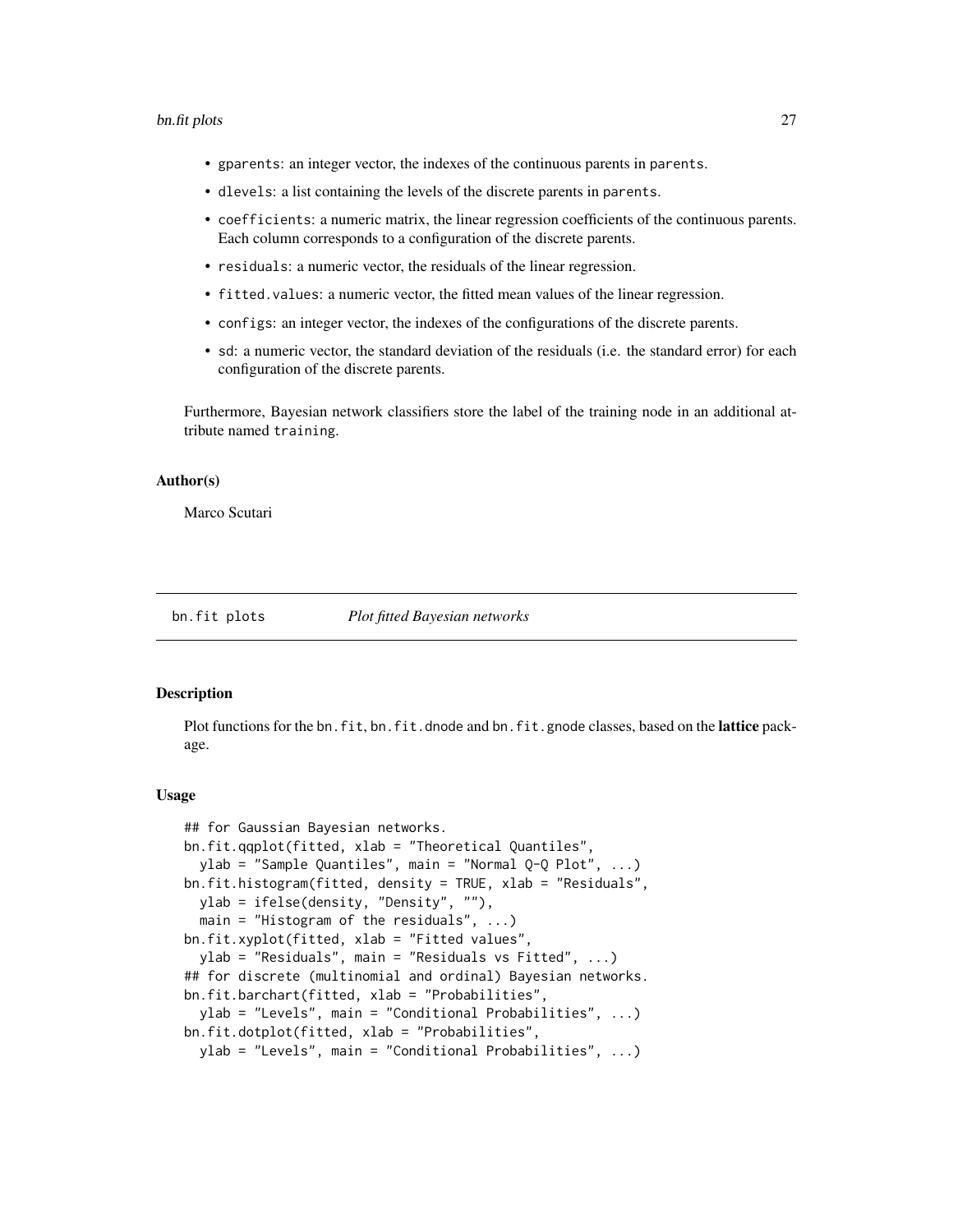# <span id="page-27-0"></span>**Arguments**

| fitted           | an object of class bn. fit, bn. fit. dnode or bn. fit. gnode.                                                                          |
|------------------|----------------------------------------------------------------------------------------------------------------------------------------|
| xlab, ylab, main |                                                                                                                                        |
|                  | the label of the x axis, of the y axis, and the plot title.                                                                            |
| density          | a boolean value. If TRUE the histogram is plotted using relative frequencies, and<br>the matching normal density is added to the plot. |
| $\cdots$         | additional arguments to be passed to <b>lattice</b> functions.                                                                         |
|                  |                                                                                                                                        |

# Details

bn.fit.qqplot draws a quantile-quantile plot of the residuals.

bn.fit.histogram draws a histogram of the residuals, using either absolute or relative frequencies.

bn.fit.xyplot plots the residuals versus the fitted values.

bn.fit.barchart and bn.fit.dotplot plot the probabilities in the conditional probability table associated with each node.

#### Value

The lattice plot objects. Note that if auto-printing is turned off (for example when the code is loaded with the source function), the return value must be printed explicitly for the plot to be displayed.

#### Author(s)

Marco Scutari

#### See Also

[bn.fit](#page-22-1), [bn.fit class](#page-0-0).

bn.fit utilities *Utilities to manipulate fitted Bayesian networks*

#### Description

Assign, extract or compute various quantities of interest from an object of class bn.fit, bn.fit.dnode, bn.fit.gnode, bn.fit.cgnode or bn.fit.onode.

### Usage

```
## methods available for "bn.fit"
## S3 method for class 'bn.fit'
fitted(object, ...)
## S3 method for class 'bn.fit'
coef(object, ...)
## S3 method for class 'bn.fit'
```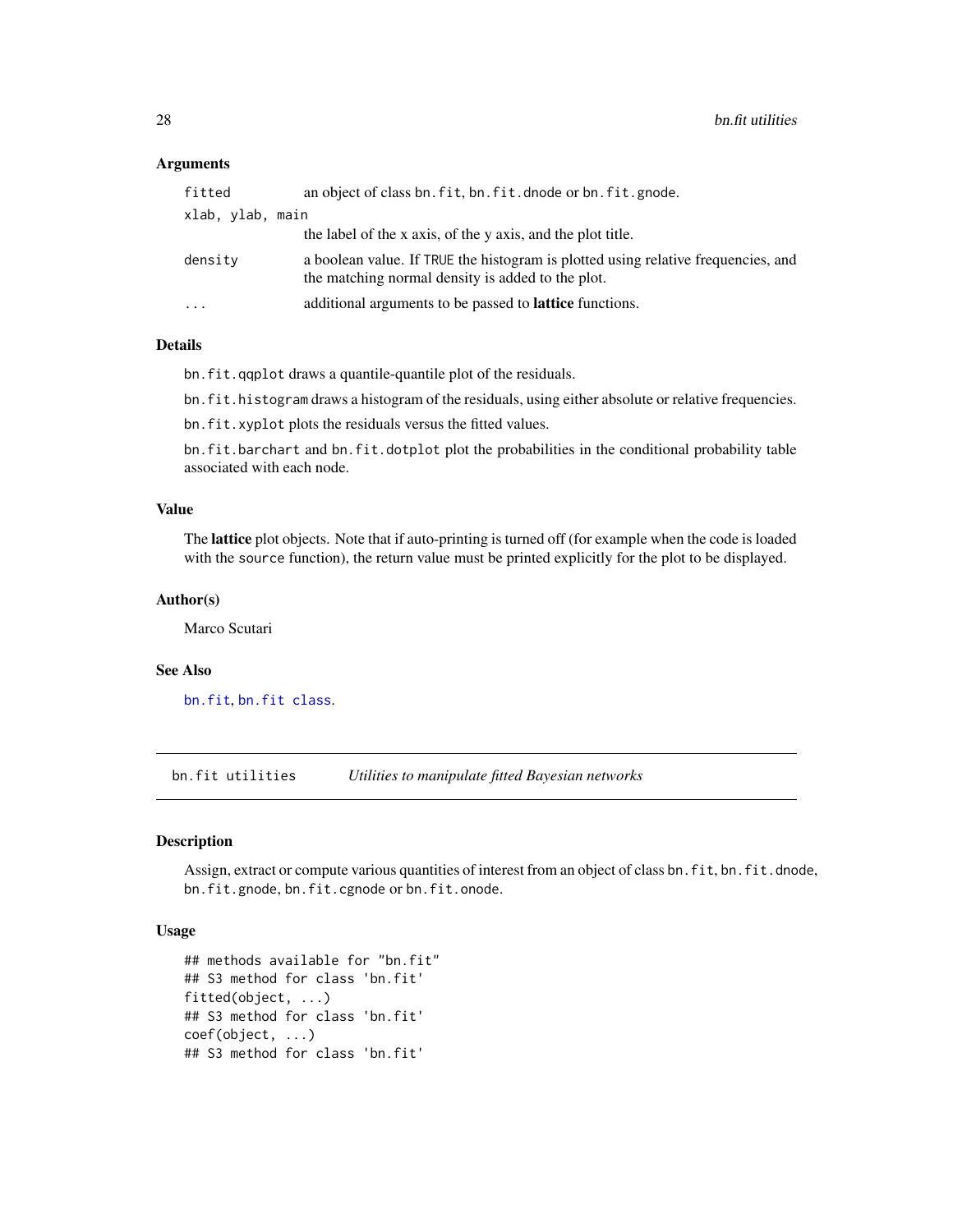#### bn.fit utilities 29

```
residuals(object, ...)
   ## S3 method for class 'bn.fit'
   sigma(object, ...)
   ## S3 method for class 'bn.fit'
   predict(object, node, data, method = "parents", ..., debug = FALSE)
   ## S3 method for class 'bn.fit'
   logLik(object, data, nodes, by.sample = FALSE, ...)
   ## S3 method for class 'bn.fit'
   AIC(object, data, \dots, k = 1)
   ## S3 method for class 'bn.fit'
   BIC(object, data, ...)
   ## methods available for "bn.fit.dnode"
   ## S3 method for class 'bn.fit.dnode'
   coef(object, ...)
   ## methods available for "bn.fit.onode"
   ## S3 method for class 'bn.fit.onode'
   coef(object, ...)
   ## methods available for "bn.fit.gnode"
   ## S3 method for class 'bn.fit.gnode'
   fitted(object, ...)
   ## S3 method for class 'bn.fit.gnode'
   coef(object, ...)
   ## S3 method for class 'bn.fit.gnode'
   residuals(object, ...)
   ## S3 method for class 'bn.fit.gnode'
   sigma(object, ...)
   ## methods available for "bn.fit.cgnode"
   ## S3 method for class 'bn.fit.cgnode'
   fitted(object, ...)
   ## S3 method for class 'bn.fit.cgnode'
   coef(object, ...)
   ## S3 method for class 'bn.fit.cgnode'
   residuals(object, ...)
   ## S3 method for class 'bn.fit.cgnode'
   sigma(object, ...)
Arguments
```

| object | an object of class bn. fit, bn. fit. dnode, bn. fit. gnode, bn. fit. cgnode or<br>bn.fit.onode.              |
|--------|--------------------------------------------------------------------------------------------------------------|
| node   | a character string, the label of a node.                                                                     |
| nodes  | a vector of character strings, the label of a nodes whose log-likelihood compo-<br>nents are to be computed. |
| data   | a data frame containing the variables in the model.                                                          |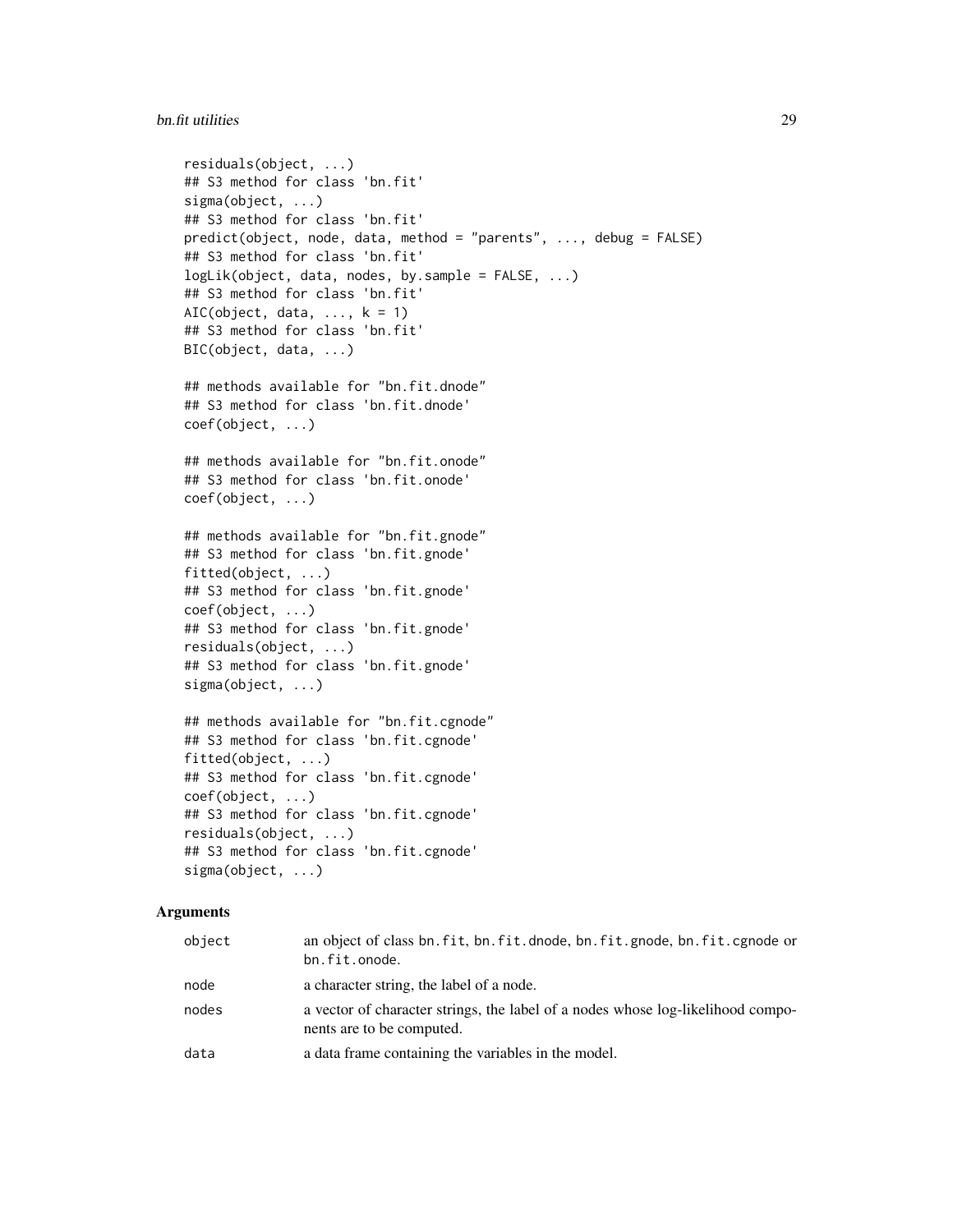| method    | a character string, the method used to estimate predictions. See below.                                                                                                                                    |
|-----------|------------------------------------------------------------------------------------------------------------------------------------------------------------------------------------------------------------|
| $\cdots$  | additional arguments. See below.                                                                                                                                                                           |
| k         | a numeric value, the penalty per parameter to be used; the default $k = 1$ gives<br>the expression used to compute AIC.                                                                                    |
| by.sample | a boolean value. If TRUE, logLik returns a vector containing the the log-likelihood<br>of each observations in the sample. If FALSE, logLik returns a single value, the<br>likelihood of the whole sample. |
| debug     | a boolean value. If TRUE a lot of debugging output is printed; otherwise the<br>function is completely silent.                                                                                             |

#### Details

coef (and its alias coefficients) extracts model coefficients (which are conditional probabilities for discrete nodes and linear regression coefficients for Gaussian and conditional Gaussian nodes).

residuals (and its alias resid) extracts model residuals and fitted (and its alias fitted.values) extracts fitted values from Gaussian and conditional Gaussian nodes. If the bn.fit object does not include the residuals or the fitted values for the node of interest both functions return NULL.

sigma extracts the standard deviations of the residuals from Gaussian and conditional Gaussian networks and nodes.

predict returns the predicted values for node given the data specified by data and the fitted network. Depending on the value of method, the predicted values are computed as follows.

- parents: the predicted values are computed by plugging in the new values for the parents of node in the local probability distribution of node extracted from fitted.
- bayes-lw: the predicted values are computed by averaging likelihood weighting simulations performed using all the available nodes as evidence (obviously, with the exception of the node whose values we are predicting). The number of random samples which are averaged for each new observation is controlled by the n optional argument; the default is 500. If the variable being predicted is discrete, the predicted level is that with the highest conditional probability. If the variable is continuous, the predicted value is the expected value of the conditional distribution.

#### Value

predict returns a numeric vector (for Gaussian and conditional Gaussian nodes), a factor (for categorical nodes) or an ordered factor (for ordinal nodes).

logLik returns a numeric vector or a single numeric value, depending on the value of by.sample. AIC and BIC always return a single numeric value.

All the other functions return a list with an element for each node in the network (if object has class bn.fit) or a numeric vector or matrix (if object has class bn.fit.dnode, bn.fit.gnode, bn.fit.cgnode or bn.fit.onode).

#### Note

Ties in prediction are broken using *Bayesian tie breaking*, i.e. sampling at random from the tied values. Therefore, setting the random seed is required to get reproducible results.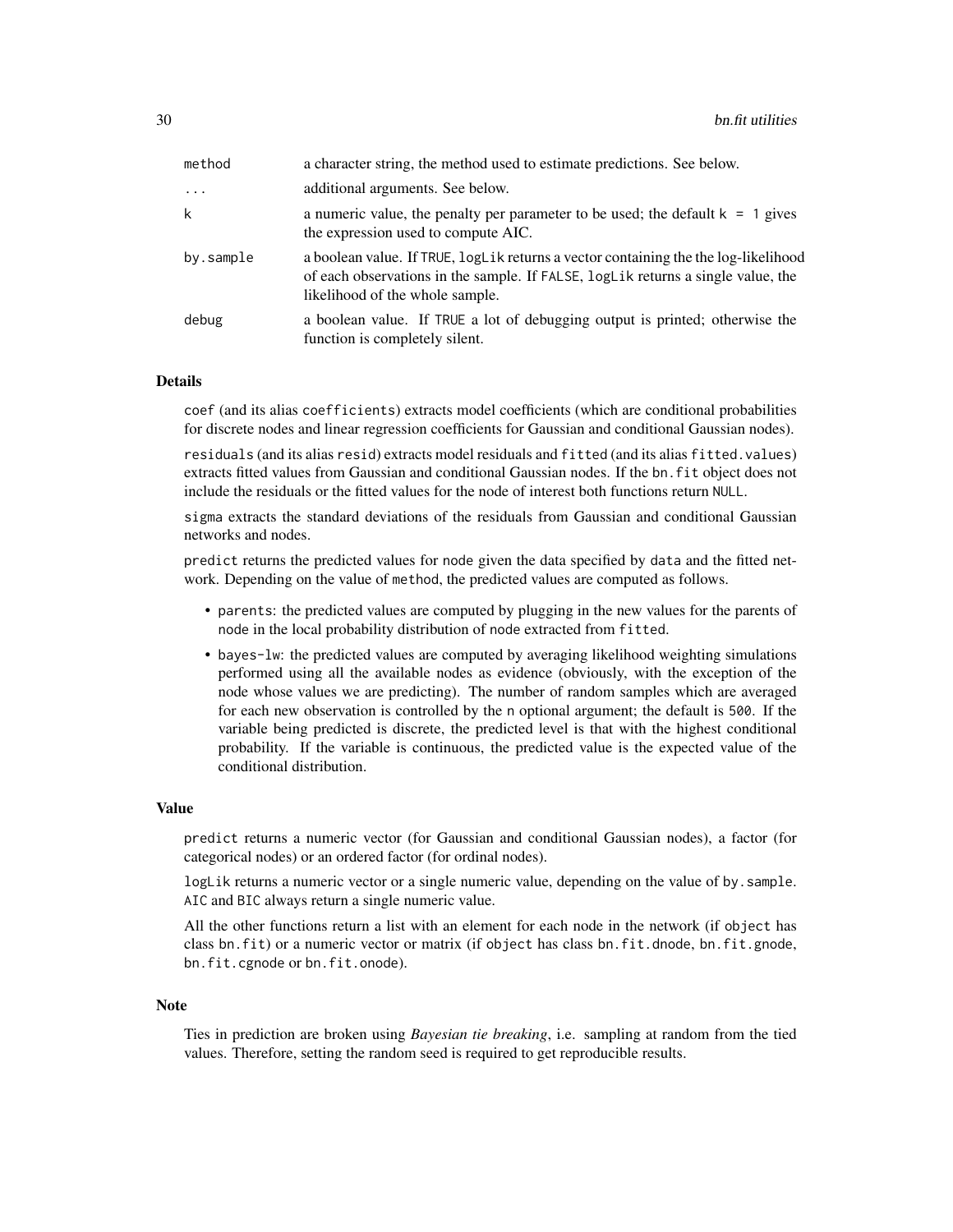#### <span id="page-30-0"></span>bn.kcv class 31

predict accepts either a bn or a bn.fit object as its first argument. For the former, the parameters of the network are fitted on data, that is, the observations whose class labels the function is trying to predict.

#### Author(s)

Marco Scutari

#### See Also

[bn.fit](#page-22-1), [bn.fit-class](#page-25-1).

### Examples

```
data(gaussian.test)
res = hc(gaussian.test)
fitted = bn.fit(res, gaussian.test)
coefficients(fitted)
coefficients(fitted$C)
str(residuals(fitted))
```

```
data(learning.test)
res2 = hc(learning.test)
fitted2 = bn.fit(res2, learning.test)
coefficients(fitted2$E)
```
bn.kcv class *The bn.kcv class structure*

#### <span id="page-30-1"></span>Description

The structure of an object of S3 class bn.kcv or bn.kcv.list.

#### Details

An object of class bn.kcv.list is a list whose elements are objects of class bn.kcv.

An object of class bn.kcv is a list whose elements correspond to the iterations of a k-fold crossvalidation. Each element contains the following objects:

- test: an integer vector, the indexes of the observations used as a test set.
- fitted: an object of class bn.fit, the Bayesian network fitted from the training set.
- loss: the value of the loss function.

If the loss function requires to predict values from the test sets, each element also contains:

- predicted: a factor or a numeric vector, the predicted values for the target node in the test set.
- observed: a factor or a numeric vector, the observed values for the target node in the test set.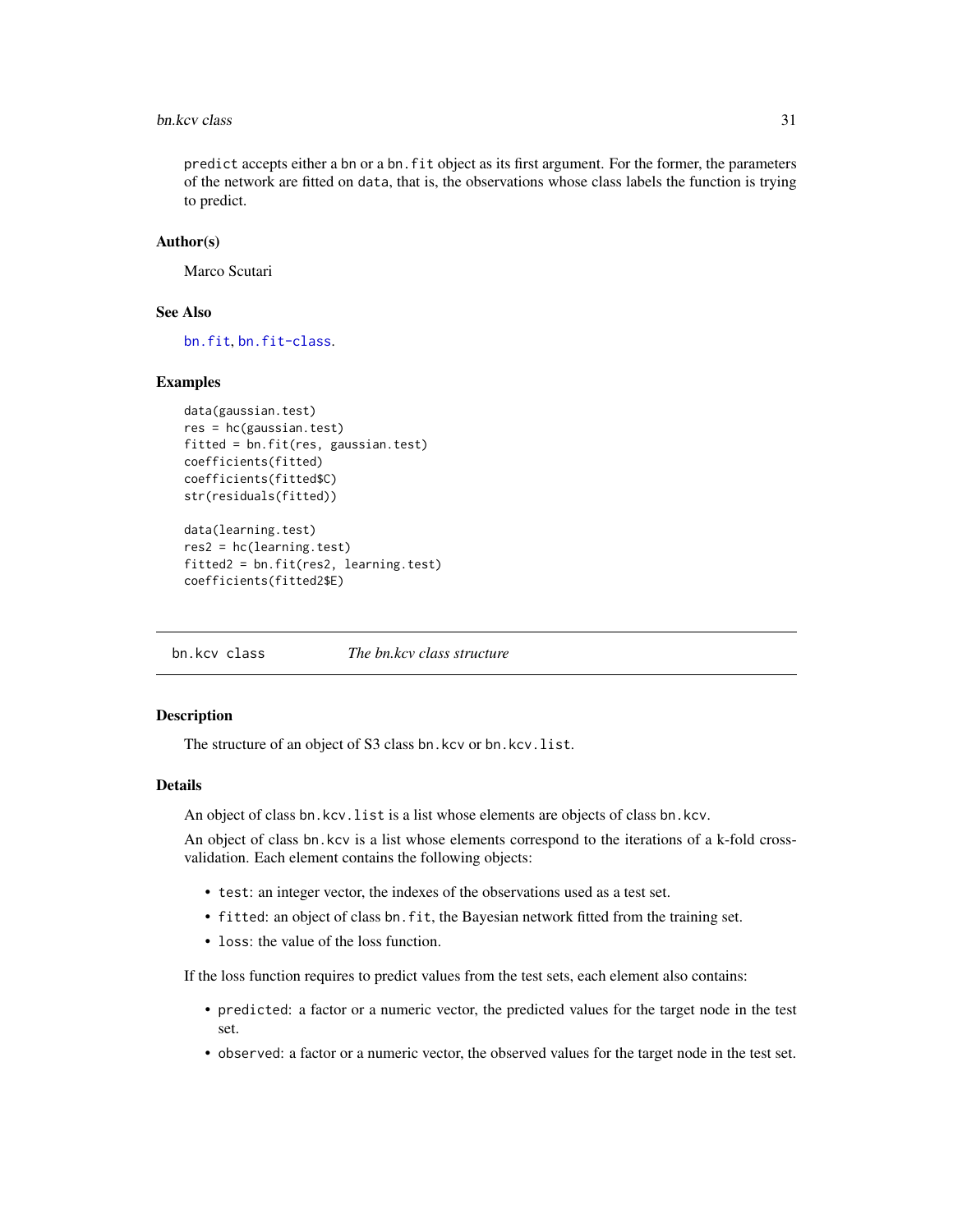In addition, an object of class bn.kcv has the following attributes:

- loss: a character string, the label of the loss function.
- mean: the mean of the values of the loss function computed in the k iterations of the crossvalidation.
- bn: either a character string (the label of the learning algorithm to be applied to the training data in each iteration) or an object of class bn (a fixed network structure).

#### Author(s)

Marco Scutari

bn.strength class *The bn.strength class structure*

#### **Description**

The structure of an object of S3 class bn.strength.

#### Details

An object of class bn. strength is a data frame with the following columns (one row for each arc):

- from, to: the nodes incident on the arc.
- strength: the strength of the arc. See [arc.strength](#page-12-2), [boot.strength](#page-12-1), [custom.strength](#page-12-1) and [strength.plot](#page-87-1) for details.

and some additional attributes:

- mode: a character string, the criterion used to compute the strength coefficient. It can be equal to test, score or bootstrap.
- threshold: a numeric value, the threshold used to determine if a strength coefficient is significant.

An optional column called direction may also be present, giving the probability of the direction of an arc given its presence in the graph.

Only the plot method is defined for this class; therefore, it can be manipulated as a standard data frame.

# Author(s)

Marco Scutari

<span id="page-31-0"></span>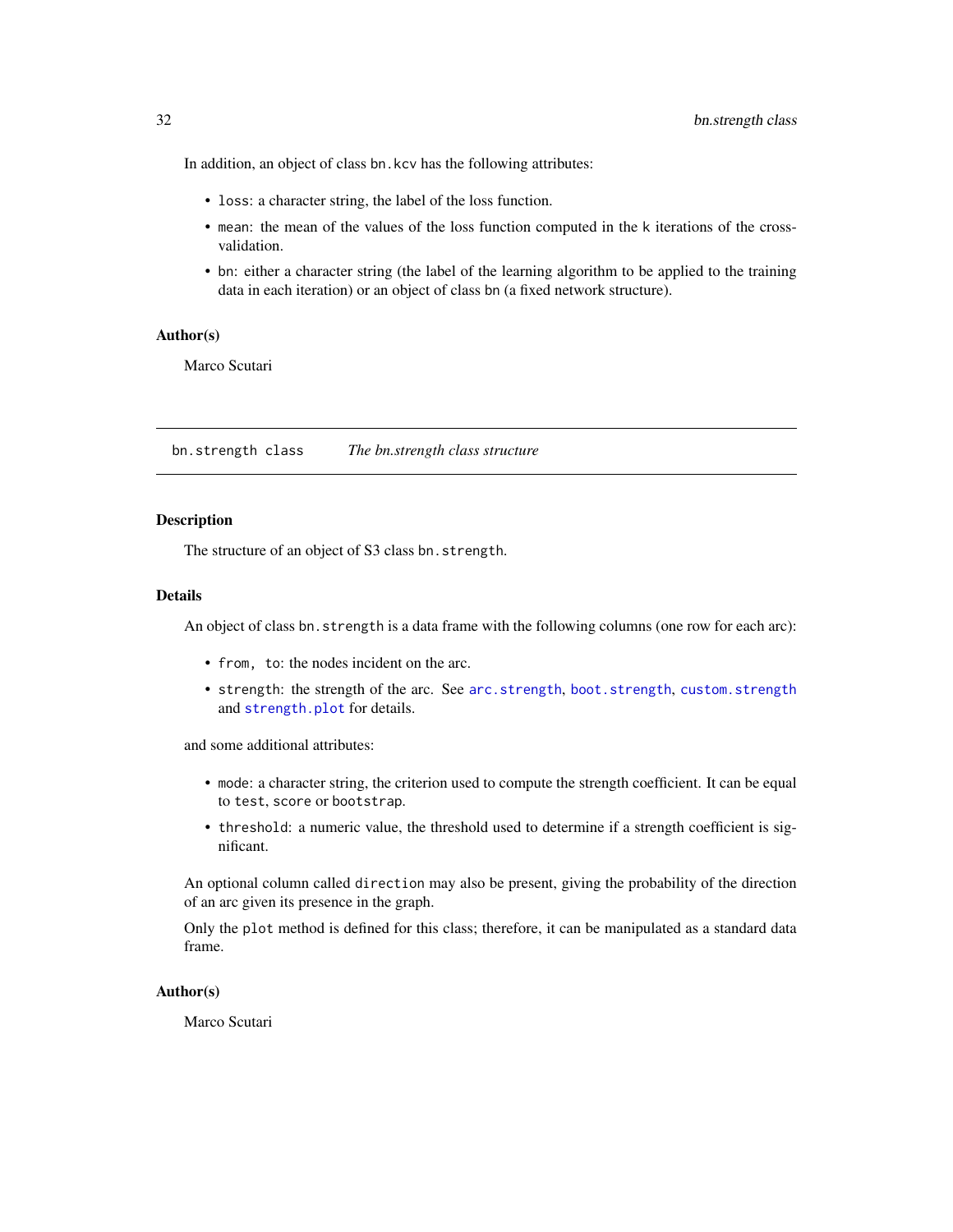<span id="page-32-1"></span><span id="page-32-0"></span>choose.direction *Try to infer the direction of an undirected arc*

# Description

Check both possible directed arcs for existence, and choose the one with the lowest p-value, the highest score or the highest bootstrap probability.

# Usage

```
choose.direction(x, arc, data, criterion = NULL, ..., debug = FALSE)
```
# Arguments

| X         | an object of class bn.                                                                                                                                                |
|-----------|-----------------------------------------------------------------------------------------------------------------------------------------------------------------------|
| arc       | a character string vector of length 2, the labels of two nodes of the graph.                                                                                          |
| data      | a data frame containing the data the Bayesian network was learned from.                                                                                               |
| criterion | a character string, the label of a score function, the label of an independence test<br>or bootstrap. See bnlearn-package for details on the first two possibilities. |
| $\ddots$  | additional tuning parameters for the network score. See score for details.                                                                                            |
| debug     | a boolean value. If TRUE a lot of debugging output is printed; otherwise the<br>function is completely silent.                                                        |

# Details

If criterion is bootstrap, choose.directions accepts the same arguments as boot.strength: R (the number of bootstrap replicates), m (the bootstrap sample size), algorithm (the structure learning algorithm), algorithm.args (the arguments to pass to the structure learning algorithm) and cpdag (whether to transform the network structure to the CPDAG representation of the equivalence class it belongs to).

# Value

choose.direction returns invisibly an updated copy of x.

# Author(s)

Marco Scutari

# See Also

[score](#page-82-1), [arc.strength](#page-12-2).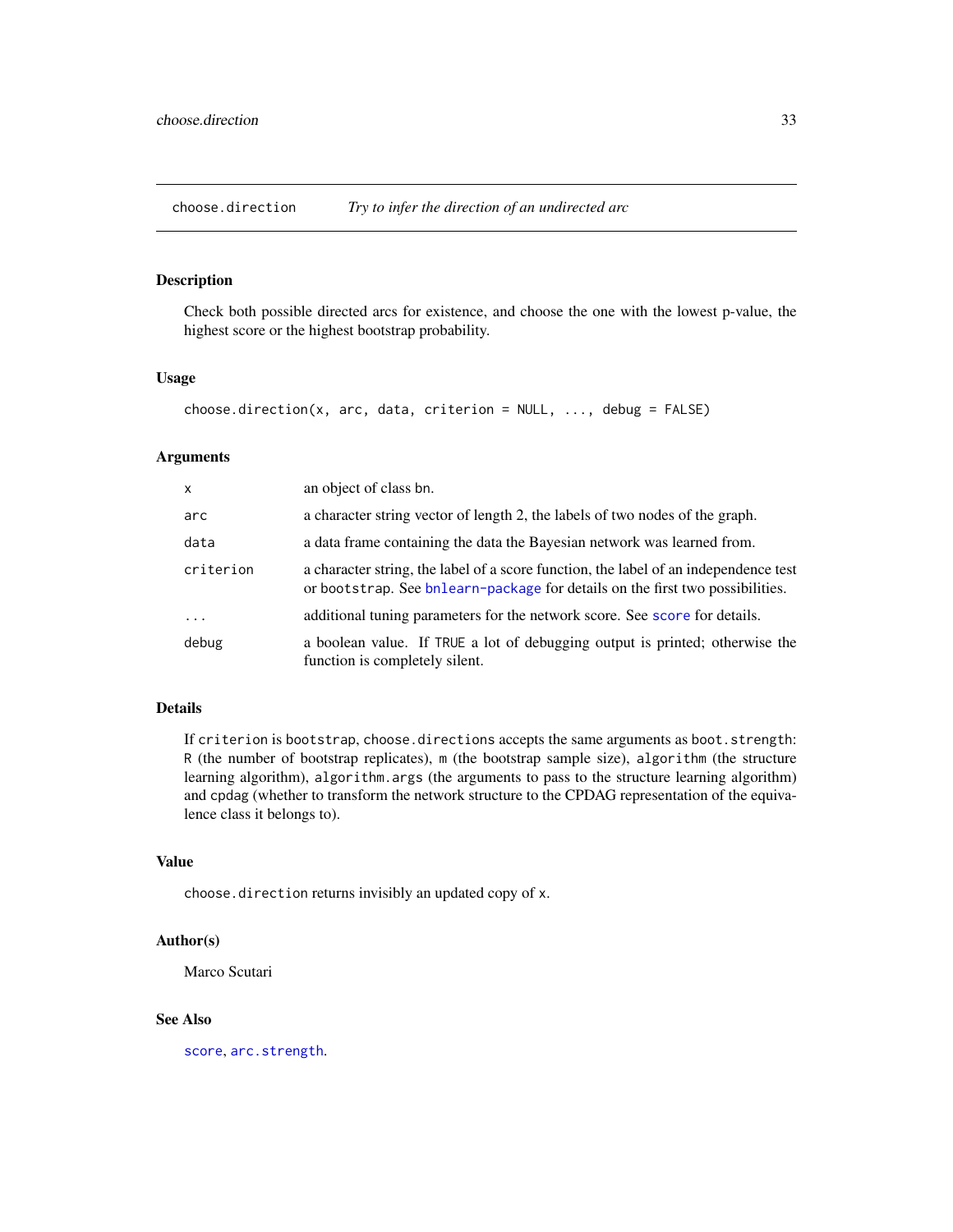#### Examples

```
data(learning.test)
res = gs(learning.test)
## the arc A - B has no direction.
choose.direction(res, learning.test, arc = c("A", "B"), debug = TRUE)
## let's see score equivalence in action.
choose.direction(res, learning.test, criterion = "aic",
  arc = c("A", "B"), debug = TRUE)
## arcs which introduce cycles are handled correctly.
res = set.arc(res, "A", "B")
# now A \rightarrow B \rightarrow E \rightarrow A is a cycle.
choose.direction(res, learning.test, arc = c("E", "A"), debug = TRUE)
## Not run:
choose.direction(res, learning.test, arc = c("D", "E"), criterion = "bootstrap",
  R = 100, algorithm = "iamb", algorithm.args = list(test = "x2"), cpdag = TRUE,
  debug = TRUE)
## End(Not run)
```
<span id="page-33-1"></span>ci.test *Independence and Conditional Independence Tests*

### Description

Perform either an independence test or a conditional independence test.

#### Usage

ci.test(x, y, z, data, test, B, debug = FALSE)

# Arguments

| $\mathsf{x}$ | a character string (the name of a variable), a data frame, a numeric vector or a<br>factor object.                                                                                                                                                                                                                                                                  |
|--------------|---------------------------------------------------------------------------------------------------------------------------------------------------------------------------------------------------------------------------------------------------------------------------------------------------------------------------------------------------------------------|
| y            | a character string (the name of another variable), a numeric vector or a factor<br>object.                                                                                                                                                                                                                                                                          |
| Z            | a vector of character strings (the names of the conditioning variables), a numeric<br>vector, a factor object or a data frame. If NULL an independence test will be<br>executed.                                                                                                                                                                                    |
| data         | a data frame containing the variables to be tested.                                                                                                                                                                                                                                                                                                                 |
| test         | a character string, the label of the conditional independence test to be used in the<br>algorithm. If none is specified, the default test statistic is the <i>mutual information</i><br>for categorical variables, the Jonckheere-Terpstra test for ordered factors and the<br><i>linear correlation</i> for continuous variables. See bnlearn-package for details. |

<span id="page-33-0"></span>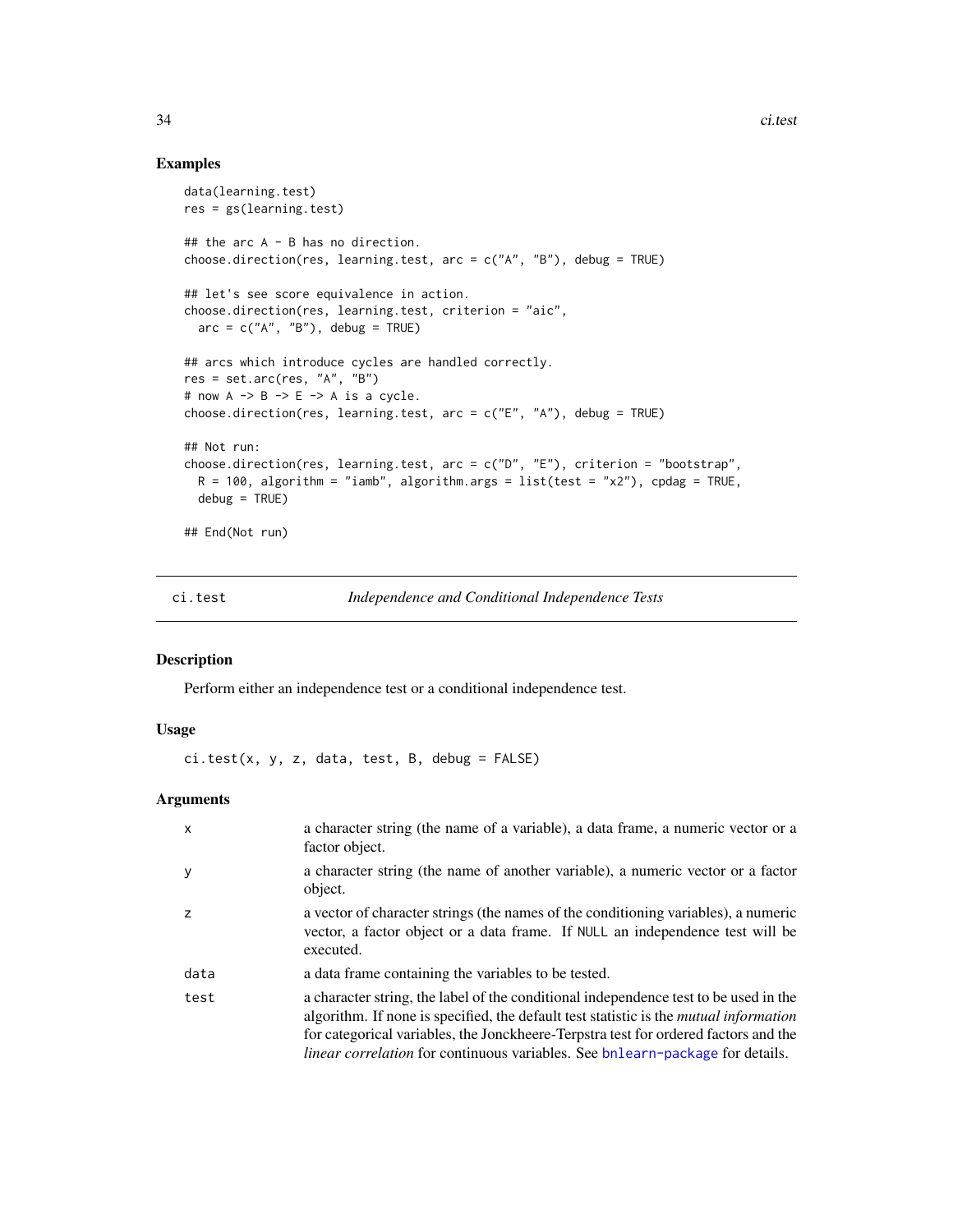#### ci.test 35

| B     | a positive integer, the number of permutations considered for each permutation<br>test. It will be ignored with a warning if the conditional independence test spec-<br>ified by the test argument is not a permutation test. |
|-------|-------------------------------------------------------------------------------------------------------------------------------------------------------------------------------------------------------------------------------|
| debug | a boolean value. If TRUE a lot of debugging output is printed; otherwise the<br>function is completely silent.                                                                                                                |

# Value

An object of class htest containing the following components:

| statistic   | the value the test statistic.                                                                                                                                                                    |
|-------------|--------------------------------------------------------------------------------------------------------------------------------------------------------------------------------------------------|
| parameter   | the degrees of freedom of the approximate chi-squared or t distribution of the<br>test statistic; the number of permutations computed by Monte Carlo tests. Semi-<br>parametric tests have both. |
| p.value     | the p-value for the test.                                                                                                                                                                        |
| method      | a character string indicating the type of test performed, and whether Monte Carlo<br>simulation or continuity correction was used.                                                               |
| data.name   | a character string giving the name(s) of the data.                                                                                                                                               |
| null.value  | the value of the test statistic under the null hypothesis, always 0.                                                                                                                             |
| alternative | a character string describing the alternative hypothesis.                                                                                                                                        |

#### Author(s)

Marco Scutari

#### References

#### for parametric and discrete permutation tests:

Edwards DI (2000). *Introduction to Graphical Modelling*. Springer, 2nd edition.

#### for shrinkage tests:

Hausser J, Strimmer K (2009). "Entropy inference and the James-Stein estimator, with application to nonlinear gene association networks". *Statistical Applications in Genetics and Molecular Biology*, 10, 1469-1484.

Ledoit O, Wolf M (2003). "Improved Estimation of the Covariance Matrix of Stock Returns with an Application to Portfolio Selection". *Journal of Empirical Finance*, 10, 603-621.

#### for continuous permutation tests:

Legendre P (2000). "Comparison of Permutation Methods for the Partial Correlation and Partial Mantel Tests". *Journal of Statistical Computation and Simulation*, 67, 37-73.

#### for semiparametric discrete tests:

Tsamardinos I, Borboudakis G (2010). "Permutation Testing Improves Bayesian Network Learning". In "Machine Learning and Knowledge Discovery in Databases", pp. 322-337. Springer.

#### See Also

[choose.direction](#page-32-1), [arc.strength](#page-12-2).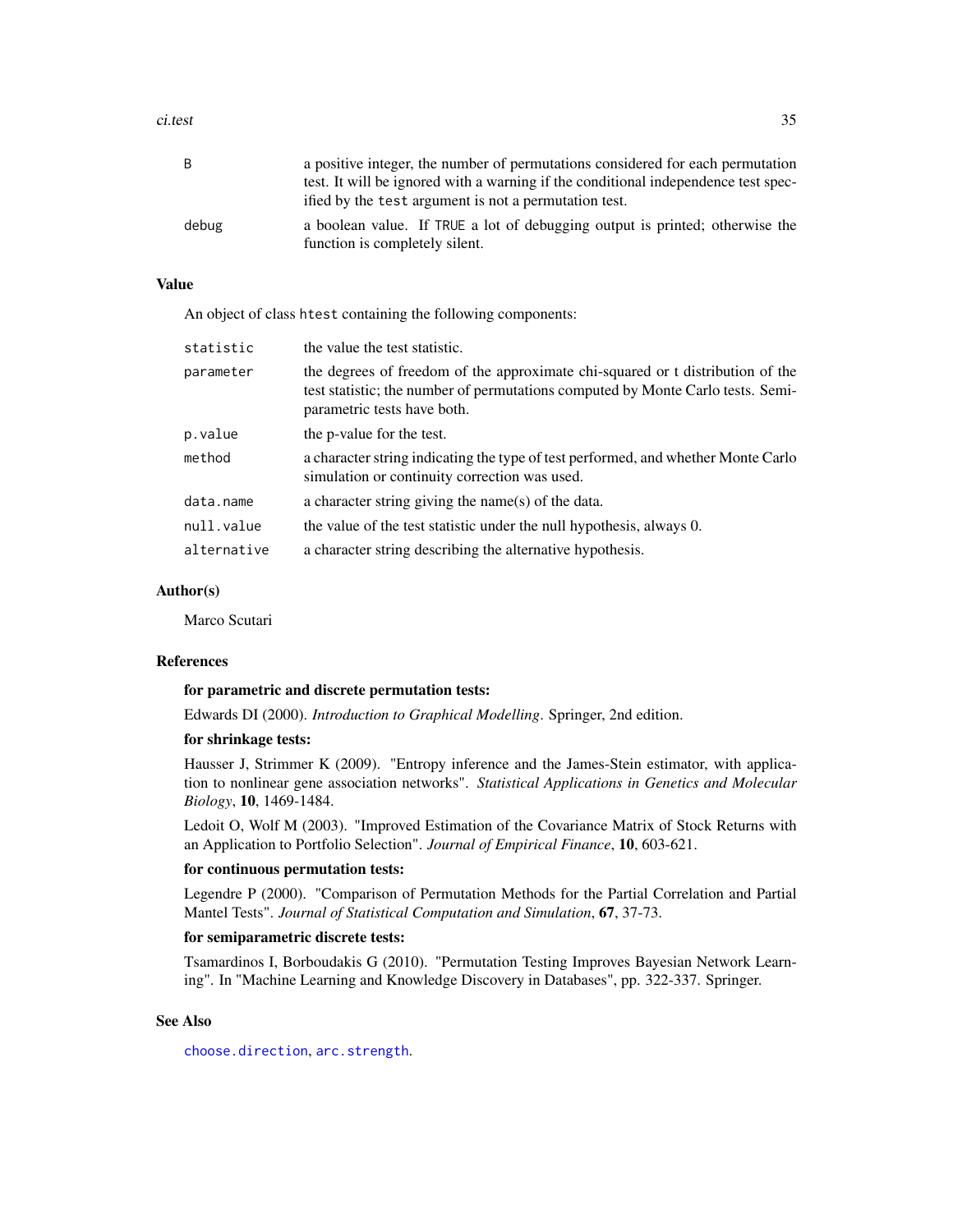## Examples

```
data(gaussian.test)
data(learning.test)
# using a data frame and column labels.
ci.test(x = "F", y = "B", z = c("C", "D"), data = gaussian.test)
# using a data frame.
ci.test(gaussian.test)
# using factor objects.
attach(learning.test)
ci.test(x = F, y = B, z = data frame(C, D))
```
clgaussian.test *Synthetic (mixed) data set to test learning algorithms*

#### Description

This a synthetic data set used as a test case in the bnlearn package.

# Usage

```
data(gaussian.test)
```
# Format

The clgaussian. test data set contains one normal (Gaussian) variable, 4 discrete variables and 3 conditional Gaussian variables.

# Note

The R script to generate data from this network is shipped in the 'network.scripts' directory of this package.

# Examples

```
# load the data and build the correct network from the model string.
data(clgaussian.test)
res = empty.graph(names(clgaussian.test))
modelstring(res) = "[A][B][C][H][D|A:H][F|B:C][E|B:D][G|A:D:E:F]"
plot(res)
```
<span id="page-35-0"></span>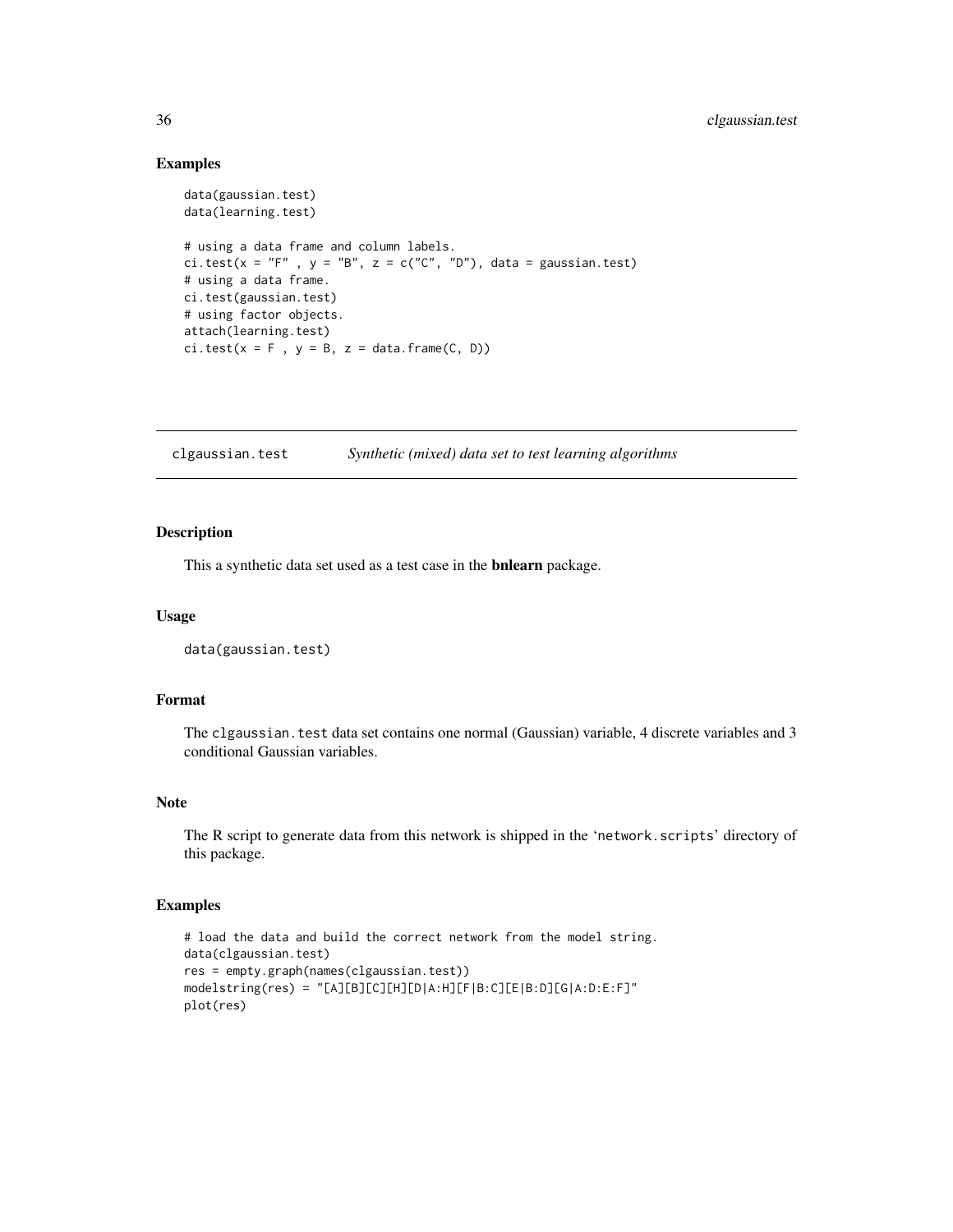## Description

Compare two different Bayesian networks; compute the Structural Hamming Distance (SHD) between them or the Hamming distance between their skeletons.

## Usage

```
compare(target, current, arcs = FALSE)
## S3 method for class 'bn'
all.equal(target, current, ...)
shd(learned, true, debug = FALSE)
```
hamming(learned, true, debug = FALSE)

# Arguments

| target, learned |                                                                                                                |
|-----------------|----------------------------------------------------------------------------------------------------------------|
|                 | an object of class bn.                                                                                         |
| current, true   | another object of class bn.                                                                                    |
| $\cdots$        | extra arguments from the generic method (currently ignored).                                                   |
| debug           | a boolean value. If TRUE a lot of debugging output is printed; otherwise the<br>function is completely silent. |
| arcs            | a boolean value. See below.                                                                                    |

# Value

compare returns a list containing the number of true positives (tp, the number of arcs in current also present in target), of false positives (fp, the number of arcs in current not present in target) and of false negatives (fn, the number of arcs not in current but present in target) if arcs is FALSE; or the corresponding arc sets if arcs is TRUE.

all.equal returns either TRUE or a character string describing the differences between target and current.

shd and hamming return a non-negative integer number.

# Note

Note that SHD, as defined in the reference, is defined on CPDAGs; therefore cpdag is called on both learned and true before computing the distance.

# Author(s)

Marco Scutari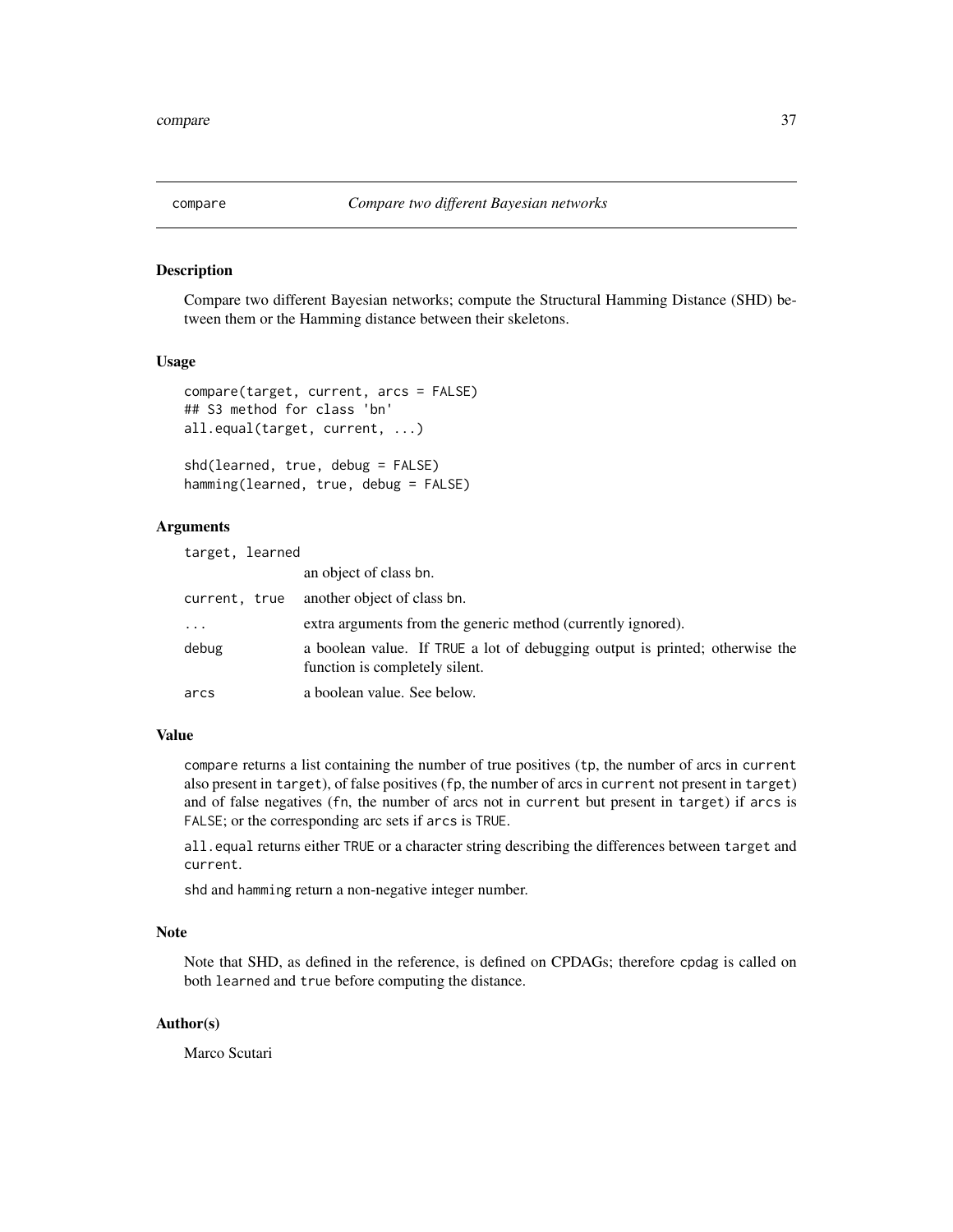# References

Tsamardinos I, Brown LE, Aliferis CF (2006). "The Max-Min Hill-Climbing Bayesian Network Structure Learning Algorithm". *Machine Learning*, 65(1), 31-78.

# Examples

data(learning.test)

```
e1 = model2network("[A][B][C|A:B][D|B][E|C][F|A:E]")
e2 = model2network("[A][B][C|A:B][D|B][E|C:F][F|A]")
shd(e2, e1, debug = TRUE)
unlist(compare(e1,e2))
compare(target = e1, current = e2, arcs = TRUE)
```
configs *Construct configurations of discrete variables*

#### Description

Create configurations of discrete variables, which can be used in modelling conditional probability tables.

## Usage

configs(data, all = TRUE)

## Arguments

| data | a data frame containing factor columns.                                          |
|------|----------------------------------------------------------------------------------|
| all  | a boolean value. If TRUE all configuration are included as levels in the return  |
|      | value; otherwise only configurations which are actually observed are considered. |

## Details

discretize takes a data frame of continuous variables as its first argument and returns a secdond data frame of discrete variables, transformed using of three methods: interval, quantile or hartemink.

dedup screens the data for pairs of highly correlated variables, and discards one in each pair.

## Value

A factor with one element for each row of data, and levels as specified by all.

#### Author(s)

Marco Scutari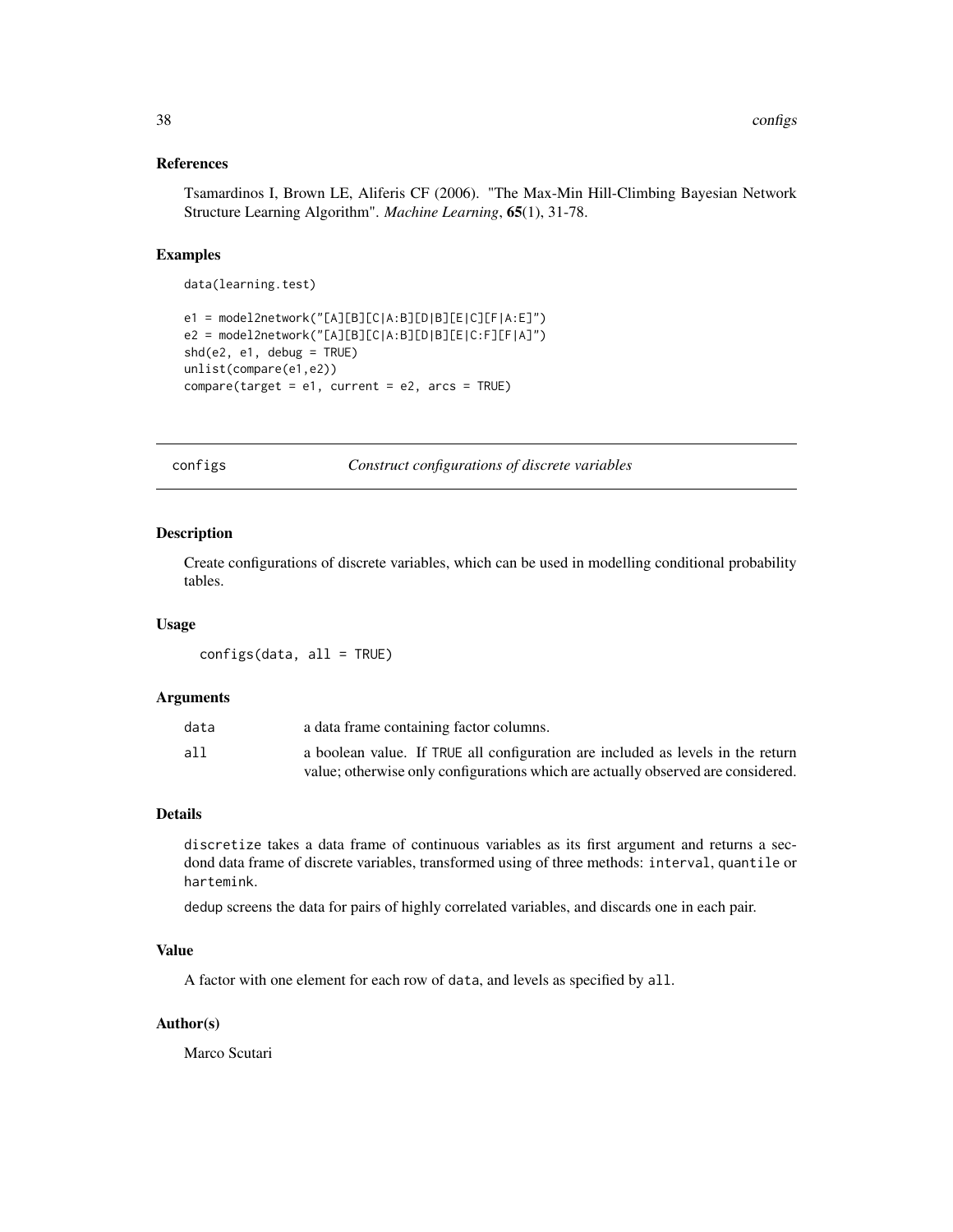## Examples

data(learning.test) configs(learning.test, all = TRUE) configs(learning.test, all = FALSE)

<span id="page-38-0"></span>constraint-based algorithms

*Constraint-based structure learning algorithms*

# Description

Learn the equivalence class of a directed acyclic graph (DAG) from data using the Grow-Shrink (GS), the Incremental Association (IAMB), the Fast Incremental Association (Fast-IAMB) or the Interleaved Incremental Association (Inter-IAMB) constraint-based algorithms.

# Usage

```
gs(x, cluster = NULL, whitelist = NULL, blacklist = NULL, test = NULL,alpha = 0.05, B = NULL, debug = FALSE, optimized = TRUE, strict = FALSE,
  undirected = FALSE)
iamb(x, cluster = NULL, whitelist = NULL, blacklist = NULL, test = NULL,
  alpha = 0.05, B = NULL, debug = FALSE, optimized = TRUE, strict = FALSE,
  undirected = FALSE)
fast.iamb(x, cluster = NULL, whitelist = NULL, blacklist = NULL, test = NULL,
  alpha = 0.05, B = NULL, debug = FALSE, optimized = TRUE, strict = FALSE,
  undirected = FALSE)
inter.iamb(x, cluster = NULL, whitelist = NULL, blacklist = NULL, test = NULL,
  alpha = 0.05, B = NULL, debug = FALSE, optimized = TRUE, strict = FALSE,
  undirected = FALSE)
```
#### Arguments

| X         | a data frame containing the variables in the model.                                                                                                                                                                                                                                                                                                                 |
|-----------|---------------------------------------------------------------------------------------------------------------------------------------------------------------------------------------------------------------------------------------------------------------------------------------------------------------------------------------------------------------------|
| cluster   | an optional cluster object from package parallel. See parallel integration<br>for details and a simple example.                                                                                                                                                                                                                                                     |
| whitelist | a data frame with two columns (optionally labeled "from" and "to"), containing<br>a set of arcs to be included in the graph.                                                                                                                                                                                                                                        |
| blacklist | a data frame with two columns (optionally labeled "from" and "to"), containing<br>a set of arcs not to be included in the graph.                                                                                                                                                                                                                                    |
| test      | a character string, the label of the conditional independence test to be used in the<br>algorithm. If none is specified, the default test statistic is the <i>mutual information</i><br>for categorical variables, the Jonckheere-Terpstra test for ordered factors and the<br><i>linear correlation</i> for continuous variables. See bnlearn-package for details. |
| alpha     | a numeric value, the target nominal type I error rate.                                                                                                                                                                                                                                                                                                              |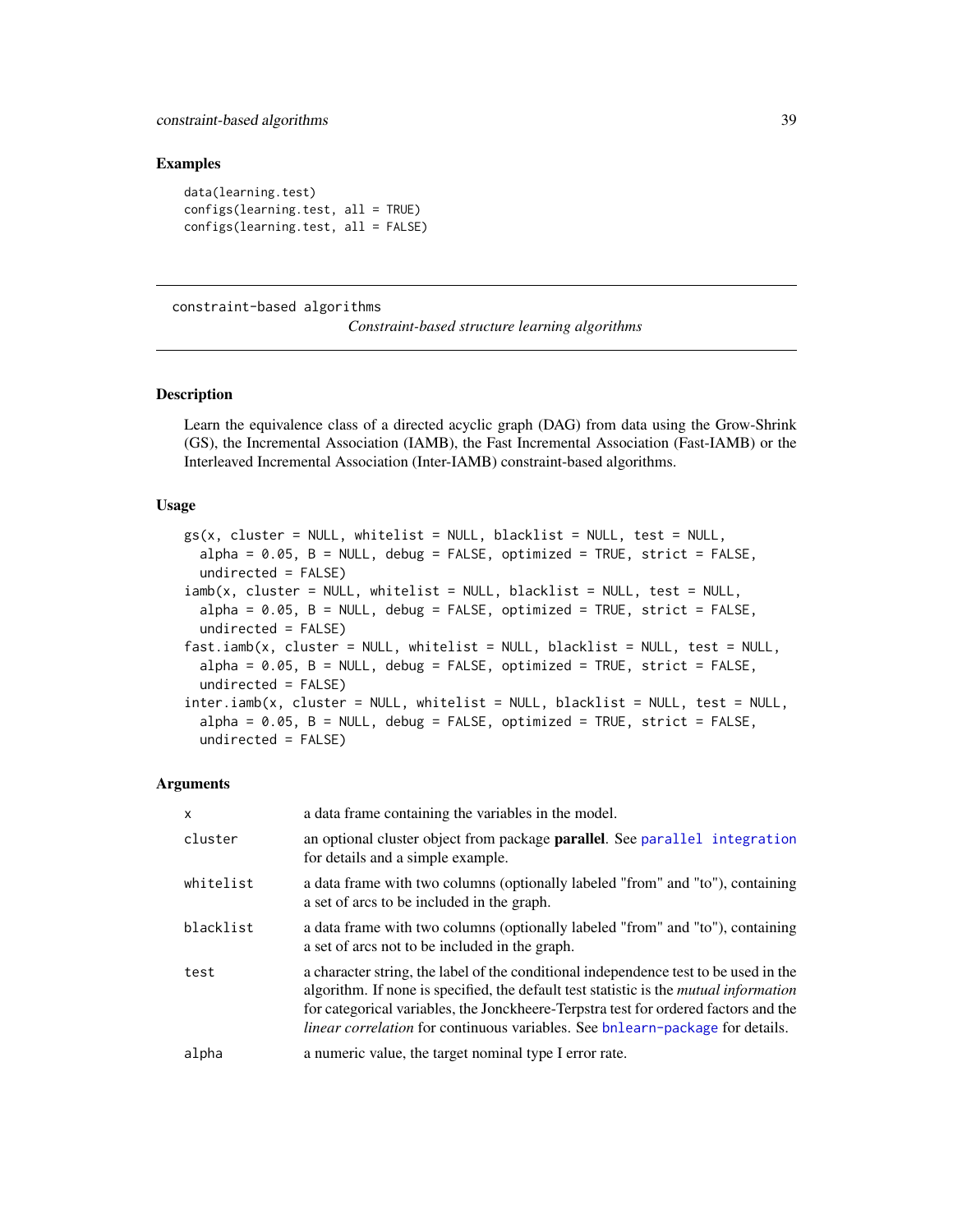| a positive integer, the number of permutations considered for each permutation<br>test. It will be ignored with a warning if the conditional independence test spec-<br>ified by the test argument is not a permutation test. |
|-------------------------------------------------------------------------------------------------------------------------------------------------------------------------------------------------------------------------------|
| a boolean value. If TRUE a lot of debugging output is printed; otherwise the<br>function is completely silent.                                                                                                                |
| a boolean value. See bnlearn-package for details.                                                                                                                                                                             |
| a boolean value. If TRUE conflicting results in the learning process generate an<br>error; otherwise they result in a warning.                                                                                                |
| a boolean value. If TRUE no attempt will be made to determine the orientation of<br>the arcs; the returned (undirected) graph will represent the underlying structure<br>of the Bayesian network.                             |
|                                                                                                                                                                                                                               |

# Value

An object of class bn. See [bn-class](#page-16-0) for details.

## Author(s)

Marco Scutari

## References

## for Grow-Shrink (GS):

Margaritis D (2003). *Learning Bayesian Network Model Structure from Data*. Ph.D. thesis, School of Computer Science, Carnegie-Mellon University, Pittsburgh, PA. Available as Technical Report CMU-CS-03-153.

## for Incremental Association (IAMB):

Tsamardinos I, Aliferis CF, Statnikov A (2003). "Algorithms for Large Scale Markov Blanket Discovery". In "Proceedings of the Sixteenth International Florida Artificial Intelligence Research Society Conference", pp. 376-381. AAAI Press.

## for Fast-IAMB and Inter-IAMB:

Yaramakala S, Margaritis D (2005). "Speculative Markov Blanket Discovery for Optimal Feature Selection". In "ICDM '05: Proceedings of the Fifth IEEE International Conference on Data Mining", pp. 809-812. IEEE Computer Society.

## See Also

[local discovery algorithms,](#page-65-0) [score-based algorithms,](#page-85-0) [hybrid algorithms.](#page-59-0)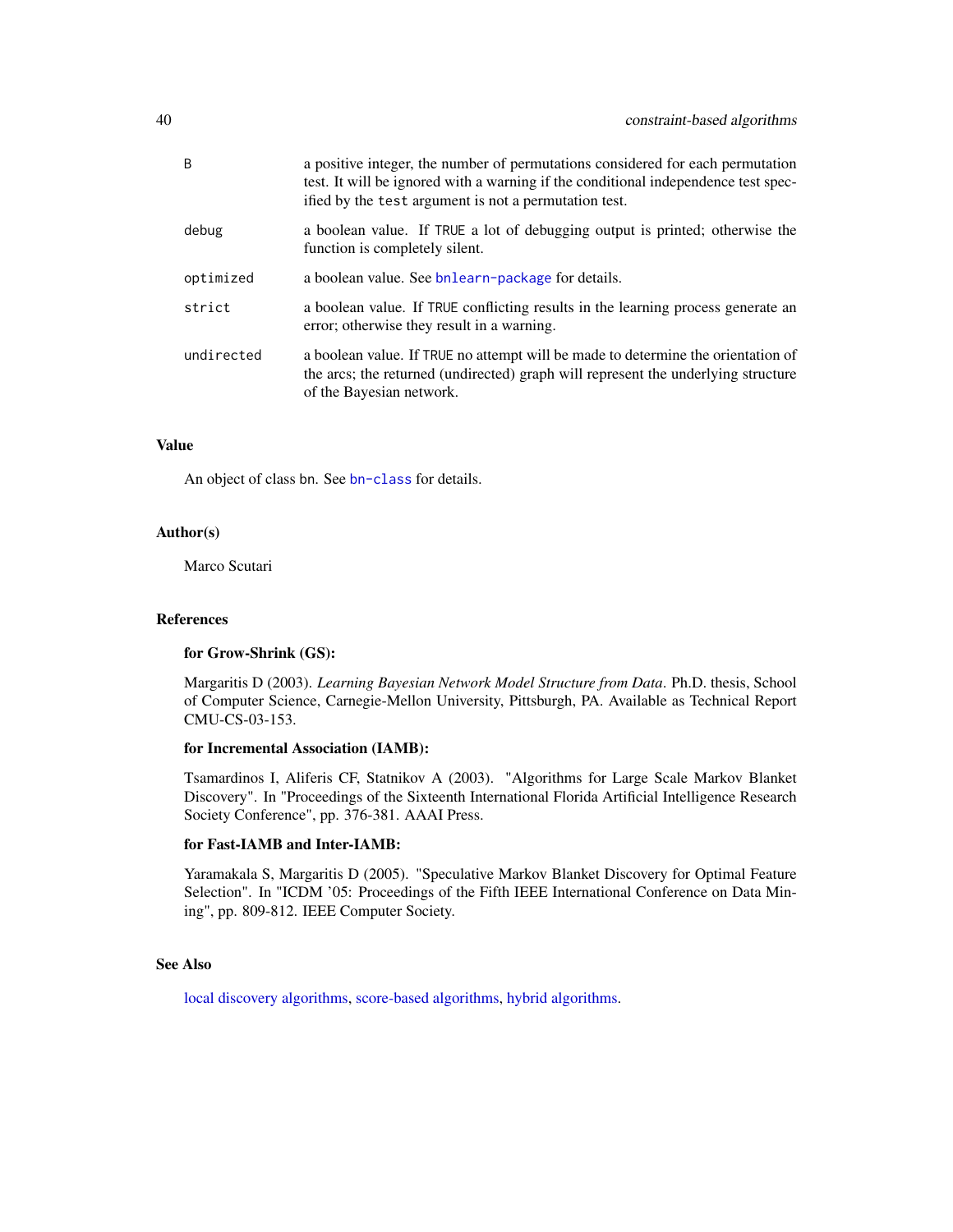## Description

Probable risk factors for coronary trombosis, comprising data from 1841 men.

## Usage

```
data(coronary)
```
## Format

The coronary data set contains the following 6 variables:

- Smoking (*smoking*): a two-level factor with levels no and yes.
- M. Work (*strenuous mental work*): a two-level factor with levels no and yes.
- P. Work (*strenuous physical work*): a two-level factor with levels no and yes.
- Pressure (*systolic blood pressure*): a two-level factor with levels <140 and >140.
- Proteins (*ratio of beta and alpha lipoproteins*): a two-level factor with levels <3 and >3.
- Family (*family anamnesis of coronary heart disease*): a two-level factor with levels neg and pos.

#### Source

Edwards DI (2000). *Introduction to Graphical Modelling*. Springer, 2nd edition.

Reinis Z, Pokorny J, Basika V, Tiserova J, Gorican K, Horakova D, Stuchlikova E, Havranek T, Hrabovsky F (1981). "Prognostic Significance of the Risk Profile in the Prevention of Coronary Heart Disease". Bratisl Lek Listy, 76, 137-150. Published on Bratislava Medical Journal, in Czech.

Whittaker J (1990). *Graphical Models in Applied Multivariate Statistics*. Wiley.

## Examples

```
# This is the undirected graphical model from Whittaker (1990).
data(coronary)
ug = empty.graph(names(coronary))
arcs(ug, ignore.cycles = TRUE) = matrix(c("Family", "M. Work", "M. Work", "Family",
    "M. Work", "P. Work", "P. Work", "M. Work",
    "M. Work", "Proteins", "Proteins", "M. Work",
    "M. Work", "Smoking", "Smoking", "M. Work",
    "P. Work", "Smoking", "Smoking", "P. Work",
    "P. Work", "Proteins", "Proteins", "P. Work",
    "Smoking", "Proteins", "Proteins", "Smoking",
    "Smoking", "Pressure", "Pressure", "Smoking",
    "Pressure", "Proteins", "Proteins", "Pressure"),
```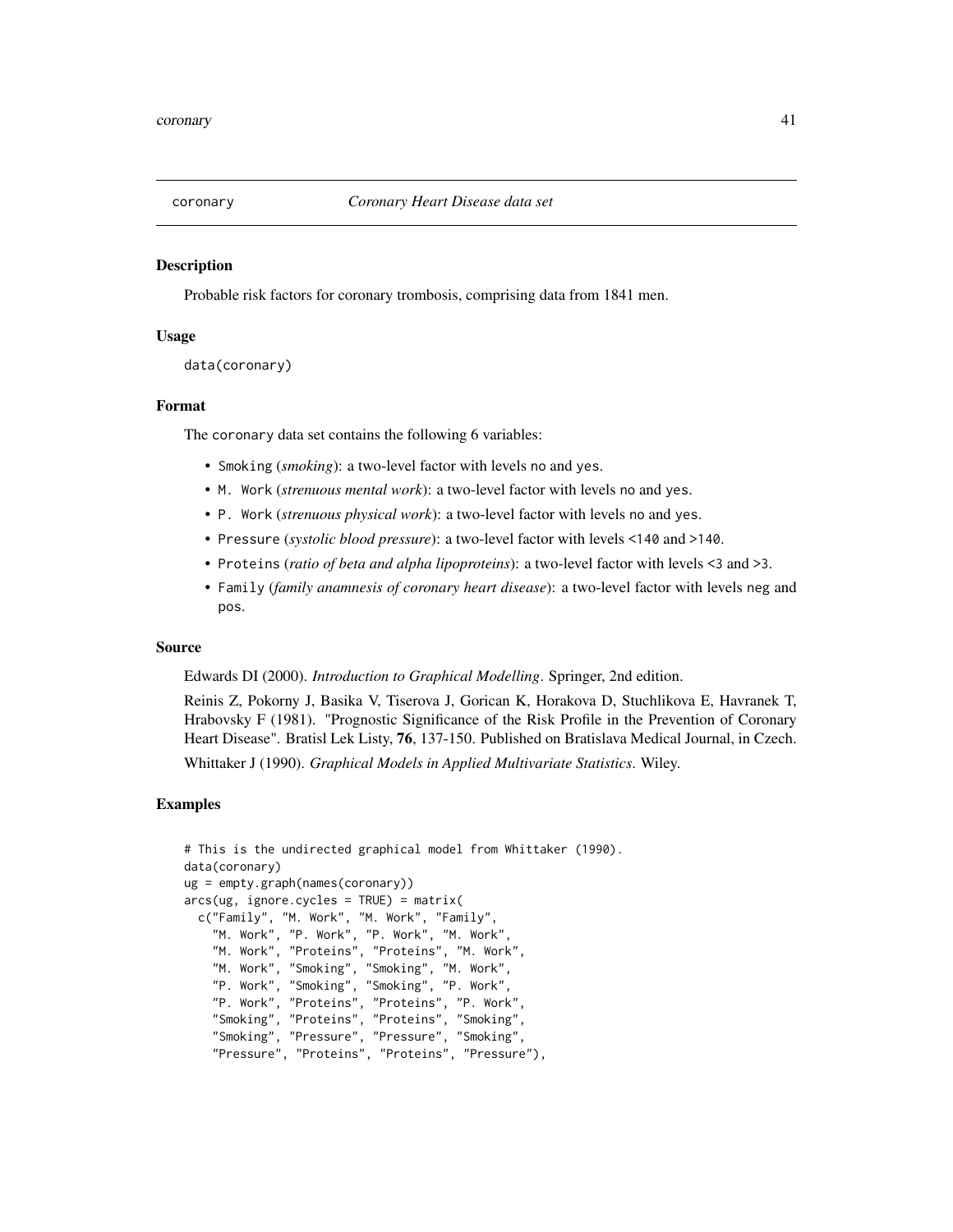42 cpdag and the contract of the contract of the contract of the contract of the contract of the contract of the contract of the contract of the contract of the contract of the contract of the contract of the contract of t

```
ncol = 2, byrow = TRUE,
dimnames = list(c(), c("from", "to")))
```
cpdag *Equivalence classes, moral graphs and consistent extensions*

## Description

Find the equivalence class and the v-structures of a Bayesian network, construct its moral graph, or create a consistent extension of an equivalent class.

## Usage

```
cpdag(x, moral = TRUE, debug = FALSE)cextend(x, strict = TRUE, debug = FALSE)
vstructs(x, arcs = FALSE, moral = TRUE, debug = FALSE)
moral(x, debug = FALSE)
```
## **Arguments**

| X      | an object of class bn.                                                                                                                                                    |
|--------|---------------------------------------------------------------------------------------------------------------------------------------------------------------------------|
| arcs   | a boolean value. If TRUE the arcs that are part of at least one v-structure are<br>returned instead of the v-structures themselves.                                       |
| moral  | a boolean value. If TRUE we define a v-structure as in Pearl (2000); if FALSE, as<br>in Koller and Friedman (2009). See below.                                            |
| strict | a boolean value. If no consistent extension is possible and strict is TRUE,<br>an error is generated; otherwise a partially extended graph is returned with a<br>warning. |
| debug  | a boolean value. If TRUE a lot of debugging output is printed; otherwise the<br>function is completely silent.                                                            |

## Details

What kind of arc configuration is called a v-structure is not uniquely defined in literature. The original definition from Pearl (2000), which is still followed by most texts and papers, states that the two parents in the v-structure must not be connected by an arc. However, Koller and Friedman (2009) call that a *immoral v-structure* and call a *moral v-structure* a v-structure in which the parents are linked by an arc. This mirrors the *unshielded* versus *shielded collider* naming convention, but it is confusing.

Setting moral to FALSE in cpdag and vstructs makes those functions follow the definition from Koller and Friedman (2009); the default value of TRUE, on the other hand, makes those functions follow the definition from Pearl (2000). The former call *v-structures* both shielded and unshielded colliders (respectively *moral v-structures* and *immoral v-structures*); the latter requires v-structures to be unshielded colliders.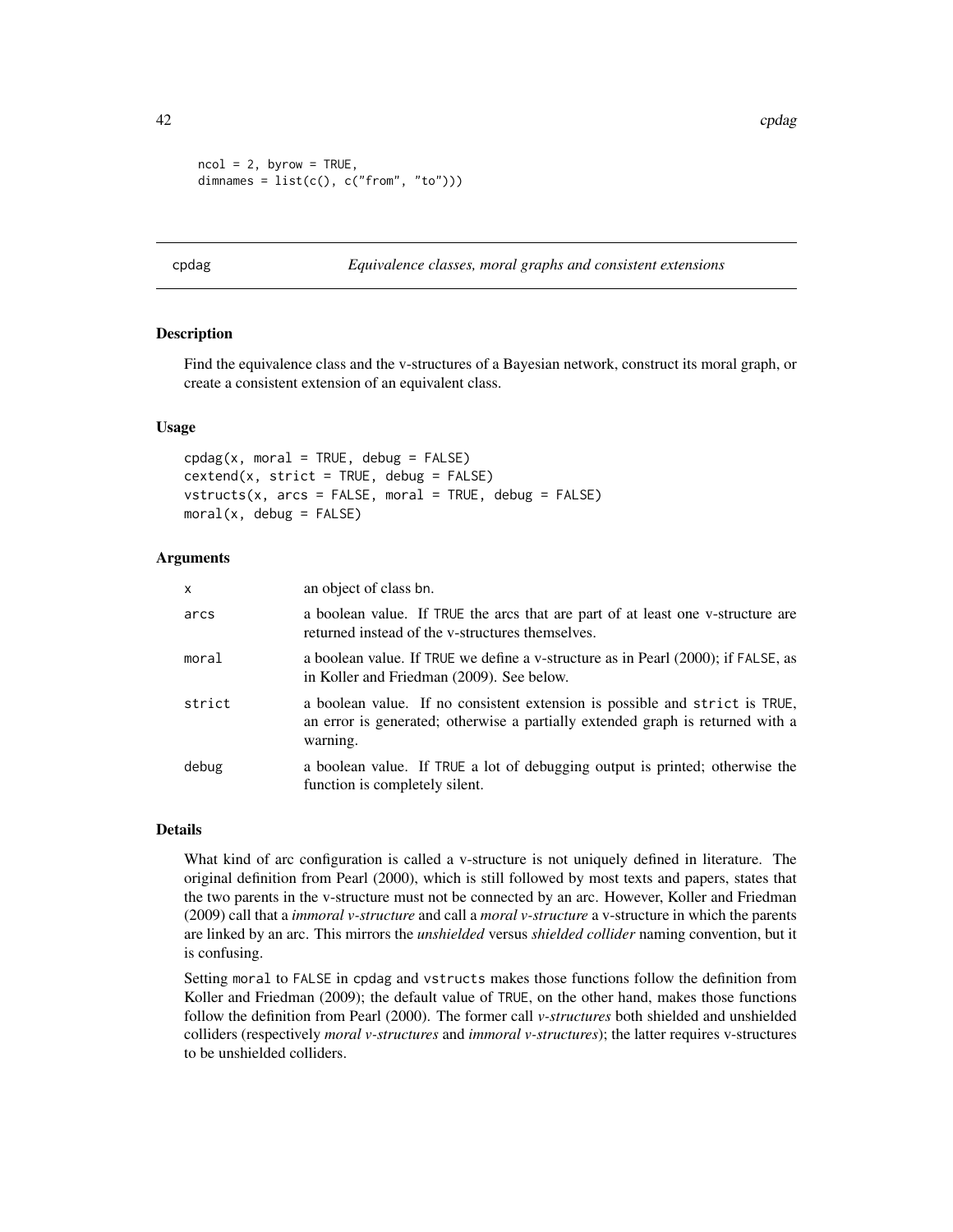#### cpquery and the contract of the contract of the contract of the contract of the contract of the contract of the contract of the contract of the contract of the contract of the contract of the contract of the contract of th

## Value

cpdag returns an object of class bn, representing the equivalence class. moral on the other hand returns the moral graph. See [bn-class](#page-16-0) for details.

cextend returns an object of class bn, representing a DAG that is the consistent extension of x.

vstructs returns a matrix with either 2 or 3 columns, according to the value of the arcs parameter.

# Author(s)

Marco Scutari

## References

Dor D (1992). *A Simple Algorithm to Construct a Consistent Extension of a Partially Oriented Graph*. UCLA, Cognitive Systems Laboratory. Available as Technical Report R-185.

Koller D, Friedman N (2009). *Probabilistic Graphical Models: Principles and Techniques*. MIT Press.

Pearl J (2009). *Causality: Models, Reasoning and Inference*. Cambridge University Press, 2nd edition.

#### Examples

```
data(learning.test)
res = gs(learning.test)
cpdag(res)
vstructs(res)
```
cpquery *Perform conditional probability queries*

# Description

Perform conditional probability queries (CPQs).

# Usage

```
cpquery(fitted, event, evidence, cluster = NULL, method = "ls", ...,
  debug = FALSE)cpdist(fitted, nodes, evidence, cluster = NULL, method = "ls", ...,
  debug = FALSE)mutilated(x, evidence)
```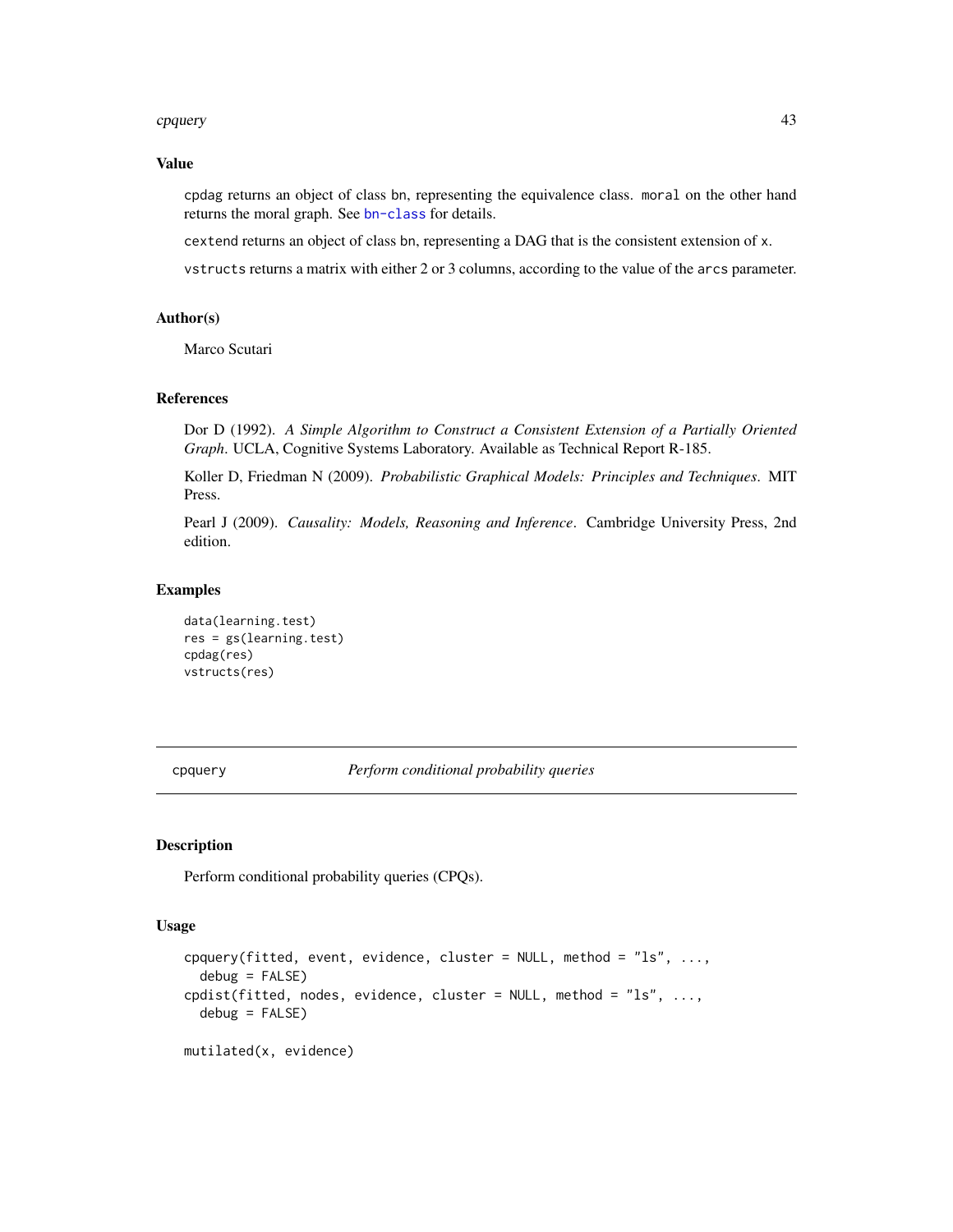44 cpquery

#### Arguments

| fitted          | an object of class bn. fit.                                                                                                                                                                          |
|-----------------|------------------------------------------------------------------------------------------------------------------------------------------------------------------------------------------------------|
| x               | an object of class bn or bn. fit.                                                                                                                                                                    |
| event, evidence |                                                                                                                                                                                                      |
|                 | see below.                                                                                                                                                                                           |
| nodes           | a vector of character strings, the labels of the nodes whose conditional distribu-<br>tion we are interested in.                                                                                     |
| cluster         | an optional cluster object from package <b>parallel</b> . See parallel integration<br>for details and a simple example.                                                                              |
| method          | a character string, the method used to perform the conditional probability query.<br>Currently only <i>logic sampling</i> (1s, the default) and <i>likelihood weighting</i> (1w) are<br>implemented. |
| $\ddots$        | additional tuning parameters.                                                                                                                                                                        |
| debug           | a boolean value. If TRUE a lot of debugging output is printed; otherwise the<br>function is completely silent.                                                                                       |

# Details

cpquery estimates the conditional probability of event given evidence using the method specified in the method argument.

cpdist generates random observations conditional on the evidence using the method specified in the method argument.

mutilated constructs the mutilated network used for sampling in *likelihood weighting*.

Note that both cpquery and cpdist are based on Monte Carlo particle filters, and therefore they may return slightly different values on different runs.

#### Value

cpquery returns a numeric value, the conditional probability of event conditional on evidence.

cpdist returns a data frame containing the observations generated from the conditional distribution of the nodes conditional on evidence. The data frame has class c("bn.cpdist", "data.frame"), and a method attribute storing the value of the method argument. In the case of likelihood weighting, the weights are also attached as an attribute called weights.

mutilated returns a bn or bn.fit object, depending on the class of x.

## Logic Sampling

The event and evidence arguments must be two expressions describing the event of interest and the conditioning evidence in a format such that, if we denote with data the data set the network was learned from, data[evidence, ] and data[event, ] return the correct observations. If either event or evidence is set to TRUE an unconditional probability query is performed with respect to that argument.

Three tuning parameters are available: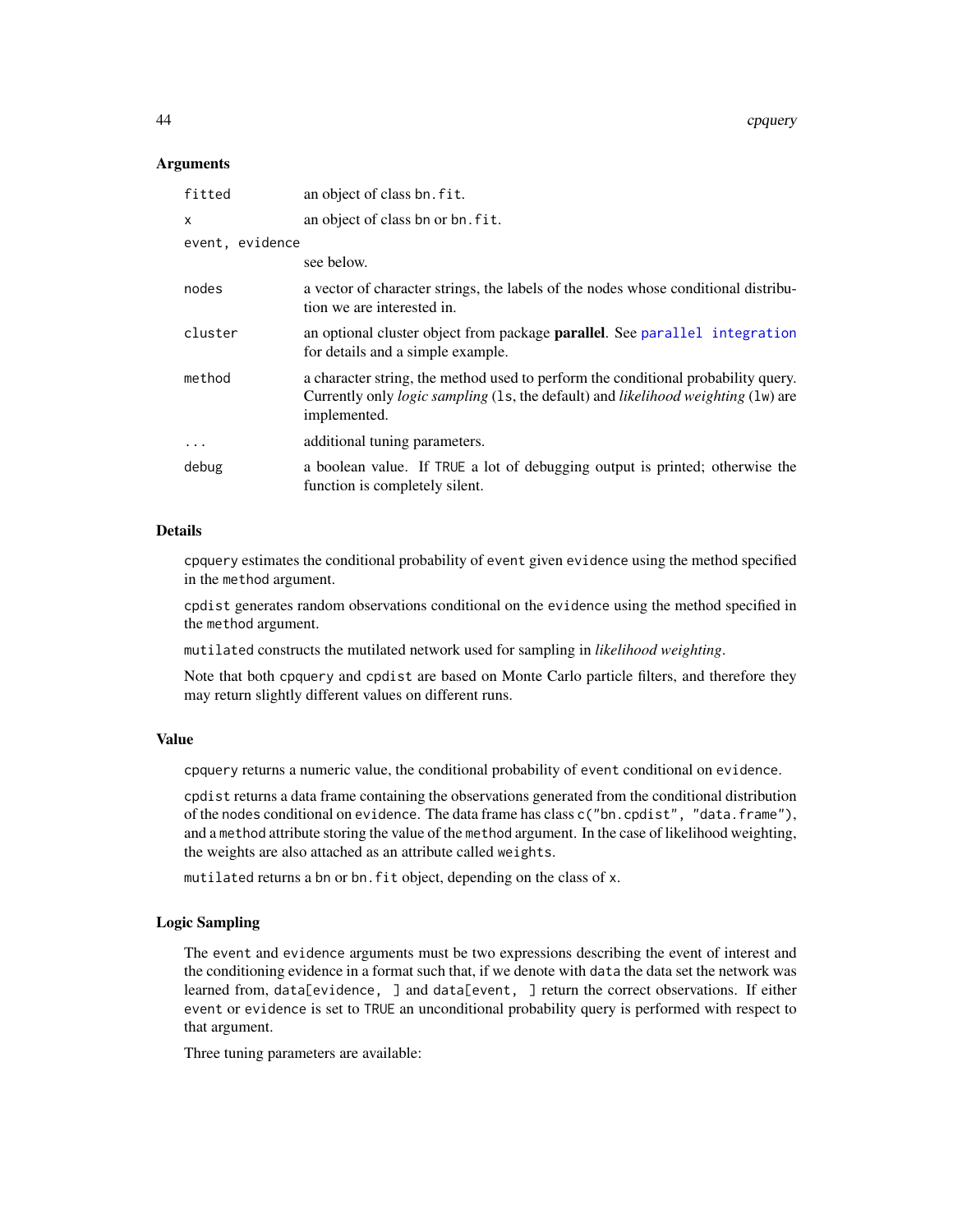#### cpquery and the contract of the contract of the contract of the contract of the contract of the contract of the contract of the contract of the contract of the contract of the contract of the contract of the contract of th

- n: a positive integer number, the number of random observations to generate from fitted. The default value is 5000  $*$  log10(nparams.fitted(fitted)) for discrete and coditional Gaussian networks and  $500 \star$  nparams. fitted(fitted) for Gaussian networks.
- batch: a positive integer number, the size of each batch of random observations. Defaults to 10^4.
- query.nodes: a a vector of character strings, the labels of the nodes involved in event and evidence. Simple queries do not require to generate observations from all the nodes in the network, so cpquery and cpdist try to identify which nodes are used in event and evidence and reduce the network to their upper closure. query.nodes may be used to manually specify these nodes when automatic identification fails; there is no reason to use it otherwise.

Note that the number of observations returned by cpdist is always smaller than n, because logic sampling is a form of rejection sampling. Therefore, only the obervations matching evidence (out of the n that are generated) are returned, and their number depends on the probability of evidence.

#### Likelihood Weighting

The event argument must be an expression describing the event of interest, as in logic sampling. The evidence argument must be a named list:

- Each element corresponds to one node in the network and must contain the value that node will be set to when sampling.
- In the case of a continuous node, two values can also be provided. In that case, the value for that node will be sampled from a uniform distribution on the interval delimited by the specified values.
- In the case of a discrete or ordinal node, two or more values can also be provided. In that case, the value for that node will be sampled with uniform probability from the set of specified values.

If either event or evidence is set to TRUE an unconditional probability query is performed with respect to that argument.

Tuning parameters are the same as for logic sampling: n, batch and query.nodes.

Note that the observations returned by cpdist are generated from the mutilated network, and need to be weighted appropriately when computing summary statistics (for more details, see the references below). cpquery does that automatically when computing the final conditional probability. Also note that the batch argument is ignored in cpdist for speed and memory efficiency.

## Author(s)

Marco Scutari

## References

Koller D, Friedman N (2009). *Probabilistic Graphical Models: Principles and Techniques*. MIT Press.

Korb K, Nicholson AE (2010). *Bayesian Artificial Intelligence*. Chapman & Hall/CRC, 2nd edition.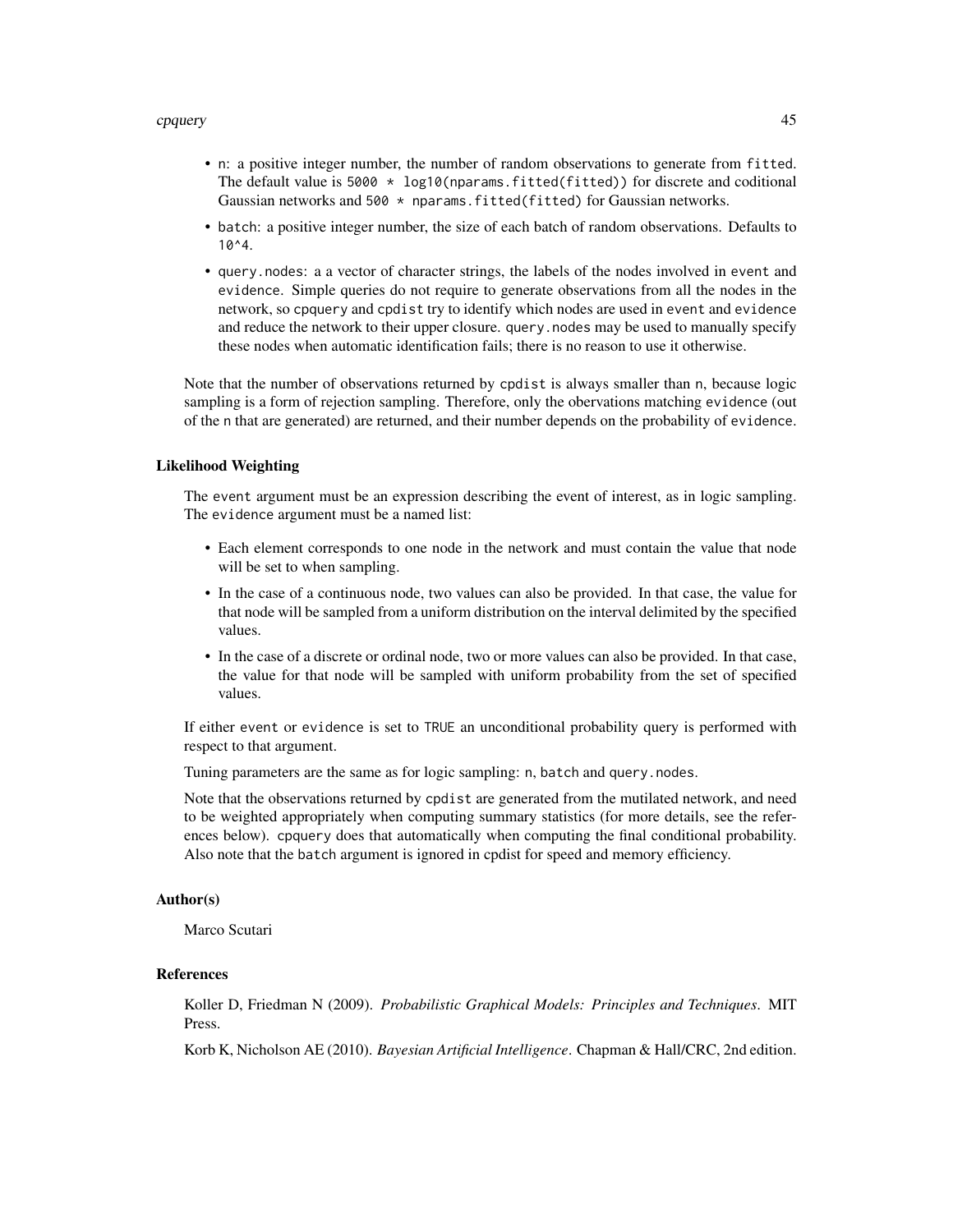## Examples

```
## discrete Bayesian network (it is the same with ordinal nodes).
data(learning.test)
fitted = bn.fit(hc(learning.test), learning.test)
# the result should be around 0.025.
cpquery(fitted, (B == "b"), (A == "a"))
# for a single observation, predict the value of a single
# variable conditional on the others.
var = names(learning.test)
obs = 2str = paste("(", names(learning.test)[-3], "=='",
        sapply(learning.test[obs,-3], as.character), "')",
        sep = "", collapse = " & "')str
str2 = paste("(", names(learning.test)[3], "=='",
         as.character(learning.test[obs, 3]), "')", sep = "")
str2
cpquery(fitted, eval(parse(text = str2)), eval(parse(text = str)))
# do the same with likelihood weighting
cpquery(fitted, event = eval(parse(text = str2)),
  evidence = as.list(learning.test[2, -3]), method = "lw")
# conditional distribution of A given C == "c".
table(cpdist(fitted, "A", (C == "c")))
## Gaussian Bayesian network.
data(gaussian.test)
fitted = bn.fit(hc(gaussian.test), gaussian.test)
# the result should be around 0.04.
cpquery(fitted,
  event = ((A \ge 0) \& (A \le 1)) \& ((B \ge 0) \& (B \le 3)),evidence = (C + D < 10)
```
deal integration *bnlearn - deal package integration*

#### Description

How to use the **bnlearn** package with the Bayesian network learning methods provided by the **deal** package.

## Export a bn object to deal

```
# load the bnlearn package.
> library(bnlearn)
> data(learning.test)
# learn the network structure.
> res = hc(learning.test)
> modelstring(res)
[1] "[A][C][F][B|A][D|A:C][E|B:F]"
```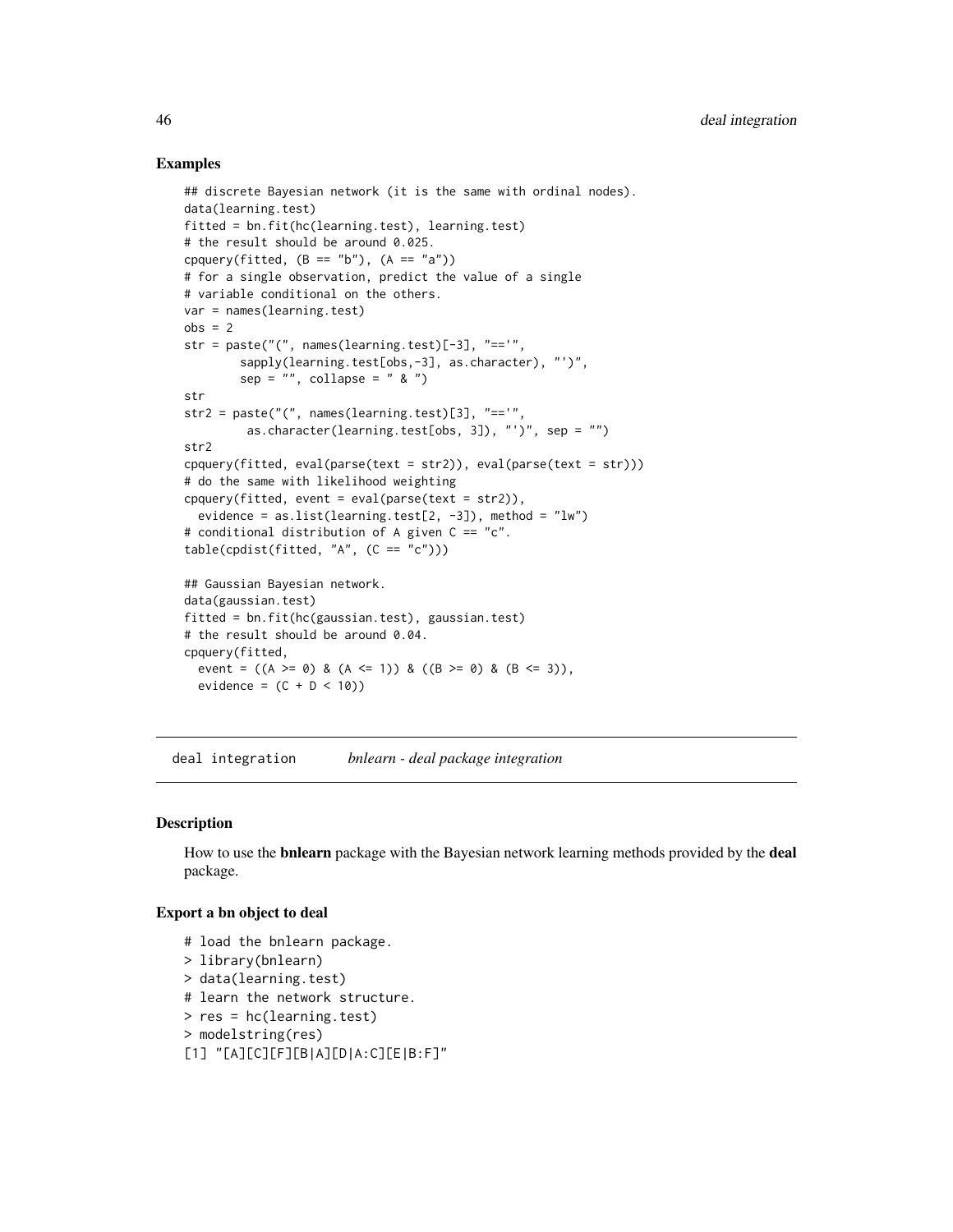dsep that the contract of the contract of the contract of the contract of the contract of the contract of the contract of the contract of the contract of the contract of the contract of the contract of the contract of the

```
# load the deal package.
> library(deal)
Attaching package: 'deal'
        The following object(s) are masked from package:bnlearn :
         modelstring,
         nodes,
         score
> bnlearn::node.ordering(res)
[1] "A" "C" "F" "B" "D" "E"
# create an empty network object.
> net = deal::network(learning.test[, node.ordering(res)])
# convert the bn object via its string representation.
> net = deal::as.network(bnlearn::modelstring(res), net)
# the network is the same, modulo some differences due to the
# partial ordering of the nodes.
> deal::modelstring(net)
[1] "[A][C][F][B|A][D|A:C][E|F:B]"
> bnlearn::modelstring(res)
[1] "[A][C][F][B|A][D|A:C][E|B:F]"
```
# Import a network structure from deal

res2 = bnlearn::model2network(deal::modelstring(net))

# Author(s)

Marco Scutari

dsep *Test d-separation*

## Description

Check whether two nodes are d-separated.

## Usage

dsep(bn, x, y, z)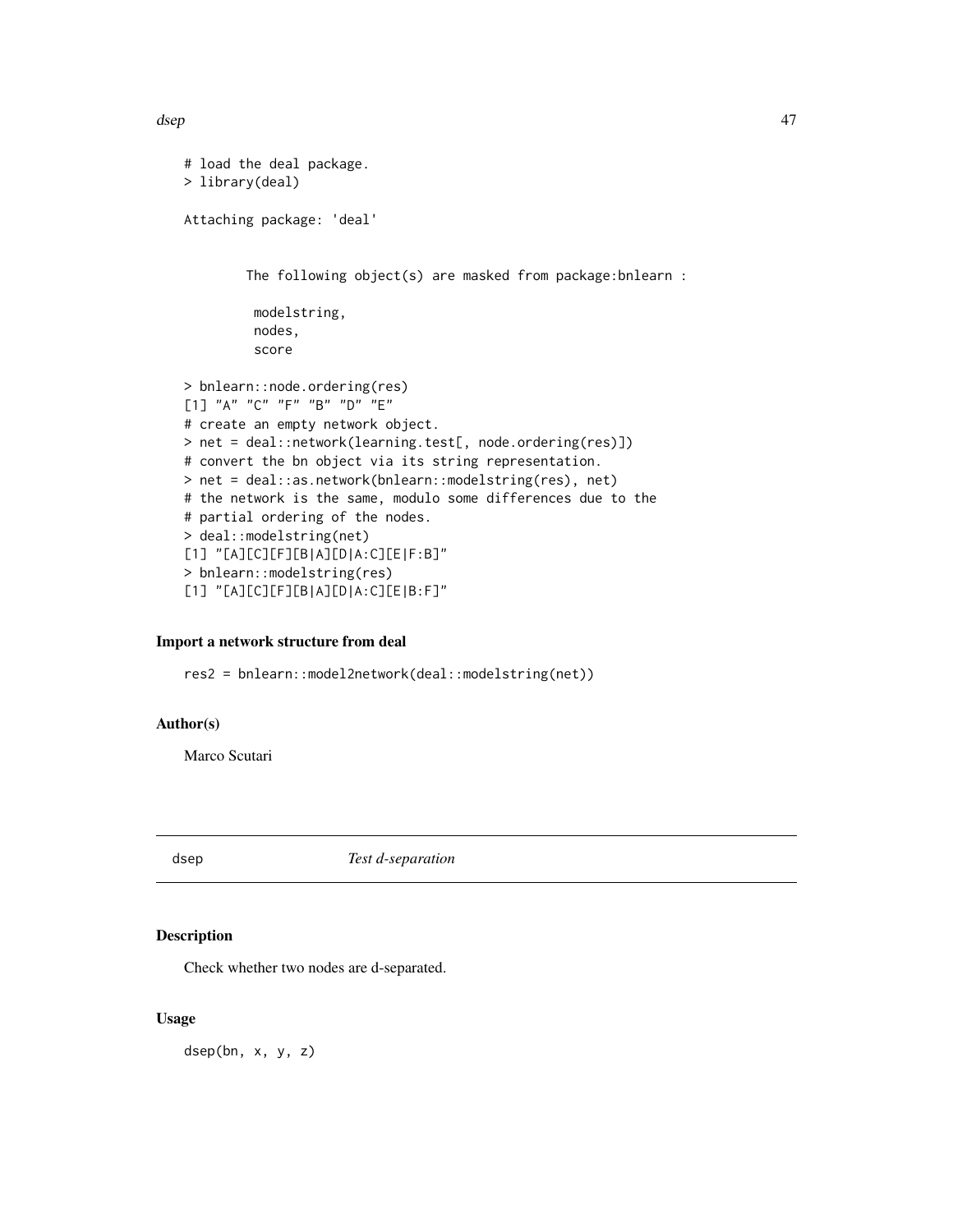#### **Arguments**

| bn  | an object of class bn.                                                                                                     |
|-----|----------------------------------------------------------------------------------------------------------------------------|
| x,y | a character string, the label of a node.                                                                                   |
| z   | an optional vector of character strings, the label of the (candidate) d-separating<br>nodes. It defaults to the empty set. |

# Value

dsep returns TRUE if x and y are d-separated by z, and FALSE otherwise.

## Author(s)

Marco Scutari

## References

Koller D, Friedman N (2009). *Probabilistic Graphical Models: Principles and Techniques*. MIT Press.

# Examples

```
bn = model2network("[A][C|A][B|C]")
dsep(bn, "A", "B", "C")
bn = model2network("[A][C][B|A:C]")
dsep(bn, "A", "B", "C")
```
foreign files utilities

*Read and write BIF, NET, DSC and DOT files*

# Description

Read networks saved from other programs into bn.fit objects, and dump bn and bn.fit objects into files for other programs to read.

## Usage

```
# Old (non-XML) Bayesian Interchange format.
read.bif(file, debug = FALSE)
write.bif(file, fitted)
# Microsoft Interchange format.
read.dsc(file, debug = FALSE)
write.dsc(file, fitted)
# HUGIN flat network format.
read.net(file, debug = FALSE)
```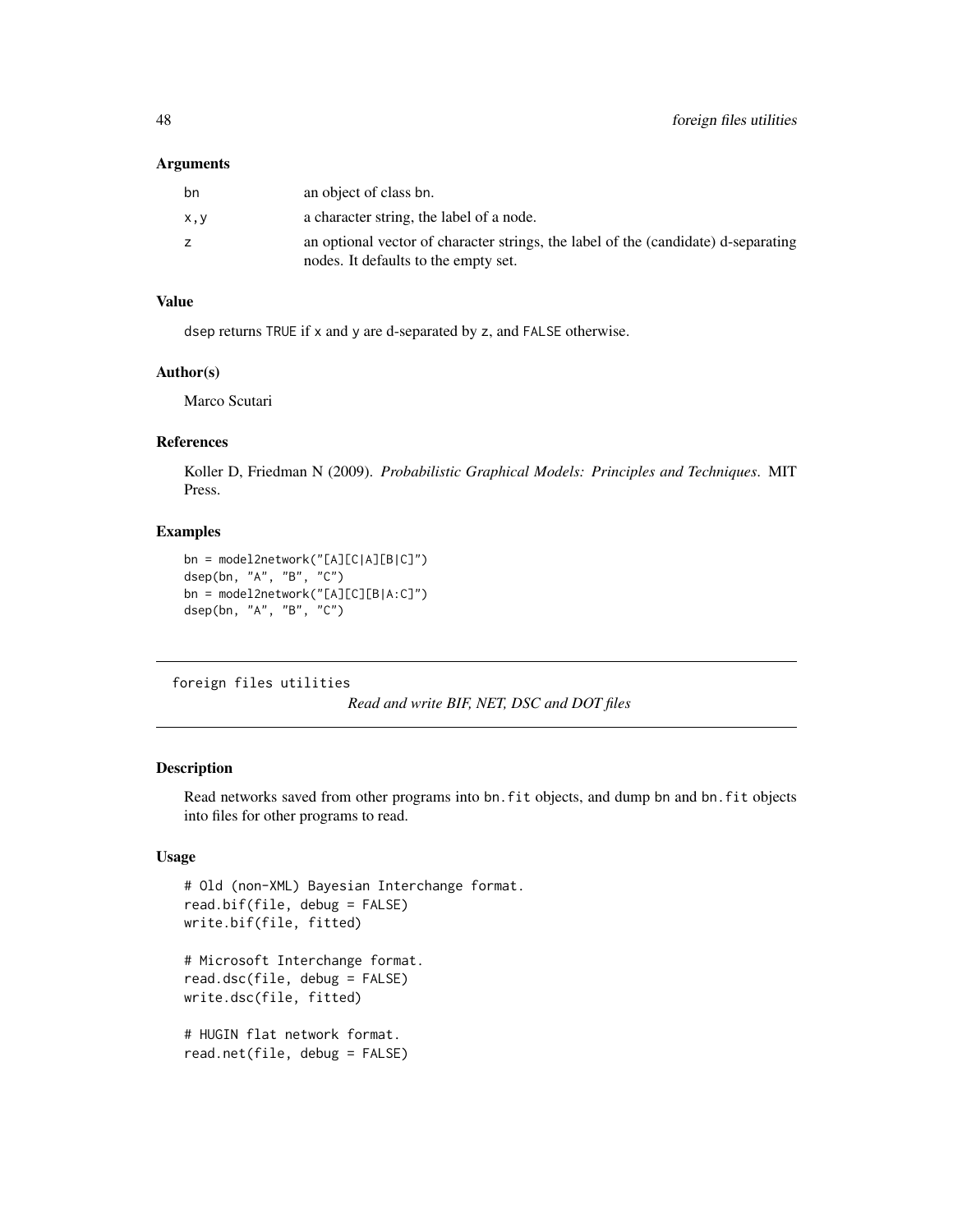## foreign files utilities 49

write.net(file, fitted) # Graphviz DOT format. write.dot(file, graph)

## Arguments

| file   | a connection object or a character string.                                                                     |
|--------|----------------------------------------------------------------------------------------------------------------|
| fitted | an object of class bn. fit.                                                                                    |
| graph  | an object of class bn or bn. fit.                                                                              |
| debug  | a boolean value. If TRUE a lot of debugging output is printed; otherwise the<br>function is completely silent. |

# Value

read.bif, read.dsc and read.net return an object of class bn.fit.

write.bif, write.dsc, write.net and write.dot return NULL invisibly.

# Note

All the networks present in the Bayesian Network Repository have associated BIF, DSC and NET files that can be imported with read.bif, read.dsc and read.net.

HUGIN can import and export NET files; Netica can read (but not write) DSC files; and Genie can read and write both DSC and NET files.

DOT files can be read by Graphviz, Gephi and a variety of other programs.

Please note that these functions work on a "best effort" basis, as the parsing of these formats have been implementing by reverse engineering the file format from publicly available examples.

#### Author(s)

Marco Scutari

# References

Bayesian Network Repository, <http://www.bnlearn.com/bnrepository>.

Genie, <http://genie.sis.pitt.edu>.

HUGIN Expert, <http://www.hugin.com>.

Netica, <http://www.norsys.com/netica.html>.

Graphviz, <http://www.graphviz.org>.

Gephi, <http://gephi.org>.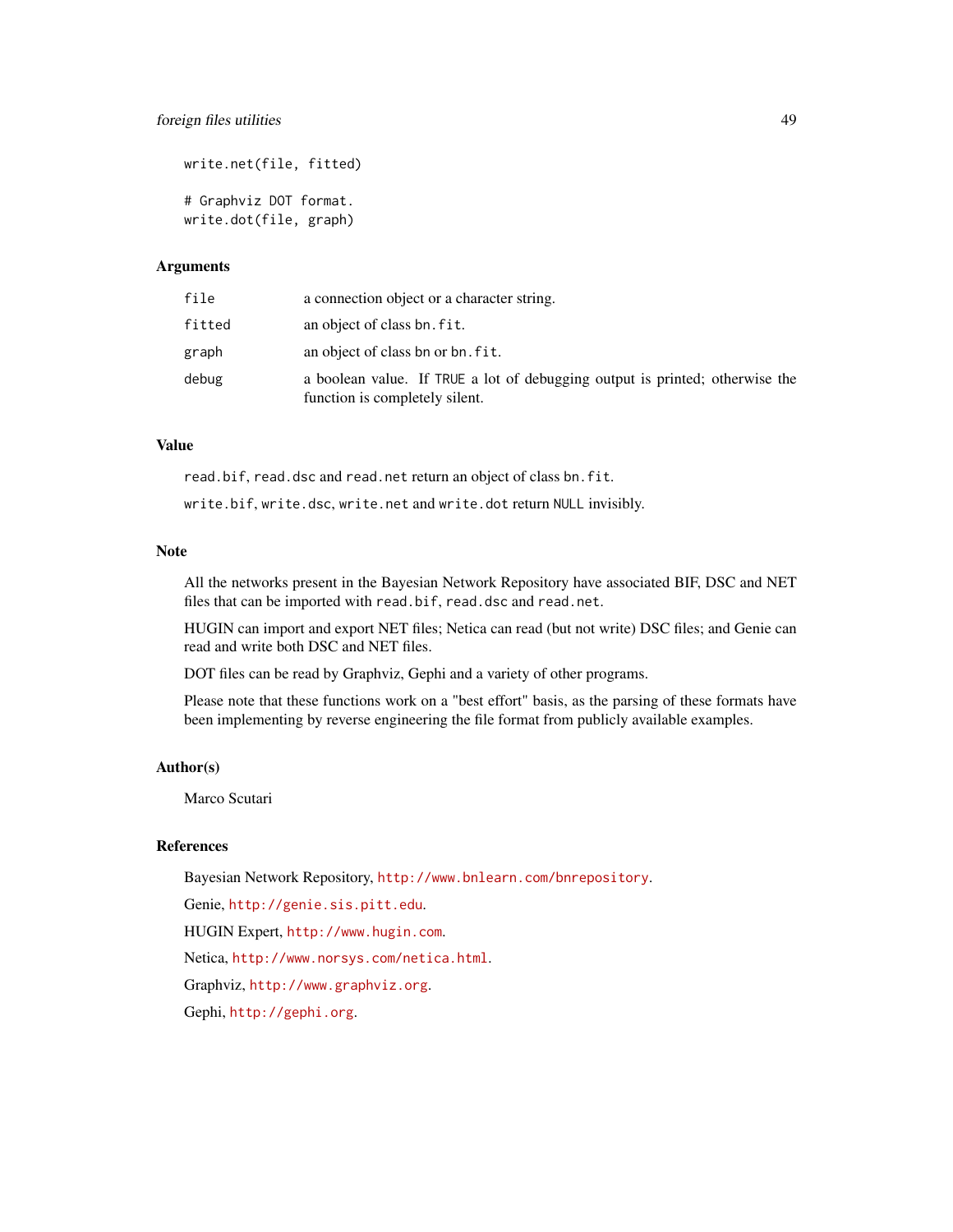## **Description**

This a synthetic data set used as a test case in the bnlearn package.

# Usage

```
data(gaussian.test)
```
## Format

The gaussian.test data set contains seven normal (Gaussian) variables.

# Note

The R script to generate data from this network is shipped in the 'network.scripts' directory of this package.

#### Examples

```
# load the data and build the correct network from the model string.
data(gaussian.test)
res = empty.graph(names(gaussian.test))
modelstring(res) = "[A][B][E][G][C|A:B][D|B][F|A:D:E:G]"
plot(res)
```
gRain integration *Import and export networks from the gRain package*

## Description

Convert bn. fit objects to grain objects and vice versa.

## Usage

```
## S3 method for class 'grain'
as.bn.fit(x)
## S3 method for class 'bn.fit'
as.grain(x)
```
#### Arguments

x an object of class grain (for as.bn.fit) or bn.fit (for as.grain).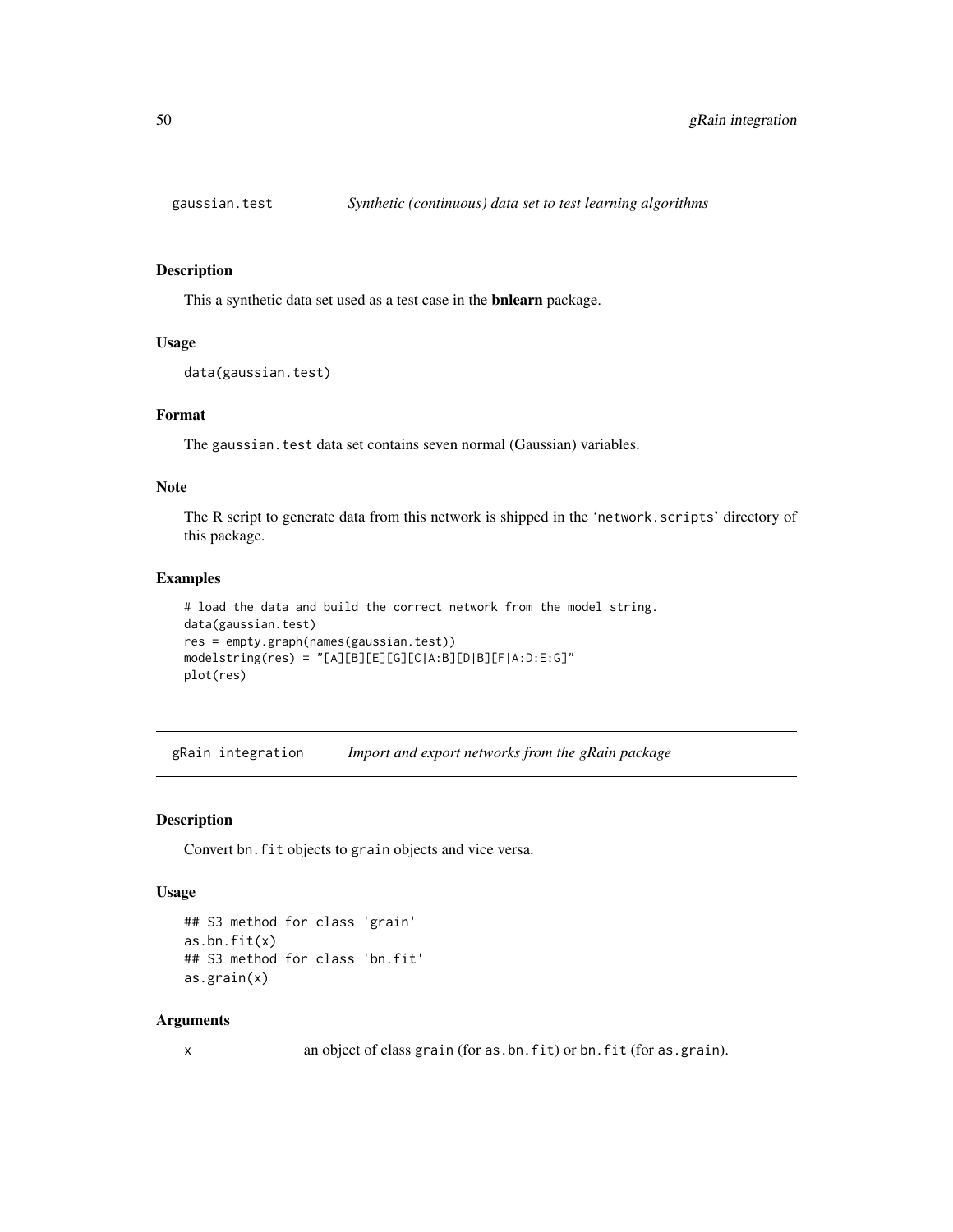## Value

An object of class grain (for as.grain) or bn.fit (for as.bn.fit).

## Note

Conditional probability tables in grain objects must be completely specified; on the other hand, bn.fit allows NaN values for unobserved parents' configurations. Such bn.fit objects will be converted to grain objects by replacing the missing conditional probability distributions with uniform distributions.

Another solution to this problem is to fit another bn. fit with method = "bayes" and a low iss value, using the same data and network structure.

Ordinal nodes will be treated as categorical by as.grain, disregarding the ordering of the levels.

## Author(s)

Marco Scutari

## Examples

```
## Not run:
library(gRain)
a = bn.fit(hc(learning.test), learning.test)
b = as.grain(a)c = as.bn.fit(b)## End(Not run)
```
graph generation utilities

*Generate empty or random graphs*

# Description

Generate empty or random directed acyclic graphs from a given set of nodes.

## Usage

```
empty.graph(nodes, num = 1)
random.graph(nodes, num = 1, method = "ordered", ..., debug = FALSE)
```
#### Arguments

| nodes  | a vector of character strings, the labels of the nodes.                                                                                                                                                                                                                                                                           |
|--------|-----------------------------------------------------------------------------------------------------------------------------------------------------------------------------------------------------------------------------------------------------------------------------------------------------------------------------------|
| num    | an integer, the number of graphs to be generated.                                                                                                                                                                                                                                                                                 |
| method | a character string, the label of a score. Possible values are ordered <i>(full order-</i><br>ing based generation), ic-dag (Ide's and Cozman's <i>Generating Multi-connected</i><br>DAGs algorithm), melancon (Melancon's and Philippe's Uniform Random Acyclic<br><i>Digraphs</i> algorithm) and empty (generates empty graphs). |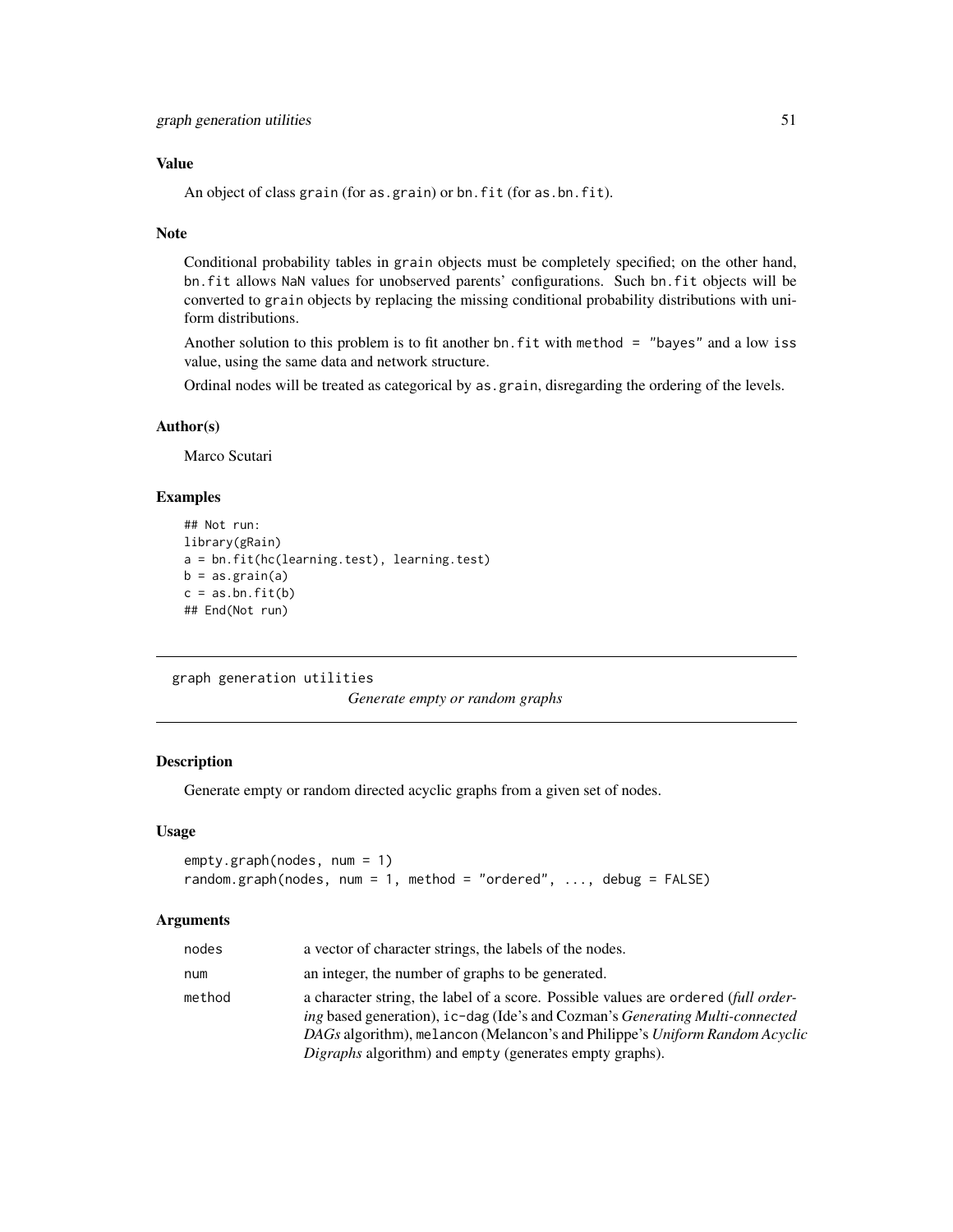| $\cdot$ $\cdot$ $\cdot$ | additional tuning parameters (see below).                                    |
|-------------------------|------------------------------------------------------------------------------|
| debug                   | a boolean value. If TRUE a lot of debugging output is printed; otherwise the |
|                         | function is completely silent. Ignored in some generation methods.           |

## Details

Available graph generation algorithms are:

- *full ordering* based generation (ordered): generates graphs whose node ordering is given by the order of the labels in the nodes parameter. The same algorithm is used in the randomDAG function in package pcalg.
- Ide's and Cozman's *Generating Multi-connected DAGs* algorithm (ic-dag): generates graphs with a uniform probability distribution over the set of multiconnected graphs.
- Melancon's and Philippe's *Uniform Random Acyclic Digraphs* algorithm (melancon): generates graphs with a uniform probability distribution over the set of all possible graphs.
- *empty graphs* (empty): generates graphs without any arc.

Additional parameters for the random.graph function are:

- prob: the probability of each arc to be present in a graph generated by the ordered algorithm. The default value is  $2 / (\text{length}(\text{nodes}) - 1)$ , which results in a sparse graph (the number of arcs should be of the same order as the number of nodes).
- burn.in: the number of iterations for the ic-dag and melancon algorithms to converge to a stationary (and uniform) probability distribution. The default value is  $6 * length(node)$ <sup>2</sup>.
- every: return only one graph every number of steps instead of all the graphs generated with ic-dag and melancon. Since both algorithms are based on Markov Chain Monte Carlo approaches, high values of every result in a more diverse set of networks. The default value is 1, i.e. to return all the networks that are generated.
- max.degree: the maximum degree for any node in a graph generated by the ic-dag and melancon algorithms. The default value is Inf.
- max.in.degree: the maximum in-degree for any node in a graph generated by the ic-dag and melancon algorithms. The default value is Inf.
- max.out.degree: the maximum out-degree for any node in a graph generated by the ic-dag and melancon algorithms. The default value is Inf.

#### Value

Both empty.graph and random.graph return an object of class bn (if num is equal to 1) or a list of objects of class bn (otherwise). If every is greated than 1, random.graph always returns a list, regardless of the number of graphs it contains.

#### Author(s)

Marco Scutari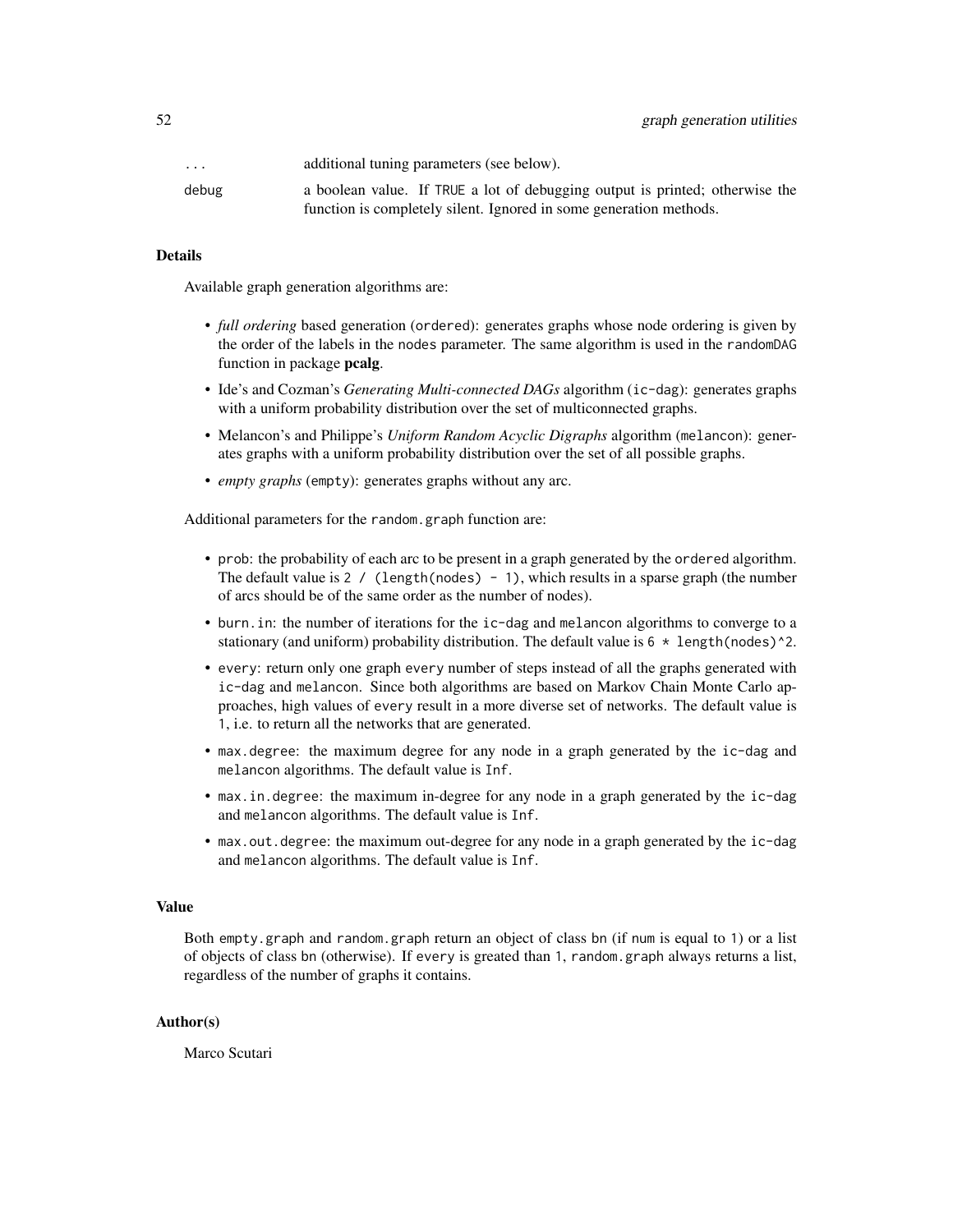# graph integration 53

#### References

Ide JS, Cozman FG (2002). "Random Generation of Bayesian Networks". In "SBIA '02: Proceedings of the 16th Brazilian Symposium on Artificial Intelligence", pp. 366-375. Springer-Verlag.

Melancon G, Dutour I, Bousquet-Melou M (2001). "Random Generation of Directed Acyclic Graphs". *Electronic Notes in Discrete Mathematics*, 10, 202-207.

Melancon G, Philippe F (2004). "Generating Connected Acyclic Digraphs Uniformly at Random". *Information Processing Letters*, 90(4), 209-213.

## Examples

```
empty.graph(LETTERS[1:8])
random.graph(LETTERS[1:8])
plot(random.graph(LETTERS[1:8], method = "ic-dag", max.in.degree = 2))
plot(random.graph(LETTERS[1:8]))
plot(random.graph(LETTERS[1:8], prob = 0.2))
```
graph integration *Import and export networks from the graph package*

#### Description

Convert bn and bn. fit objects to graphNEL and graphAM objects and vice versa.

# Usage

```
## S3 method for class 'graphNEL'
as.bn(x)## S3 method for class 'graphAM'
as.bn(x)
## S3 method for class 'bn'
as.graphNEL(x)
## S3 method for class 'bn.fit'
as.graphNEL(x)
## S3 method for class 'bn'
as.graphAM(x)
## S3 method for class 'bn.fit'
as.graphAM(x)
```
## **Arguments**

x an object of class bn, bn.fit, graphNEL, graphAM.

# Value

An object of the relevant class.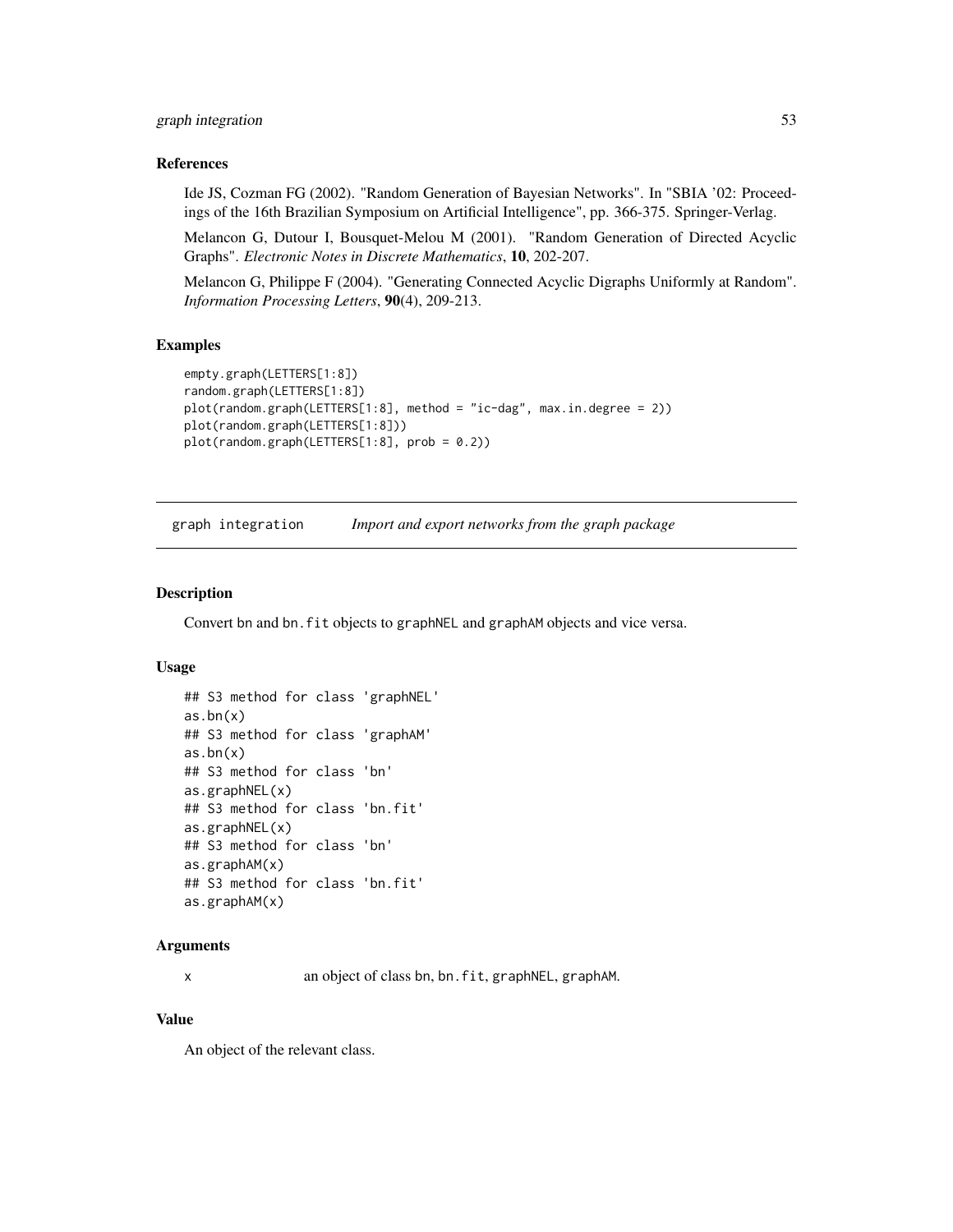## Note

The corresponding S4 methods are exported as well, and are just wrappers around the S3 ones. So, for example, both as.graphNEL(x) and  $as(x, "graphNEL")$  work and return identical objects.

# Author(s)

Marco Scutari

# Examples

```
## Not run:
library(graph)
a = bn.fit(hc(learning.test), learning.test)
b = as.graphNEL(a)c = as,bn(b)## End(Not run)
```
graph utilities *Utilities to manipulate graphs*

# Description

Check and manipulate graph-related properties of an object of class bn.

# Usage

```
# check whether the graph is acyclic/completely directed.
acyclic(x, debug = FALSE)directed(x)
# check whether there is a path between two nodes.
path(x, from, to, direct = TRUE, underlying graph = FALSE, debug = FALSE)# build the skeleton or a complete orientation of the graph.
skeleton(x)
pdag2dag(x, ordering)
# build a subgraph spanning a subset of nodes.
subgraph(x, nodes)
```
# **Arguments**

| X      | an object of class bn. acyclic, directed and path also accept objects of class<br>bn.fit. |
|--------|-------------------------------------------------------------------------------------------|
| from   | a character string, the label of a node.                                                  |
| to     | a character string, the label of a node (different from from).                            |
| direct | a boolean value. If FALSE ignore any arc between from and to when looking for<br>a path.  |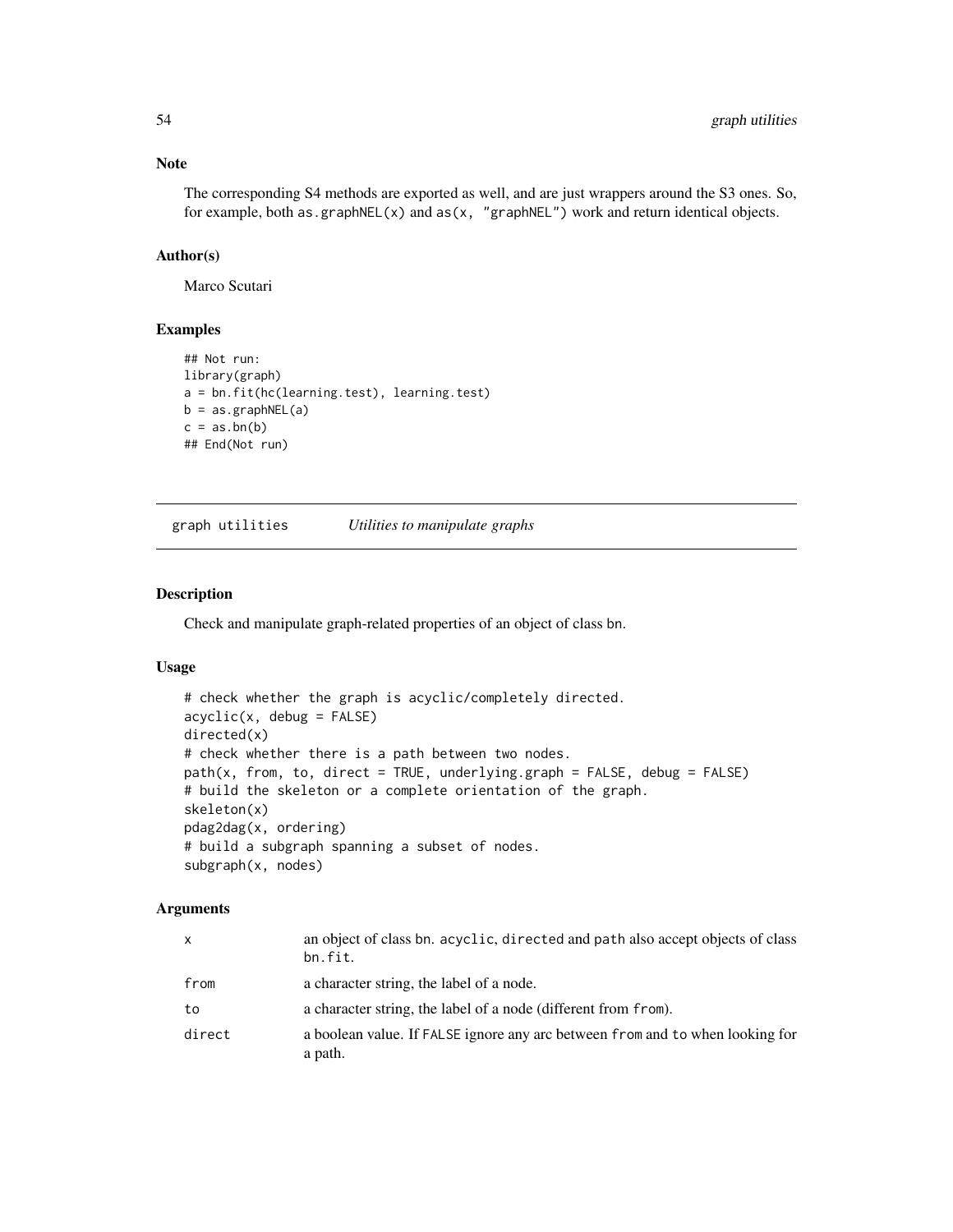# graphviz.plot 55

| underlying.graph |                                                                                                                             |
|------------------|-----------------------------------------------------------------------------------------------------------------------------|
|                  | a boolean value. If TRUE the underlying undirected graph is used instead of the<br>(directed) one from the x parameter.     |
| ordering         | the labels of all the nodes in the graph; their order is the node ordering used to<br>set the direction of undirected arcs. |
| nodes            | the labels of the nodes that induce the subgraph.                                                                           |
| debug            | a boolean value. If TRUE a lot of debugging output is printed; otherwise the<br>function is completely silent.              |

# Value

acyclic, path and directed return a boolean value. skeleton, pdag2dag and subgraph return an object of class bn.

## Author(s)

Marco Scutari

# References

Bang-Jensen J, Gutin G (2009). *Digraphs: Theory, Algorithms and Applications*. Springer, 2nd edition.

# Examples

```
data(learning.test)
res = gs(learning.test)
acyclic(res)
directed(res)
res = pdag2dag(res, ordering = LETTERS[1:6])
res
directed(res)
skeleton(res)
```
graphviz.plot *Advanced Bayesian network plots*

# Description

Plot the graph associated with a Bayesian network using the Rgraphviz package.

# Usage

```
graphviz.plot(x, highlight = NULL, layout = "dot",shape = "circle", main = NULL, sub = NULL)
```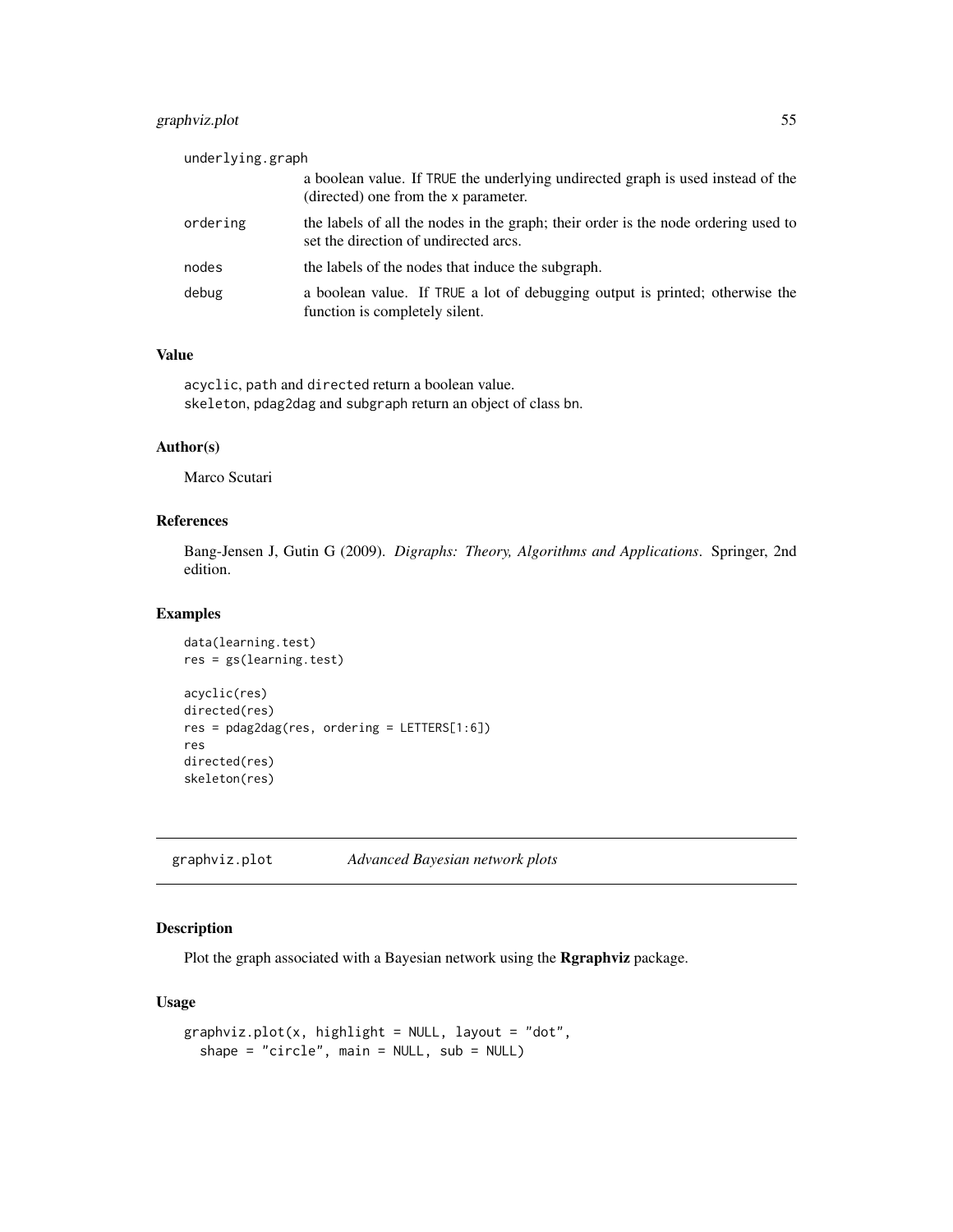## **Arguments**

| $\mathsf{x}$ | an object of class bn or bn. fit.                                                                                                                                                 |
|--------------|-----------------------------------------------------------------------------------------------------------------------------------------------------------------------------------|
| highlight    | a list, see below.                                                                                                                                                                |
| layout       | a character string, the layout parameter to be passed to <b>Regaphyiz</b> . Possible<br>values are dots, neato, twopi, circo and fdp. See Rgraphviz documentation<br>for details. |
| shape        | a character string, the shape of the nodes. Can be circle, ellipse or rectangle.                                                                                                  |
| main         | a character string, the main title of the graph. It's plotted at the top of the graph.                                                                                            |
| sub          | a character string, a subtitle which is plotted at the bottom of the graph.                                                                                                       |

# Details

The highlight parameter is a list with at least one of the following elements:

- nodes: a character vector, the labels of the nodes to be highlighted.
- arcs: the arcs to be highlighted (a two-column matrix, whose columns are labeled from and to).

and optionally one or more of the following formatting parameters:

- col: an integer or character string (the highlight colour for the arcs and the node frames). The default value is red.
- textCol: an integer or character string (the highlight colour for the labels of the nodes). The default value is black.
- fill: an integer or character string (the colour used as a background colour for the nodes). The default value is white.
- lwd: a positive number (the line width of highlighted arcs). It overrides the line width settings in strength.plot. The default value is to use the global settings of **Rgraphviz.**
- lty: the line type of highlighted arcs. Possible values are 0, 1, 2, 3, 4, 5, 6, "blank", "solid", "dashed", "dotted", "dotdash", "longdash" and "twodash". The default value is to use the global settings of Rgraphviz.

#### Value

graphviz.plot returns invisibly the graph object produced by Rgraphviz.

## Author(s)

Marco Scutari

# See Also

[plot.bn](#page-76-0).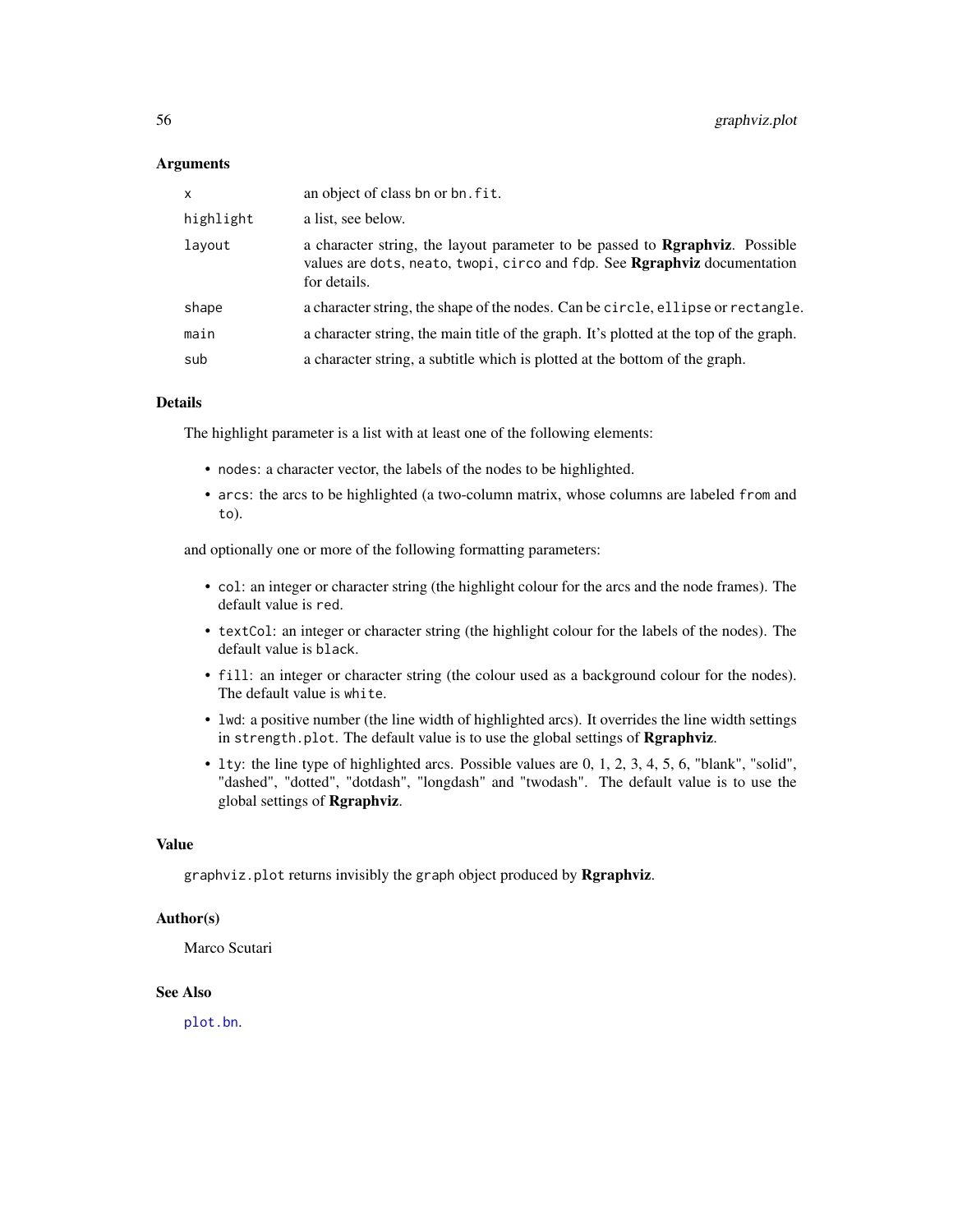#### Description

Hailfinder is a Bayesian network designed to forecast severe summer hail in northeastern Colorado.

## Usage

```
data(hailfinder)
```
## Format

The hailfinder data set contains the following 56 variables:

- N07muVerMo (*10.7mu vertical motion*): a four-level factor with levels StrongUp, WeakUp, Neutral and Down.
- SubjVertMo (*subjective judgment of vertical motion*): a four-level factor with levels StrongUp, WeakUp, Neutral and Down.
- QGVertMotion (*quasigeostrophic vertical motion*): a four-level factor with levels StrongUp, WeakUp, Neutral and Down.
- CombVerMo (*combined vertical motion*): a four-level factor with levels StrongUp, WeakUp, Neutral and Down.
- AreaMesoALS (*area of meso-alpha*): a four-level factor with levels StrongUp, WeakUp, Neutral and Down.
- SatContMoist (*satellite contribution to moisture*): a four-level factor with levels VeryWet, Wet, Neutral and Dry.
- RaoContMoist (*reading at the forecast center for moisture*): a four-level factor with levels VeryWet, Wet, Neutral and Dry.
- CombMoisture (*combined moisture*): a four-level factor with levels VeryWet, Wet, Neutral and Dry.
- AreaMoDryAir (*area of moisture and adry air*): a four-level factor with levels VeryWet, Wet, Neutral and Dry.
- VISCloudCov (*visible cloud cover*): a three-level factor with levels Cloudy, PC and Clear.
- IRCloudCover (*infrared cloud cover*): a three-level factor with levels Cloudy, PC and Clear.
- CombClouds (*combined cloud cover*): a three-level factor with levels Cloudy, PC and Clear.
- CldShadeOth (*cloud shading, other*): a three-level factor with levels Cloudy, PC and Clear.
- AMInstabMt (*AM instability in the mountains*): a three-level factor with levels None, Weak and Strong.
- InsInMt (*instability in the mountains*): a three-level factor with levels None, Weak and Strong.
- WndHodograph (*wind hodograph*): a four-level factor with levels DCVZFavor, StrongWest, Westerly and Other.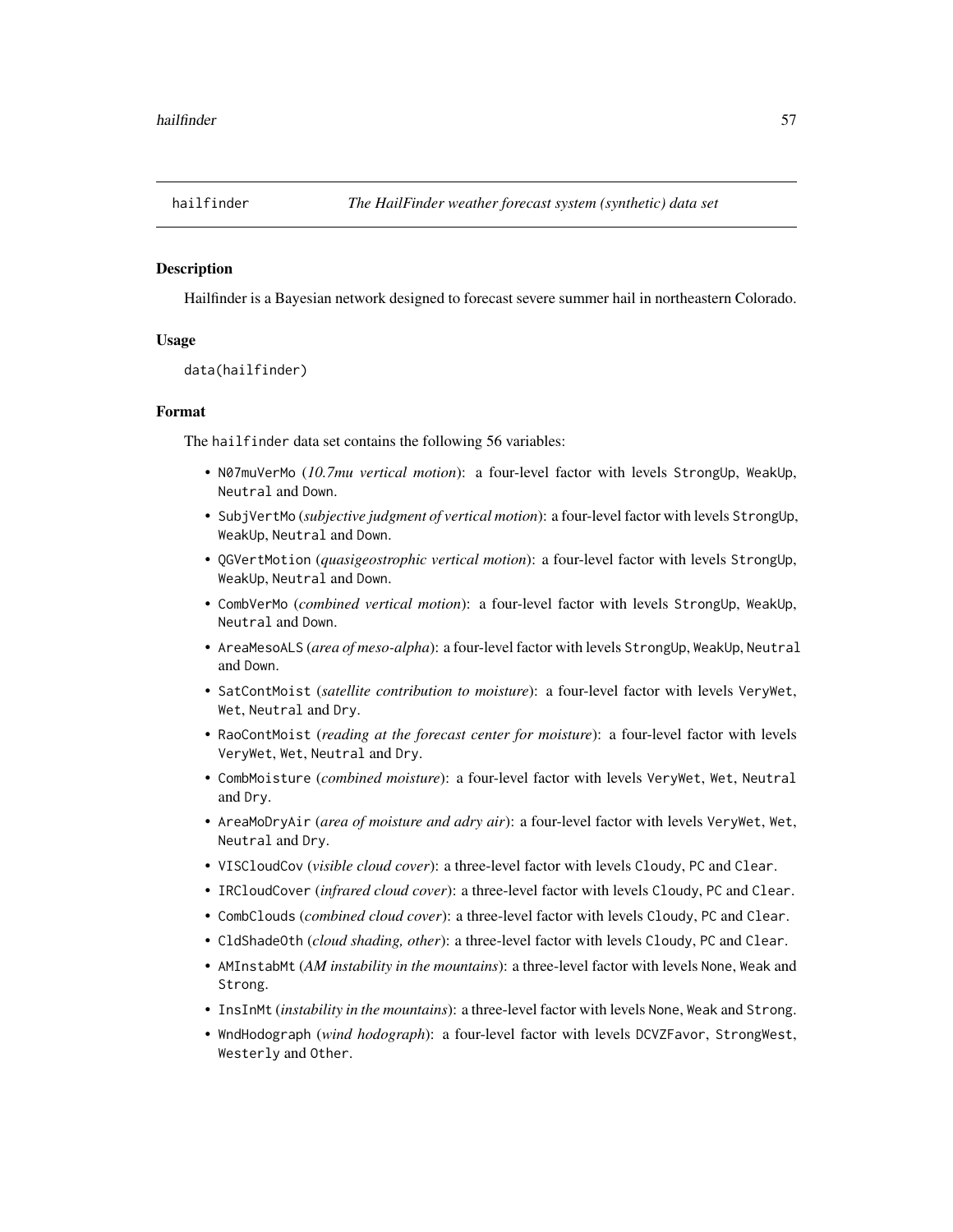- OutflowFrMt (*outflow from mountains*): a three-level factor with levels None, Weak and Strong.
- MorningBound (*morning boundaries*): a three-level factor with levels None, Weak and Strong.
- Boundaries (*boundaries*): a three-level factor with levels None, Weak and Strong.
- CldShadeConv (*cloud shading, convection*): a three-level factor with levels None, Some and Marked.
- CompPlFcst (*composite plains forecast*): a three-level factor with levels IncCapDecIns, LittleChange and DecCapIncIns.
- CapChange (*capping change*): a three-level factor with levels Decreasing, LittleChange and Increasing.
- LoLevMoistAd (*low-level moisture advection*): a four-level factor with levels StrongPos, WeakPos, Neutral and Negative.
- InsChange (*instability change*): three-level factor with levels Decreasing, LittleChange and Increasing.
- MountainFcst (*mountains (region 1) forecast*): a three-level factor with levels XNIL, SIG and SVR.
- Date (*date*): a six-level factor with levels May15\_Jun14, Jun15\_Jul1, Jul2\_Jul15, Jul16\_Aug10, Aug11\_Aug20 and Aug20\_Sep15.
- Scenario (*scenario*): an eleven-level factor with levels A, B, C, D, E, F, G, H, I, J and K.
- ScenRelAMCIN (*scenario relevant to AM convective inhibition*): a two-level factor with levels AB and CThruK.
- MorningCIN (*morning convective inhibition*): a four-level factor with levels None, PartInhibit, Stifling and TotalInhibit.
- AMCINInScen (*AM convective inhibition in scenario*): a three-level factor with levels LessThanAve, Average and MoreThanAve.
- CapInScen (*capping withing scenario*): a three-level factor with levels LessThanAve, Average and MoreThanAve.
- ScenRelAMIns (*scenario relevant to AM instability*): a six-level factor with levels ABI, CDEJ, F, G, H and K.
- LIfr12ZDENSd (*LI from 12Z DEN sounding*): a four-level factor with levels LIGt0, N1GtLIGt\_4, N5GtLIGt\_8 and LILt\_8.
- AMDewptCalPl (*AM dewpoint calculations, plains*): a three-level factor with levels Instability, Neutral and Stability.
- AMInsWliScen (*AM instability within scenario*): a three-level factor with levels LessUnstable, Average and MoreUnstable.
- InsSclInScen (*instability scaling within scenario*): a three-level factor with levels LessUnstable, Average and MoreUnstable.
- ScenRel34 (*scenario relevant to regions 2/3/4*): a five-level factor with levels ACEFK, B, D, GJ and HI.
- LatestCIN (*latest convective inhibition*): a four-level factor with levels None, PartInhibit, Stifling and TotalInhibit.
- LLIW (*LLIW severe weather index*): a four-level factor with levels Unfavorable, Weak, Moderate and Strong.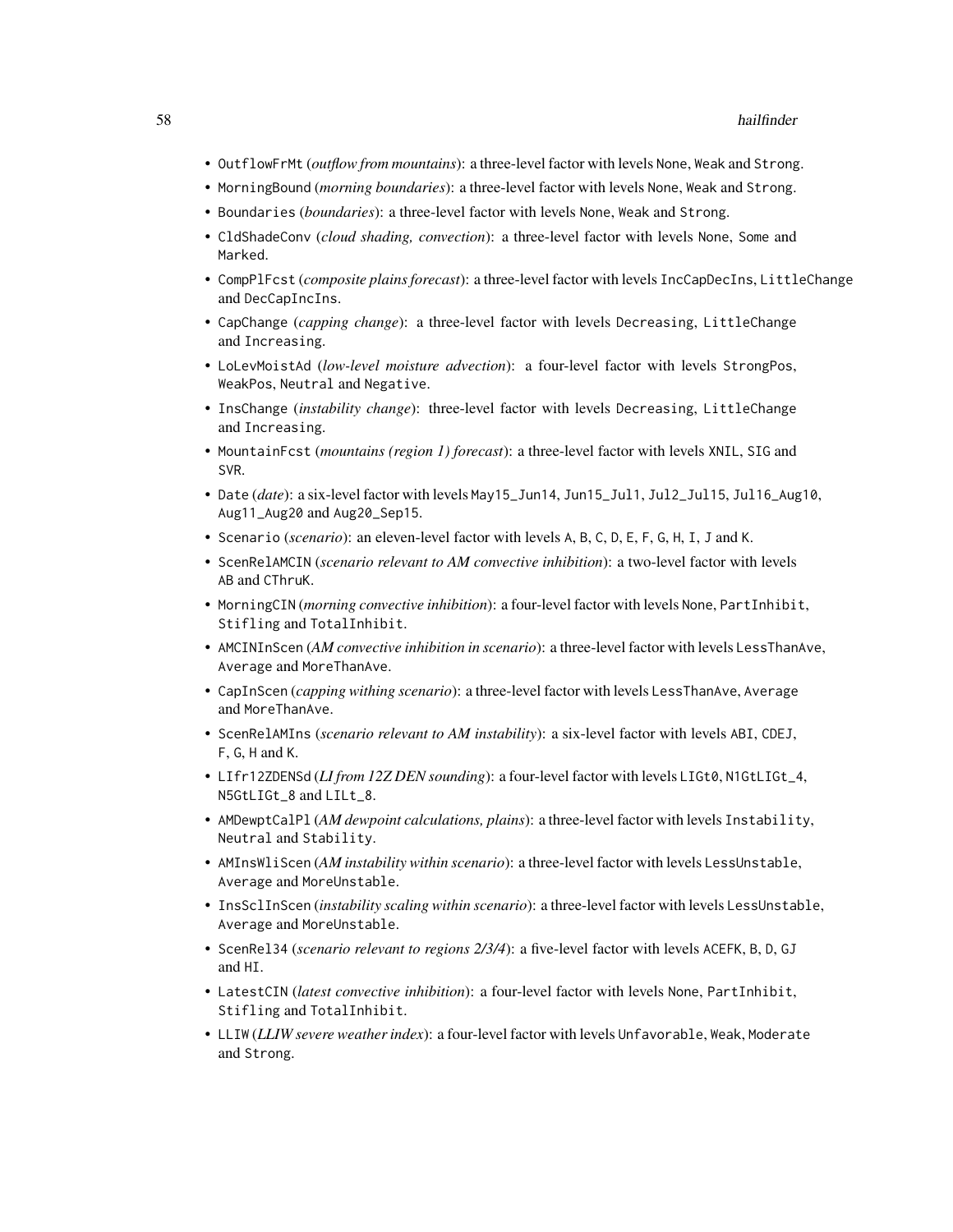#### hailfinder 59

- CurPropConv (*current propensity to convection*): a four-level factor with levels None, Slight, Moderate and Strong.
- ScnRelPlFcst (*scenario relevant to plains forecast*): an eleven-level factor with levels A, B, C, D, E, F, G, H, I, J and K.
- PlainsFcst (*plains forecast*): a three-level factor with levels XNIL, SIG and SVR.
- N34StarFcst (*regions 2/3/4 forecast*): a three-level factor with levels XNIL, SIG and SVR.
- R5Fcst (*region 5 forecast*): a three-level factor with levels XNIL, SIG and SVR.
- Dewpoints (*dewpoints*): a seven-level factor with levels LowEverywhere, LowAtStation, LowSHighN, LowNHighS, LowMtsHighPl, HighEverywher, Other.
- LowLLapse (*low-level lapse rate*): a four-level factor with levels CloseToDryAd, Steep, ModerateOrLe and Stable.
- MeanRH (*mean relative humidity*): a three-level factor with levels VeryMoist, Average and Dry.
- MidLLapse (*mid-level lapse rate*): a three-level factor with levels CloseToDryAd, Steep and ModerateOrLe.
- MvmtFeatures (*movement of features*): a four-level factor with levels StrongFront, MarkedUpper, OtherRapid and NoMajor.
- RHRatio (*realtive humidity ratio*): a three-level factor with levels MoistMDryL, DryMMoistL and other.
- SfcWndShfDis (*surface wind shifts and discontinuities*): a seven-level factor with levels DenvCyclone, E\_W\_N, E\_W\_S, MovigFtorOt, DryLine, None and Other.
- SynForcng (*synoptic forcing*): a five-level factor with levels SigNegative, NegToPos, SigPositive, PosToNeg and LittleChange.
- TempDis (*temperature discontinuities*): a four-level factor with levels QStationary, Moving, None, Other.
- WindAloft (*wind aloft*): a four-level factor with levels LV, SWQuad, NWQuad, AllElse.
- WindFieldMt (*wind fields, mountains*): a two-level factor with levels Westerly and LVorOther.
- WindFieldPln (*wind fields, plains*): a six-level factor with levels LV, DenvCyclone, LongAnticyc, E\_NE, SEquad and WidespdDnsl.

#### Note

The complete BN can be downloaded from <http://www.bnlearn.com/bnrepository>.

## Source

Abramson B, Brown J, Edwards W, Murphy A, Winkler RL (1996). "Hailfinder: A Bayesian system for forecasting severe weather". *International Journal of Forecasting*, 12(1), 57-71.

Elidan G (2001). "Bayesian Network Repository". <http://www.cs.huji.ac.il/site/labs/compbio/Repository>.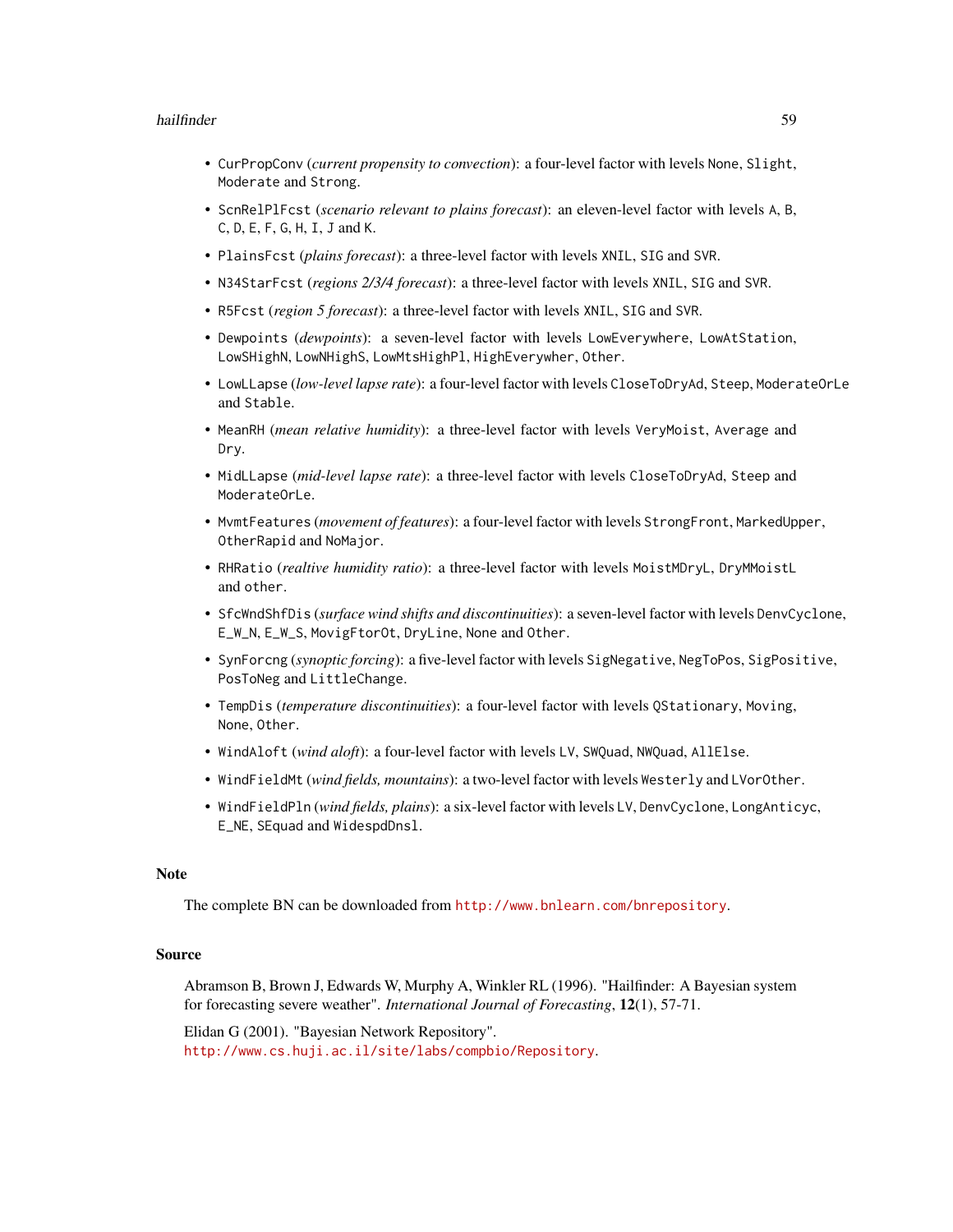#### Examples

```
# load the data and build the correct network from the model string.
data(hailfinder)
res = empty.graph(names(hailfinder))
modelstring(res) = paste("[N07muVerMo][SubjVertMo][QGVertMotion][SatContMoist][RaoContMoist]",
 "[VISCloudCov][IRCloudCover][AMInstabMt][WndHodograph][MorningBound][LoLevMoistAd][Date]",
  "[MorningCIN][LIfr12ZDENSd][AMDewptCalPl][LatestCIN][LLIW]",
 "[CombVerMo|N07muVerMo:SubjVertMo:QGVertMotion][CombMoisture|SatContMoist:RaoContMoist]",
  "[CombClouds|VISCloudCov:IRCloudCover][Scenario|Date][CurPropConv|LatestCIN:LLIW]",
 "[AreaMesoALS|CombVerMo][ScenRelAMCIN|Scenario][ScenRelAMIns|Scenario][ScenRel34|Scenario]",
  "[ScnRelPlFcst|Scenario][Dewpoints|Scenario][LowLLapse|Scenario][MeanRH|Scenario]",
 "[MidLLapse|Scenario][MvmtFeatures|Scenario][RHRatio|Scenario][SfcWndShfDis|Scenario]",
  "[SynForcng|Scenario][TempDis|Scenario][WindAloft|Scenario][WindFieldMt|Scenario]",
  "[WindFieldPln|Scenario][AreaMoDryAir|AreaMesoALS:CombMoisture]",
 "[AMCINInScen|ScenRelAMCIN:MorningCIN][AMInsWliScen|ScenRelAMIns:LIfr12ZDENSd:AMDewptCalPl]",
 "[CldShadeOth|AreaMesoALS:AreaMoDryAir:CombClouds][InsInMt|CldShadeOth:AMInstabMt]",
 "[OutflowFrMt|InsInMt:WndHodograph][CldShadeConv|InsInMt:WndHodograph][MountainFcst|InsInMt]",
 "[Boundaries|WndHodograph:OutflowFrMt:MorningBound][N34StarFcst|ScenRel34:PlainsFcst]",
  "[CompPlFcst|AreaMesoALS:CldShadeOth:Boundaries:CldShadeConv][CapChange|CompPlFcst]",
  "[InsChange|CompPlFcst:LoLevMoistAd][CapInScen|CapChange:AMCINInScen]",
  "[InsSclInScen|InsChange:AMInsWliScen][R5Fcst|MountainFcst:N34StarFcst]",
  "[PlainsFcst|CapInScen:InsSclInScen:CurPropConv:ScnRelPlFcst]",
  sep = "")## Not run:
# there are too many nodes for plot(), use graphviz.plot().
graphviz.plot(res)
## End(Not run)
```
<span id="page-59-0"></span>hybrid algorithms *Hybrid structure learning algorithms*

## Description

Learn the structure of a Bayesian network with the Max-Min Hill Climbing (MMHC) and the more general 2-phase Restricted Maximization (RSMAX2) hybrid algorithms.

#### Usage

```
rsmax2(x, whitelist = NULL, blacklist = NULL, restrict, maximize = "hc",
  test = NULL, score = NULL, alpha = 0.05, B = NULL, ...,
 maximize.args = list(), optimized = TRUE, strict = FALSE, debug = FALSE)
mmhc(x, whitelist = NULL, blacklist = NULL, test = NULL, score = NULL,
  alpha = 0.05, B = NULL, ..., restart = 0, perturb = 1, max.iter = Inf,
  optimized = TRUE, strict = FALSE, debug = FALSE)
```
## Arguments

x a data frame containing the variables in the model.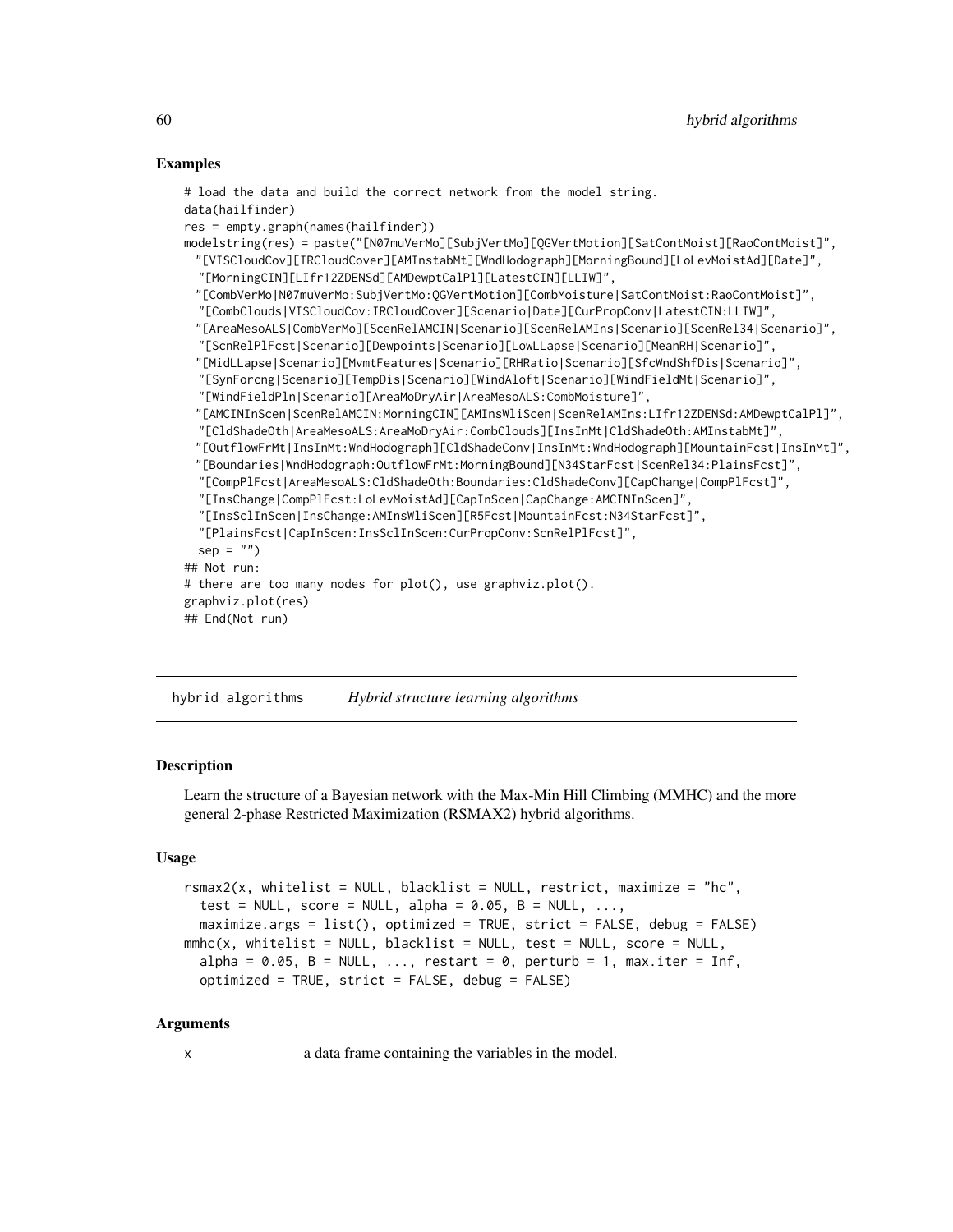| whitelist     | a data frame with two columns (optionally labeled "from" and "to"), containing<br>a set of arcs to be included in the graph.                                                                                                                                                                                                                                                       |
|---------------|------------------------------------------------------------------------------------------------------------------------------------------------------------------------------------------------------------------------------------------------------------------------------------------------------------------------------------------------------------------------------------|
| blacklist     | a data frame with two columns (optionally labeled "from" and "to"), containing<br>a set of arcs not to be included in the graph.                                                                                                                                                                                                                                                   |
| restrict      | a character string, the constraint-based algorithm to be used in the "restrict"<br>phase. Possible values are gs, iamb, fast.iamb, inter.iamb and mmpc. See<br>bnlearn-package and the documentation of each algorithm for details.                                                                                                                                                |
| maximize      | a character string, the score-based algorithm to be used in the "maximize" phase.<br>Possible values are hc and tabu. See bnlearn-package for details.                                                                                                                                                                                                                             |
| test          | a character string, the label of the conditional independence test to be used<br>by the constraint-based algorithm. If none is specified, the default test statis-<br>tic is the mutual information for categorical variables, the Jonckheere-Terpstra<br>test for ordered factors and the <i>linear correlation</i> for continuous variables. See<br>bnlearn-package for details. |
| score         | a character string, the label of the network score to be used in the score-based<br>algorithm. If none is specified, the default score is the Bayesian Information<br>Criterion for both discrete and continuous data sets. See bnlearn-package for<br>details.                                                                                                                    |
| alpha         | a numeric value, the target nominal type I error rate of the conditional indepen-<br>dence test.                                                                                                                                                                                                                                                                                   |
| B             | a positive integer, the number of permutations considered for each permutation<br>test. It will be ignored with a warning if the conditional independence test spec-<br>ified by the test argument is not a permutation test.                                                                                                                                                      |
| $\ddots$      | additional tuning parameters for the network score used by the score-based al-<br>gorithm. See score for details.                                                                                                                                                                                                                                                                  |
| maximize.args | a list of arguments to be passed to the score-based algorithm specified by maximize,<br>such as restart for hill-climbing or tabu for tabu search.                                                                                                                                                                                                                                 |
| restart       | an integer, the number of random restarts for the score-based algorithm.                                                                                                                                                                                                                                                                                                           |
| perturb       | an integer, the number of attempts to randomly insert/remove/reverse an arc on<br>every random restart.                                                                                                                                                                                                                                                                            |
| max.iter      | an integer, the maximum number of iterations for the score-based algorithm.                                                                                                                                                                                                                                                                                                        |
| debug         | a boolean value. If TRUE a lot of debugging output is printed; otherwise the<br>function is completely silent.                                                                                                                                                                                                                                                                     |
| optimized     | a boolean value. See bnlearn-package for details.                                                                                                                                                                                                                                                                                                                                  |
| strict        | a boolean value. If TRUE conflicting results in the learning process generate an<br>error; otherwise they result in a warning.                                                                                                                                                                                                                                                     |

# Value

An object of class bn. See [bn-class](#page-16-0) for details.

# Note

mmhc is simply rshc with restrict set to mmpc and maximize set to hc.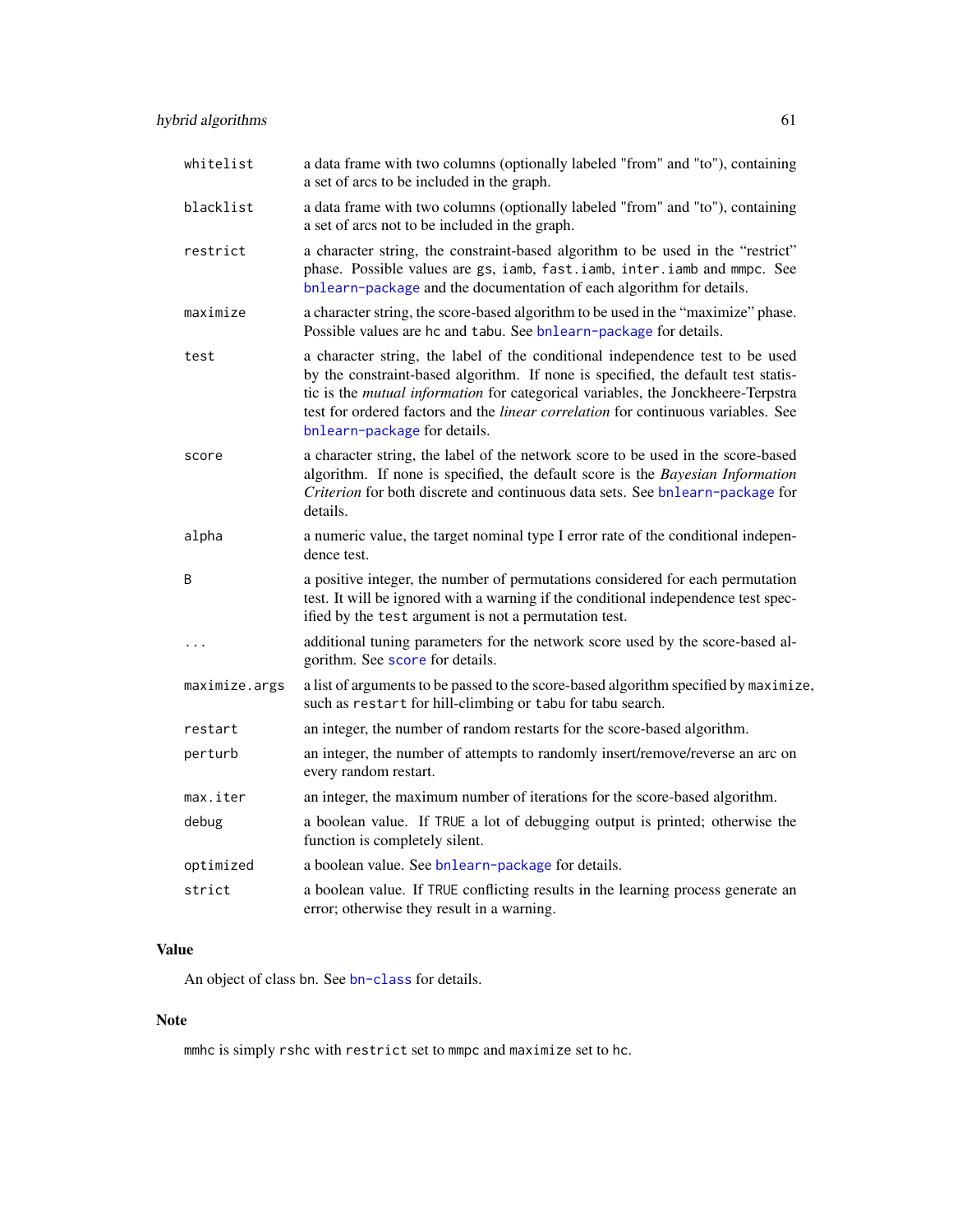## Author(s)

Marco Scutari

#### References

Tsamardinos I, Brown LE, Aliferis CF (2006). "The Max-Min Hill-Climbing Bayesian Network Structure Learning Algorithm". *Machine Learning*, 65(1), 31-78.

## See Also

[local discovery algorithms,](#page-65-0) [score-based algorithms,](#page-85-0) [constraint-based algorithms.](#page-38-0)

insurance *Insurance evaluation network (synthetic) data set*

#### **Description**

Insurance is a network for evaluating car insurance risks.

#### Usage

data(insurance)

#### Format

The insurance data set contains the following 27 variables:

- GoodStudent (*good student*): a two-level factor with levels False and True.
- Age (*age*): a three-level factor with levels Adolescent, Adult and Senior.
- SocioEcon (*socio-economic status*): a four-level factor with levels Prole, Middle, UpperMiddle and Wealthy.
- RiskAversion (*risk aversion*): a four-level factor with levels Psychopath, Adventurous, Normal and Cautious.
- VehicleYear (*vehicle age*): a two-level factor with levels Current and older.
- ThisCarDam (*damage to this car*): a four-level factor with levels None, Mild, Moderate and Severe.
- RuggedAuto (*ruggedness of the car*): a three-level factor with levels EggShell, Football and Tank.
- Accident (*severity of the accident*): a four-level factor with levels None, Mild, Moderate and Severe.
- MakeModel (*car's model*): a five-level factor with levels SportsCar, Economy, FamilySedan, Luxury and SuperLuxury.
- DrivQuality (*driving quality*): a three-level factor with levels Poor, Normal and Excellent.
- Mileage (*mileage*): a four-level factor with levels FiveThou, TwentyThou, FiftyThou and Domino.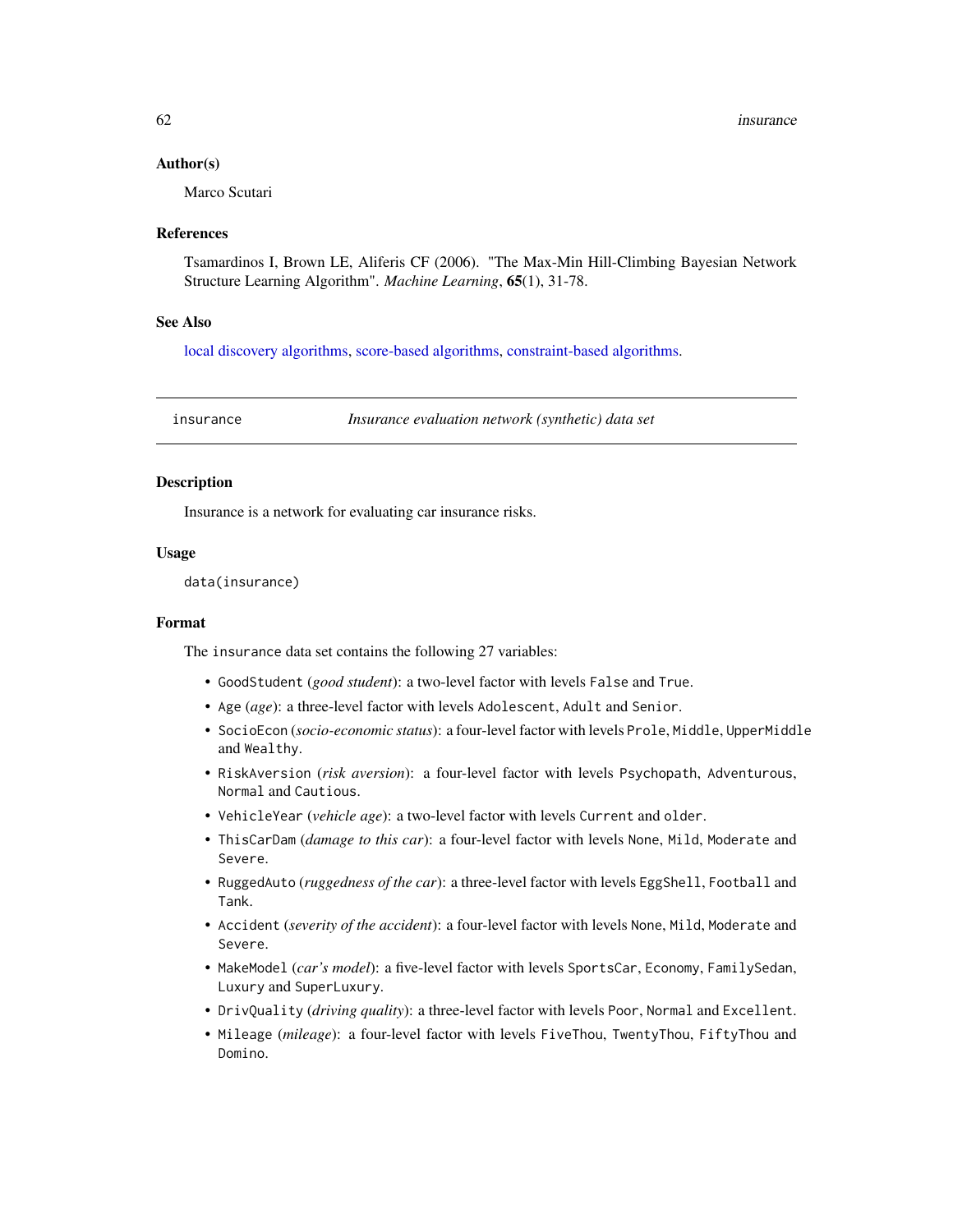#### insurance 63

- Antilock (*ABS*): a two-level factor with levels False and True.
- DrivingSkill (*driving skill*): a three-level factor with levels SubStandard, Normal and Expert.
- SeniorTrain (*senior training*): a two-level factor with levels False and True.
- ThisCarCost (*costs for the insured car*): a four-level factor with levels Thousand, TenThou, HundredThou and Million.
- Theft (*theft*): a two-level factor with levels False and True.
- CarValue (*value of the car*): a five-level factor with levels FiveThou, TenThou, TwentyThou, FiftyThou and Million.
- HomeBase (*neighbourhood type*): a four-level factor with levels Secure, City, Suburb and Rural.
- AntiTheft (*anti-theft system*): a two-level factor with levels False and True.
- PropCost (*ratio of the cost for the two cars*): a four-level factor with levels Thousand, TenThou, HundredThou and Million.
- OtherCarCost (*costs for the other car*): a four-level factor with levels Thousand, TenThou, HundredThou and Million.
- OtherCar (*other cars involved in the accident*): a two-level factor with levels False and True.
- MedCost (*cost of the medical treatment*): a four-level factor with levels Thousand, TenThou, HundredThou and Million.
- Cushioning (*cushioning*): a four-level factor with levels Poor, Fair, Good and Excellent.
- Airbag (*airbag*): a two-level factor with levels False and True.
- ILiCost (*inspection cost*): a four-level factor with levels Thousand, TenThou, HundredThou and Million.
- DrivHist (*driving history*): a three-level factor with levels Zero, One and Many.

## Note

The complete BN can be downloaded from <http://www.bnlearn.com/bnrepository>.

#### Source

Binder J, Koller D, Russell S, Kanazawa K (1997). "Adaptive Probabilistic Networks with Hidden Variables". *Machine Learning*, 29(2-3), 213-244.

Elidan G (2001). "Bayesian Network Repository". <http://www.cs.huji.ac.il/site/labs/compbio/Repository>.

## Examples

# load the data and build the correct network from the model string. data(insurance) res = empty.graph(names(insurance)) modelstring(res) = paste("[Age][Mileage][SocioEcon|Age][GoodStudent|Age:SocioEcon]", "[RiskAversion|Age:SocioEcon][OtherCar|SocioEcon][VehicleYear|SocioEcon:RiskAversion]", "[MakeModel|SocioEcon:RiskAversion][SeniorTrain|Age:RiskAversion]",

"[HomeBase|SocioEcon:RiskAversion][AntiTheft|SocioEcon:RiskAversion]",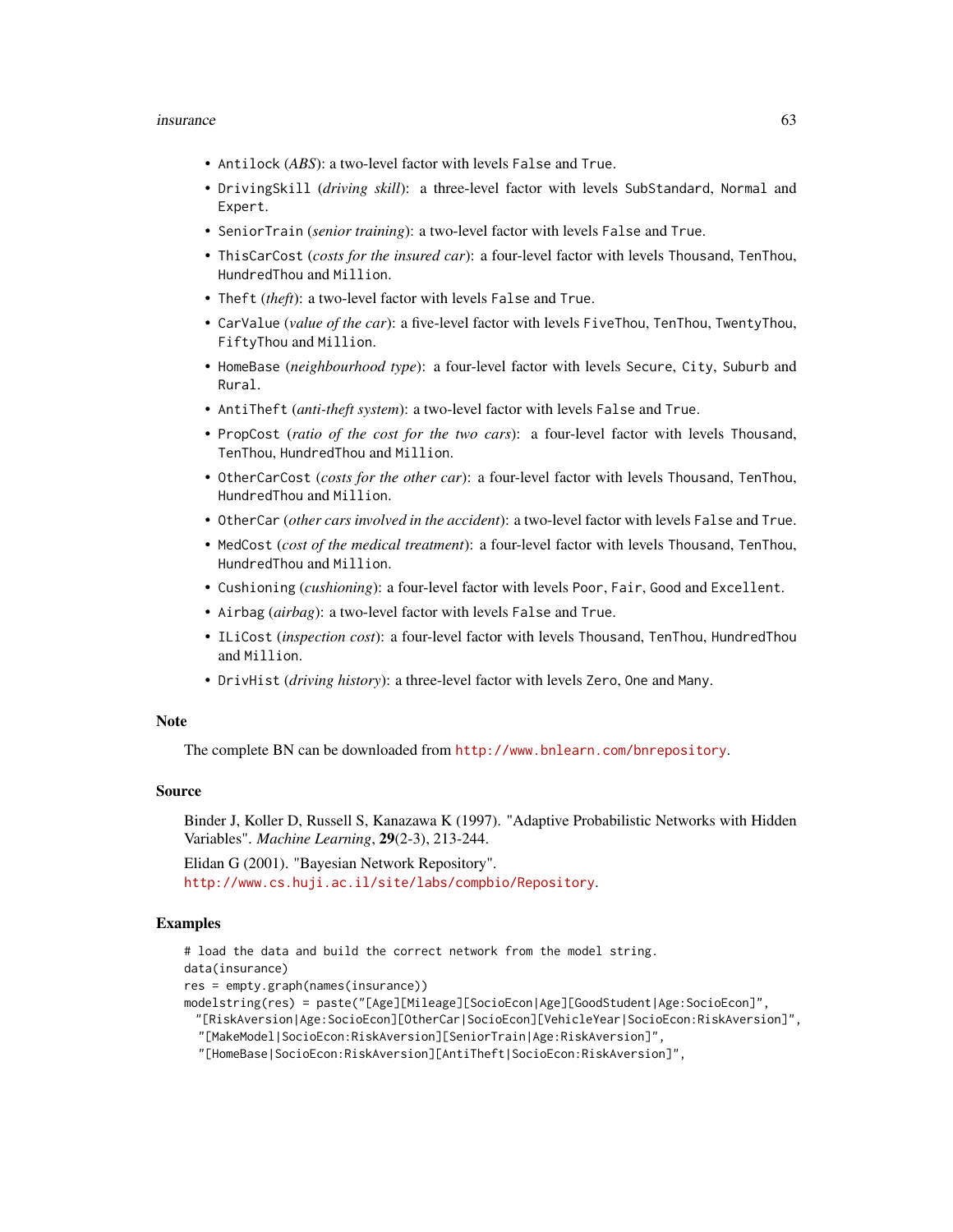```
"[RuggedAuto|VehicleYear:MakeModel][Antilock|VehicleYear:MakeModel]",
 "[DrivingSkill|Age:SeniorTrain][CarValue|VehicleYear:MakeModel:Mileage]",
 "[Airbag|VehicleYear:MakeModel][DrivQuality|RiskAversion:DrivingSkill]",
 "[Theft|CarValue:HomeBase:AntiTheft][Cushioning|RuggedAuto:Airbag]",
 "[DrivHist|RiskAversion:DrivingSkill][Accident|DrivQuality:Mileage:Antilock]",
 "[ThisCarDam|RuggedAuto:Accident][OtherCarCost|RuggedAuto:Accident]",
 "[MedCost|Age:Accident:Cushioning][ILiCost|Accident]",
 "[ThisCarCost|ThisCarDam:Theft:CarValue][PropCost|ThisCarCost:OtherCarCost]",
 sep = "")## Not run:
# there are too many nodes for plot(), use graphviz.plot().
graphviz.plot(res)
## End(Not run)
```
learning.test *Synthetic (discrete) data set to test learning algorithms*

## Description

This a synthetic data set used as a test case in the bnlearn package.

## Usage

```
data(learning.test)
```
## Format

The learning. test data set contains the following variables:

- A, a three-level factor with levels a, b and c.
- B, a three-level factor with levels a, b and c.
- C, a three-level factor with levels a, b and c.
- D, a three-level factor with levels a, b and c.
- E, a three-level factor with levels a, b and c.
- F, a two-level factor with levels a and b.

#### **Note**

The R script to generate data from this network is shipped in the 'network.scripts' directory of this package.

#### Examples

```
# load the data and build the correct network from the model string.
data(learning.test)
res = empty.graph(names(learning.test))
modelstring(res) = "[A][C][F][B|A][D|A:C][E|B:F]"
plot(res)
```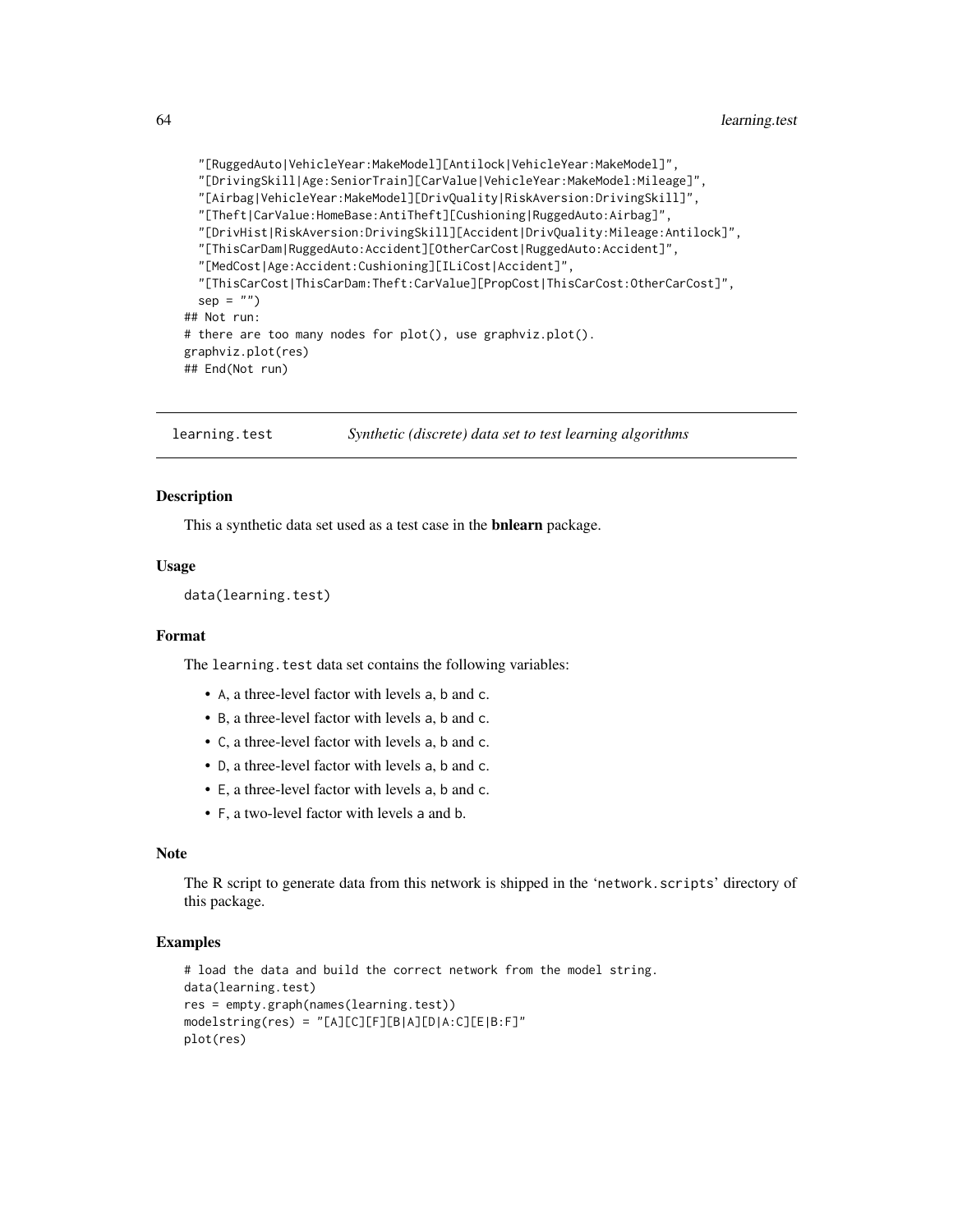#### Description

Real-world data set about the perching behaviour of two species of lizards in the South Bimini island, from Shoener (1968).

## Usage

data(lizards)

#### Format

The lizards data set contains the following variables:

- Species (*the species of the lizard*): a two-level factor with levels Sagrei and Distichus.
- Height (*perch height*): a two-level factor with levels high (greater than 4.75 feet) and low (lesser or equal to 4.75 feet).
- Diameter (*perch diameter*): a two-level factor with levels narrow (greater than 4 inches) and wide (lesser or equal to 4 inches).

#### Source

Edwards DI (2000). *Introduction to Graphical Modelling*. Springer, 2nd edition.

Fienberg SE (1980). *The Analysis of Cross-Classified Categorical Data*. Springer, 2nd edition. Schoener TW (1968). "The Anolis Lizards of Bimini: Resource Partitioning in a Complex Fauna".

*Ecology*, 49(4), 704-726.

#### Examples

```
# load the data and build the correct network from the model string.
data(lizards)
res = empty.graph(names(lizards))
modelstring(res) = "[Species][Diameter|Species][Height|Species]"
plot(res)
table(lizards[, c(3,2,1)])
## Not run:
# This data set is useful as it offers nominal values for
# the conditional mutual information and X^2 tests.
ci.test("Height", "Diameter", "Species", test = "mi", data = lizards)
ci.test("Height", "Diameter", "Species", test = "x2", data = lizards)
```
## End(Not run)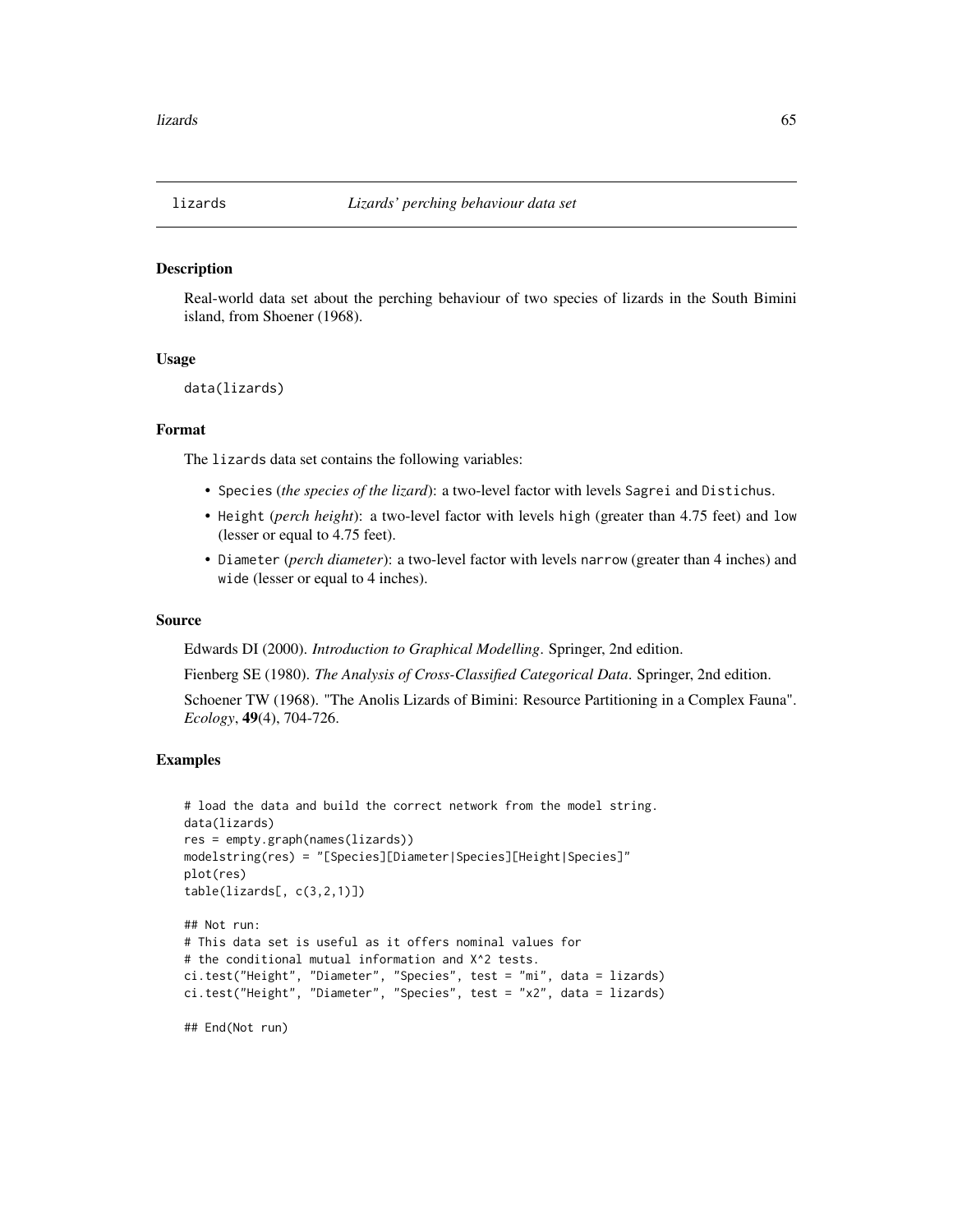<span id="page-65-0"></span>local discovery algorithms

*Local discovery structure learning algorithms*

#### Description

Learn the skeleton of a directed acyclic graph (DAG) from data using the Max-Min Parents and Children (MMPC) and the Semi-Interleaved HITON-PC constraint-based algorithms. ARACNE and Chow-Liu learn an approximation of that structure using pairwise mutual information coefficients.

## Usage

```
mmpc(x, cluster = NULL, whitelist = NULL, blacklist = NULL, test = NULL,alpha = 0.05, B = NULL, debug = FALSE, optimized = TRUE, strict = FALSE)
si.hiton.pc(x, cluster = NULL, whitelist = NULL, blacklist = NULL, test = NULL,
  alpha = 0.05, B = NULL, debug = FALSE, optimized = TRUE, strict = FALSE)
```

```
aracne(x, whitelist = NULL, blacklist = NULL, mi = NULL, debug = FALSE)chow.liu(x, whitelist = NULL, blacklist = NULL, mi = NULL, debug = FALSE)
```
## Arguments

| X         | a data frame containing the variables in the model.                                                                                                                                                                                                                                                                                                          |
|-----------|--------------------------------------------------------------------------------------------------------------------------------------------------------------------------------------------------------------------------------------------------------------------------------------------------------------------------------------------------------------|
| cluster   | an optional cluster object from package parallel. See parallel integration<br>for details and a simple example.                                                                                                                                                                                                                                              |
| whitelist | a data frame with two columns (optionally labeled "from" and "to"), containing<br>a set of arcs to be included in the graph.                                                                                                                                                                                                                                 |
| blacklist | a data frame with two columns (optionally labeled "from" and "to"), containing<br>a set of arcs not to be included in the graph.                                                                                                                                                                                                                             |
| mi        | a character string, the estimator used for the pairwise (i.e. unconditional) mu-<br>tual information coefficients in the ARACNE and Chow-Liu algorithms. Pos-<br>sible values are mi (discrete mutual information) and mi-g (Gaussian mutual<br>information).                                                                                                |
| test      | a character string, the label of the conditional independence test to be used in the<br>algorithm. If none is specified, the default test statistic is the mutual information<br>for categorical variables, the Jonckheere-Terpstra test for ordered factors and the<br><i>linear correlation</i> for continuous variables. See bnlearn-package for details. |
| alpha     | a numeric value, the target nominal type I error rate.                                                                                                                                                                                                                                                                                                       |
| B         | a positive integer, the number of permutations considered for each permutation<br>test. It will be ignored with a warning if the conditional independence test spec-<br>ified by the test argument is not a permutation test.                                                                                                                                |
| debug     | a boolean value. If TRUE a lot of debugging output is printed; otherwise the<br>function is completely silent.                                                                                                                                                                                                                                               |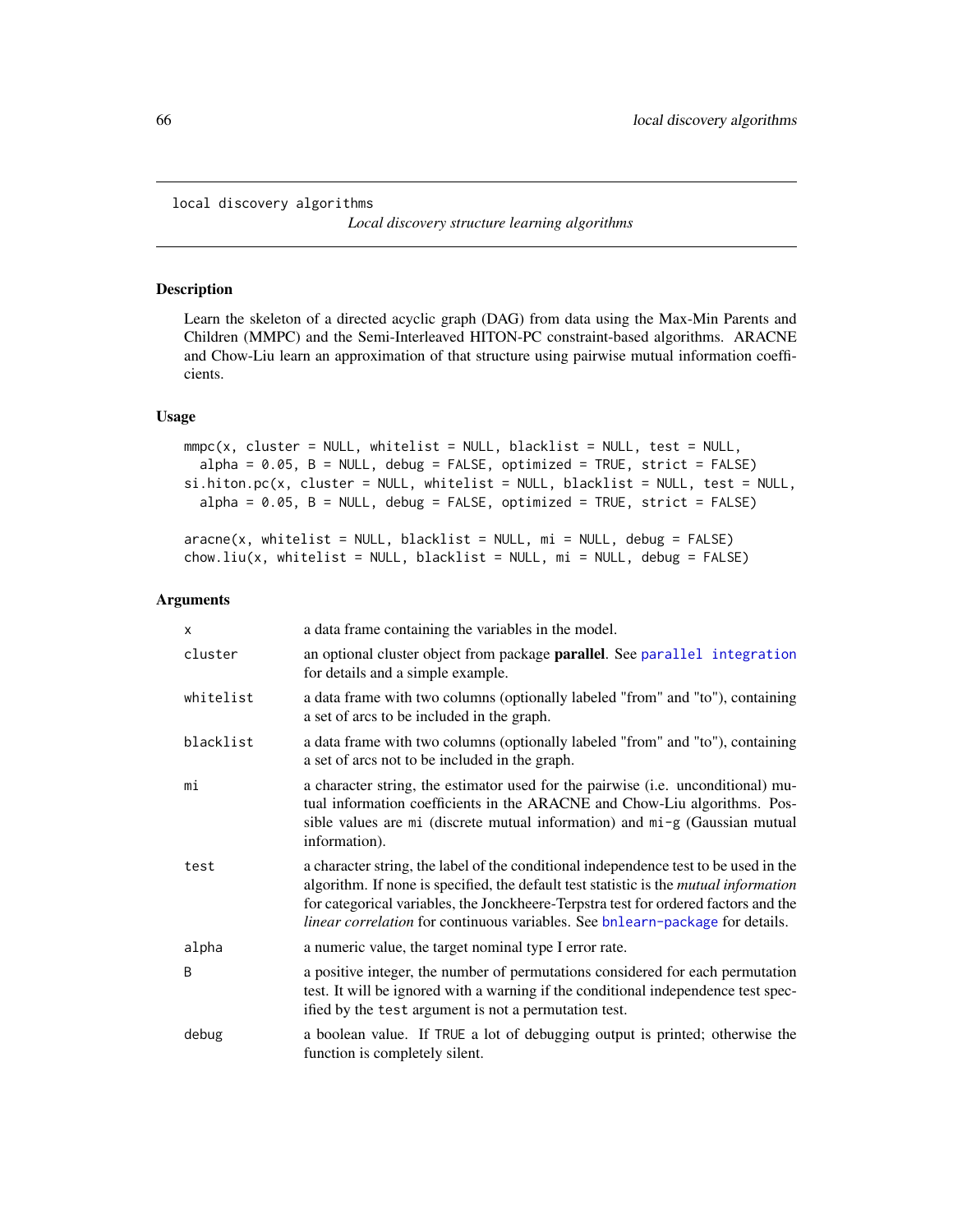#### $marks$  67

| optimized | a boolean value. See bnlearn-package for details.                                                                              |
|-----------|--------------------------------------------------------------------------------------------------------------------------------|
| strict    | a boolean value. If TRUE conflicting results in the learning process generate an<br>error; otherwise they result in a warning. |

## Value

An object of class bn. See [bn-class](#page-16-0) for details.

#### Author(s)

Marco Scutari

#### References

Tsamardinos I, Aliferis CF, Statnikov A (2003). "Time and Sample Efficient Discovery of Markov Blankets and Direct Causal Relations". In "KDD '03: Proceedings of the Ninth ACM SIGKDD International Conference on Knowledge Discovery and Data Mining", pp. 673-678. ACM.

Tsamardinos I, Brown LE, Aliferis CF (2006). "The Max-Min Hill-Climbing Bayesian Network Structure Learning Algorithm". *Machine Learning*, 65(1), 31-78.

Aliferis FC, Statnikov A, Tsamardinos I, Subramani M, Koutsoukos XD (2010). "Local Causal and Markov Blanket Induction for Causal Discovery and Feature Selection for Classification Part I: Algorithms and Empirical Evaluation". *Journal of Machine Learning Research*, 11, 171-234.

Margolin AA, Nemenman I, Basso K, Wiggins C, Stolovitzky G, Dalla Favera R, Califano A (2006). "ARACNE: An Algorithm for the Reconstruction of Gene Regulatory Networks in a Mammalian Cellular Context". *BMC Bioinformatics*, 7(Suppl 1):S7.

## See Also

[constraint-based algorithms,](#page-38-0) [score-based algorithms,](#page-85-0) [hybrid algorithms.](#page-59-0)

marks *Examination marks data set*

## **Description**

Examination marks of 88 students on five different topics, from Mardia (1979).

## Usage

data(marks)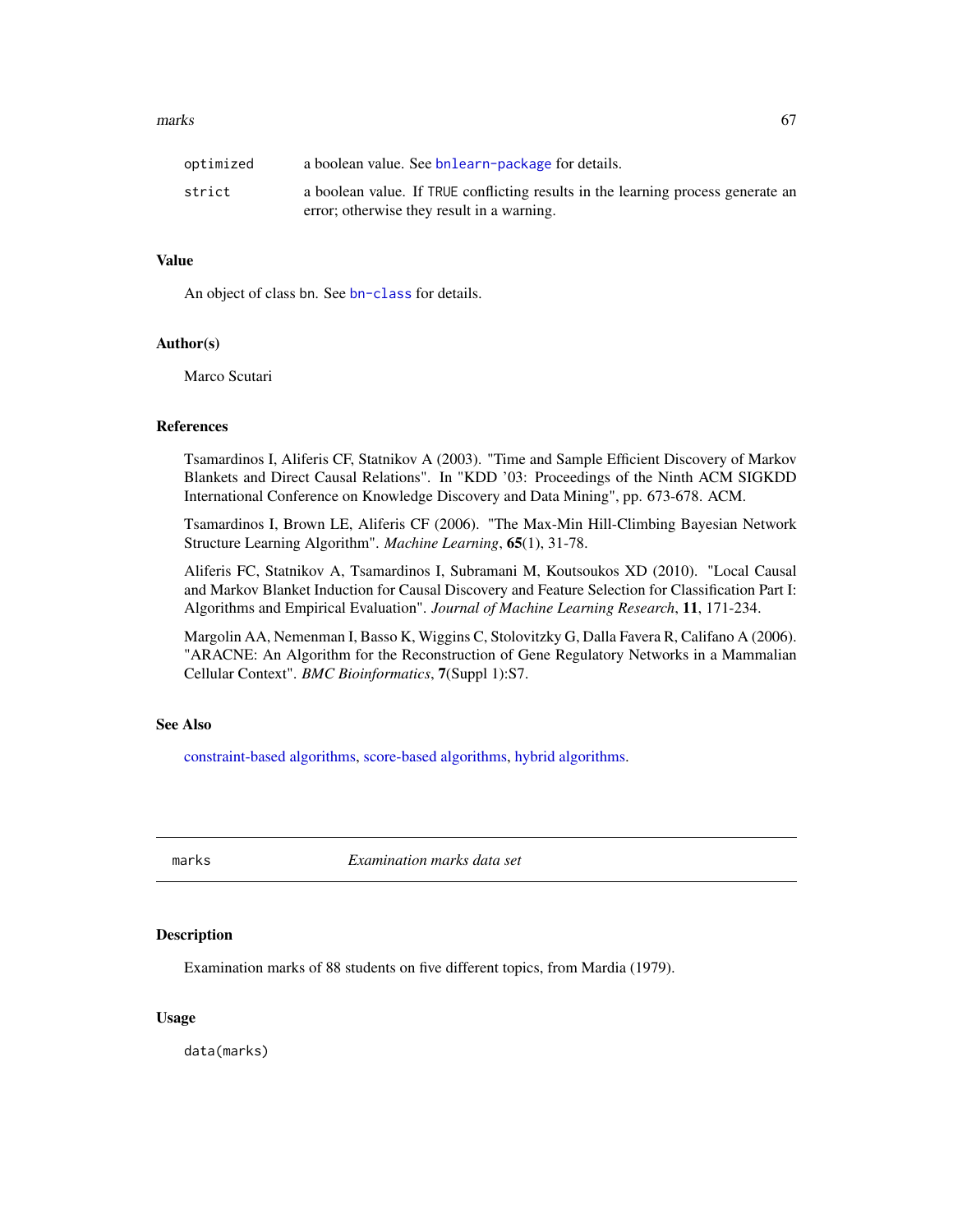## Format

The marks data set contains the following variables, one for each topic in the examination:

- MECH (*mechanics*)
- VECT (*vectors*)
- ALG (*algebra*)
- ANL (*analysis*)
- STAT (*statistics*)

All are measured on the same scale (0-100).

# Source

Edwards DI (2000). *Introduction to Graphical Modelling*. Springer, 2nd edition. Mardia KV, Kent JT, Bibby JM (1979). *Multivariate Analysis*. Academic Press. Whittaker J (1990). *Graphical Models in Applied Multivariate Statistics*. Wiley.

## Examples

```
# This is the undirected graphical model from Edwards (2000).
data(marks)
ug = empty.graph(names(marks))
arcs(ug, ignore.cycles = TRUE) = matrix(
  c("MECH", "VECT", "MECH", "ALG", "VECT", "MECH", "VECT", "ALG",
    "ALG", "MECH", "ALG", "VECT", "ALG", "ANL", "ALG", "STAT",
    "ANL", "ALG", "ANL", "STAT", "STAT", "ALG", "STAT", "ANL"),
  ncol = 2, byrow = TRUE,
  dimnames = list(c(), c("from", "to")))
```
misc utilities *Miscellaneous utilities*

# Description

Assign or extract various quantities of interest from an object of class bn of bn.fit.

#### Usage

```
## nodes
mb(x, node)
nbr(x, node)
parents(x, node)
parents(x, node, debug = FALSE) < - valuechildren(x, node)
children(x, node, debug = FALSE) <- value
in.degree(x, node)
out.degree(x, node)
```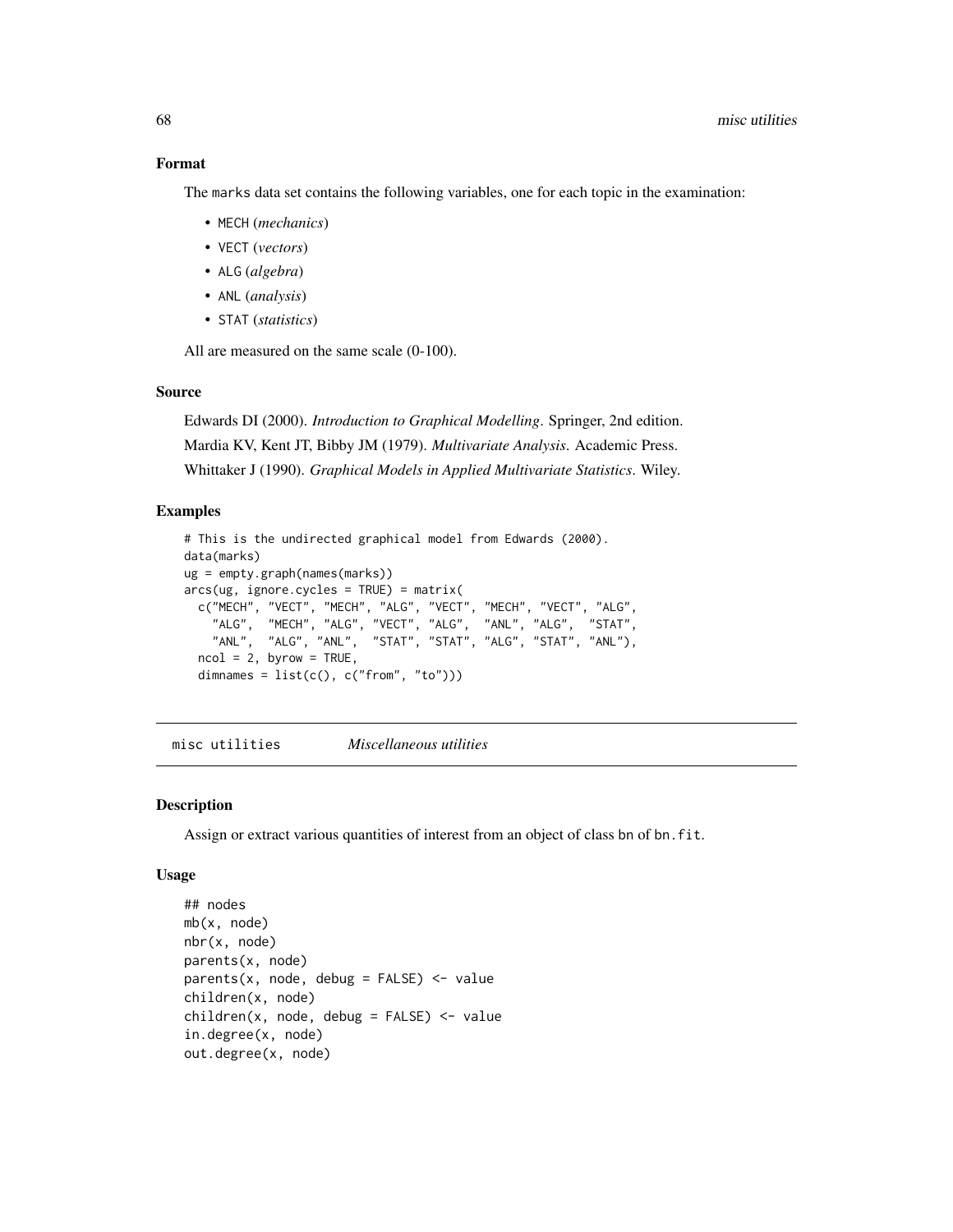```
root.nodes(x)
leaf.nodes(x)
nnodes(x)## arcs
arcs(x)
arcs(x, ignore.cycles = FALSE, debug = FALSE) <- value
directed.arcs(x)
undirected.arcs(x)
incoming.arcs(x, node)
outgoing.arcs(x, node)
incident.arcs(x, node)
compelled.arcs(x)
reversible.arcs(x)
narcs(x)
## adjacency matrix
amat(x)
amat(x, ignore.cycles = FALSE, debug = FALSE) <- value
## graphs
nparams(x, data, effective = FALSE, debug = FALSE)ntests(x)
whitelist(x)
blacklist(x)
## shared with the graph package.
# these used to be a simple nodes(x) function.
## S4 method for signature 'bn'
nodes(object)
## S4 method for signature 'bn.fit'
nodes(object)
# these used to be a simple degree(x, node) function.
## S4 method for signature 'bn'
degree(object, Nodes)
## S4 method for signature 'bn.fit'
degree(object, Nodes)
# re-label the nodes.
## S4 replacement method for signature 'bn'
nodes(object) <- value
## S4 replacement method for signature 'bn.fit'
nodes(object) <- value
```
# Arguments

| x.object | an object of class bn or bn. fit. The replacement form of parents, children, |
|----------|------------------------------------------------------------------------------|
|          | arcs and amat requires an object of class bn.                                |
|          |                                                                              |

node, Nodes a character string, the label of a node.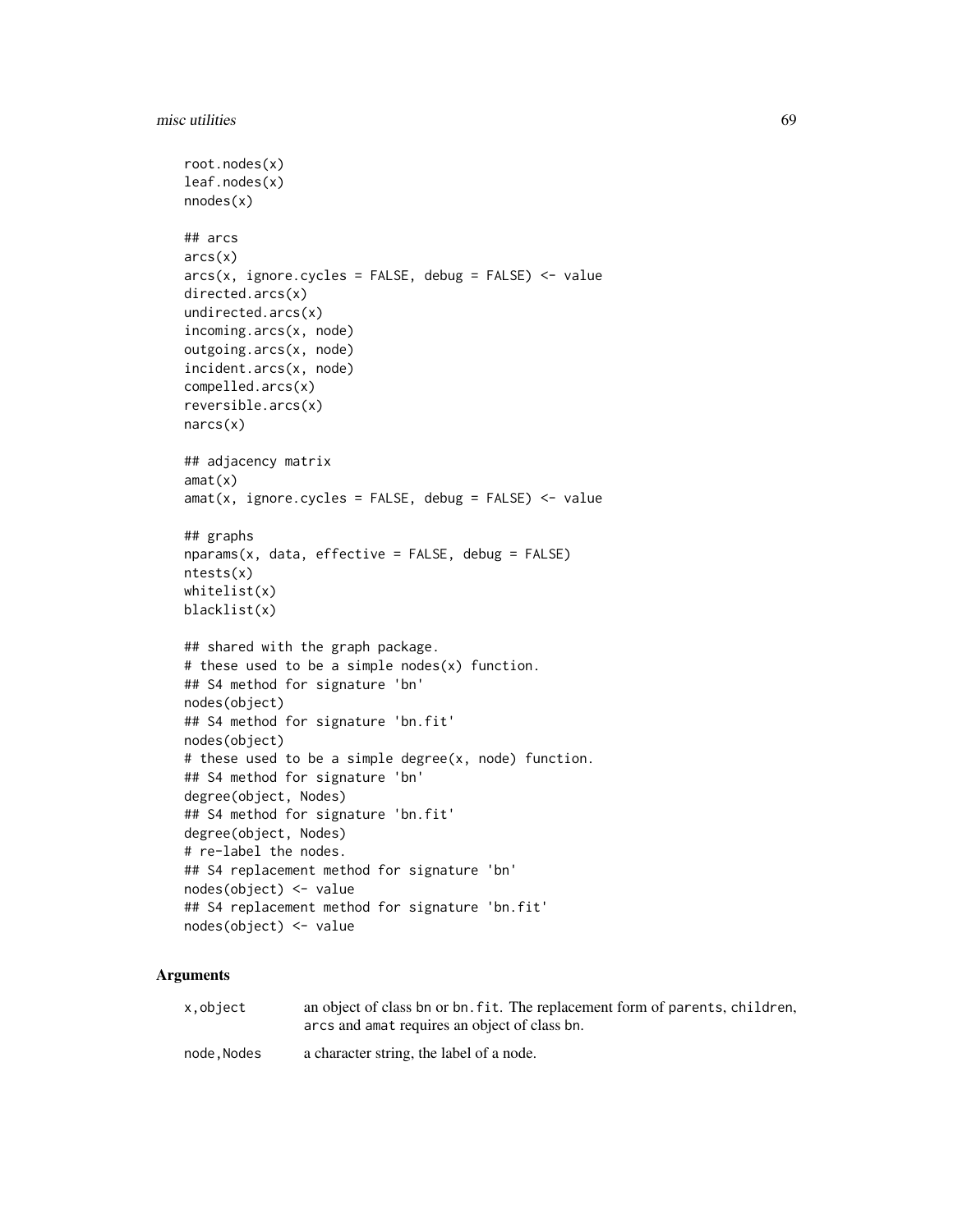| value         | either a vector of character strings (for parents and children), an adjacency<br>matrix (for amat) or a data frame with two columns (optionally labeled "from"<br>and "to", for arcs).                   |
|---------------|----------------------------------------------------------------------------------------------------------------------------------------------------------------------------------------------------------|
| data          | a data frame containing the data the Bayesian network was learned from. It's<br>only needed if x is an object of class bn.                                                                               |
| ignore.cycles | a boolean value. If TRUE the returned network will not be checked for cycles.                                                                                                                            |
| effective     | a boolean value. If TRUE the number of non-zero free parameters is returned,<br>that is, the effective degrees of freedom of the network; otherwise the theoretical<br>number of parameters is returned. |
| debug         | a boolean value. If TRUE a lot of debugging output is printed; otherwise the<br>function is completely silent.                                                                                           |

## Details

The number of parameters of a discrete Bayesian network is defined as the sum of the number of logically independent parameters of each node given its parents (Chickering, 1995). For Gaussian Bayesian networks the distribution of each node can be viewed as a linear regression, so it has a number of parameters equal to the number of the parents of the node plus one (the intercept) as per Neapolitan (2003).

## Value

mb, nbr, nodes, parents, children, root.nodes and leaf.nodes return a vector of character strings.

arcs, directed.arcs, undirected.arcs, incoming.arcs, outgoing.arcs, incident.arcs, compelled.arcs, reversible.arcs, whitelist and blacklist return a matrix of two columns of character strings.

narcs and nnodes return the number of arcs and nodes in the graph, respectively.

amat returns a matrix of 0/1 integer values.

degree, in.degree, out.degree, nparams and ntests return an integer.

# Author(s)

Marco Scutari

## References

Chickering DM (1995). "A Transformational Characterization of Equivalent Bayesian Network Structures". In "UAI '95: Proceedings of the Eleventh Annual Conference on Uncertainty in Artificial Intelligence", pp. 87-98. Morgan Kaufmann.

Neapolitan RE (2003). *Learning Bayesian Networks*. Prentice Hall.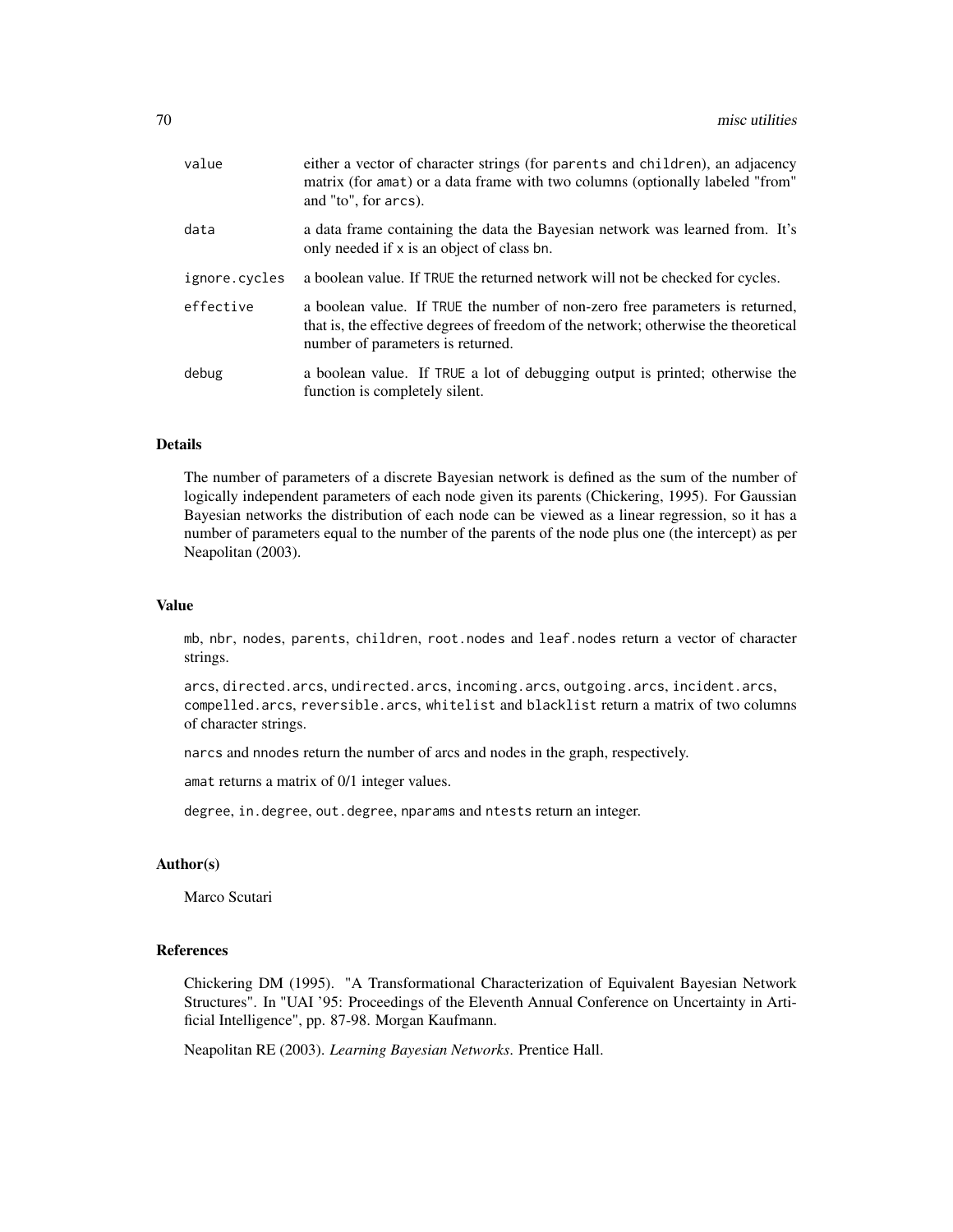# model string utilities 71

# Examples

```
data(learning.test)
res = gs(learning.test)
## the Markov blanket of A.
mb(res, "A")
## the neighbourhood of F.
nbr(res, "F")
## the arcs in the graph.
arcs(res)
## the nodes of the graph.
nodes(res)
## the adjacency matrix for the nodes of the graph.
amat(res)
## the parents of D.
parents(res, "D")
## the children of A.
children(res, "A")
## the root nodes of the graph.
root.nodes(res)
## the leaf nodes of the graph.
leaf.nodes(res)
## number of parameters of the Bayesian network.
res = set.archive, "A", "B")nparams(res, learning.test)
```
model string utilities

*Build a model string from a Bayesian network and vice versa*

# Description

Build a model string from a Bayesian network and vice versa.

## Usage

```
modelstring(x)
modelstring(x, debug = FALSE) <- value
model2network(string, ordering = NULL, debug = FALSE)
## S3 method for class 'bn'
as.character(x, ...)
## S3 method for class 'character'
as.bn(x)
```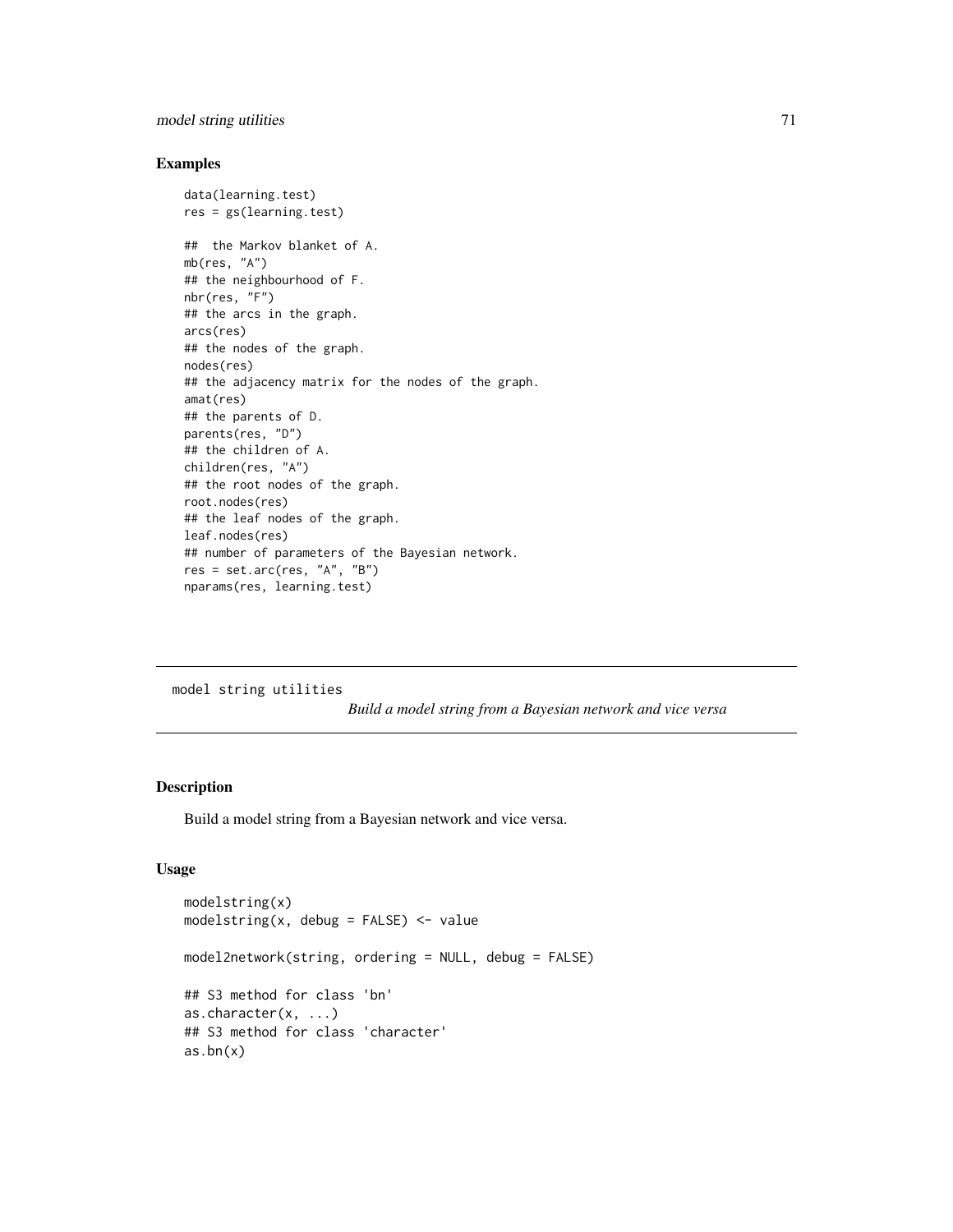# Arguments

| $\mathsf{x}$ | an object of class bn. modelstring (but not its replacement form) accepts also<br>objects of class bn. fit.                                                           |
|--------------|-----------------------------------------------------------------------------------------------------------------------------------------------------------------------|
| string       | a character string describing the Bayesian network.                                                                                                                   |
| ordering     | the labels of all the nodes in the graph; their order is the node ordering used in<br>the construction of the bn object. If NULL the nodes are sorted alphabetically. |
| value        | a character string, the same as the string.                                                                                                                           |
| debug        | a boolean value. If TRUE a lot of debugging output is printed; otherwise the<br>function is completely silent.                                                        |
| $\ddots$     | extra arguments from the generic method (currently ignored).                                                                                                          |
|              |                                                                                                                                                                       |

# Details

The strings returned by modelstring have the same format as the ones returned by the modelstring function in package deal; network structures may be easily exported to and imported from that package (via the model2network function).

# Value

model2network and as.bn return an object of class bn; modelstring and as.character.bn return a character string.

# Author(s)

Marco Scutari

# Examples

```
data(learning.test)
res = set.arc(gs(learning.test), "A", "B")
res
modelstring(res)
res2 = model2network(modelstring(res))
res2
all.equal(res, res2)
```
naive.bayes *Naive Bayes classifiers*

## Description

Create, fit and perform predictions with naive Bayes and Tree-Augmented naive Bayes (TAN) classifiers.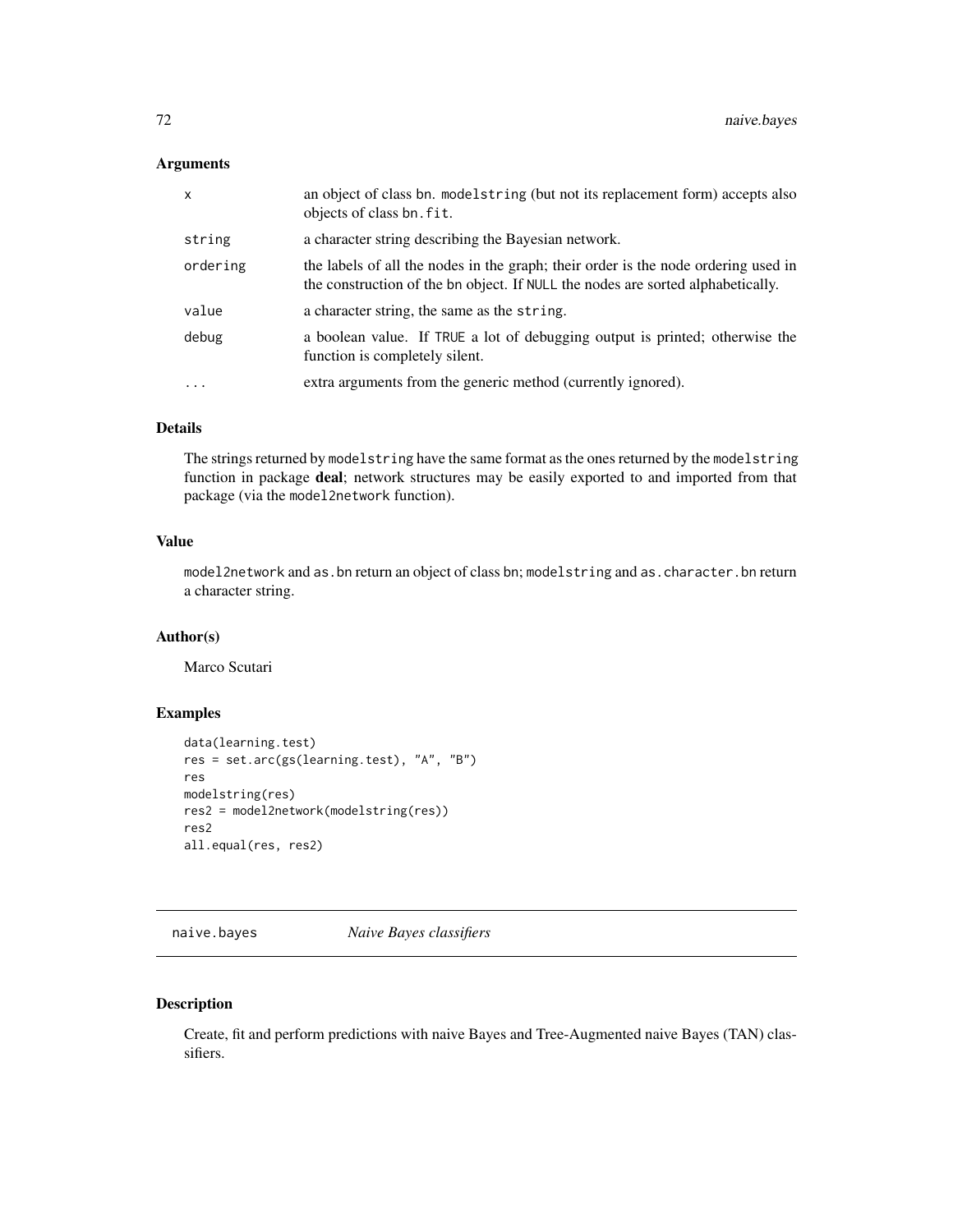# naive.bayes 73

# Usage

```
naive.bayes(x, training, explanatory)
## S3 method for class 'bn.naive'
predict(object, data, prior, ..., prob = FALSE, debug = FALSE)
tree.bayes(x, training, explanatory, whitelist = NULL, blacklist = NULL,
 mi = NULL, root = NULL, debug = FALSE)
## S3 method for class 'bn.tan'
predict(object, data, prior, ..., prob = FALSE, debug = FALSE)
```
# Arguments

| training    | a character string, the label of the training variable.                                                                                                                                                               |
|-------------|-----------------------------------------------------------------------------------------------------------------------------------------------------------------------------------------------------------------------|
| explanatory | a vector of character strings, the labels of the explanatory variables.                                                                                                                                               |
| object      | an object of class bn. naive, either fitted or not.                                                                                                                                                                   |
| x, data     | a data frame containing the variables in the model, which must all be factors.                                                                                                                                        |
| prior       | a numeric vector, the prior distribution for the training variable. It is automati-<br>cally normalized if not already so. The default prior is the probability distribu-<br>tion of the training variable in object. |
| whitelist   | a data frame with two columns (optionally labeled "from" and "to"), containing<br>a set of arcs to be included in the graph.                                                                                          |
| blacklist   | a data frame with two columns (optionally labeled "from" and "to"), containing<br>a set of arcs not to be included in the graph.                                                                                      |
| mi          | a character string, the estimator used for the mutual information coefficients<br>for the Chow-Liu algorithm in TAN. Possible values are mi (discrete mutual<br>information) and mi-g (Gaussian mutual information).  |
| root        | a character string, the label of the explanatory variable to be used as the root of<br>the tree in the TAN classifier.                                                                                                |
| $\ddots$    | extra arguments from the generic method (currently ignored).                                                                                                                                                          |
| prob        | a boolean value. If TRUE the posterior probabilities used for prediction are at-<br>tached to the predicted values as an attribute called prob.                                                                       |
| debug       | a boolean value. If TRUE a lot of debugging output is printed; otherwise the<br>function is completely silent.                                                                                                        |

# Details

The naive.bayes functions creates the star-shaped Bayesian network form of a naive Bayes classifier; the training variable (the one holding the group each observation belongs to) is at the center of the star, and it has an outgoing arc for each explanatory variable.

If data is specified, explanatory will be ignored and the labels of the explanatory variables will be extracted from the data.

predict performs a supervised classification of the observations by assigning them to the group with the maximum posterior probability.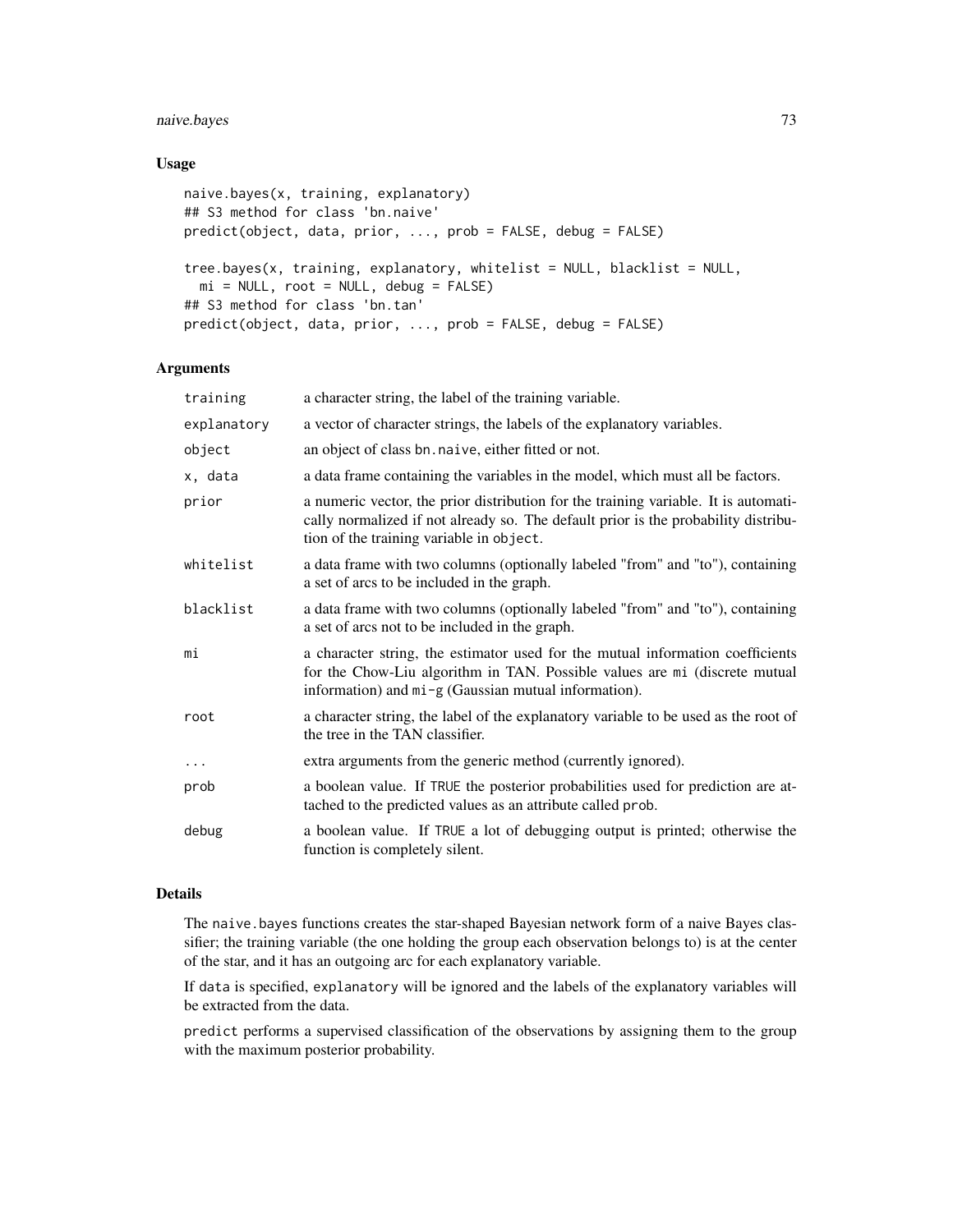naive.bayes returns an object of class c("bn.naive", "bn"), which behaves like a normal bn object unless passed to predict. tree.bayes returns an object of class c("bn.tan", "bn"), which again behaves like a normal bn object unless passed to predict.

predict returns a factor with the same levels as the training variable from data. If prob = TRUE, the posterior probabilities used for prediction are attached to the predicted values as an attribute called prob.

#### Note

Since bnlearn does not support networks containing both continuous and discrete variables, all variables in data must be discrete.

Ties in prediction are broken using *Bayesian tie breaking*, i.e. sampling at random from the tied values. Therefore, setting the random seed is required to get reproducible results.

tan.tree support whitelisting and blacklisting arcs but not their directions. Morevoer it is not possible to whitelist or blacklist arcs incident on training.

predict accepts either a bn or a bn.fit object as its first argument. For the former, the parameters of the network are fitted on data, that is, the observations whose class labels the function is trying to predict.

## Author(s)

Marco Scutari

# References

Borgelt C, Kruse R, Steinbrecher M (2009). *Graphical Models: Representations for Learning, Reasoning and Data Mining*. Wiley, 2nd edition.

Friedman N, Geiger D, Goldszmidt M (1997). "Bayesian Network Classifiers". *Machine Learning*,  $29(2-3)$ ,  $131-163$ .

### Examples

```
data(learning.test)
# this is an in-sample prediction with naive Bayes (parameter learning
# is performed implicitly during the prediction).
bn = naive.bayes(learning.test, "A")
pred = predict(bn, learning.test)
table(pred, learning.test[, "A"])
# this is an in-sample prediction with TAN (parameter learning is
```

```
# performed explicitly with bn.fit).
tan = tree.bayes(learning.test, "A")
fitted = bn.fit(tan, learning.test, method = "bayes")
pred = predict(fitted, learning.test)
table(pred, learning.test[, "A"])
# this is an out-of-sample prediction, from a training test to a separate
```
# test set.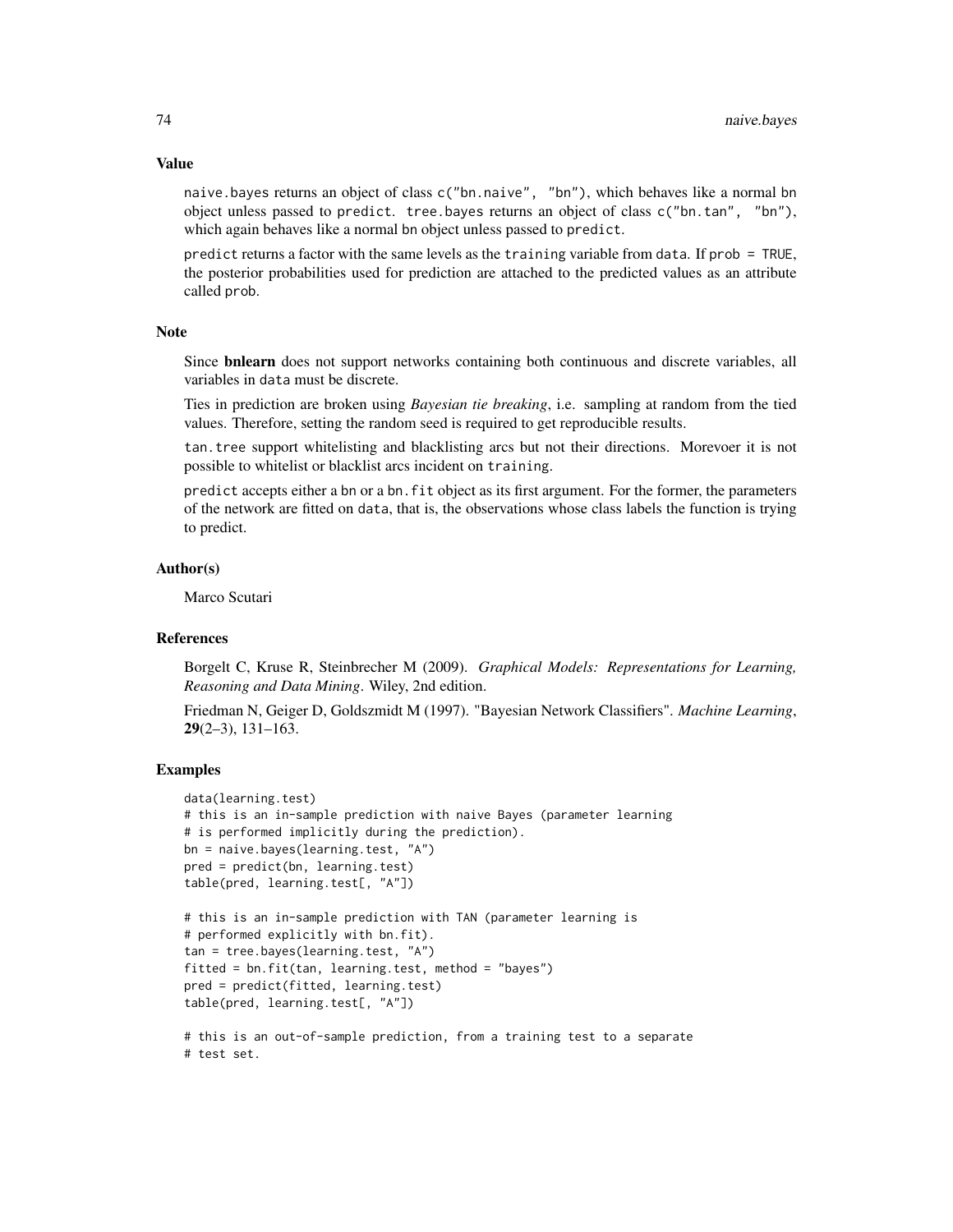```
training.set = learning.test[1:4000, ]
test.set = learning.test[4001:5000, ]
bn = naive.bayes(training.set, "A")
fitted = bn.fit(bn, training.set)
pred = predict(fitted, test.set)
table(pred, test.set[, "A"])
```
node ordering utilities

```
Utilities dealing with partial node orderings
```
# Description

Find the partial node ordering implied by a network or generate the blacklist implied by a complete node ordering.

#### Usage

```
node.ordering(x, debug = FALSE)ordering2blacklist(nodes)
tiers2blacklist(nodes)
```
#### Arguments

|       | an object of class bn or bn. fit.                                                                              |
|-------|----------------------------------------------------------------------------------------------------------------|
| nodes | a node ordering, see below.                                                                                    |
| debug | a boolean value. If TRUE a lot of debugging output is printed; otherwise the<br>function is completely silent. |

# Details

ordering2blacklist takes a vector of character strings (the labels of the nodes), which specifies a complete node ordering. An object of class bn or bn. fit; in that case, the node ordering is derived by the graph. In both cases, the blacklist returned by ordering2blacklist contains all the possible arcs that violate the specified node ordering.

tiers2blacklist takes (again) a vector of character strings (the labels of the nodes), which specifies a complete node ordering, or a list of character vectors, which specifies a partial node ordering. In the latter case, all arcs going from a node in a particular element of the list (sometimes known as *tier*) to a node in one of the previous elements are blacklisted. Arcs between nodes in the same element are not blacklisted.

#### Value

node.ordering returns a vector of character strings, an ordered set of node labels.

ordering2blacklist and tiers2blacklist return a sanitized blacklist (a two-column matrix, whose columns are labeled from and to).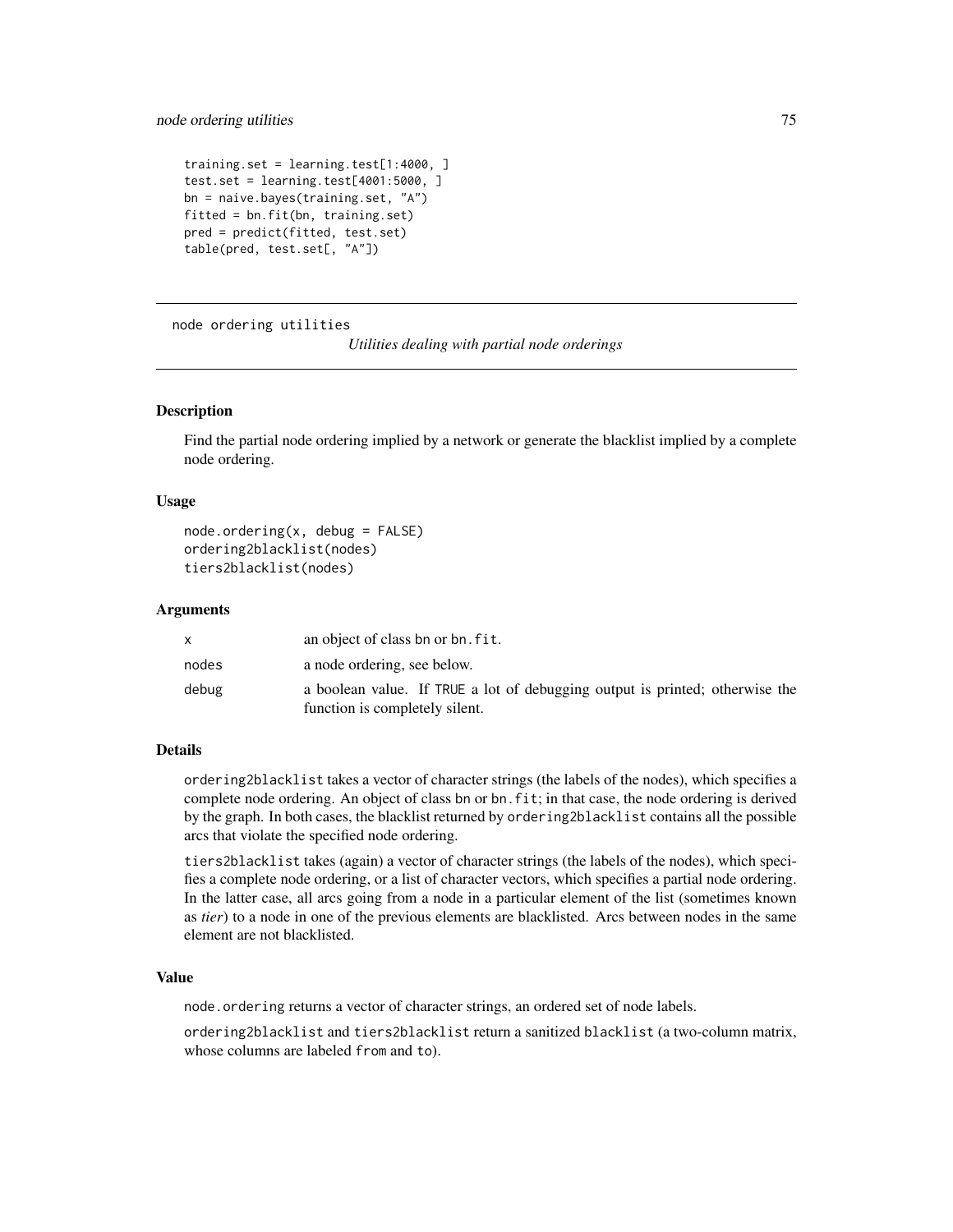Note

node.ordering and ordering2blacklist support only completely directed Bayesian networks.

# Author(s)

Marco Scutari

# Examples

```
data(learning.test)
res = gs(learning.test, optimized = TRUE)
ntests(res)
res = set.archive, "A", "B")ord = node.ordering(res)
ord
## partial node ordering saves us two tests in the v-structure
## detection step of the algorithm.
ntests(gs(learning.test, blacklist = ordering2blacklist(ord)))
tiers2blacklist(list(LETTERS[1:3], LETTERS[4:6]))
```
parallel integration *bnlearn - snow/parallel package integration*

## Description

How to use the **bnlearn** package with the parallel computing environment provided by the **snow** or parallel packages.

# Parallel computing for constraint-based algorithms

```
# load parallel and bnlearn and rsprng.
> library(parallel)
> library(bnlearn)
> cl = makeCluster(2)
# check it works.
> clusterEvalQ(cl, runif(10))
[[1]]
[1] 0.9245585 0.1876445 0.3371175 0.2267916 0.0392876 0.9085125
 [7] 0.9041345 0.7408525 0.1537343 0.9503611
[[2]]
[1] 0.1932651 0.8218854 0.6087155 0.9037118 0.5257906 0.8737284
[7] 0.5225114 0.8149691 0.1671706 0.6883363
# load the data.
> data(learning.test)
# call a learning function passing the cluster object (the
```
<span id="page-75-0"></span>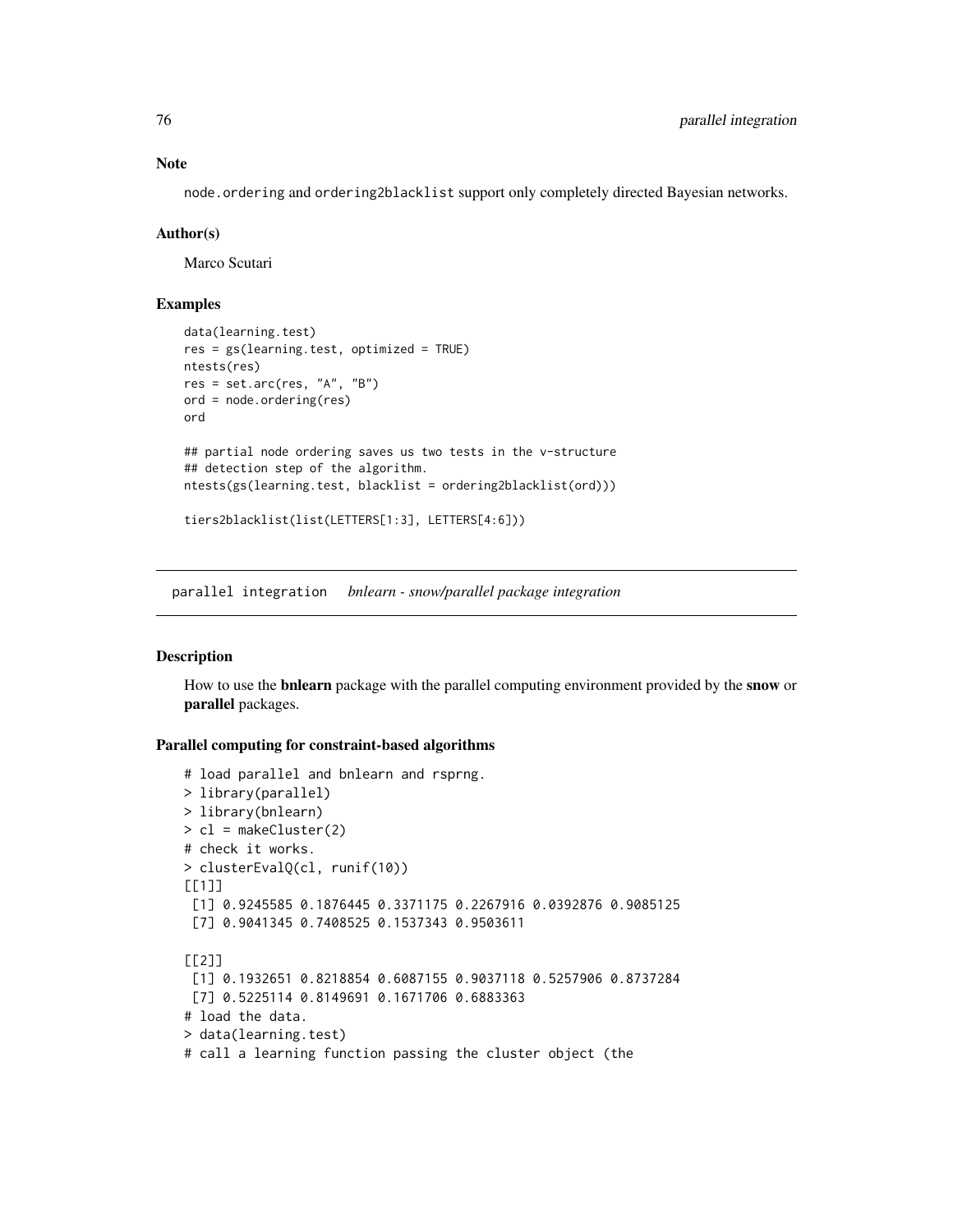<span id="page-76-0"></span>plot.bn 77

```
# return value of the previous makeCluster() call) as a
# parameter.
> res = gs(learning.test, cluster = cl)
# note that the number of test is evenly divided between
# the two nodes of the cluster.
> clusterEvalQ(cl, test.counter())
[[1]]
[1] 47
[[2]]
[1] 42
# a few tests are still executed by this process.
> (test.counter())
[1] 4
# stop the cluster.
> stopCluster(cl)
```
# Author(s)

Marco Scutari

plot.bn *Plot a Bayesian network*

# Description

Plot the graph associated with a small Bayesian network.

# Usage

```
## S3 method for class 'bn'
plot(x, ylim = c(0, 600), xlim = ylim, radius = 250,arrow = 35, highlight = NULL, color = "red", ...)
```

| $\mathsf{x}$ | an object of class bn.                                                                                               |
|--------------|----------------------------------------------------------------------------------------------------------------------|
| ylim         | a numeric vector with two components containing the range of the y-axis.                                             |
| xlim         | a numeric vector with two components containing the range of the x-axis.                                             |
| radius       | a numeric value containing the radius of the nodes.                                                                  |
| arrow        | a numeric value containing the length of the arrow heads.                                                            |
| highlight    | a vector of character strings, representing the labels of the nodes (and corre-<br>sponding arcs) to be highlighted. |
| color        | an integer or character string (the highlight colour).                                                               |
| .            | other parameters to be passed through to plotting functions.                                                         |
|              |                                                                                                                      |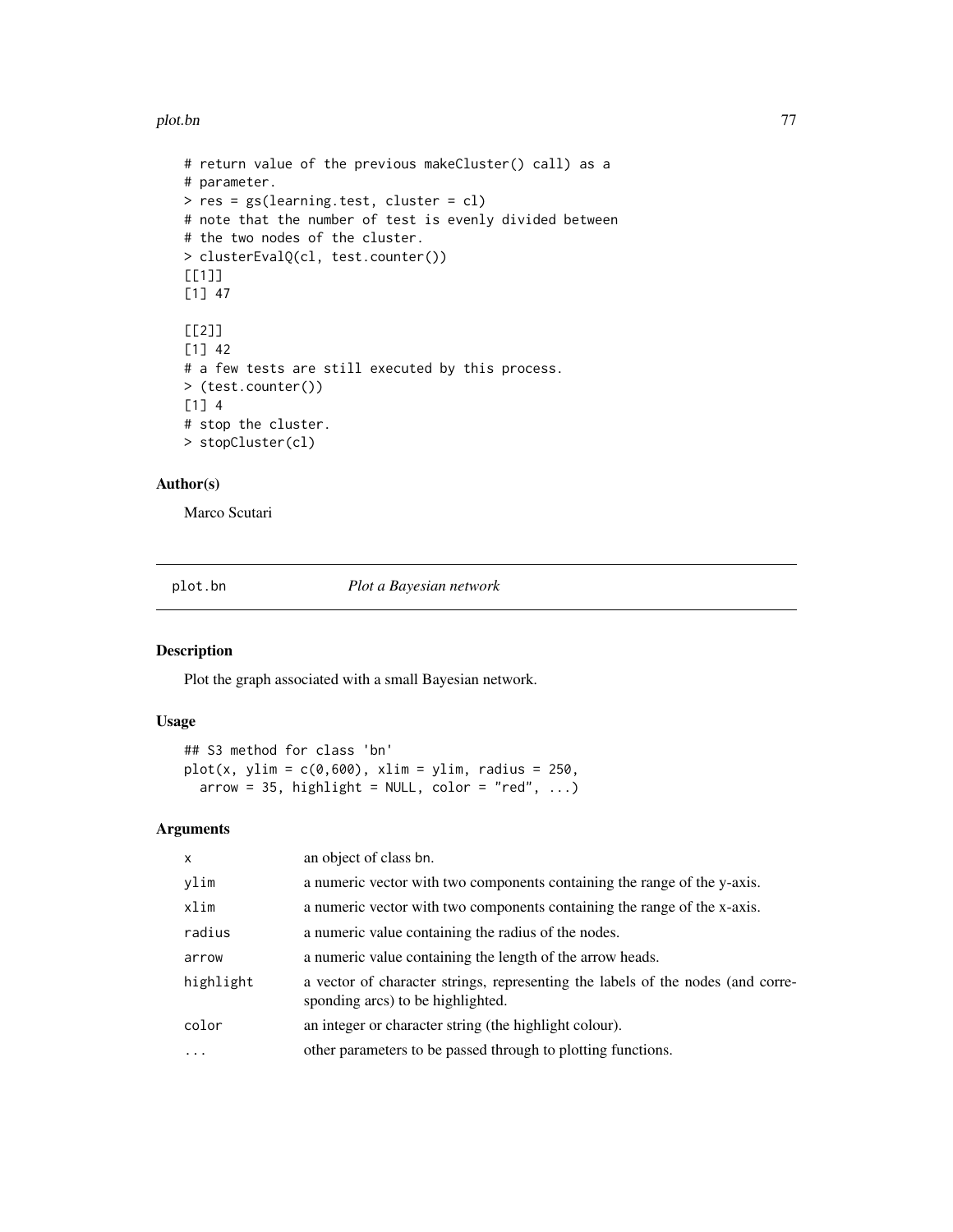<span id="page-77-0"></span>Note

The following graphical parameters are always overridden:

- axes is set to FALSE.
- xlab is set to an empty string.
- ylab is set to an empty string.

# Author(s)

Marco Scutari

# See Also

[graphviz.plot](#page-54-0).

# Examples

```
data(learning.test)
res = gs(learning.test)
plot(res)
## highlight node B and related arcs.
plot(res, highlight = "B")
## highlight B and its Markov blanket.
plot(res, highlight = c("B", mb(res, "B")))
## a more compact plot.
par(\text{oma} = rep(0, 4), mar = rep(0, 4), mai = rep(0, 4),plt = c(0.06, 0.94, 0.12, 0.88))
plot(res)
```
plot.bn.strength *Plot arc strengths derived from bootstrap*

### Description

Plot arc strengths derived from bootstrap resampling.

### Usage

```
## S3 method for class 'bn.strength'
plot(x, draw.threshold = TRUE, main = NULL,xlab = "arc strengths", ylab = "CDF(arc strengths)", ...)
```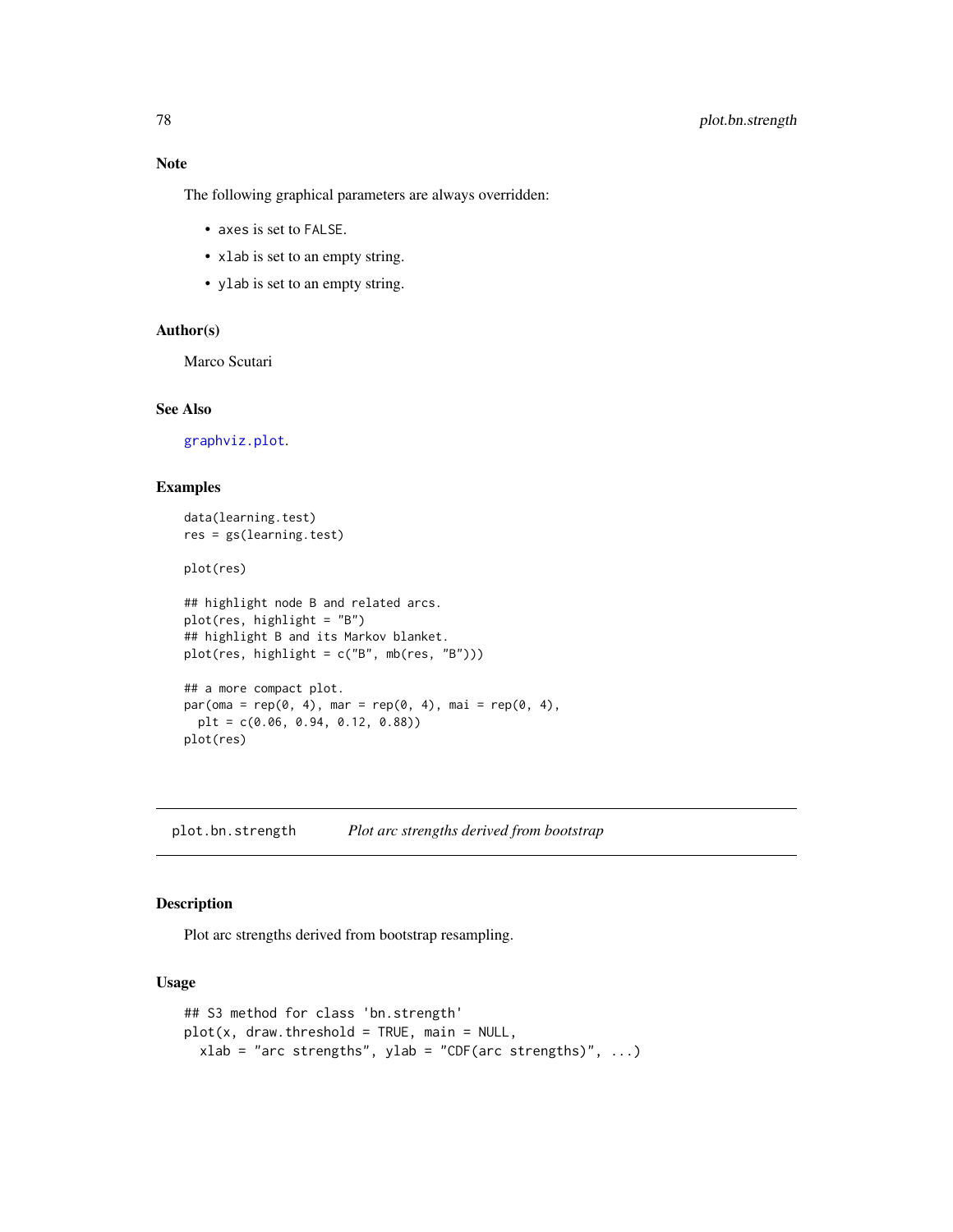# <span id="page-78-0"></span>preprocess 79

# Arguments

| X | an object of class bn. strength.                                                            |
|---|---------------------------------------------------------------------------------------------|
|   | draw, threshold a boolean value. If TRUE, a dashed vertical line is drawn at the threshold. |
|   | main, xlab, ylab character strings, the main title and the axes labels.                     |
| . | other graphical parameters.                                                                 |

# Note

The xlim and ylim graphical parameters are always overridden.

# Author(s)

Marco Scutari

# Examples

data(learning.test)

```
start = random.graph(nodes = names(learning.test), num = 50)
netlist = lapply(start, function(net) {
 hc(learning.test, score = "bde", iss = 10, start = net)}
arcs = custom.strength(netlist, nodes = names(learning.test), cpdag = FALSE)
plot(arcs)
```
preprocess *Pre-process data to better learn Bayesian networks*

#### Description

Screen and transform the data to make them more suitable for structure and parameter learning.

#### Usage

```
# discretize continuous data into factors.
discretize(data, method, breaks = 3, ordered = FALSE, ..., debug = FALSE)# screen continuous data for highly correlated pairs of variables.
dedup(data, threshold, debug = FALSE)
```

| data      | a data frame containing numeric columns (for dedup) or a combination of nu-<br>meric or factor columns (for).                                                                                                      |
|-----------|--------------------------------------------------------------------------------------------------------------------------------------------------------------------------------------------------------------------|
| threshold | a numeric value between zero and one, the absolute correlation used a threshold<br>in screening highly correlated pairs.                                                                                           |
| method    | a character string, either interval for <i>interval discretization</i> , quantile for<br><i>quantile discretization</i> (the default) or hartemink for <i>Hartemink's pairwise mu-</i><br>tual information method. |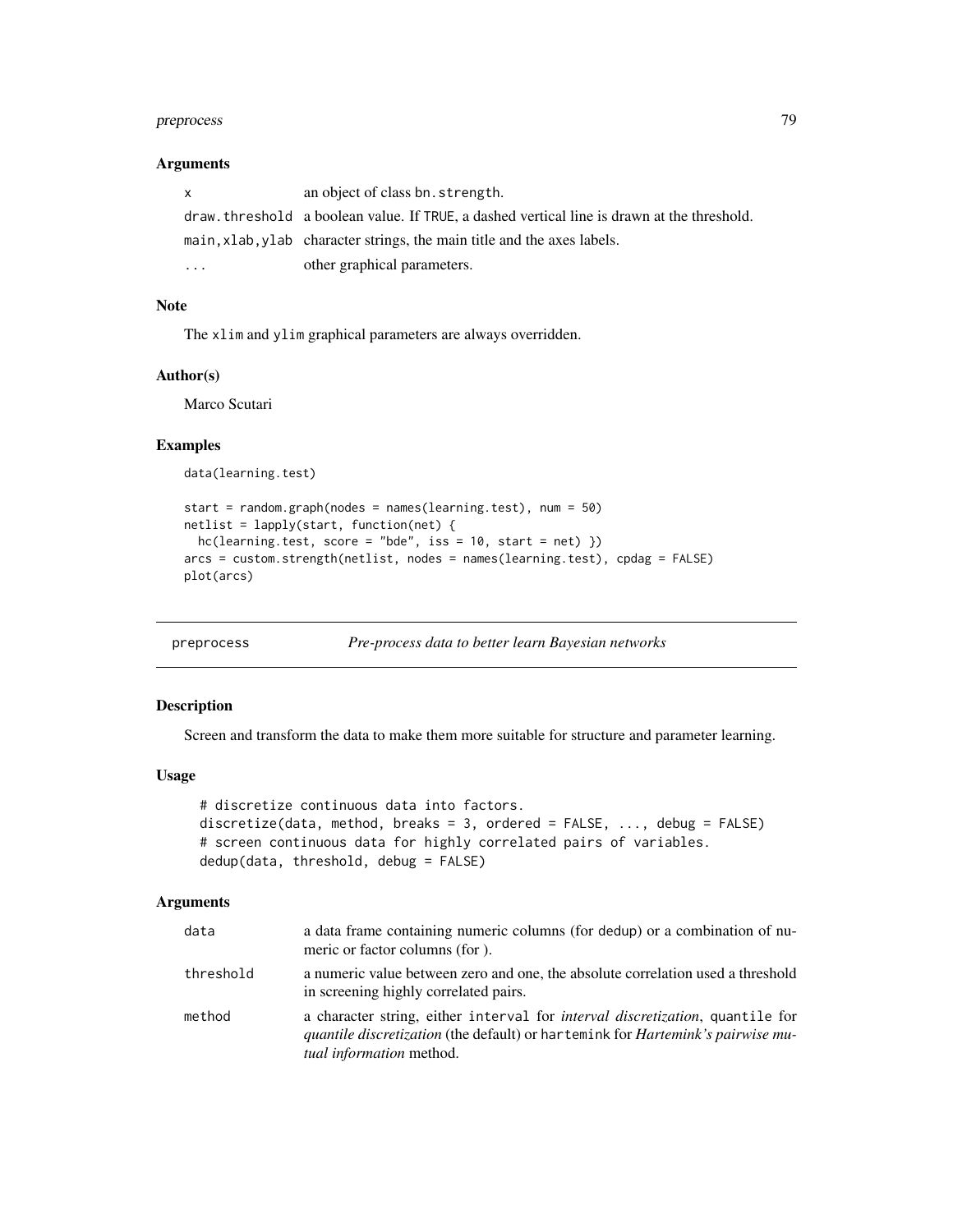| breaks    | if method is set to hartemink, an integer number, the number of levels the vari-<br>ables are to be discretized into. Otherwise, a vector of integer numbers, one for<br>each column of the data set, specifying the number of levels for each variable. |
|-----------|----------------------------------------------------------------------------------------------------------------------------------------------------------------------------------------------------------------------------------------------------------|
| ordered   | a boolean value. If TRUE the discretized variables are returned as ordered factors<br>instead of unordered ones.                                                                                                                                         |
| $\ddotsc$ | additional tuning parameters, see below.                                                                                                                                                                                                                 |
| debug     | a boolean value. If TRUE a lot of debugging output is printed; otherwise the<br>function is completely silent.                                                                                                                                           |

# Details

discretize takes a data frame of continuous variables as its first argument and returns a secdond data frame of discrete variables, transformed using of three methods: interval, quantile or hartemink.

dedup screens the data for pairs of highly correlated variables, and discards one in each pair.

#### Value

discretize returns a data frame with the same structure (number of columns, column names, etc.) as data, containing the discretized variables.

dedup returns a data frame with a subset of the columns of data.

#### Note

Hartemink's algorithm has been designed to deal with sets of homogeneous, continuous variables; this is the reason why they are initially transformed into discrete variables, all with the same number of levels (given by the ibreaks argument). Which of the other algorithms is used is specified by the idisc argument (quantile is the default). The implementation in bnlearn also handles sets of discrete variables with the same number of levels, which are treated as adjacent interval identifiers. This allows the user to perform the initial discretization with the algorithm of his choice, as long as all variables have the same number of levels in the end.

#### Author(s)

Marco Scutari

#### References

Hartemink A (2001). *Principled Computational Methods for the Validation and Discovery of Genetic Regulatory Networks*. Ph.D. thesis, School of Electrical Engineering and Computer Science, Massachusetts Institute of Technology.

# Examples

```
data(gaussian.test)
d = discretize(gaussian.test, method = 'hartemink', breaks = 4, ibreaks = 20)
plot(hc(d))
d2 = dedup(gaussian.test)
```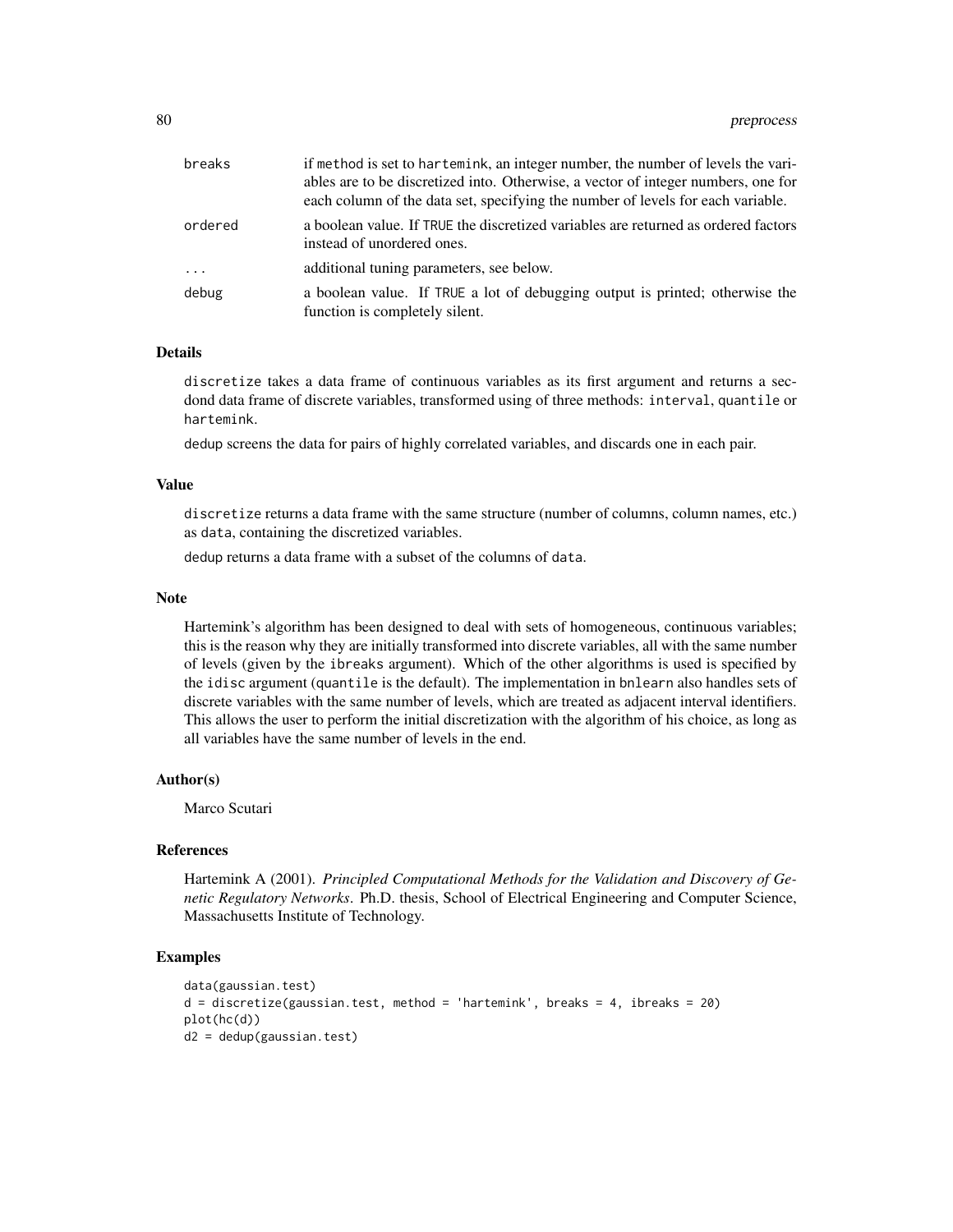# Description

Simulate random data from a given Bayesian network.

# Usage

```
## S3 method for class 'bn'
rbn(x, n = 1, data, fit = "mle", ..., debug = FALSE)
## S3 method for class 'bn.fit'
rbn(x, n = 1, \ldots, debug = FALSE)
```
# Arguments

| X        | an object of class bn or bn. fit.                                                                                    |
|----------|----------------------------------------------------------------------------------------------------------------------|
| n        | a positive integer giving the number of observations to generate.                                                    |
| data     | a data frame containing the data the Bayesian network was learned from.                                              |
| fit      | a character string, the label of the method used to fit the parameters of the new-<br>tork. See bn, fit for details. |
| $\ddots$ | additional arguments for the parameter estimation procedure, see again bn. fit<br>for details                        |
| debug    | a boolean value. If TRUE a lot of debugging output is printed; otherwise the<br>function is completely silent.       |

# Value

A data frame with the same structure (column names and data types) of the data parameter (if  $x$  is an object of class bn) or with the same structure as the data originally used to to fit the parameters of the Bayesian network (if x is an object of class bn.fit).

# Author(s)

Marco Scutari

#### References

Korb K, Nicholson AE (2010). *Bayesian Artificial Intelligence*. Chapman & Hall/CRC, 2nd edition.

# See Also

[bn.boot](#page-17-0), [bn.cv](#page-19-0).

<span id="page-80-0"></span>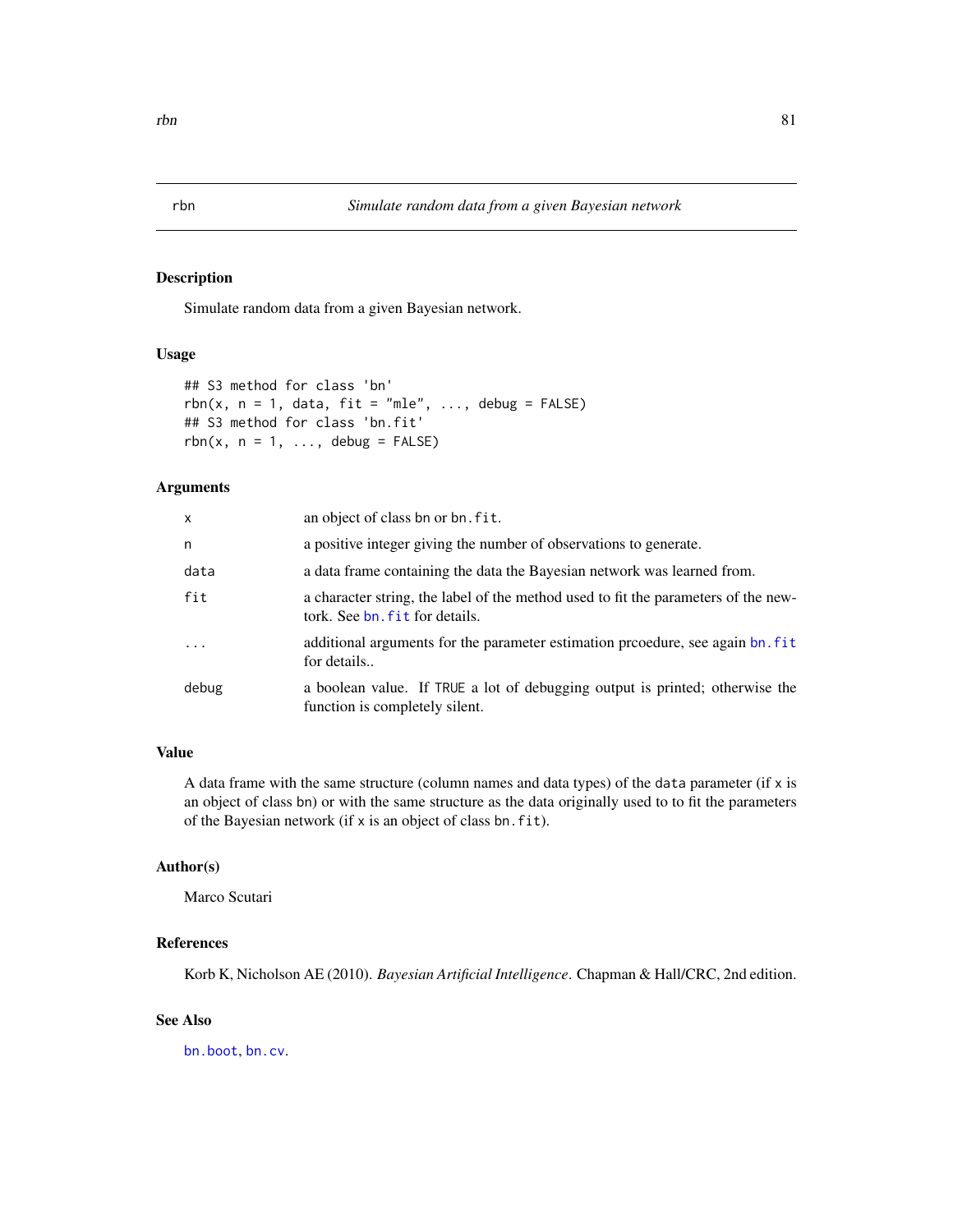#### <span id="page-81-0"></span>82 relevant

# Examples

```
## Not run:
data(learning.test)
res = gs(learning.test)
res = set.arc(res, "A", "B")
par(mfrow = c(1,2))plot(res)
sim = rbn(res, 500, learning.test)
plot(gs(sim))
## End(Not run)
```
relevant *Identify Relevant Nodes Without Learning the Bayesian network*

# Description

Identify all the nodes relevant to compute all the conditional probability distributions for a given set of nodes.

# Usage

relevant(target, context, data, test, alpha, B, debug = FALSE)

# Arguments

| target  | a vector of character strings, the labels of nodes whose conditional probability<br>distributions are of interest.                                                                                                                                                                                                                                                  |
|---------|---------------------------------------------------------------------------------------------------------------------------------------------------------------------------------------------------------------------------------------------------------------------------------------------------------------------------------------------------------------------|
| context | a vector of character strings, the labels of nodes on which to condition the inde-<br>pendence tests.                                                                                                                                                                                                                                                               |
| data    | a data frame containing either numeric or factor columns.                                                                                                                                                                                                                                                                                                           |
| test    | a character string, the label of the conditional independence test to be used in the<br>algorithm. If none is specified, the default test statistic is the <i>mutual information</i><br>for categorical variables, the Jonckheere-Terpstra test for ordered factors and the<br><i>linear correlation</i> for continuous variables. See bnlearn-package for details. |
| alpha   | a numeric value, the target nominal type I error rate. If none is specified, the<br>default value is $0.05$ .                                                                                                                                                                                                                                                       |
| B       | a positive integer, the number of permutations considered for each permutation<br>test. It will be ignored with a warning if the conditional independence test spec-<br>ified by the test argument is not a permutation test.                                                                                                                                       |
| debug   | a boolean value. If TRUE a lot of debugging output is printed; otherwise the<br>function is completely silent.                                                                                                                                                                                                                                                      |

# Value

relevant returns a vector of character strings, the labels of the relevant nodes.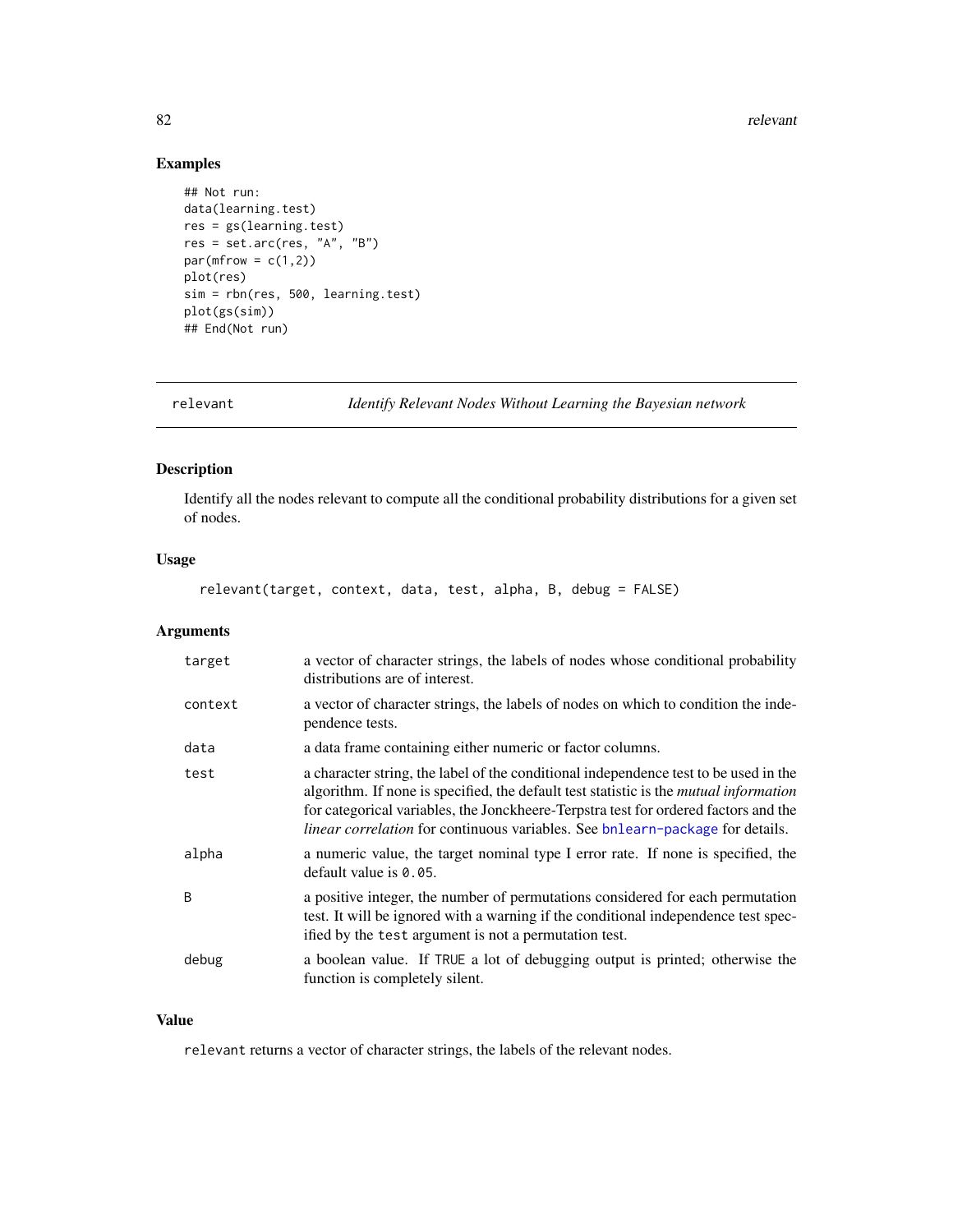<span id="page-82-1"></span>score and the set of the set of the set of the set of the set of the set of the set of the set of the set of the set of the set of the set of the set of the set of the set of the set of the set of the set of the set of the

# Note

This algorithms selects all the nodes that are relevant at all, not only those that are significantly so. Therefore, to be discarded a node must be completely unrelated to any of the target nodes, not just weakly dependent. On the good side, relevant nodes are correctly identified even for data sets whose probability structure is not faithful to any directed acyclic graph.

# Author(s)

Marco Scutari

# References

Pena JM, Nilsson R, Bjorkegren J, Tegner J (2006). "Identifying the Relevant Nodes Without Learning the Model". In "Proceedings of the 22nd Conference on Uncertainty in Artificial Intelligence (UAI2006)", pp. 367-374.

#### Examples

```
data(learning.test)
X = as.factor(sample(c("x1", "x2"), nrow(learning.test), replace = TRUE))
relevant("A", data = cbind(learning.test, X))
relevant("A", context = "B", data = learning.test.)
```
<span id="page-82-0"></span>score *Score of the Bayesian network*

#### Description

Compute the score of the Bayesian network.

# Usage

```
score(x, data, type = NULL, ..., delay = FALSE)## S3 method for class 'bn'
logLik(object, data, ...)
## S3 method for class 'bn'
AIC(object, data, \dots, k = 1)
## S3 method for class 'bn'
```

```
BIC(object, data, ...)
```

| x, object | an object of class bn.                                                                                                                                                                                                    |
|-----------|---------------------------------------------------------------------------------------------------------------------------------------------------------------------------------------------------------------------------|
| data      | a data frame containing the data the Bayesian network was learned from.                                                                                                                                                   |
| type      | a character string, the label of a network score. If none is specified, the default<br>score is the <i>Bayesian Information Criterion</i> for both discrete and continuous<br>data sets. See bnlearn-package for details. |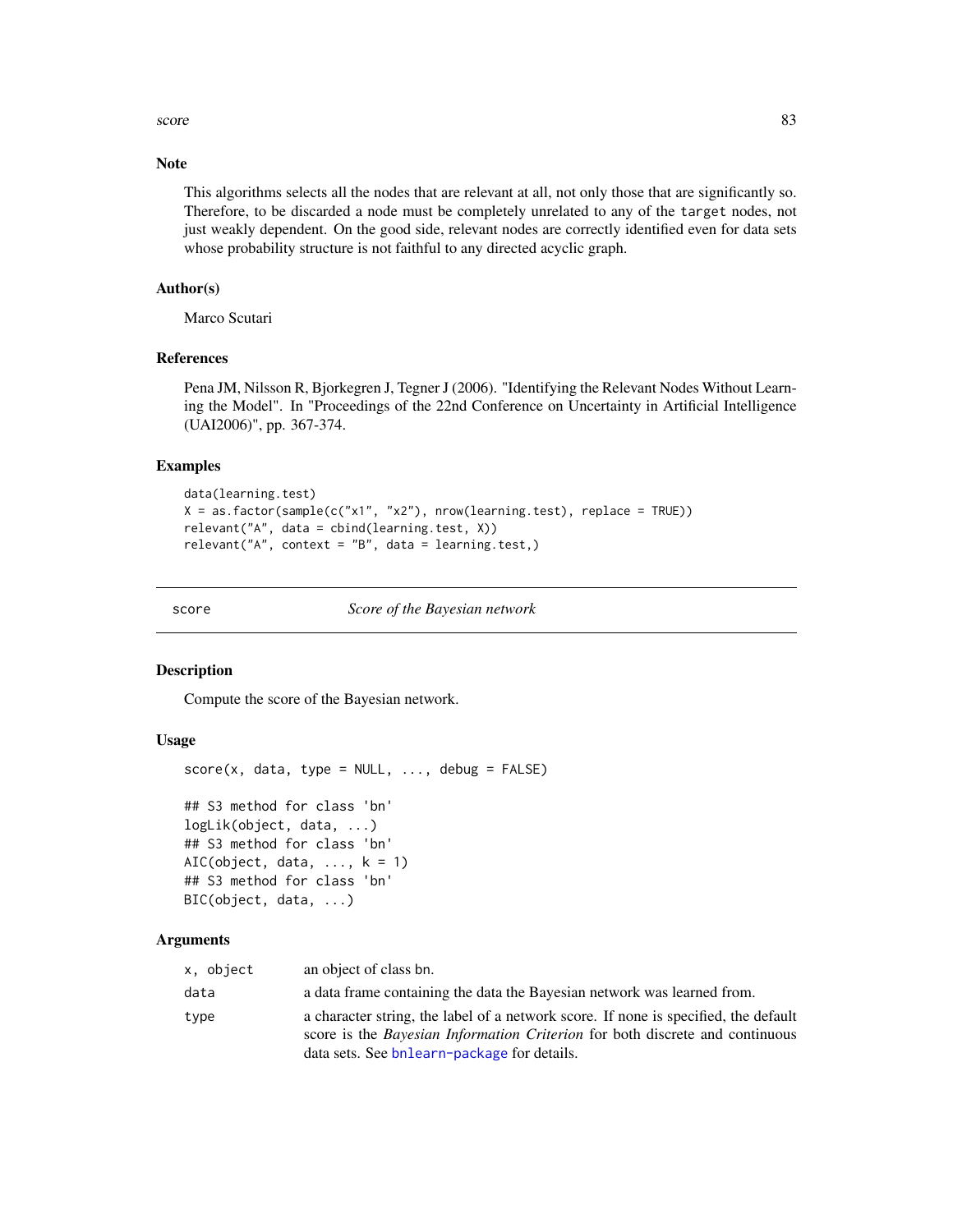| debug | a boolean value. If TRUE a lot of debugging output is printed; otherwise the<br>function is completely silent.                                                               |
|-------|------------------------------------------------------------------------------------------------------------------------------------------------------------------------------|
| .     | extra arguments from the generic method (for the AIC and logLik functions,<br>currently ignored) or additional tuning parameters (for the score function).                   |
| k     | a numeric value, the penalty per parameter to be used; the default $k = 1$ gives<br>the expression used to compute the AIC in the context of scoring Bayesian net-<br>works. |

#### Details

Additional parameters of the score function:

- iss: the imaginary sample size, used by the Bayesian Dirichlet equivalent score (both the bde and mbde) and the Bayesian Gaussian score (bge). It is also known as "equivalent sample size". The default value is equal to 10 for both the bde/mbde scores and bge.
- exp: a list of indexes of experimental observations (those that have been artificially manipulated). Each element of the list must be named after one of the nodes, and must contain a numeric vector with indexes of the observations whose value has been manipulated for that node.
- k: the penalty per parameter to be used by the AIC and BIC scores. The default value is 1 for AIC and log(nrow(data))/2 for BIC.
- phi: the prior phi matrix formula to use in the Bayesian Gaussian equivalent (bge) score. Possible values are heckerman (default) and bottcher (the one used by default in the deal package.)
- prior: the prior distribution to be used with the Bayesian Dirichlet equivalent score (bde) and the Bayesian Gaussian score (bge). Possible values are uniform (the default), vsp (the Bayesian variable selection prior, which puts a probability of inclusion on parents) and cs (the Castelo & Siebes prior, which puts an independent prior probability on each arc and direction).
- beta: the parameter associated with prior. If prior is uniform, beta is ignored. If prior is vsp, beta is the probability of inclusion of an additional parent (the default is 1/ncol(data)). If prior is cs, beta is a data frame with columns from, to and prob specifying the prior probability for a set of arcs. A uniform probability distribution is assumed for the remaining arcs.

#### Value

A numeric value, the score of the Bayesian network.

#### Note

AIC and BIC are computed as  $logLik(x) - k * nparams(x)$ , that is, the classic definition rescaled by -2. Therefore higher values are better, and for large sample sizes BIC converges to log(BDe).

When using the Castelo  $&$  Siebes prior in structure learning, the probability of not including an arc is bounded away from zero by adding 2 \* .Machine\$double.eps and subtracting .Machine\$double.eps from each of the probabilities of the possible arc directions. This dramatically improves structure learning, which is less likely to get stuck when starting from an empty graph. As an alternative to prior probabilities, a blacklist can be used to prevent arc from being included in the network. beta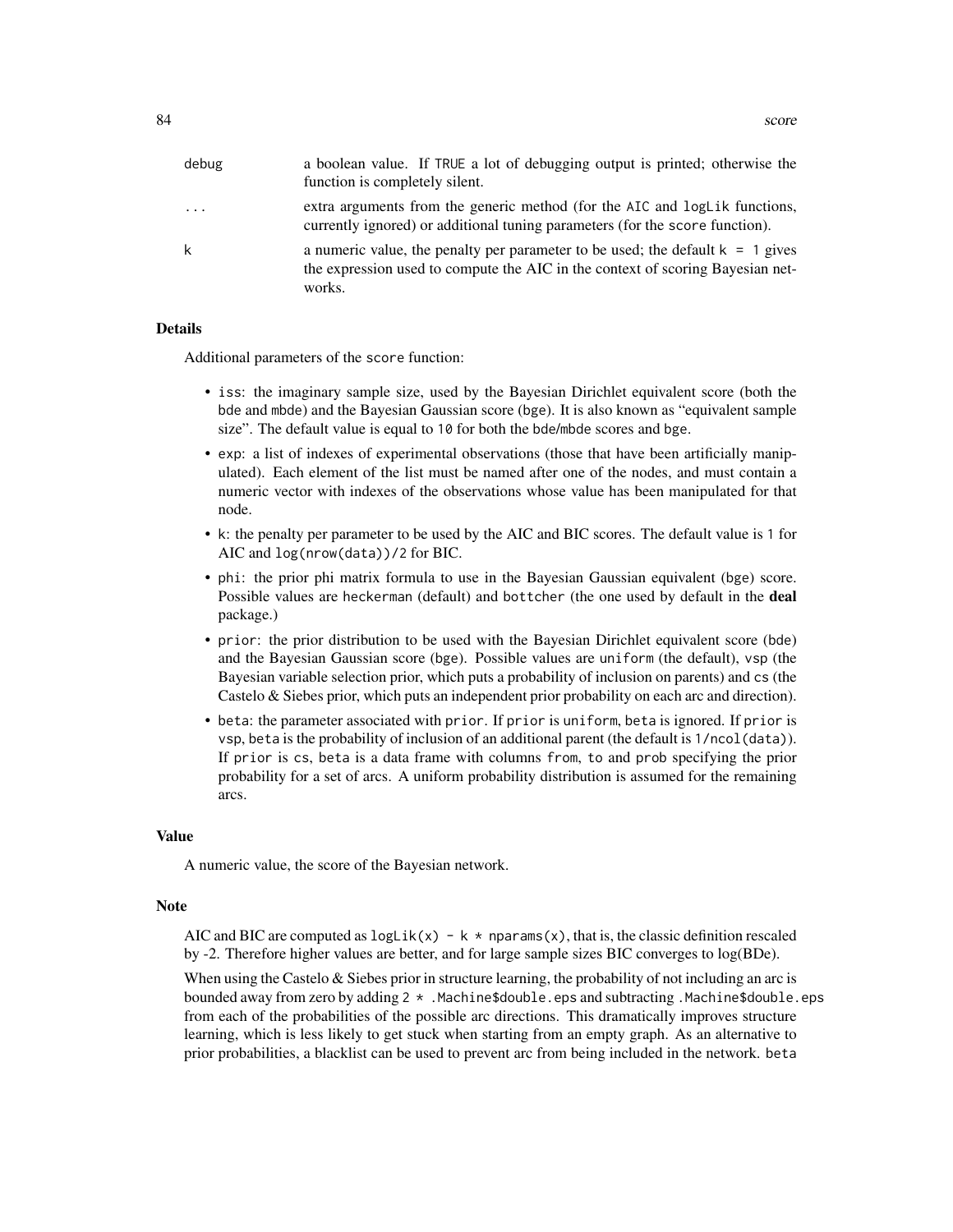#### <span id="page-84-0"></span>score and the set of the set of the set of the set of the set of the set of the set of the set of the set of the set of the set of the set of the set of the set of the set of the set of the set of the set of the set of the

is not modified when the prior is used from functions other than those implementing score-based and hybrid structure learning.

## Author(s)

Marco Scutari

#### References

Castelo R, Siebes A (2000). "Priors on Network Structures. Biasing the Search for Bayesian Networks". International Journal of Approximate Reasoning, 24(1), 39-57.

Chickering DM (1995). "A Transformational Characterization of Equivalent Bayesian Network Structures". In "UAI '95: Proceedings of the Eleventh Annual Conference on Uncertainty in Artificial Intelligence", pp. 87-98. Morgan Kaufmann.

Cooper GF, Yoo C (1999). "Causal Discovery from a Mixture of Experimental and Observational Data". In "UAI '99: Proceedings of the Fifteenth Annual Conference on Uncertainty in Artificial Intelligence", pp. 116-125. Morgann Kaufmann.

Geiger D, Heckerman D (1994). "Learning Gaussian Networks". *Technical report*, Microsoft Research. Available as Technical Report MSR-TR-94-10.

Heckerman D, Geiger D, Chickering DM (1995). "Learning Bayesian Networks: The Combination of Knowledge and Statistical Data". *Machine Learning*, 20(3), 197-243. Available as Technical Report MSR-TR-94-09.

# See Also

[choose.direction](#page-32-0), [arc.strength](#page-12-0).

# Examples

```
data(learning.test)
res = set.arc(gs(learning.test), "A", "B")
score(res, learning.test, type = "bde")
## let's see score equivalence in action!
res2 = set.arc(gs(learning.test), "B", "A")
score(res2, learning.test, type = "bde")
## BDe with a prior.
beta = data.frame(from = c("A", "D"), to = c("B", "F"),
         prob = c(0.2, 0.5), stringsAsFactors = FALSE)
score(res, learning.test, type = "bde", prior = "cs", beta = beta)
## k2 score on the other hand is not score equivalent.
score(res, learning.test, type = "k2")
score(res2, learning.test, type = "k2")
## equivalent to logLik(res, learning.test)
score(res, learning.test, type = "loglik")
## equivalent to AIC(res, learning.test)
```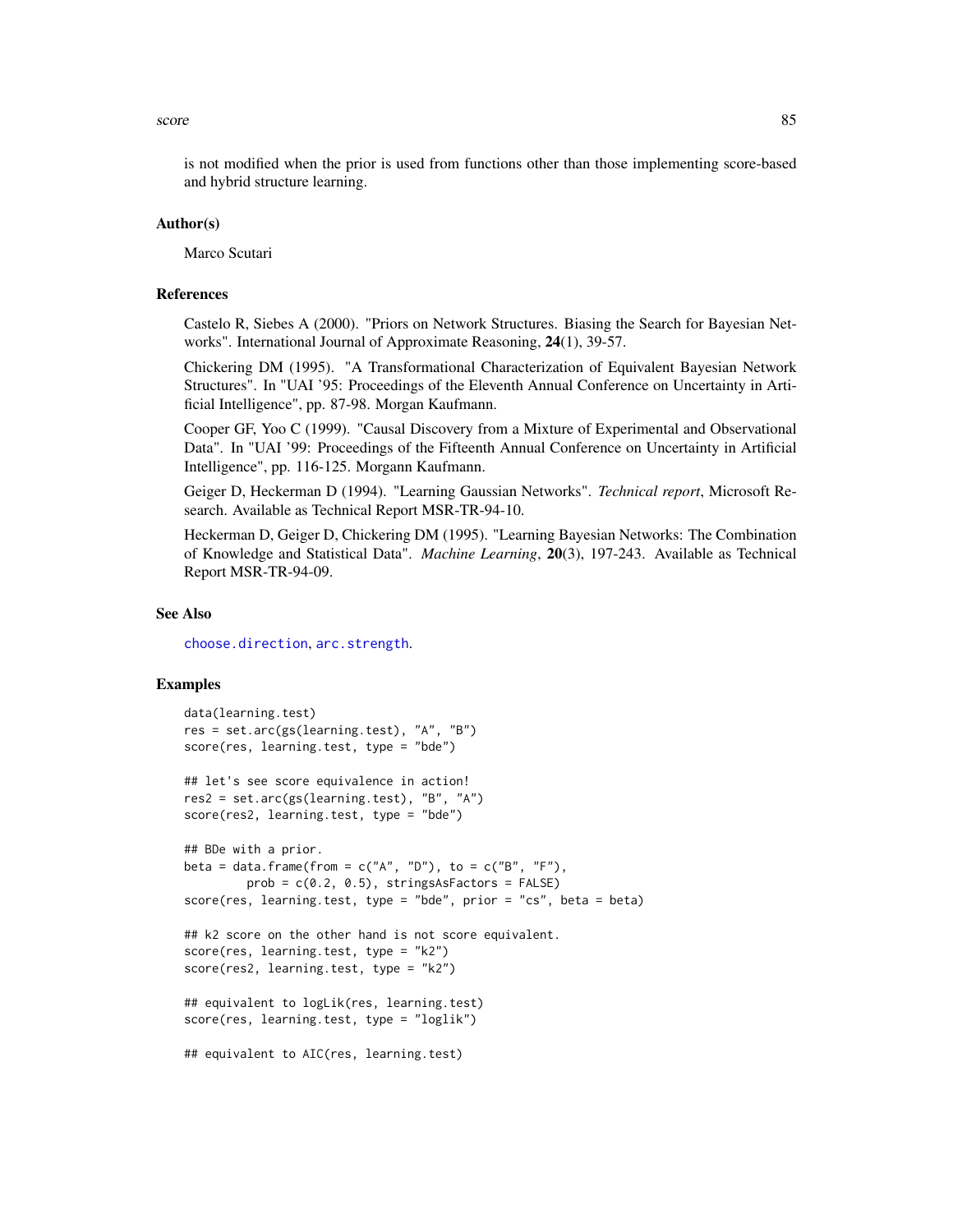```
score(res, learning.test, type = "aic")
```
score-based algorithms

*Score-based structure learning algorithms*

# Description

Learn the structure of a Bayesian network using a hill-climbing (HC) or a Tabu search (TABU) greedy search.

# Usage

```
hc(x, start = NULL, whitelist = NULL, blacklist = NULL, score = NULL, ...debug = FALSE, restart = 0, perturb = 1, max.iter = Inf, maxp = Inf, optimized = TRUE)
tabu(x, start = NULL, whitelist = NULL, blacklist = NULL, score = NULL, ...,
 debug = FALSE, tabu = 10, max.tabu = tabu, max.iter = Inf, maxp = Inf, optimized = TRUE)
```

| X         | a data frame containing the variables in the model.                                                                                                                                                                                              |
|-----------|--------------------------------------------------------------------------------------------------------------------------------------------------------------------------------------------------------------------------------------------------|
| start     | an object of class bn, the preseeded directed acyclic graph used to initialize the<br>algorithm. If none is specified, an empty one (i.e. without any arc) is used.                                                                              |
| whitelist | a data frame with two columns (optionally labeled "from" and "to"), containing<br>a set of arcs to be included in the graph.                                                                                                                     |
| blacklist | a data frame with two columns (optionally labeled "from" and "to"), containing<br>a set of arcs not to be included in the graph.                                                                                                                 |
| score     | a character string, the label of the network score to be used in the algorithm.<br>If none is specified, the default score is the Bayesian Information Criterion for<br>both discrete and continuous data sets. See bnlearn-package for details. |
|           | additional tuning parameters for the network score. See score for details.                                                                                                                                                                       |
| debug     | a boolean value. If TRUE a lot of debugging output is printed; otherwise the<br>function is completely silent.                                                                                                                                   |
| restart   | an integer, the number of random restarts.                                                                                                                                                                                                       |
| tabu      | a positive integer number, the length of the tabu list used in the tabu function.                                                                                                                                                                |
| max.tabu  | a positive integer number, the iterations tabu search can perform without im-<br>proving the best network score.                                                                                                                                 |
| perturb   | an integer, the number of attempts to randomly insert/remove/reverse an arc on<br>every random restart.                                                                                                                                          |
| max.iter  | an integer, the maximum number of iterations.                                                                                                                                                                                                    |
| maxp      | the maximum number of parents for a node. The default value is Inf.                                                                                                                                                                              |
| optimized | a boolean value. See bnlearn-package for details.                                                                                                                                                                                                |

<span id="page-85-0"></span>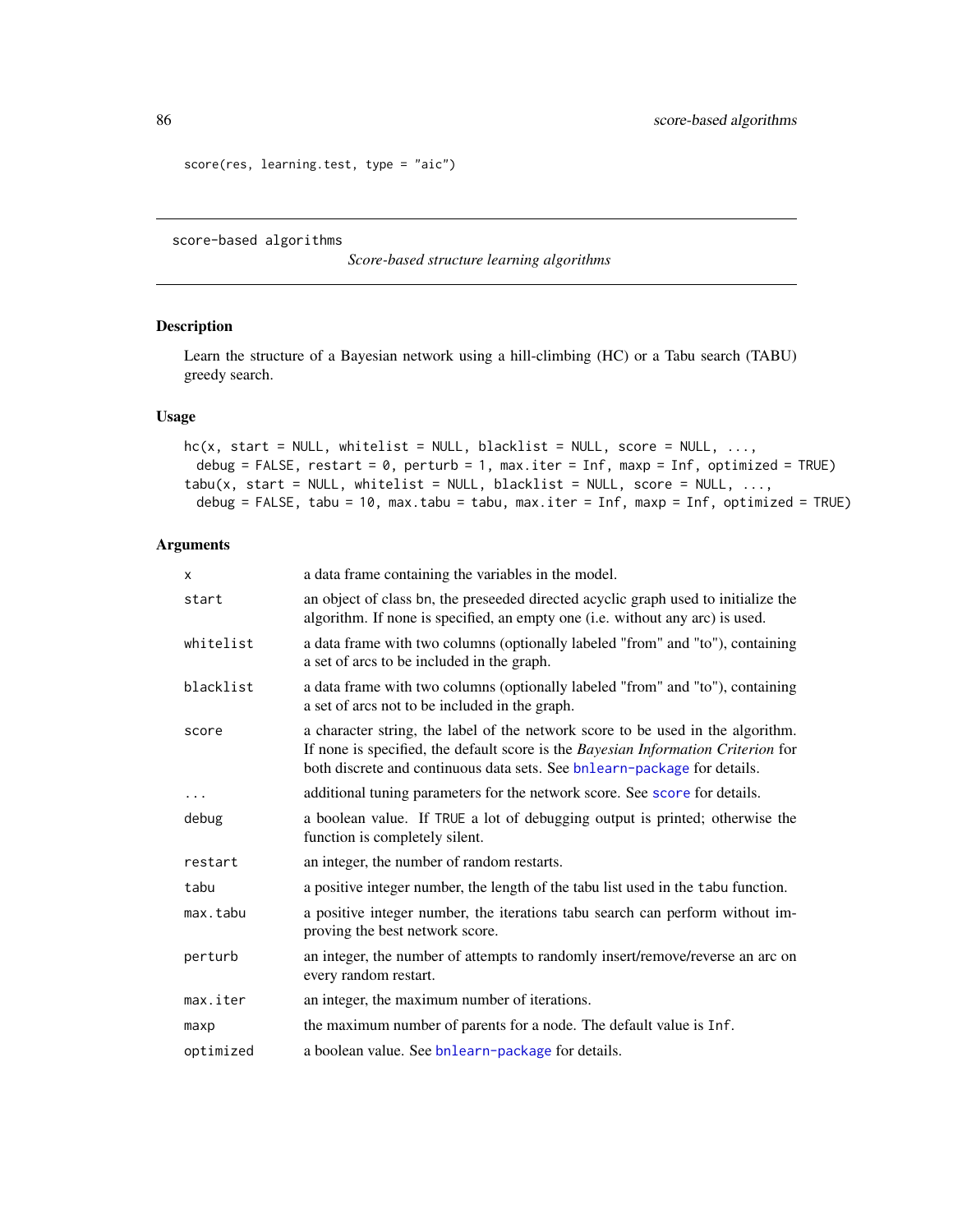# <span id="page-86-0"></span>Value

An object of class bn. See [bn-class](#page-16-0) for details.

#### Author(s)

Marco Scutari

# References

Russell SJ, Norvig P (2009). *Artificial Intelligence: A Modern Approach*. Prentice Hall, 3rd edition.

Korb K, Nicholson AE (2010). *Bayesian Artificial Intelligence*. Chapman & Hall/CRC, 2nd edition.

Margaritis D (2003). *Learning Bayesian Network Model Structure from Data*. Ph.D. thesis, School of Computer Science, Carnegie-Mellon University, Pittsburgh, PA. Available as Technical Report CMU-CS-03-153.

Daly R, Shen Q (2007). "Methods to Accelerate the Learning of Bayesian Network Structures". In "Proceedings of the 2007 UK Workshop on Computational Intelligence", Imperial College, London.

# See Also

[constraint-based algorithms,](#page-38-0) [hybrid algorithms,](#page-59-0) [local discovery algorithms.](#page-65-0)

single-node local discovery

*Discover the structure around a single node*

## Description

Learn the Markov blanket or the neighbourhood centered on a node.

#### Usage

```
learn.mb(x, node, method, whitelist = NULL, blacklist = NULL, start = NULL,
  test = NULL, alpha = 0.05, B = NULL, debug = FALSE)
learn.nbr(x, node, method, whitelist = NULL, blacklist = NULL, start = NULL,
  test = NULL, alpha = 0.05, B = NULL, debug = FALSE)
```

| X         | a data frame containing the variables in the model.                                                                                                                                 |
|-----------|-------------------------------------------------------------------------------------------------------------------------------------------------------------------------------------|
| node      | a character string, the label of the node whose local structure is being learned.                                                                                                   |
| method    | a character string, the label of a structure learning algorithm. Possible choices<br>are constraint-based algorithms for learn, mb and local discovery algorithms for<br>learn.nbr. |
| whitelist | a vector of character strings, the labels of the white listed nodes.                                                                                                                |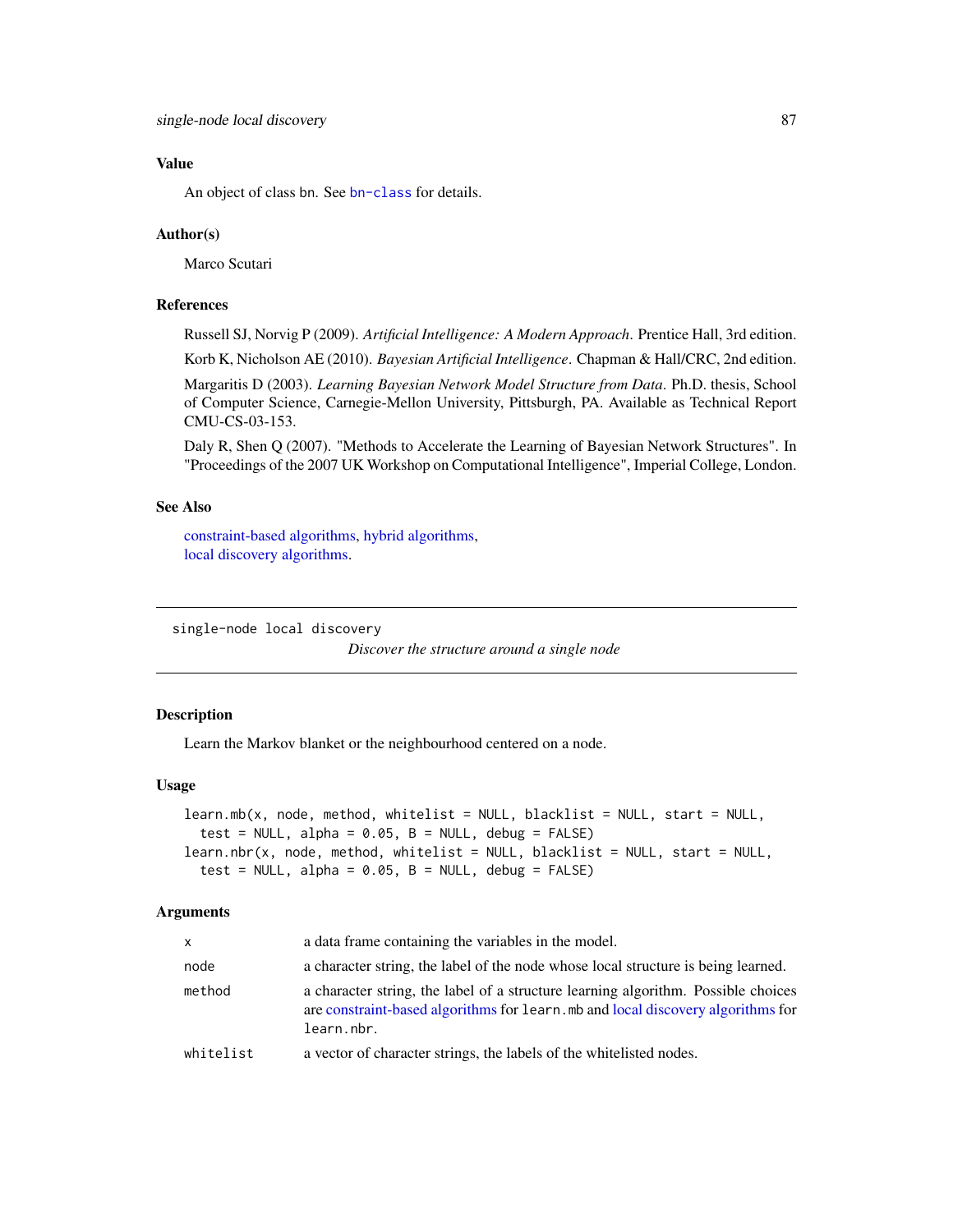<span id="page-87-0"></span>

| blacklist | a vector of character strings, the labels of the blacklisted nodes.                                                                                                                                                                                                                                                                                                 |
|-----------|---------------------------------------------------------------------------------------------------------------------------------------------------------------------------------------------------------------------------------------------------------------------------------------------------------------------------------------------------------------------|
| start     | a vector of character strings, the labels of the nodes to be included in the Markov<br>blanket before the learning process (in learn.mb). Note that the nodes in start<br>can be removed from the Markov blanket by the learning algorithm, unlike the<br>nodes included due to white listing.                                                                      |
| test      | a character string, the label of the conditional independence test to be used in the<br>algorithm. If none is specified, the default test statistic is the <i>mutual information</i><br>for categorical variables, the Jonckheere-Terpstra test for ordered factors and the<br><i>linear correlation</i> for continuous variables. See bnlearn-package for details. |
| alpha     | a numeric value, the target nominal type I error rate.                                                                                                                                                                                                                                                                                                              |
| B         | a positive integer, the number of permutations considered for each permutation<br>test. It will be ignored with a warning if the conditional independence test spec-<br>ified by the test argument is not a permutation test.                                                                                                                                       |
| debug     | a boolean value. If TRUE a lot of debugging output is printed; otherwise the<br>function is completely silent.                                                                                                                                                                                                                                                      |

# Value

A vector of character strings, the labels of the nodes in the Markov blanket (for learn.mb) or in the neighbourhood (for learn.nbr).

# Author(s)

Marco Scutari

# See Also

[constraint-based algorithms,](#page-38-0) [local discovery algorithms.](#page-65-0)

strength.plot *Arc strength plot*

# Description

Plot a Bayesian network and format its arcs according to the strength of the dependencies they represent. Requires the Rgraphviz package.

# Usage

```
strength.plot(x, strength, threshold, cutpoints, highlight = NULL,
 layout = "dot", shape = "circle", main = NULL, sub = NULL, debug = FALSE)
```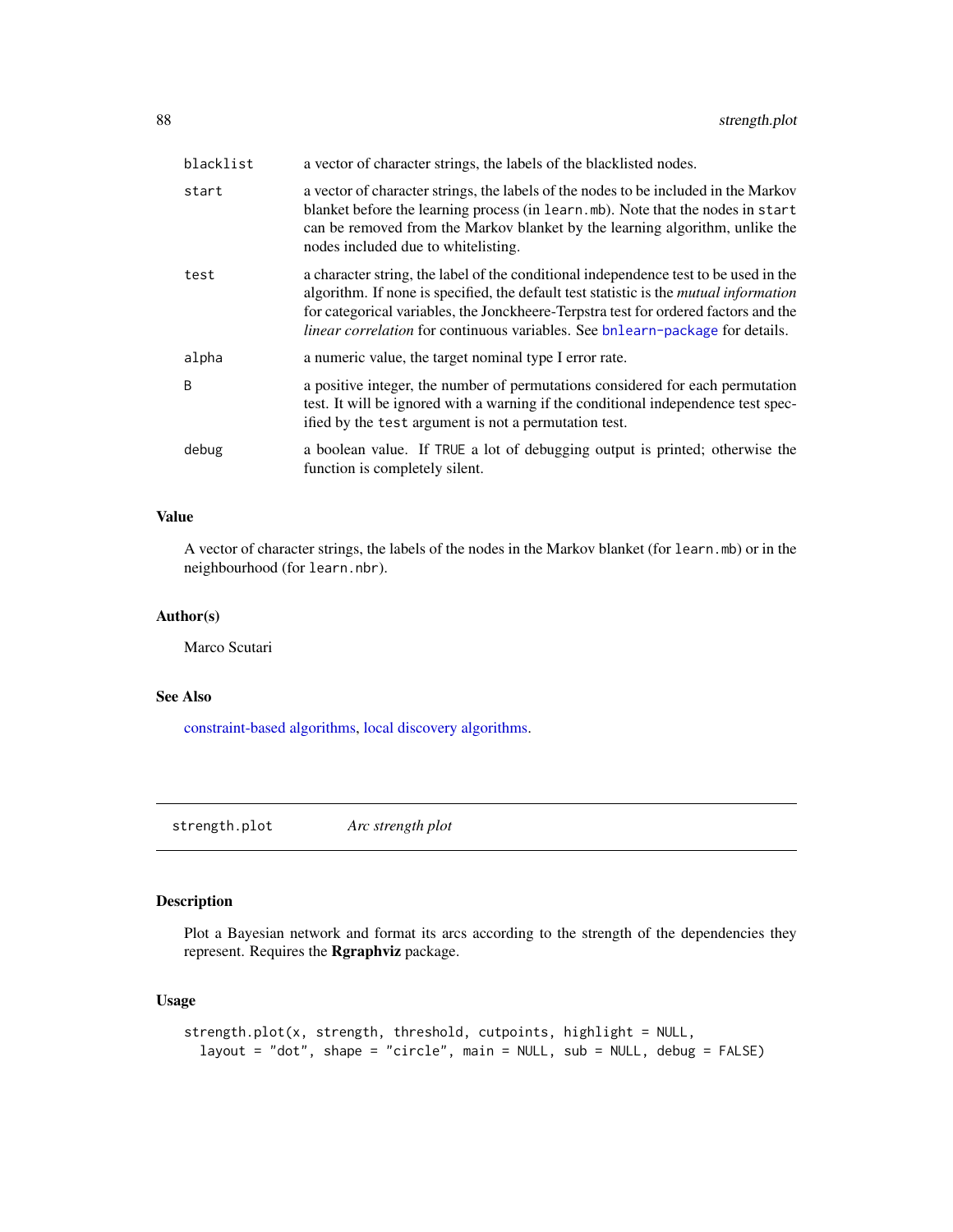# <span id="page-88-0"></span>strength.plot 89

### Arguments

| $\mathsf{x}$ | an object of class bn.                                                                                                                                                                   |
|--------------|------------------------------------------------------------------------------------------------------------------------------------------------------------------------------------------|
| strength     | an object of class bn. strength computed from the object of class bn corre-<br>sponding to the x parameter.                                                                              |
| threshold    | a numeric value. See below.                                                                                                                                                              |
| cutpoints    | an array of numeric values. See below.                                                                                                                                                   |
| highlight    | a list, see graphyiz. plot for details.                                                                                                                                                  |
| layout       | a character string, the layout parameter to be passed to <b>Regaphyiz</b> . Possible<br>values are dots, neato, twopi, circo and fdp. See <b>Rgraphyiz</b> documentation<br>for details. |
| shape        | a character string, the shape of the nodes. Can be circle, ellipse or rectangle.                                                                                                         |
| main         | a character string, the main title of the graph. It's plotted at the top of the graph.                                                                                                   |
| sub          | a character string, a subtitle which is plotted at the bottom of the graph.                                                                                                              |
| debug        | a boolean value. If TRUE a lot of debugging output is printed; otherwise the<br>function is completely silent.                                                                           |

# Details

The threshold parameter is used to determine which arcs are supported strongly enough by the data to be deemed significant:

- if arc strengths have been computed using conditional independence tests, any strength coefficient (which is the p-value of the test) lesser or equal than the threshold is considered significant. In this case the default value of threshold is equal to the value of the alpha parameter used in the call to arc.strength, which in turn defaults to the one used by the learning algorithm (if any) or to 0.05.
- if arc strengths have been computed using network scores, any strength coefficient (which is the increase/decrease of the network score caused by the removal of the arc) lesser than the threshold is considered significant. In this case the default value of threshold is 0.
- if arc strengths have been computed using bootstrap, any strength coefficient (which is the relative frequency of the arc in the networks learned from the bootstrap replicates) greater or equal than the threshold is considered significant. In this case the default value of threshold is 0.5.

Non-significant arcs are plotted as dashed lines.

The cutpoints parameter is an array of numeric values used to divide the range of the strength coefficients into intervals. The interval each strength coefficient falls into determines the line width of the corresponding arc in the plot. The default intervals are delimited by

unique(c(0, threshold/c(10, 5, 2, 1.5, 1), 1))

if the coefficients are computed from conditional independence tests, by

1 - unique(c(0, threshold/c(10, 5, 2, 1.5, 1), 1))

for bootstrap estimates or by the quantiles

```
quantile(-s[s < threshold], c(0.50, 0.75, 0.90, 0.95, 1))
```
of the significant coefficients if network scores are used.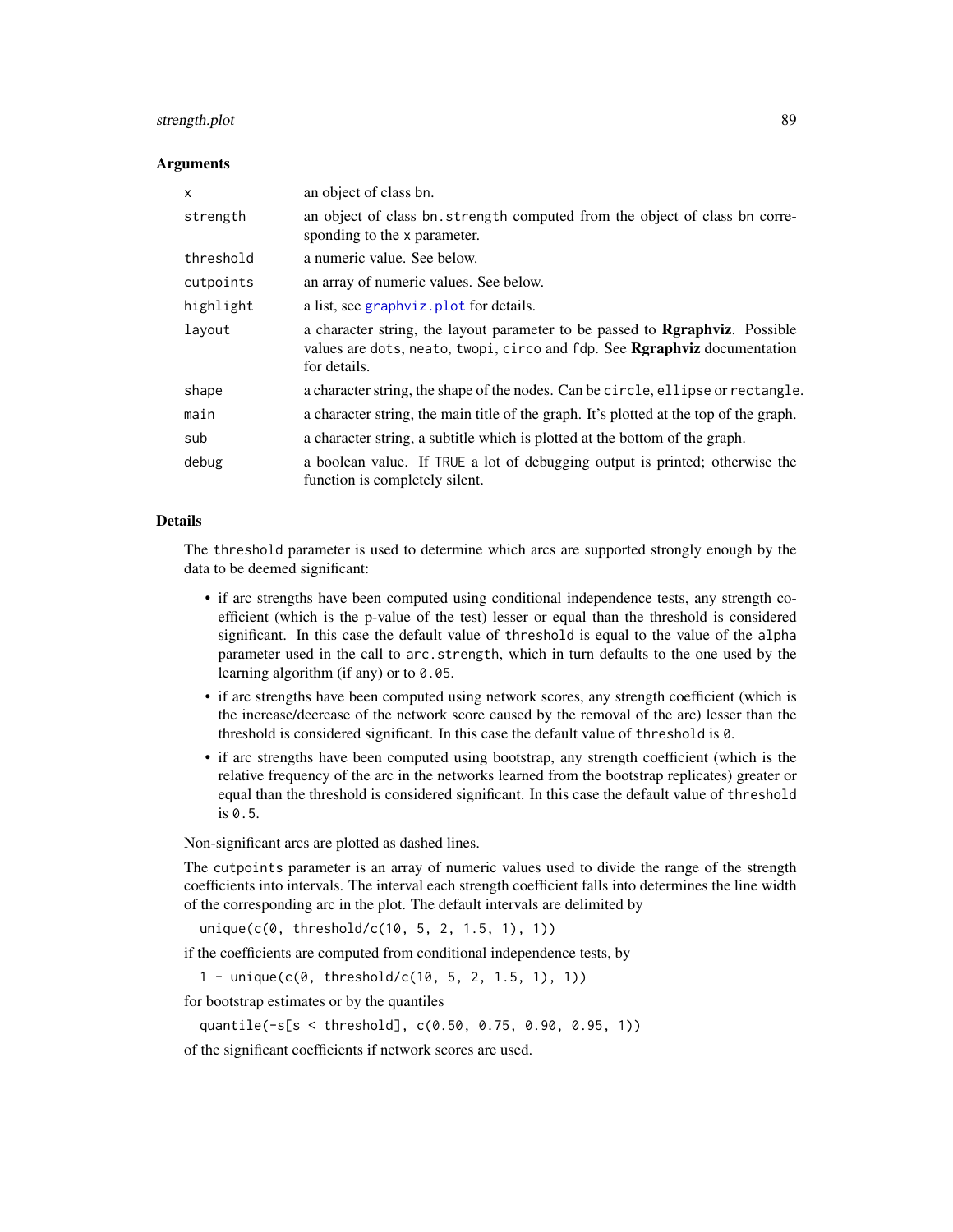# <span id="page-89-0"></span>Value

The object of class graphAM used to format and render the plot. It can be further modified using the commands present in the graph and Rgraphviz packages.

# Author(s)

Marco Scutari

# Examples

```
## Not run:
# plot the network learned by gs().
res = set.arc(gs(learning.test), "A", "B")
strength = arc.strength(res, learning.test, criterion = "x2")
strength.plot(res, strength)
# add another (non-significant) arc and plot the network again.
res = set.archive, "A", "C")strength = arc.strength(res, learning.test, criterion = "x2")
strength.plot(res, strength)
```
## End(Not run)

test counter *Manipulating the test counter*

#### Description

Check, increment or reset the test/score counter used in structure learning algorithms.

# Usage

```
test.counter()
increment.test.counter(i = 1)reset.test.counter()
```
# Arguments

i a numeric value, which is added to the test counter.

# Value

A numeric value, the current value of the test counter.

## Author(s)

Marco Scutari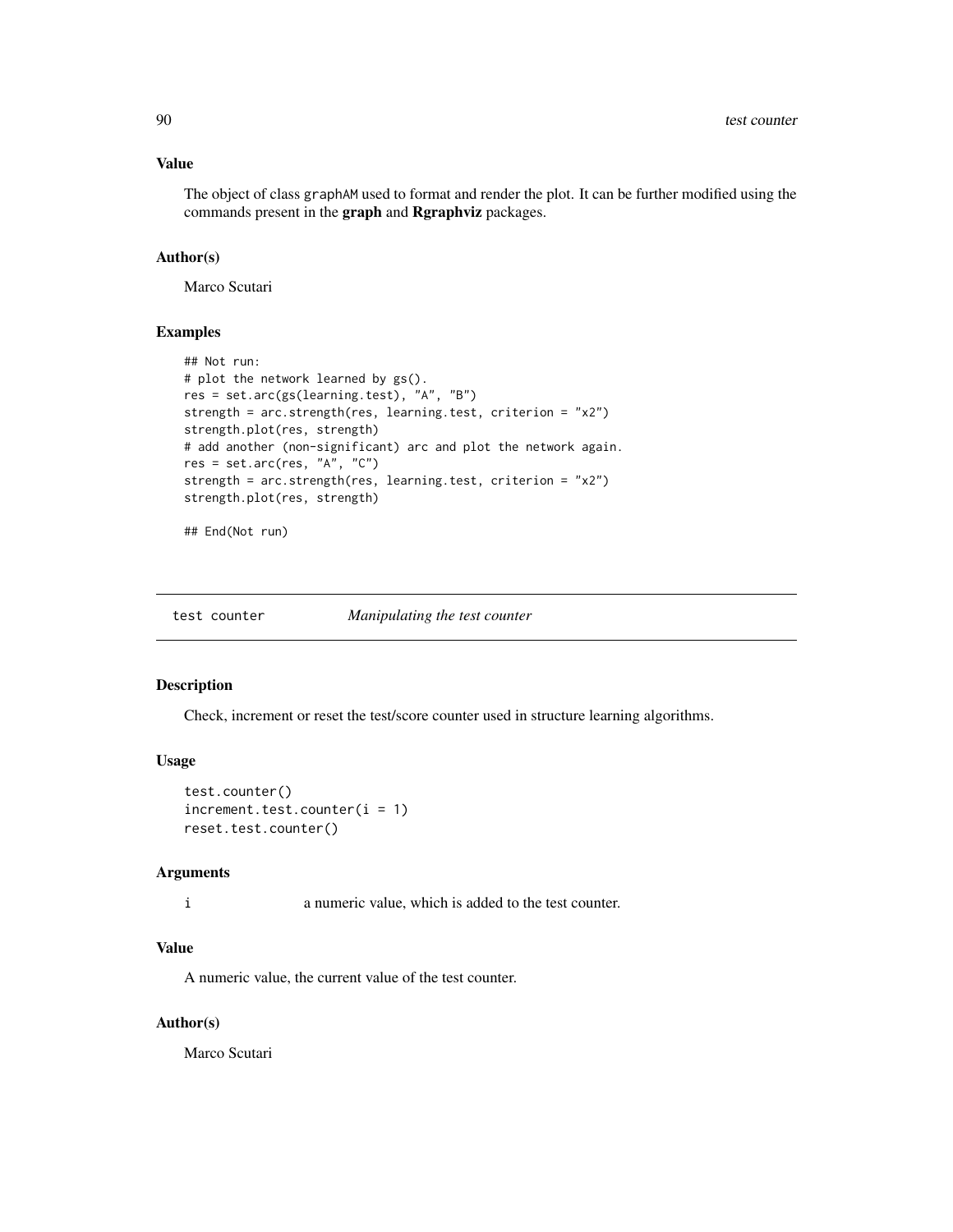# test counter 91

# Examples

data(learning.test) hc(learning.test) test.counter() reset.test.counter() test.counter()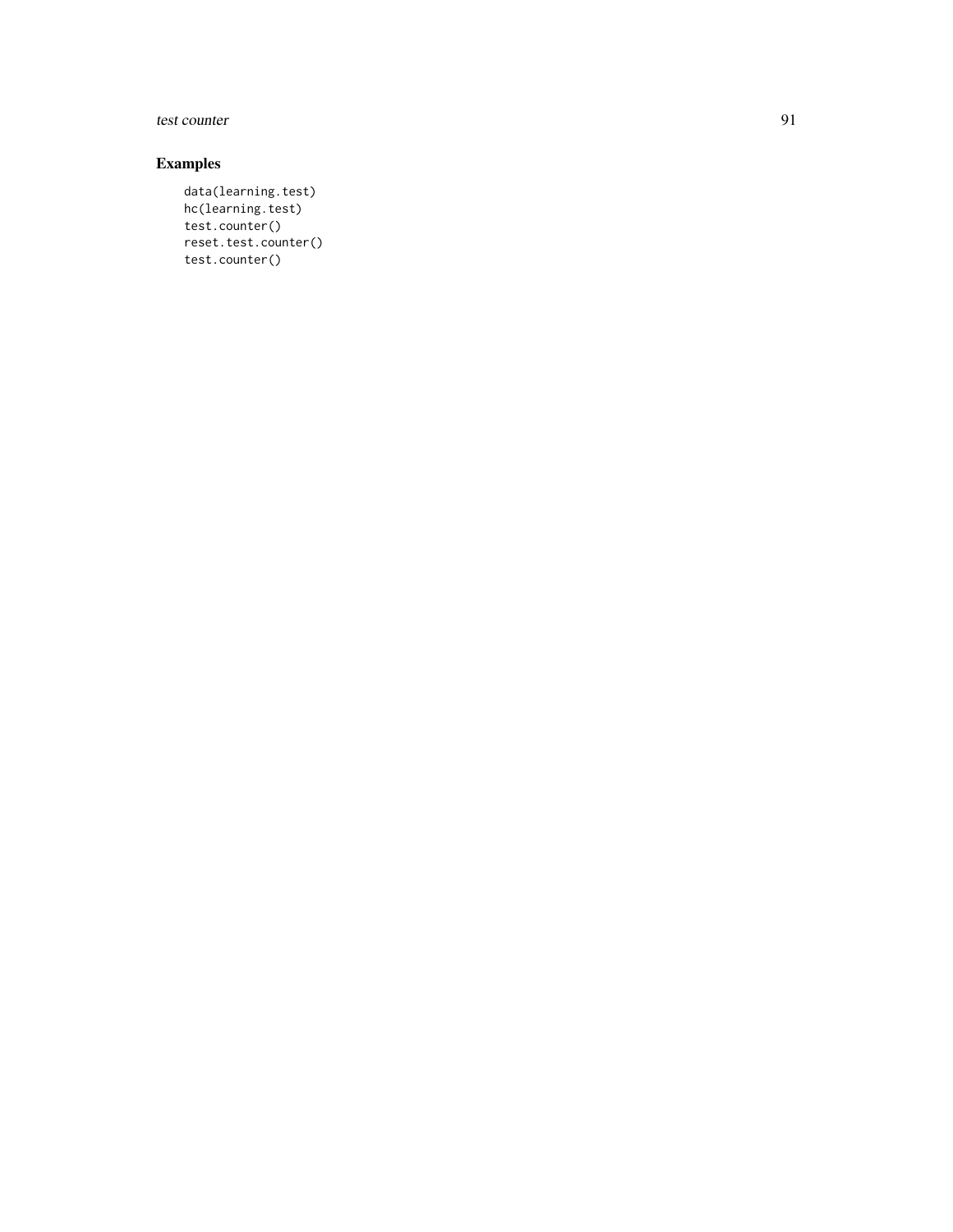# **Index**

∗Topic IO foreign files utilities, [48](#page-47-0) ∗Topic classes bn class, [17](#page-16-1) bn.fit class, [26](#page-25-0) bn.kcv class, [31](#page-30-0) bn.strength class, [32](#page-31-0) ∗Topic datasets alarm, [9](#page-8-0) asia, [16](#page-15-0) clgaussian.test, [36](#page-35-0) coronary, [41](#page-40-0) gaussian.test, [50](#page-49-0) hailfinder, [57](#page-56-0) insurance, [62](#page-61-0) learning.test, [64](#page-63-0) lizards, [65](#page-64-0) marks, [67](#page-66-0) ∗Topic documentation deal integration, [46](#page-45-0) parallel integration, [76](#page-75-0) ∗Topic file foreign files utilities, [48](#page-47-0) ∗Topic graphs arc operations, [11](#page-10-0) bn.fit utilities, [28](#page-27-0) compare, [37](#page-36-0) constraint-based algorithms, [39](#page-38-1) cpdag, [42](#page-41-0) dsep, [47](#page-46-0) graph generation utilities, [51](#page-50-0) graph utilities, [54](#page-53-0) hybrid algorithms, [60](#page-59-1) local discovery algorithms, [66](#page-65-1) misc utilities, [68](#page-67-0) model string utilities, [71](#page-70-0) score-based algorithms, [86](#page-85-0) single-node local discovery, [87](#page-86-0) ∗Topic hplot

bn.fit plots, [27](#page-26-0) graphviz.plot, [55](#page-54-1) plot.bn, [77](#page-76-0) plot.bn.strength, [78](#page-77-0) strength.plot, [88](#page-87-0) ∗Topic htest arc.strength, [13](#page-12-1) choose.direction, [33](#page-32-1) ci.test, [34](#page-33-0) score, [83](#page-82-1) ∗Topic manip configs, [38](#page-37-0) preprocess, [79](#page-78-0) ∗Topic models constraint-based algorithms, [39](#page-38-1) hybrid algorithms, [60](#page-59-1) local discovery algorithms, [66](#page-65-1) relevant, [82](#page-81-0) score-based algorithms, [86](#page-85-0) single-node local discovery, [87](#page-86-0) ∗Topic multivariate bn.boot, [18](#page-17-1) bn.cv, [20](#page-19-1) bn.fit, [23](#page-22-1) constraint-based algorithms, [39](#page-38-1) cpdag, [42](#page-41-0) cpquery, [43](#page-42-0) dsep, [47](#page-46-0) gRain integration, [50](#page-49-0) graph integration, [53](#page-52-0) hybrid algorithms, [60](#page-59-1) local discovery algorithms, [66](#page-65-1) naive.bayes, [72](#page-71-0) node ordering utilities, [75](#page-74-0) rbn, [81](#page-80-0) relevant, [82](#page-81-0) score-based algorithms, [86](#page-85-0) single-node local discovery, [87](#page-86-0) ∗Topic nonparametric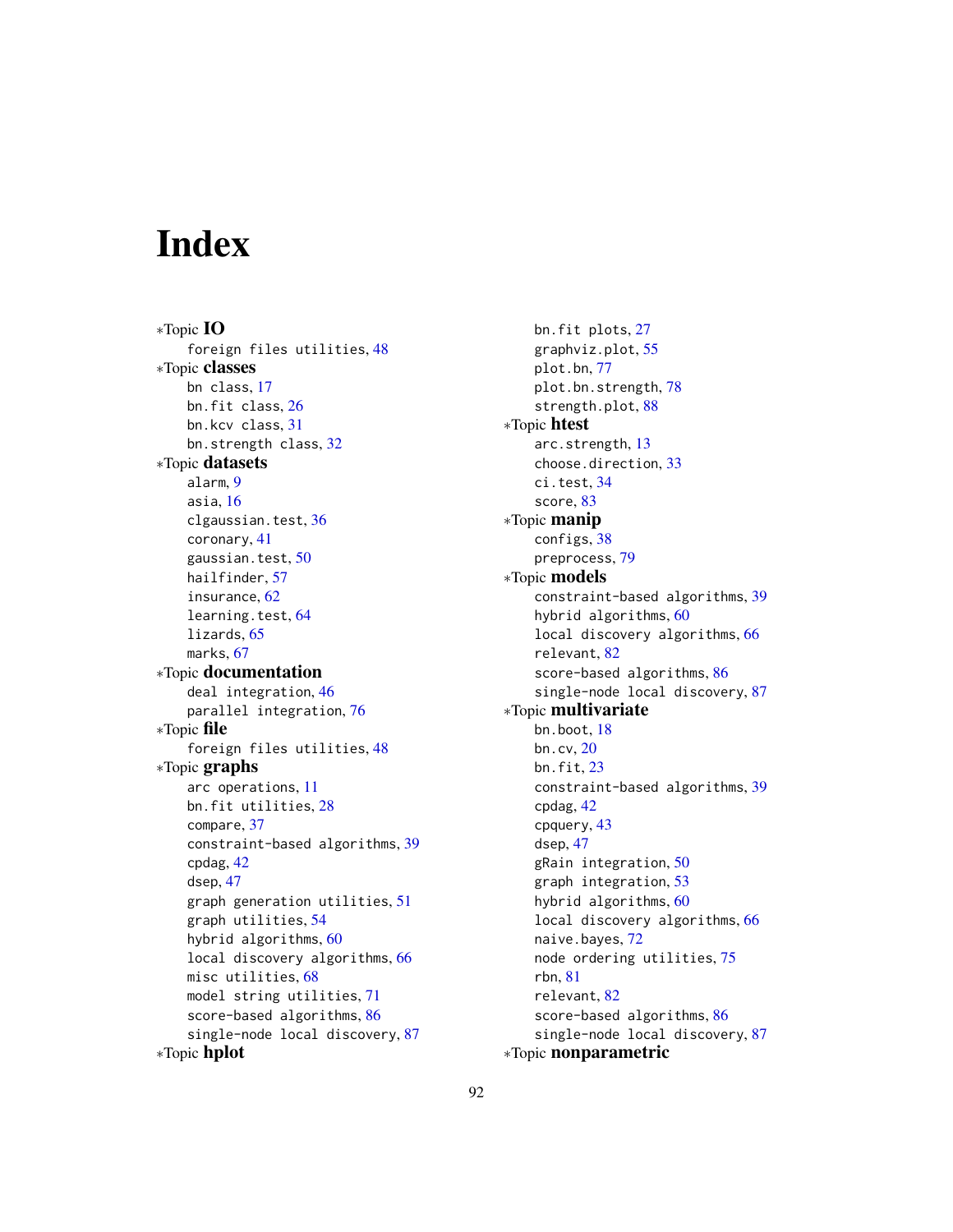bn.boot, [18](#page-17-1) bn.cv, [20](#page-19-1) ∗Topic package bnlearn-package, [3](#page-2-1) ∗Topic utilities arc operations, [11](#page-10-0) bn.fit utilities, [28](#page-27-0) foreign files utilities, [48](#page-47-0) gRain integration, [50](#page-49-0) graph generation utilities, [51](#page-50-0) graph integration, [53](#page-52-0) graph utilities, [54](#page-53-0) misc utilities, [68](#page-67-0) model string utilities, [71](#page-70-0) node ordering utilities, [75](#page-74-0) rbn, [81](#page-80-0) test counter, [90](#page-89-0) \$<-.bn.fit *(*bn.fit*)*, [23](#page-22-1) acyclic *(*graph utilities*)*, [54](#page-53-0) AIC.bn *(*score*)*, [83](#page-82-1) AIC.bn.fit *(*bn.fit utilities*)*, [28](#page-27-0) alarm, [9](#page-8-0) all.equal.bn *(*compare*)*, [37](#page-36-0) amat *(*misc utilities*)*, [68](#page-67-0) amat<- *(*misc utilities*)*, [68](#page-67-0) aracne, *[5](#page-4-0)* aracne *(*local discovery algorithms*)*, [66](#page-65-1) arc operations, [11](#page-10-0) arc.strength, [13,](#page-12-1) *[32,](#page-31-0) [33](#page-32-1)*, *[35](#page-34-0)*, *[85](#page-84-0)* arcs *(*misc utilities*)*, [68](#page-67-0) arcs<- *(*misc utilities*)*, [68](#page-67-0) as.bn *(*model string utilities*)*, [71](#page-70-0) as.bn.fit *(*gRain integration*)*, [50](#page-49-0) as.bn.graphAM *(*graph integration*)*, [53](#page-52-0) as.bn.graphNEL *(*graph integration*)*, [53](#page-52-0) as.character.bn *(*model string utilities*)*, [71](#page-70-0) as.grain *(*gRain integration*)*, [50](#page-49-0) as.graphAM *(*graph integration*)*, [53](#page-52-0) as.graphNEL *(*graph integration*)*, [53](#page-52-0) asia, [16](#page-15-0) averaged.network, *[13](#page-12-1)* averaged.network *(*arc.strength*)*, [13](#page-12-1) BIC.bn *(*score*)*, [83](#page-82-1) BIC.bn.fit *(*bn.fit utilities*)*, [28](#page-27-0) blacklist *(*misc utilities*)*, [68](#page-67-0)

bn class, [17](#page-16-1)

bn-class *(*bn class*)*, [17](#page-16-1) bn.boot, [18,](#page-17-1) *[22](#page-21-0)*, *[81](#page-80-0)* bn.cv, *[20](#page-19-1)*, [20,](#page-19-1) *[81](#page-80-0)* bn.fit, *[21](#page-20-0)*, [23,](#page-22-1) *[28](#page-27-0)*, *[31](#page-30-0)*, *[81](#page-80-0)* bn.fit class, [26](#page-25-0) bn.fit plots, [27](#page-26-0) bn.fit utilities, [28](#page-27-0) bn.fit-class *(*bn.fit class*)*, [26](#page-25-0) bn.fit.barchart *(*bn.fit plots*)*, [27](#page-26-0) bn.fit.dnode *(*bn.fit class*)*, [26](#page-25-0) bn.fit.dotplot *(*bn.fit plots*)*, [27](#page-26-0) bn.fit.gnode *(*bn.fit class*)*, [26](#page-25-0) bn.fit.histogram *(*bn.fit plots*)*, [27](#page-26-0) bn.fit.qqplot *(*bn.fit plots*)*, [27](#page-26-0) bn.fit.xyplot *(*bn.fit plots*)*, [27](#page-26-0) bn.kcv class, [31](#page-30-0) bn.kcv-class *(*bn.kcv class*)*, [31](#page-30-0) bn.kcv.list class *(*bn.kcv class*)*, [31](#page-30-0) bn.kcv.list-class *(*bn.kcv class*)*, [31](#page-30-0) bn.net *(*bn.fit*)*, [23](#page-22-1) bn.strength *(*bn.strength class*)*, [32](#page-31-0) bn.strength class, [32](#page-31-0) bn.strength-class *(*bn.strength class*)*, [32](#page-31-0) bnlearn *(*bnlearn-package*)*, [3](#page-2-1) bnlearn-package, [3](#page-2-1) boot.strength, *[14](#page-13-0)*, *[32](#page-31-0)* boot.strength *(*arc.strength*)*, [13](#page-12-1) cextend *(*cpdag*)*, [42](#page-41-0) children *(*misc utilities*)*, [68](#page-67-0) children<- *(*misc utilities*)*, [68](#page-67-0) choose.direction, *[15](#page-14-0)*, [33,](#page-32-1) *[35](#page-34-0)*, *[85](#page-84-0)* chow.liu, *[5](#page-4-0)* chow.liu *(*local discovery algorithms*)*, [66](#page-65-1) ci.test, *[15](#page-14-0)*, [34](#page-33-0) clgaussian.test, [36](#page-35-0) coef.bn.fit *(*bn.fit utilities*)*, [28](#page-27-0) compare, [37](#page-36-0) compelled.arcs *(*misc utilities*)*, [68](#page-67-0) configs, [38](#page-37-0) constraint-based algorithms, [39,](#page-38-1) *[62](#page-61-0)*, *[67](#page-66-0)*, *[87,](#page-86-0) [88](#page-87-0)* coronary, [41](#page-40-0) cpdag, [42](#page-41-0) cpdist *(*cpquery*)*, [43](#page-42-0) cpquery, [43](#page-42-0) custom.fit *(*bn.fit*)*, [23](#page-22-1)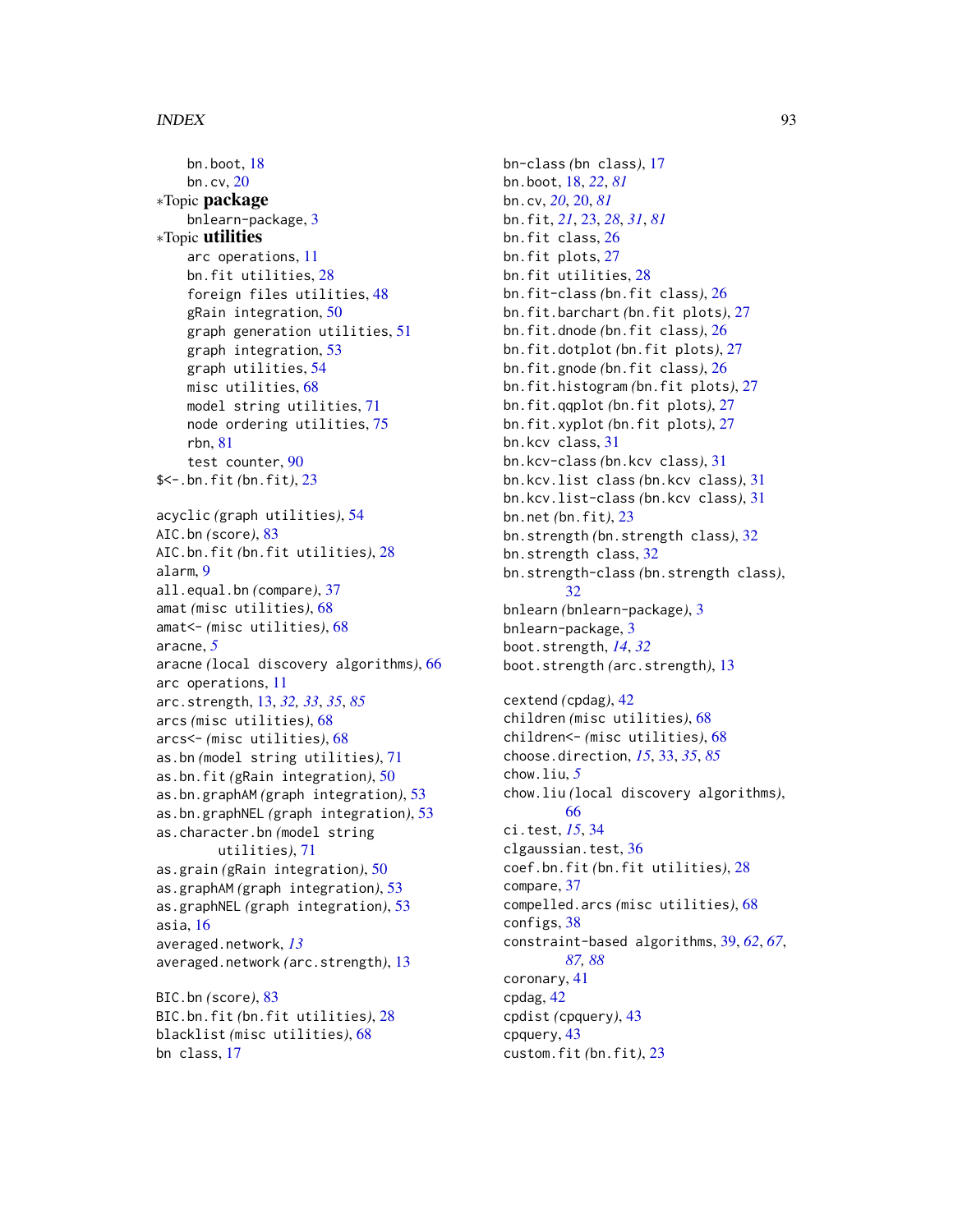custom.strength, *[14](#page-13-0)*, *[32](#page-31-0)* custom.strength *(*arc.strength*)*, [13](#page-12-1)

deal integration, [46](#page-45-0) dedup *(*preprocess*)*, [79](#page-78-0) degree *(*misc utilities*)*, [68](#page-67-0) degree,bn-method *(*misc utilities*)*, [68](#page-67-0) degree,bn.fit-method *(*misc utilities*)*, [68](#page-67-0) degree,bn.naive-method *(*misc utilities*)*, [68](#page-67-0) degree,bn.tan-method *(*misc utilities*)*, [68](#page-67-0) directed *(*graph utilities*)*, [54](#page-53-0) directed.arcs *(*misc utilities*)*, [68](#page-67-0) discretize *(*preprocess*)*, [79](#page-78-0) drop.arc *(*arc operations*)*, [11](#page-10-0) drop.edge *(*arc operations*)*, [11](#page-10-0) dsep, [47](#page-46-0) empty.graph *(*graph generation utilities*)*, [51](#page-50-0) fast.iamb, *[4](#page-3-0)* fast.iamb *(*constraint-based algorithms*)*, [39](#page-38-1) fitted.bn.fit *(*bn.fit utilities*)*, [28](#page-27-0) foreign files utilities, [48](#page-47-0) gaussian.test, [50](#page-49-0) gRain integration, [50](#page-49-0) graph generation utilities, [51](#page-50-0) graph integration, [53](#page-52-0) graph utilities, [54](#page-53-0)

graphviz.plot, [55,](#page-54-1) *[78](#page-77-0)*, *[89](#page-88-0)* gs, *[3](#page-2-1)* gs *(*constraint-based algorithms*)*, [39](#page-38-1)

hailfinder, [57](#page-56-0) hamming *(*compare*)*, [37](#page-36-0) hc, *[4](#page-3-0)* hc *(*score-based algorithms*)*, [86](#page-85-0) hybrid algorithms, *[40](#page-39-0)*, [60,](#page-59-1) *[67](#page-66-0)*, *[87](#page-86-0)*

iamb, *[4](#page-3-0)* iamb *(*constraint-based algorithms*)*, [39](#page-38-1) in.degree *(*misc utilities*)*, [68](#page-67-0) incident.arcs *(*misc utilities*)*, [68](#page-67-0) incoming.arcs *(*misc utilities*)*, [68](#page-67-0)

increment.test.counter *(*test counter*)*,  $90$ insurance, [62](#page-61-0) inter.iamb, *[4](#page-3-0)* inter.iamb *(*constraint-based algorithms*)*, [39](#page-38-1) leaf.nodes *(*misc utilities*)*, [68](#page-67-0) learn.mb *(*single-node local discovery*)*, [87](#page-86-0) learn.nbr *(*single-node local discovery*)*, [87](#page-86-0) learning.test, [64](#page-63-0) lizards, [65](#page-64-0) local discovery algorithms, *[40](#page-39-0)*, *[62](#page-61-0)*, [66,](#page-65-1) *[87,](#page-86-0) [88](#page-87-0)* logLik.bn *(*score*)*, [83](#page-82-1) logLik.bn.fit *(*bn.fit utilities*)*, [28](#page-27-0)

marks, [67](#page-66-0) mb *(*misc utilities*)*, [68](#page-67-0) misc utilities, [68](#page-67-0) mmhc, *[4](#page-3-0)* mmhc *(*hybrid algorithms*)*, [60](#page-59-1) mmpc, *[4](#page-3-0)* mmpc *(*local discovery algorithms*)*, [66](#page-65-1) model string utilities, [71](#page-70-0) model2network *(*model string utilities*)*, [71](#page-70-0) modelstring *(*model string utilities*)*, [71](#page-70-0) modelstring<- *(*model string utilities*)*, [71](#page-70-0) moral *(*cpdag*)*, [42](#page-41-0) mutilated *(*cpquery*)*, [43](#page-42-0)

naive.bayes, *[5](#page-4-0)*, [72](#page-71-0) narcs *(*misc utilities*)*, [68](#page-67-0) nbr *(*misc utilities*)*, [68](#page-67-0) nnodes *(*misc utilities*)*, [68](#page-67-0) node ordering utilities, [75](#page-74-0) node.ordering *(*node ordering utilities*)*, [75](#page-74-0) nodes *(*misc utilities*)*, [68](#page-67-0) nodes,bn-method *(*misc utilities*)*, [68](#page-67-0) nodes,bn.fit-method *(*misc utilities*)*, [68](#page-67-0) nodes,bn.naive-method *(*misc utilities*)*, [68](#page-67-0) nodes,bn.tan-method *(*misc utilities*)*, [68](#page-67-0) nodes<- *(*misc utilities*)*, [68](#page-67-0)